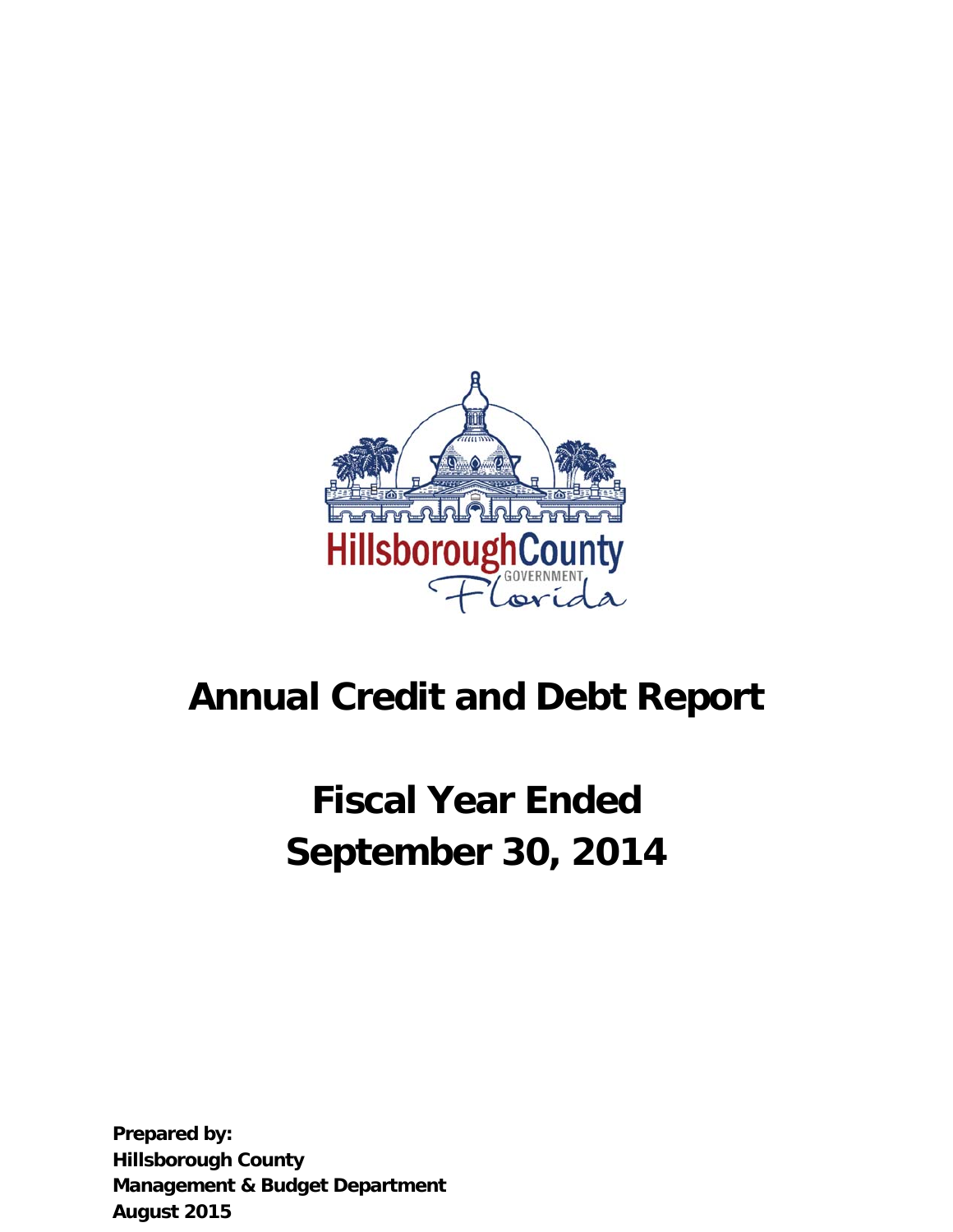**1. Executive Summary**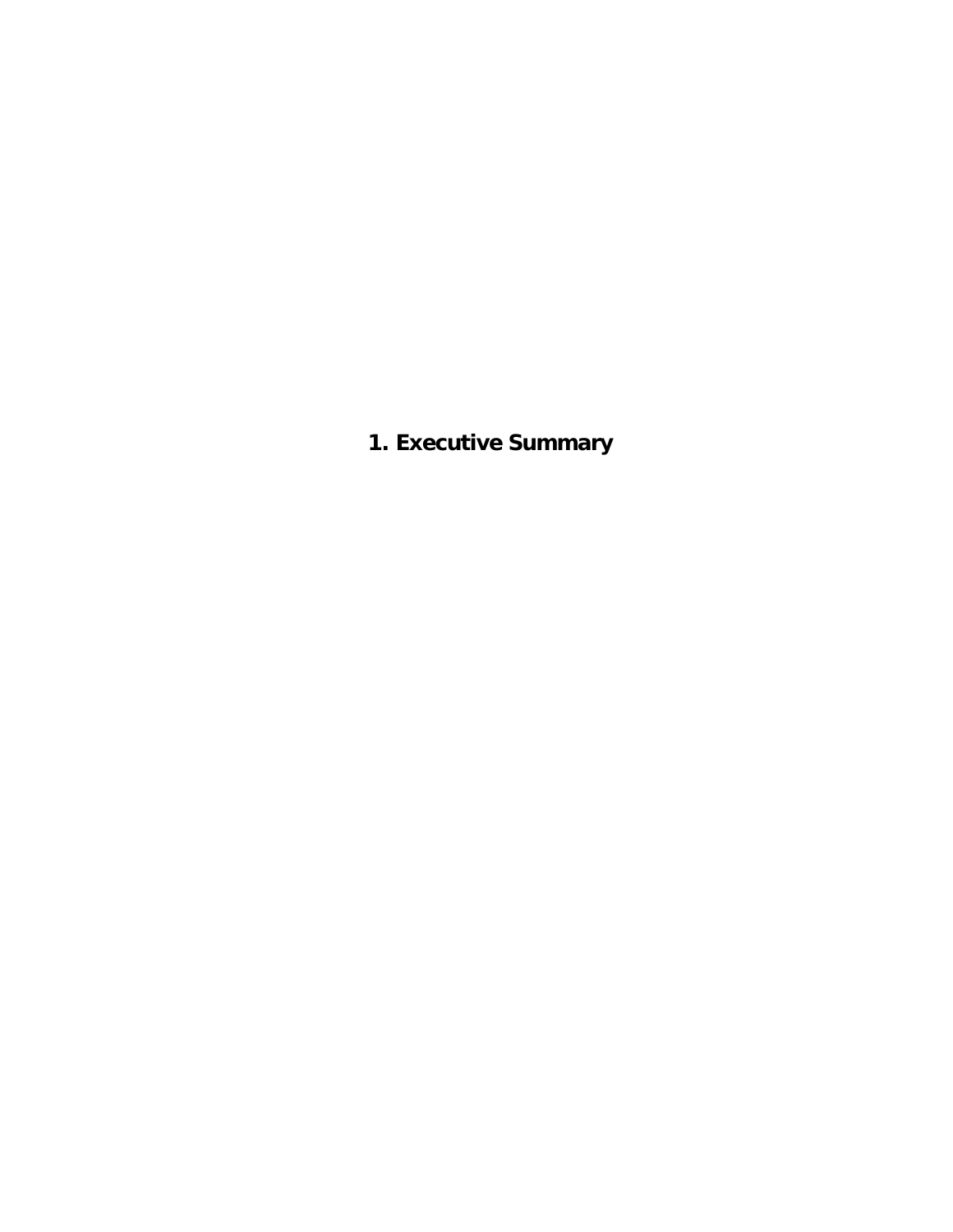| <b>COUNTY DEBT OUTSTANDING (AS OF 9/30/2014)</b>          |                    |                 |
|-----------------------------------------------------------|--------------------|-----------------|
|                                                           | Amount             |                 |
| <b>COUNTY-ISSUED DEBT *</b>                               | <b>Outstanding</b> | Total           |
| <b>General Obligation Bonds</b>                           |                    |                 |
| Environmental Lands Acquisition and Preservation (ELAPP)  | \$55,605,000       |                 |
| <b>Parks Facilities</b>                                   | 10,295,000         |                 |
| Subtotal                                                  |                    | \$65,900,000    |
| Non-Ad Valorem Revenue Bonds and Notes                    |                    |                 |
| Government Facilities except Stadium & Arena              | 365,245,000        |                 |
| County Stadium and Arena                                  | 52,975,000         |                 |
| Subtotal                                                  |                    | 418,220,000     |
| <b>Tax-Exempt Commercial Paper (TECP)</b>                 |                    | 116,248,000     |
| <b>Enterprise Fund Bonds</b>                              |                    |                 |
| Water/Wastewater Utility                                  | 155,720,000        |                 |
| Solid Waste Disposal/Resource Recovery                    | 165,425,000        |                 |
| Subtotal                                                  |                    | 321,145,000     |
| <b>Total County Issued Debt</b>                           |                    | \$921,513,000   |
| NON COUNTY-ISSUED DEBT PAID WITH COUNTY REVENUE           |                    |                 |
| <b>TSA-Raymond James Stadium Bonds</b>                    |                    | 102,995,000     |
| ALL COUNTY DEBT OUTSTANDING                               |                    | \$1,024,508,000 |
| * Excludes County issued Special Assessment Revenue Bonds |                    |                 |

# **All County Debt Outstanding as of 9/30/14 is \$1,024.5 million**



# **Non-Ad Valorem Debt Financings:**

- (1) Commercial Paper
- (2) Stadium and Arena debt
- (3) Transportation, Criminal Justice, Culture and Recreation, County Office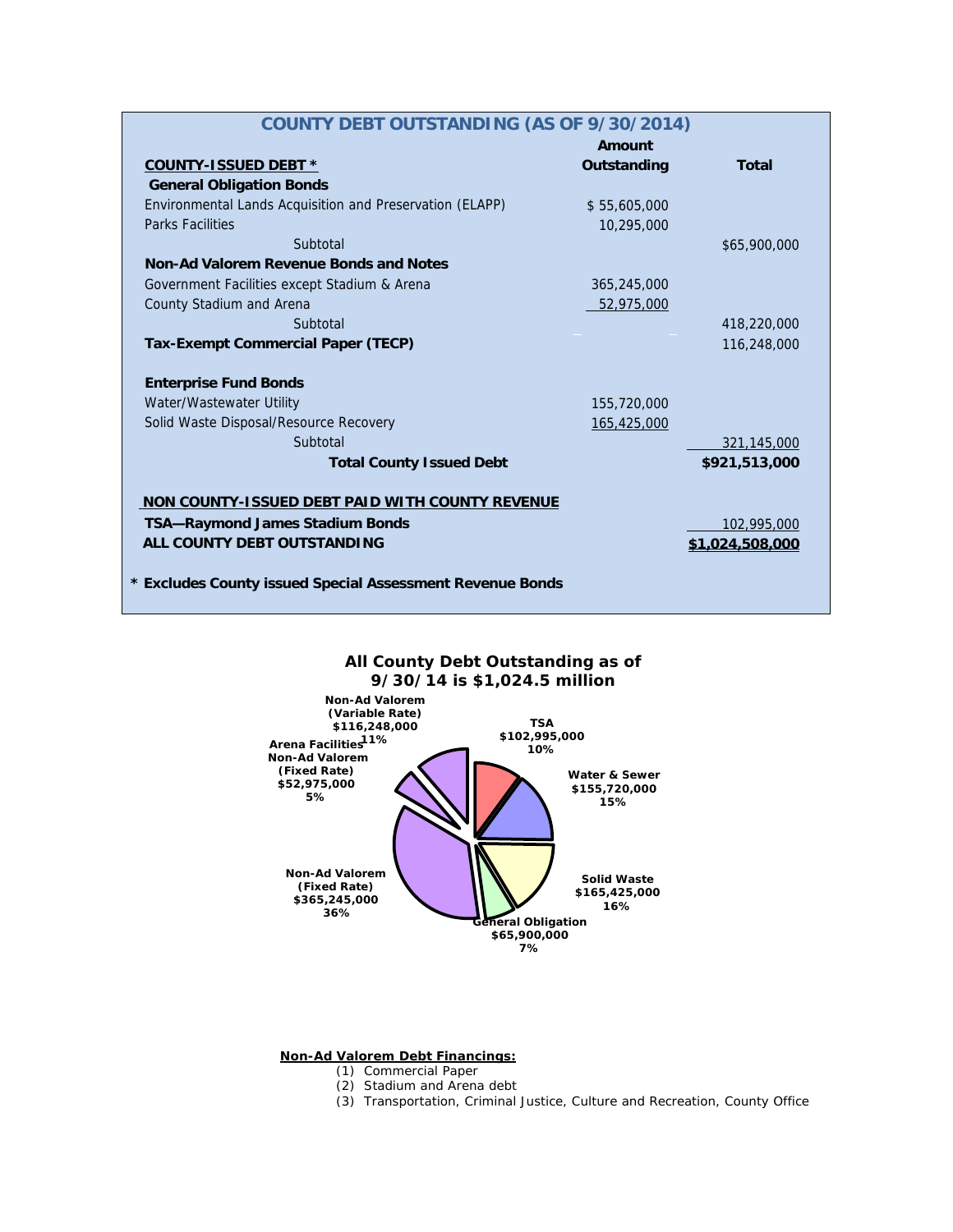| <b>Debt Service on County-Budgeted Debt-FY 2015</b> |                                    |                 |               |  |  |  |  |  |
|-----------------------------------------------------|------------------------------------|-----------------|---------------|--|--|--|--|--|
|                                                     | ---(in millions)------------------ |                 |               |  |  |  |  |  |
| <b>Types of County Issued Debt</b>                  | <b>Principal</b>                   | <b>Interest</b> | Total         |  |  |  |  |  |
| <b>General Obligation</b>                           | \$2.240                            | \$3.637         | \$5.877       |  |  |  |  |  |
| Non-Ad Valorem*                                     | 28.579                             | 20.961          | 49.540        |  |  |  |  |  |
| <b>Enterprise Fund</b>                              | 19.776                             | 15.049          | 34.775        |  |  |  |  |  |
| <b>Total</b>                                        | \$50.54                            | \$39.65         | \$90.19       |  |  |  |  |  |
| Debt Ratios on County-Issued Debt (As of 9/30/13)   |                                    |                 |               |  |  |  |  |  |
| <b>DESCRIPTION</b>                                  |                                    | Limit           | <b>Actual</b> |  |  |  |  |  |
| <b>General Obligation Debt Per Capita</b>           |                                    | $<$ \$137.00    | \$51.02       |  |  |  |  |  |
| (based on 1,291,578 pop.)                           |                                    |                 |               |  |  |  |  |  |
| General Obligation as % of Taxable Value            |                                    | $< 0.5\%$       | 0.10%         |  |  |  |  |  |
| (based on \$68.4 billion)                           |                                    |                 |               |  |  |  |  |  |
| Non-Self Supporting Revenue Debt Per Capita*        |                                    | $<$ \$870.00    | \$323.81      |  |  |  |  |  |
| (based on 1,291,578 pop.)                           |                                    |                 |               |  |  |  |  |  |
| Non-Self Supporting Debt as % of Taxable Value*     |                                    | $< 1.0\%$       | 0.61%         |  |  |  |  |  |
| (based on \$68.4 billion)                           |                                    |                 |               |  |  |  |  |  |
| <b>General Government Direct Debt Per Capita</b>    |                                    | $<$ \$1,020     | \$464.83      |  |  |  |  |  |
| (based on 1,291,578 pop.)                           |                                    |                 |               |  |  |  |  |  |
| Direct Debt as a % of Taxable Value                 |                                    | $< 1.50\%$      | .88%          |  |  |  |  |  |
| (based on \$68.4 billion)                           |                                    |                 |               |  |  |  |  |  |
| * Excludes Tax-exempt Commercial Paper              |                                    |                 |               |  |  |  |  |  |

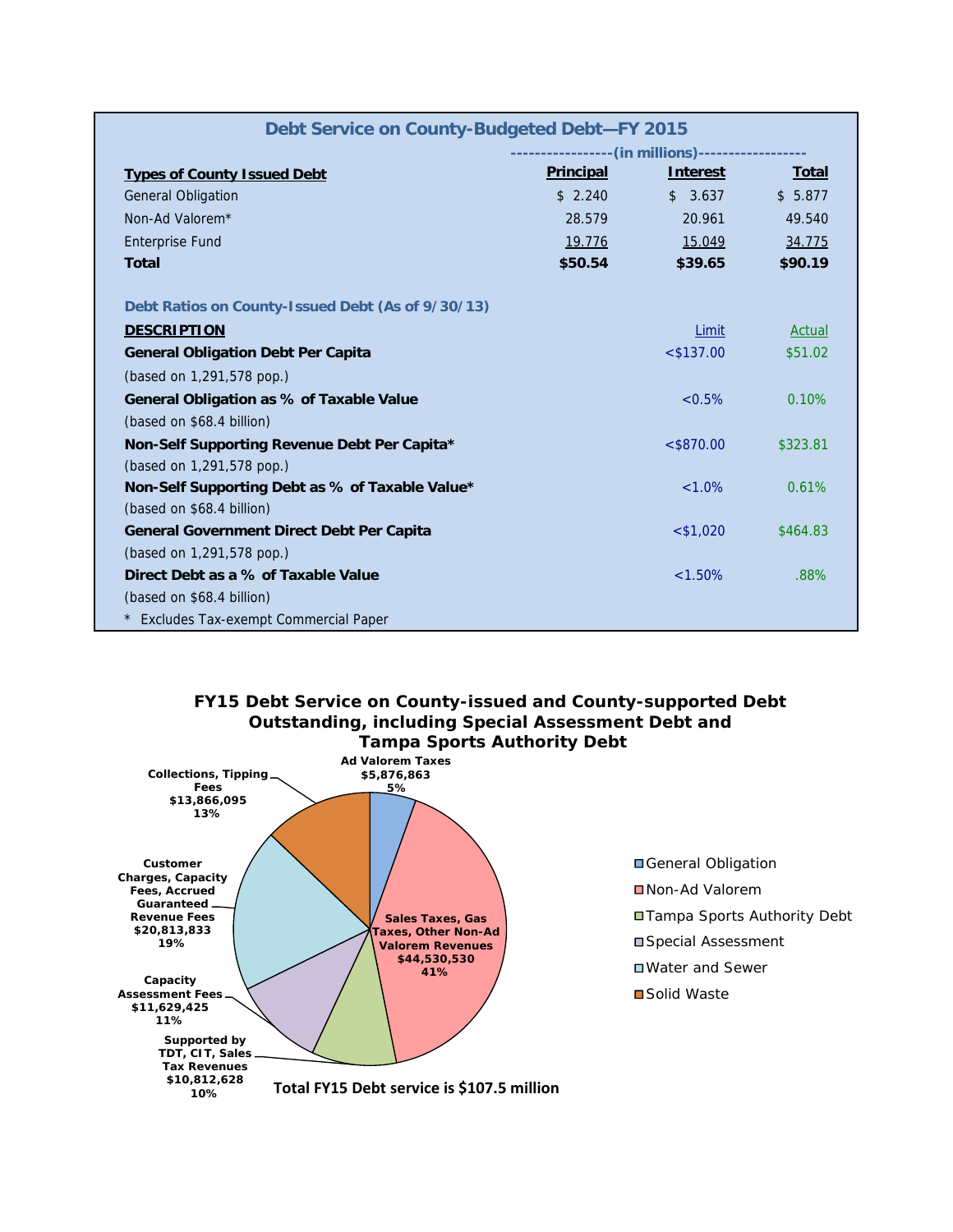# **EXECUTIVE SUMMARY**

On September 30, 2014, the County's total debt outstanding was \$1.02 billion, and consisted of \$921.5 million in County‐issued debt and \$103.0 million in debt issued by the Tampa Sports Authority. The outstanding \$921.5 million in County‐issued debt consisted of \$321.1 million (31%) in enterprise fund debt, \$65.90 million (6%) in general obligation debt, and \$534.5 million (52%) in non‐ad valorem revenue supported debt, including \$116.2 million (11%) in tax-exempt commercial paper.

The County's enterprise fund and general obligation debt continue to be "self‐ supporting" in that this debt is secured solely by and paid from enterprise fund revenue and ad valorem taxes. Non-enterprise, non‐ad valorem revenue bonds are supported by revenues specifically earmarked for such purpose, such as state shared half-cent sales tax and the Community Investment Sales Surtax ("CIT").

Bonds issued to finance construction of the Amalie Arena (a multi‐purpose arena and home to the NHL Lightning franchise) are repaid from the County's  $5<sup>th</sup>$  Cent of the Tourist Development Tax (the "TDT"), which can only be used for debt service on professional sports franchise facilities and for tourism marketing costs. Bonds issued to finance construction of Raymond James Stadium (home of the NFL Buccaneers) are repaid from a portion of CIT<sup>1</sup> revenues, the  $4<sup>th</sup>$  Cent of the TDT, and payments from State of Florida sales tax rebates.

The County has significant debt capacity remaining and is in compliance with its anti-dilution test<sup>2</sup>. However, all major County revenue streams are being used to either pay debt service or to fund County operations and reserves. Any use of these revenue streamsto secure and pay additional debt could impact County operations unless additional revenue sources are identified. One exception is the CIT revenue which was originally levied in fiscal year 1997 for 30 years and may be used only for capital projects. The majority of future CIT revenue has been committed to specific capital projects. The County expects that most of these projects will be debt‐ financed.

The County has credit ratings on its debt from Moody's Investors Service, Standard and Poor's (S&P), and Fitch Ratings. Each of the three credit rating agencies has assigned the County general credit ratings of "Aaa", "AAA", and "AAA", respectively. These ratings represent the highest attainable credit rating assigned by each agency. According to the rating agencies, the ratings reflect the County's diverse economic base, population growth, property tax base, healthy reserves, and conservative financial management practices. The rating agencies have separately rated other bonds of the County which are secured by specific revenue pledges. These are described later in this report.

 $1$  This Sales Surtax was approved by referendum, and the proceeds are allocated among the Hillsborough County School District, the County, and the cities of Tampa, Temple Terrace, and Plant City pursuant to an interlocal agreement. The interlocal agreement provides a specific allocation of revenues for debt service and certain other capital expenditures in connection with the stadium.

<sup>&</sup>lt;sup>2</sup> An Anti-Dilution test is computed with respect to debt secured by the County's covenant to budget and appropriate from legally available non‐ad valorem revenues. This test measures the extent to which the County can use non‐ad valorem revenues for debt service on additional bonds in relation to general government services. The purpose of this test is to ensure that the County does not excessively leverage its non‐ad valorem revenues.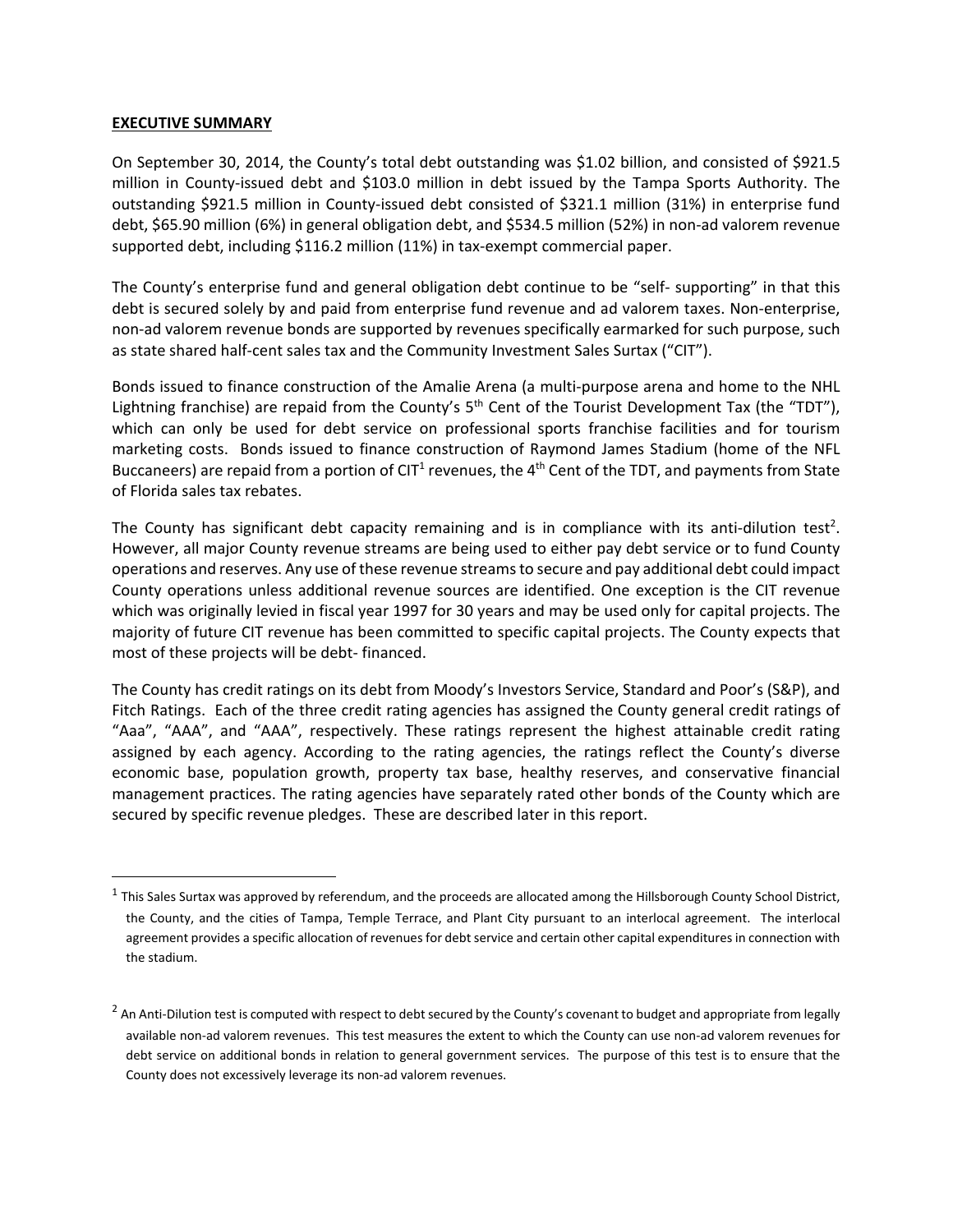# **SUMMARY OF RECENT AND FUTURE DEBT ISSUANCES**

When appropriate, the County utilizes its Commercial Paper program to encumber contracts and to provide short‐term finance rather than issuing long‐term debt. Of the \$921.5 million in total County‐issued debt outstanding on September 30, 2014, \$805.3 million (or 87%) is financed with fixed interest rates and about \$116 million (or 13%) is financed with variable rate commercial paper. This represents a debt mix that is well‐insulated from interest rate volatility. Depending on market conditions, the County plans to vary its short‐term debt issuance to lower the County's cost of capital without overexposing the County to short-term interest rate spikes. This objective is reflected in the County's FY14-FY19 Capital Improvements Program (the "CIP") adopted by the Board in September 2013. As part of its funding plan, the CIP relies on a mix of commercial paper and bonds to meet its objectives.

# **Fiscal Year 2013 Bond Issuances:**

*Solid Waste and Resource Recovery Revenue Bond, Series 2013* On May 8, 2013, the County issued its Series 2013 Solid Waste and Resource Recovery Revenue Bond in the amount of \$25,160,000 in order to finance the costs of acquisition, assembly, initial distribution to end users and asset management of residential garbage and recycling roll carts required as part of the County's newly implemented automated collection system. The Bond will be repaid from Solid Waste System revenues.

# **Future Debt Issuances:**

*Public Safety Operations Complex (PSOC)* The County plans to issue \$29 million in new debt in early FY 15 to cover the construction costs of a PSOC and for improvements to fire stations located throughout the County. Bonds issued will be repaid by Communications Services Tax revenues. On December 5, 2012, the Board of County Commissioners approved a motion to proceed with the design and construction of a new PSOC campus which will consolidate critical County functions such as Fire Rescue, Emergency Operations, Emergency Dispatch, Traffic Management, Information Technology, Code Enforcement and other compatible activities into a new facility to be located on County‐owned land at the Columbus Drive Extension, and the design of a County Mall facility that would be a combination of County space and commercial space.

# **CONCLUSION**

The County issues debt in accordance with its Debt Policy, adopted by the County Commission, which governs the type and amount of borrowings that are best suited to achieving its financing objectives. On a per capita basis, Hillsborough County debt is comparable to similarly sized counties.

To address short‐term capital project funding requirements, the County utilizes its Commercial Paper program. Under this program the Board authorizes short‐term borrowings when needed to provide adequate cash flow for active projects. This approach ensures that long-term debt is issued only when needed and is only issued in appropriate amounts. Furthermore, tax exempt short-term debt tends to be the lowest cost financing tool available to local governmentsresulting in substantialsavingsto the County. Upon completion of capital projects, the County either uses available cash or issues long‐term debt at favorable interest rates to pay off outstanding short-term notes, unless there is an interest rate advantage in keeping short-term, variable rate notes outstanding. The County actively and aggressively monitors market opportunities to restructure, to defease, or to redeem its outstanding debt to reduce debt service interest costs. When legally and economically feasible, County management will use lower interest rate debt or available cash reserves to redeem outstanding debt, thereby increasing revenue to fund County operating activities.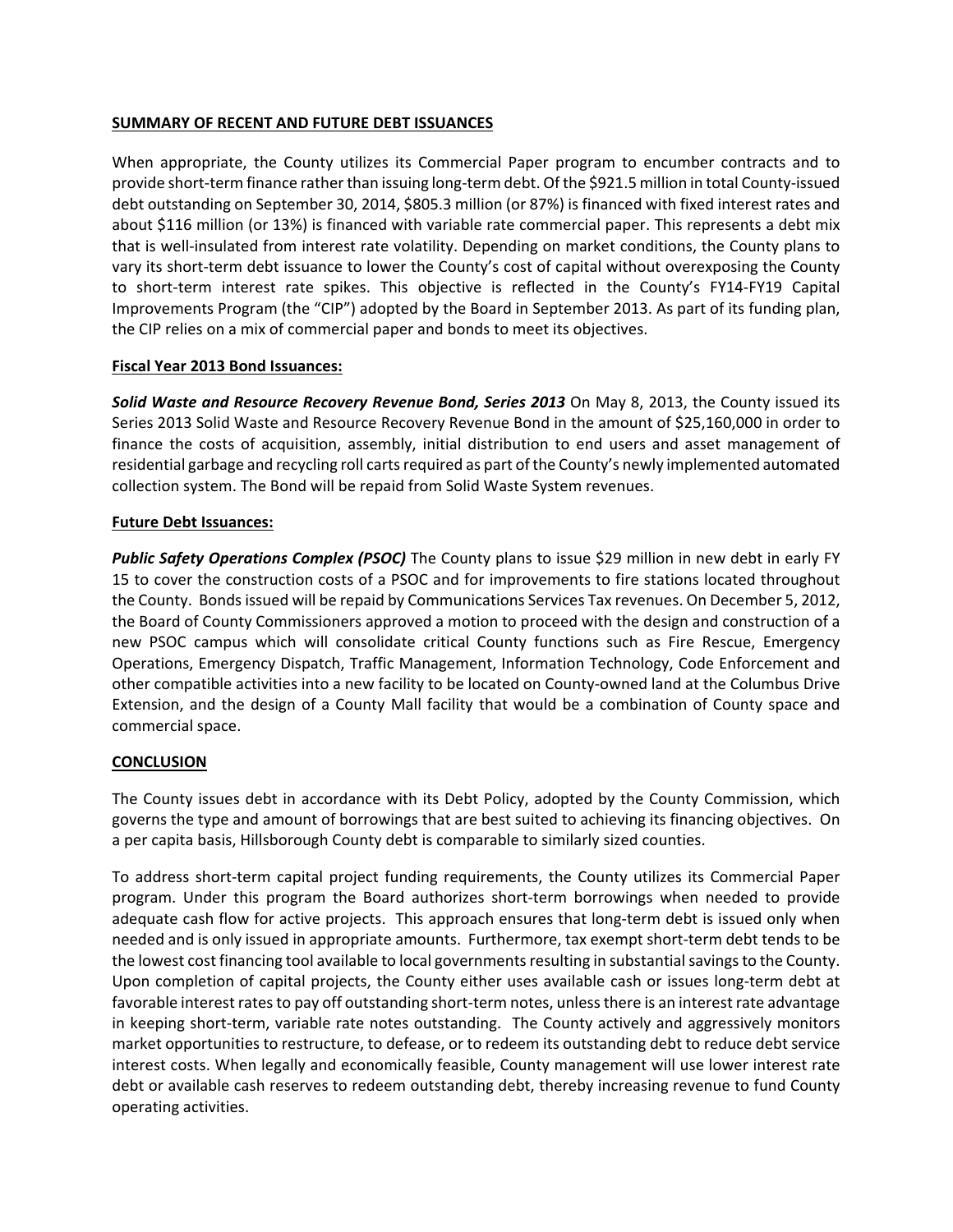In summary, as confirmed by its credit ratings, the County's financial condition is characterized by strong debt service coverage from pledged revenue, a broad and varied local economy, and strong financial management.

# **COUNTY CREDIT RATINGS**

The County has credit ratings on its debt from Moody's Investors Service ("Moody's"), Standard and Poor's Ratings Services ("S&P"), and Fitch Ratings ("Fitch"). Hillsborough County's general credit rating was upgraded in December 2006 to "AAA" from "AA+" by S&P giving the County general credit ratings of Aaa/AAA/AAA from all three rating agencies: Moody's, S&P and Fitch. As stated in Moody's credit report for Hillsborough County, an improved credit rating reflects continued health, diversity and growth in the County's economy, strong tax base expansion, strong financial administration and a manageable debt position. The County's strategic goal is to maintain general credit ratings of at least A2/AA/AA. All the County's credit ratings as of September 30, 2014 are shown in the following table. The County's high credit ratings are a notable achievement since they generally lead to lower interest costs on debt financings. The County's debt obligations are issued and administered in such a manner as to ensure and sustain long-term financial integrity of the County, and to achieve the highest possible credit ratings.

| Hillsborough County, Florida Credit Ratings as of September 30, 2014           |                |       |                      |
|--------------------------------------------------------------------------------|----------------|-------|----------------------|
| <b>Type of Debt Issue</b>                                                      | Moody's        | S&P   | <b>Fitch Ratings</b> |
| <b>General Obligation Bonds</b>                                                | Aaa            | AAA   | AAA                  |
| Revenue Bonds supported by the County's share of the Community Investment      |                |       |                      |
| Tax (CIT)                                                                      | A <sub>1</sub> | AA    | AA                   |
| Revenue Bonds supporteed by the County's share of the Half-Cent Sales Tax      |                |       |                      |
| from the State of Florida                                                      | Aa2            | $AA+$ | AA+                  |
| Revenue Bonds supported by A Covenant to Budget and Appropriate Legally        |                |       |                      |
| Available Non-Ad Valorem Revenue                                               | Aa1            | $AA+$ | $AA+$                |
| Revenue Bonds supported by Water and Wastewater Enterprise System Revenue      | Aa1            | $AA+$ | AAA                  |
| Revenue Bonds supported by Solid Waste Enterprise System Revenue               | A1             | A     | $A+$                 |
| Revenue Bonds supported by the County's Fourth Cent Tourist Development Tax    |                |       |                      |
| ("4th Cent TDT")                                                               | A <sub>1</sub> | $A+$  | AA-                  |
| Revenue Bonds supported by the County's Fifth Cent Tourist Development Tax     |                |       |                      |
| ("5th Cent TDT")                                                               | A2             | A     | AA-                  |
| Revenue Bonds Supported by the County's Court Surcharge Revenue                | A <sub>1</sub> | AA+   | $A+$                 |
| Commercial Paper Nores (rating includes letter of credit enchancement)         | $P-1$          | $A-1$ | F <sub>1</sub>       |
| Highest rating: Aaa/AAA<br>Investment grade ratings: Aaaa/AAA through Baa/BBB- |                |       |                      |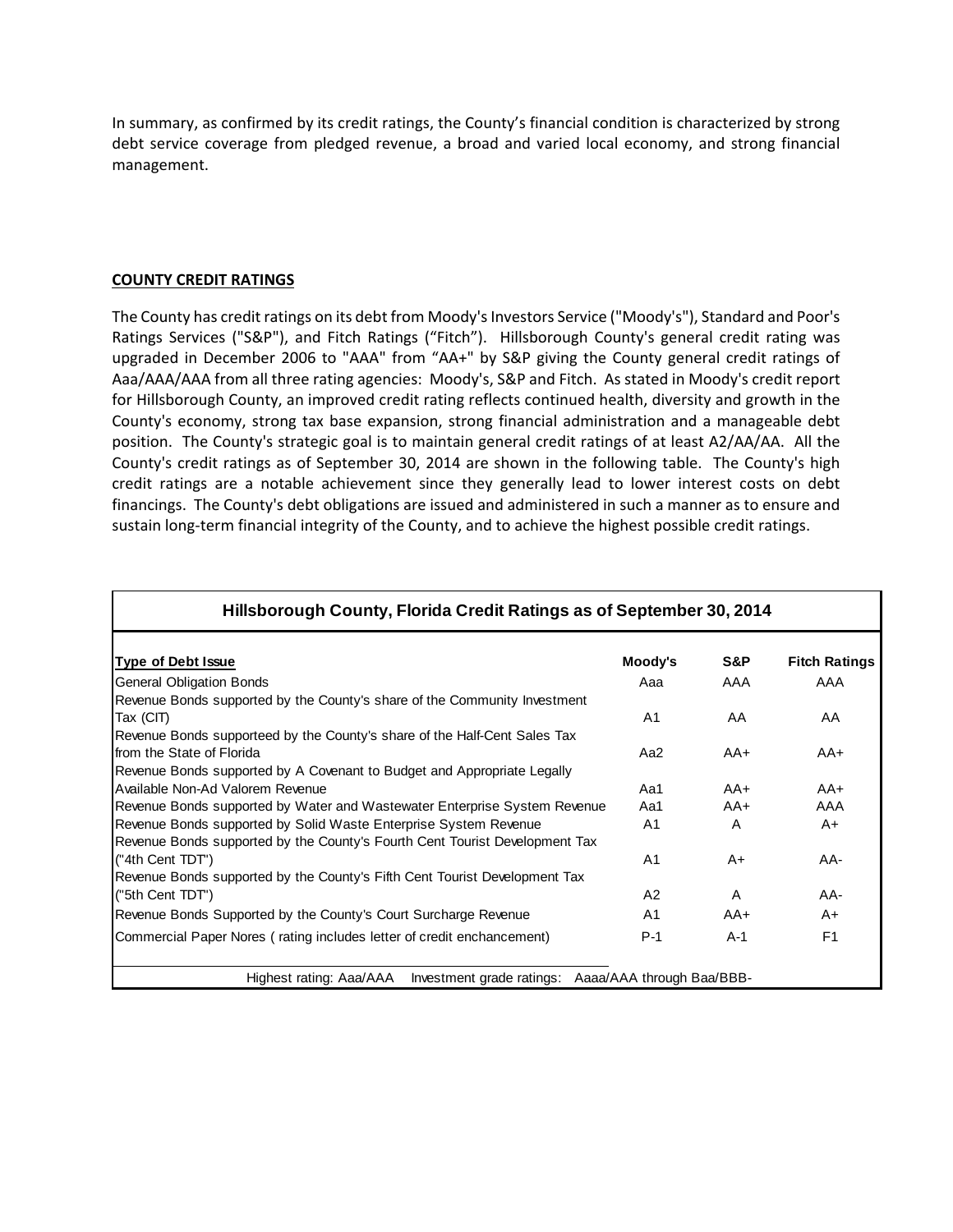**2. Outstanding Debt Summary for the Fiscal Year Ended September 30, 2014**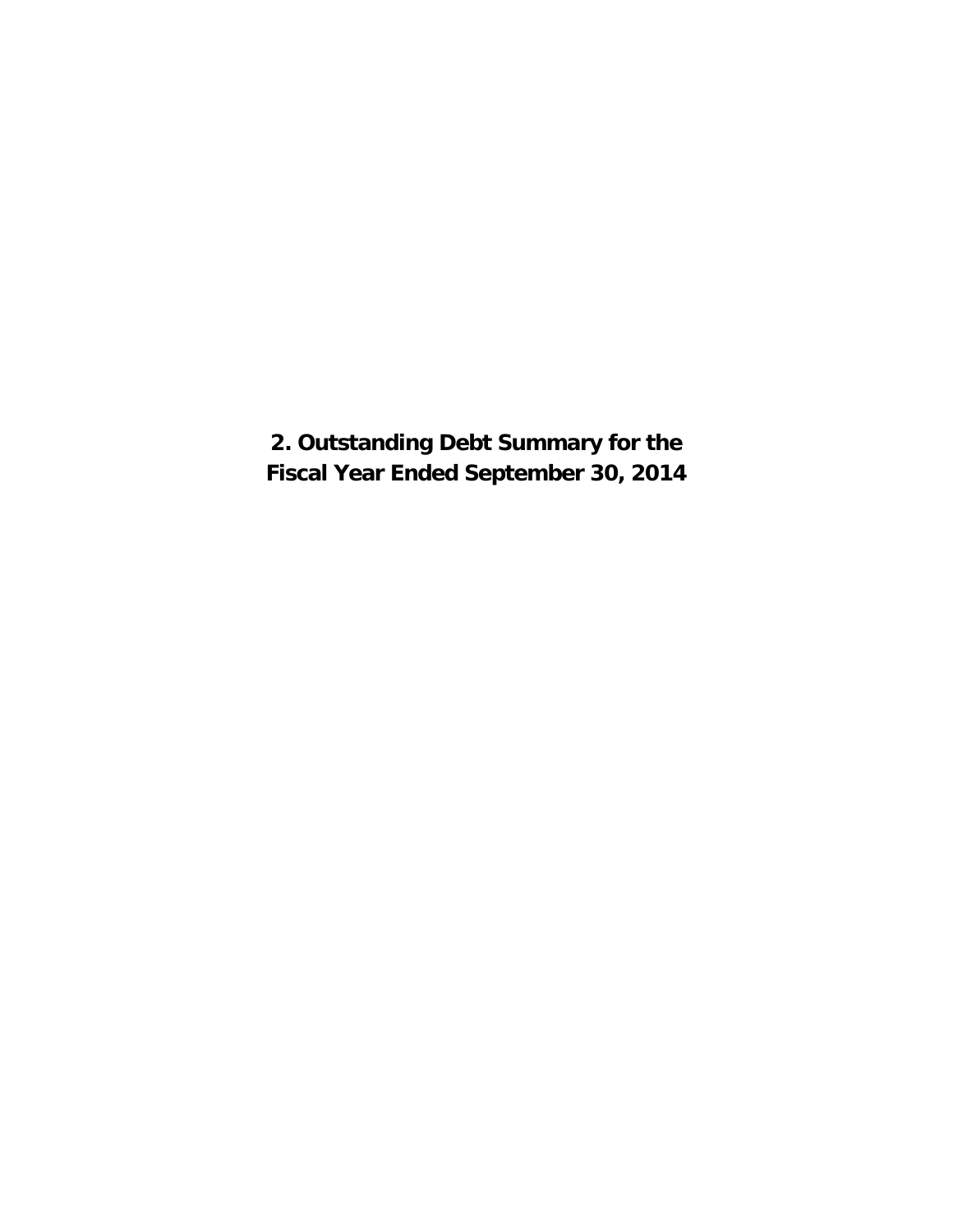### **COUNTY DEBT**

As of the fiscal year ending September 30, 2014, the County had total indebtedness of \$1,024,508,000 including County‐supported debt issued by the Tampa Sports Authority, but excluding County‐issued Special Assessment Revenue Bonds (described at the end of this section).

All County Debt is divided into seven categories consisting of:

|                                                 |               |                 | <b>Fiscal Year Ended September 30</b> |                 |                 |
|-------------------------------------------------|---------------|-----------------|---------------------------------------|-----------------|-----------------|
|                                                 | 2010          | 2011            | 2012                                  | 2013            | 2014            |
| Governmental                                    |               |                 |                                       |                 |                 |
| <b>General Obligation</b>                       | \$72,785,000  | \$72,065,000    | \$70,130,000                          | \$68,045,000    | \$65,900,000    |
| Limited Ad Valorem                              | 4,945,000     |                 |                                       |                 | 0               |
| Non-Enterprise/Non-Ad Valorem                   | 445.845.000   | 426,475,000     | 466,490,000                           | 442,640,000     | 418,220,000     |
| <b>Tax-Exempt Commercial Paper</b>              | 109,802,000   | 136,379,000     | 93,250,000                            | 109,249,000     | 116,248,000     |
| <b>Total Governmental Debt</b>                  | \$633,377,000 | \$634,919,000   | \$629,870,000                         | \$619,934,000   | \$600,368,000   |
| <b>Enterprise</b>                               |               |                 |                                       |                 |                 |
| Water & Wastewater                              | \$64,255,000  | \$197,150,00    | \$179,110,000                         | \$167,720,000   | \$155,720,000   |
| Solid Waste                                     | 148,625,000   | 148,625,000     | 147,680,000                           | 170,770,000     | 165,425,000     |
| <b>Total Enterprise Debt</b>                    | \$212,880,000 | \$345,775,000   | \$326,790,000                         | \$338,490,000   | \$321,145,000   |
| <b>Total County Issued Debt</b>                 | \$846,257,000 | \$980,694,000   | \$956,660,000                         | \$958,424,000   | \$921,513,000   |
| Non County-Issued Debt Paid with County Revenue |               |                 |                                       |                 |                 |
| Tampa Sports Authority (TSA)                    | \$124,055,000 | \$119,155,000   | \$114,020,000                         | \$108,645,000   | \$102,995,000   |
| <b>Total County Debt</b>                        | \$970,312,000 | \$1,099,849,000 | \$1,070,680,000                       | \$1,067,069,000 | \$1,024,508,000 |



*includes Commercial Paper Notes. Excludes debt issued by Tampa Sports Authority and general government other longterm debt (arbitrage rebate, accreted interest, landfill closure and remediation, agency fund CAU & RWIU debt as reflected in the Audited Statements).*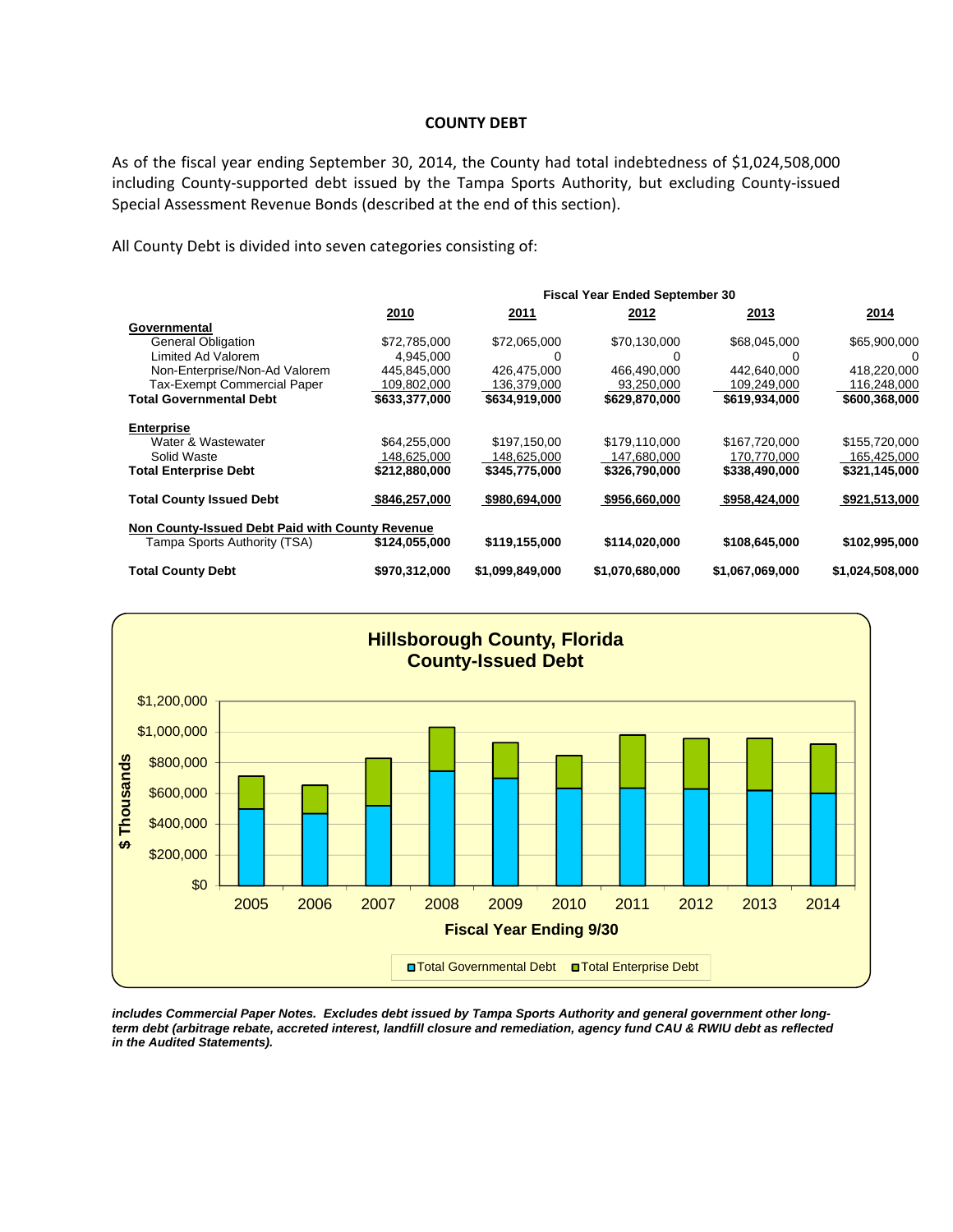

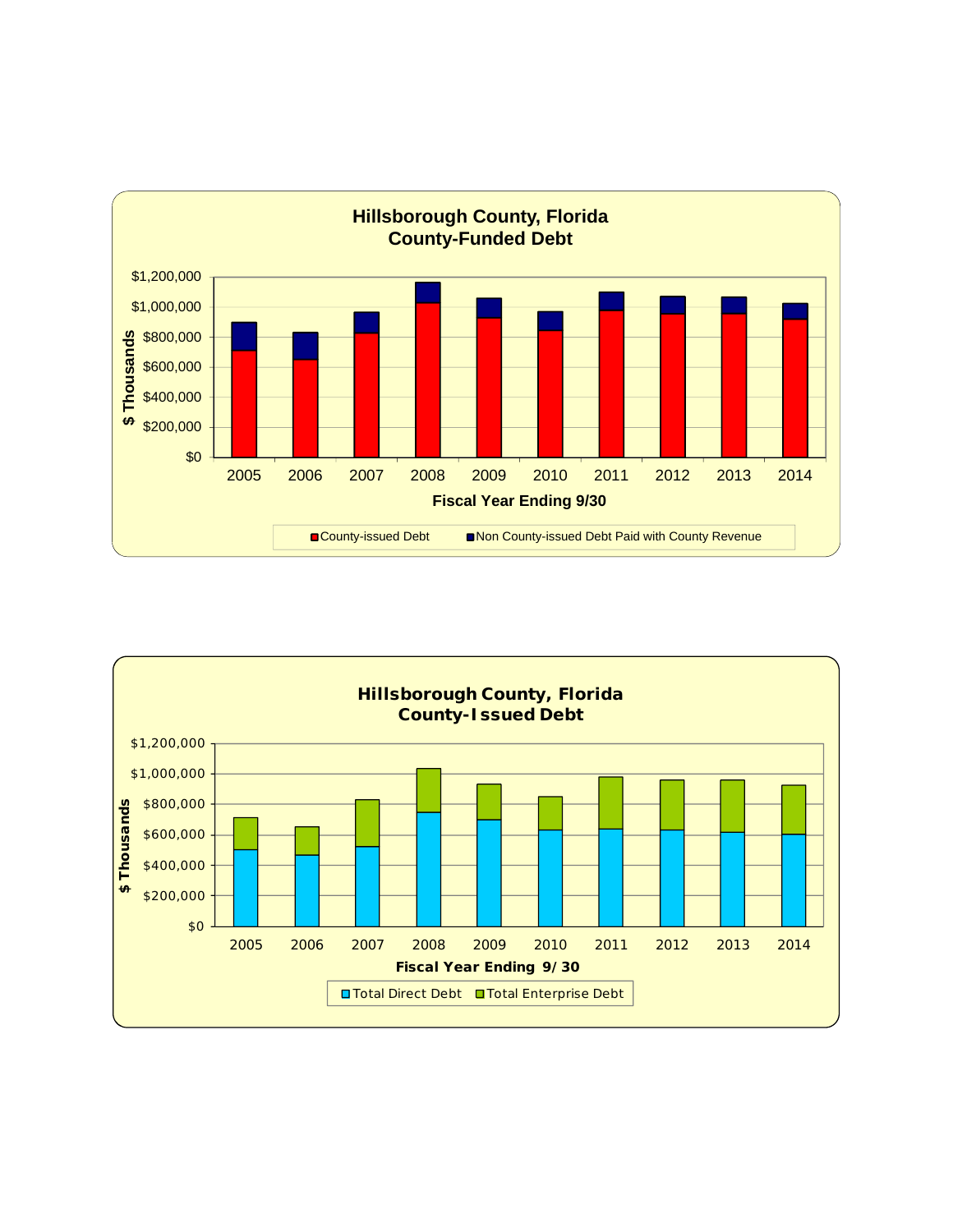

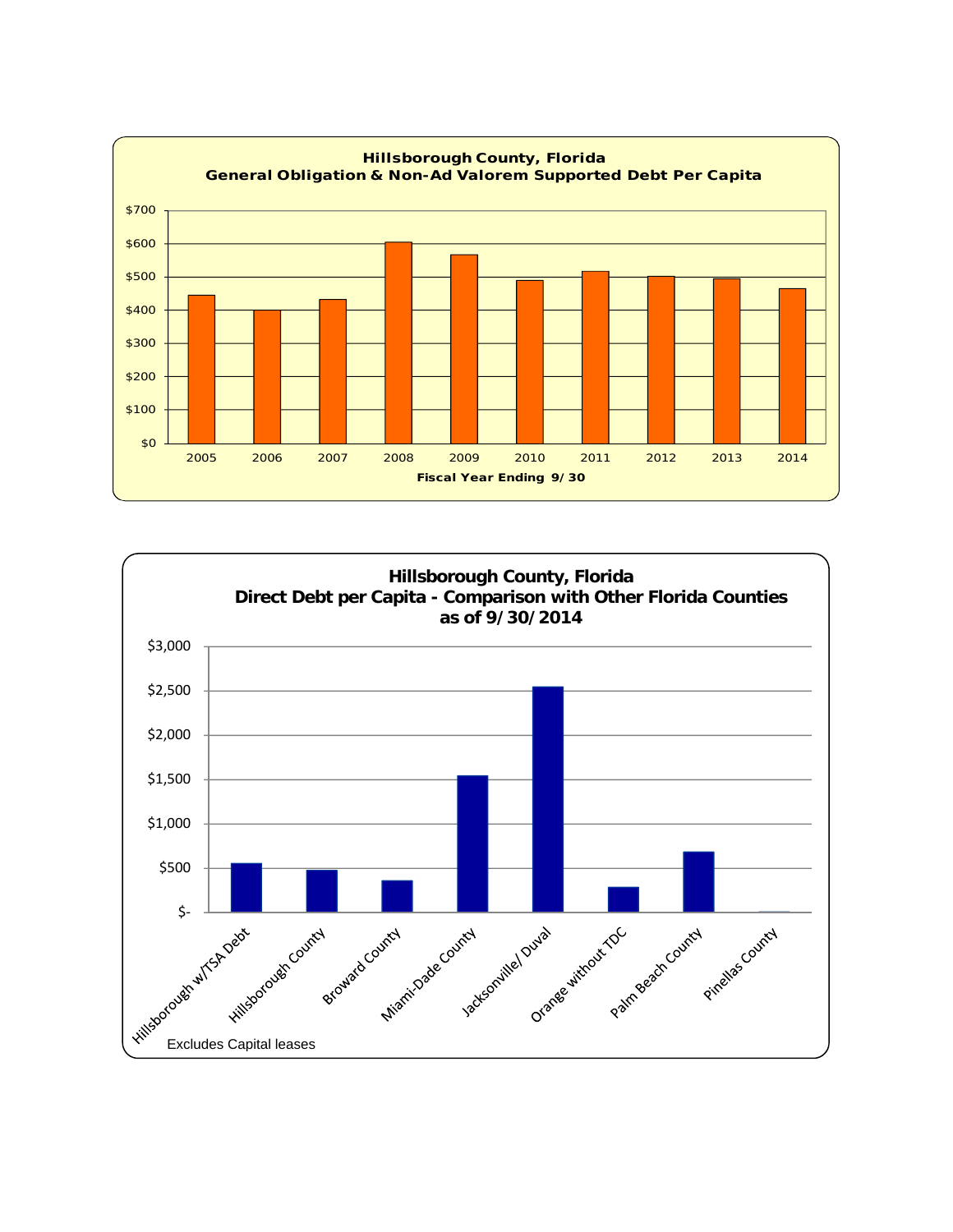# **DEBT SERVICE ON ALL COUNTY DEBT OBLIGATIONS**

For the fiscal year ending September 30, 2014, total debt service on County-issued debt was **\$83,588,862**. Total debt service including County-supported debt of the Tampa Sports Authority for the fiscal year ending 2014 was **\$94,407,414**. The following table illustrates debt service obligations for the Fiscal Years Ending September 30, 2011 through 2015.

|                                                  | <b>Fiscal Year Ended September 30 *</b> |              |              |              |               |  |  |  |  |
|--------------------------------------------------|-----------------------------------------|--------------|--------------|--------------|---------------|--|--|--|--|
|                                                  | 2011                                    | 2012         | 2013         | 2014**       | 2015***       |  |  |  |  |
| <b>County Issued Debt:</b>                       |                                         |              |              |              |               |  |  |  |  |
| Governmental                                     |                                         |              |              |              |               |  |  |  |  |
| General Obligation (G.O.)                        | \$4,587,263                             | \$5,777,063  | \$5,876,363  | \$5,881,013  | \$5,876,863   |  |  |  |  |
| Limited G.O. (Limited Ad Valorem)                | 5,160,638                               |              |              |              | $\Omega$      |  |  |  |  |
| Non-Enterprise/Non-Ad Valorem <sup>1</sup>       | 39,400,784                              | 39,054,252   | 44,656,900   | 44,533,196   | 49,540,050    |  |  |  |  |
| <b>Total Direct Debt</b>                         | \$49,148,685                            | \$44,831,315 | \$50,533,263 | \$50,496,713 | \$55,416,913  |  |  |  |  |
| <b>Enterprise Funds</b>                          |                                         |              |              |              |               |  |  |  |  |
| Water & Wastewater                               | \$20,468,279                            | \$28,063,663 | \$20,339,842 | \$20,465,088 | \$20,813,833  |  |  |  |  |
| Solid Waste                                      | 7.034.550                               | 7,979,550    | 9,201,293    | 12,709,566   | 13,866,095    |  |  |  |  |
| <b>Total Enterprise Funds Debt</b>               | \$27,502,829                            | \$36,043,213 | \$29,541,135 | \$33,174,653 | \$34,679,927  |  |  |  |  |
| <b>Total County-issued Debt *</b>                | \$76,651,514                            | \$80,874,528 | \$80,074,398 | \$83,588,862 | \$90,096,840  |  |  |  |  |
| Non County Issued Debt Paid with County Revenue: |                                         |              |              |              |               |  |  |  |  |
| Tampa Sports Authority <sup>2</sup>              | \$10,834,959                            | \$10,832,209 | \$10,818,428 | \$10,818,553 | \$10,812,628  |  |  |  |  |
| <b>All County Debt</b>                           | \$87,486,473                            | \$91,706,737 | \$90,892,825 | \$94,407,414 | \$100,909,467 |  |  |  |  |

\* Excludes County-issued Special Assessment Revenue Bonds.

\* \* Unaudited

\*\*\* Adopted budget



1

<sup>1</sup> Excludes interest on Tax-Exempt Commercial Paper.

<sup>&</sup>lt;sup>2</sup> For a more complete description of Tampa Sports Authority debt see the section titled "Revenue Bonds: Debt Issued by Independent Authorities".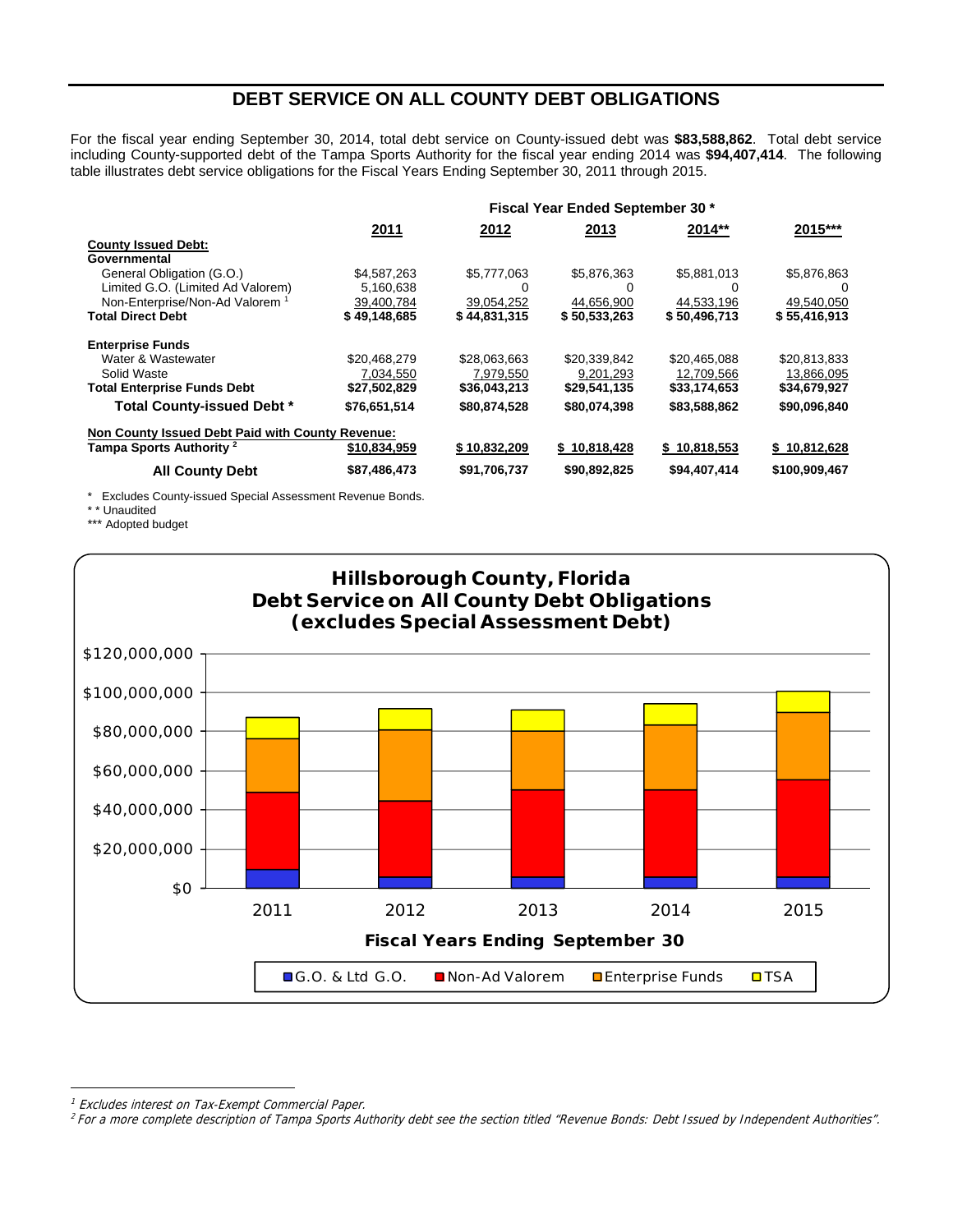**3. Debt Capacity of Selected Revenues**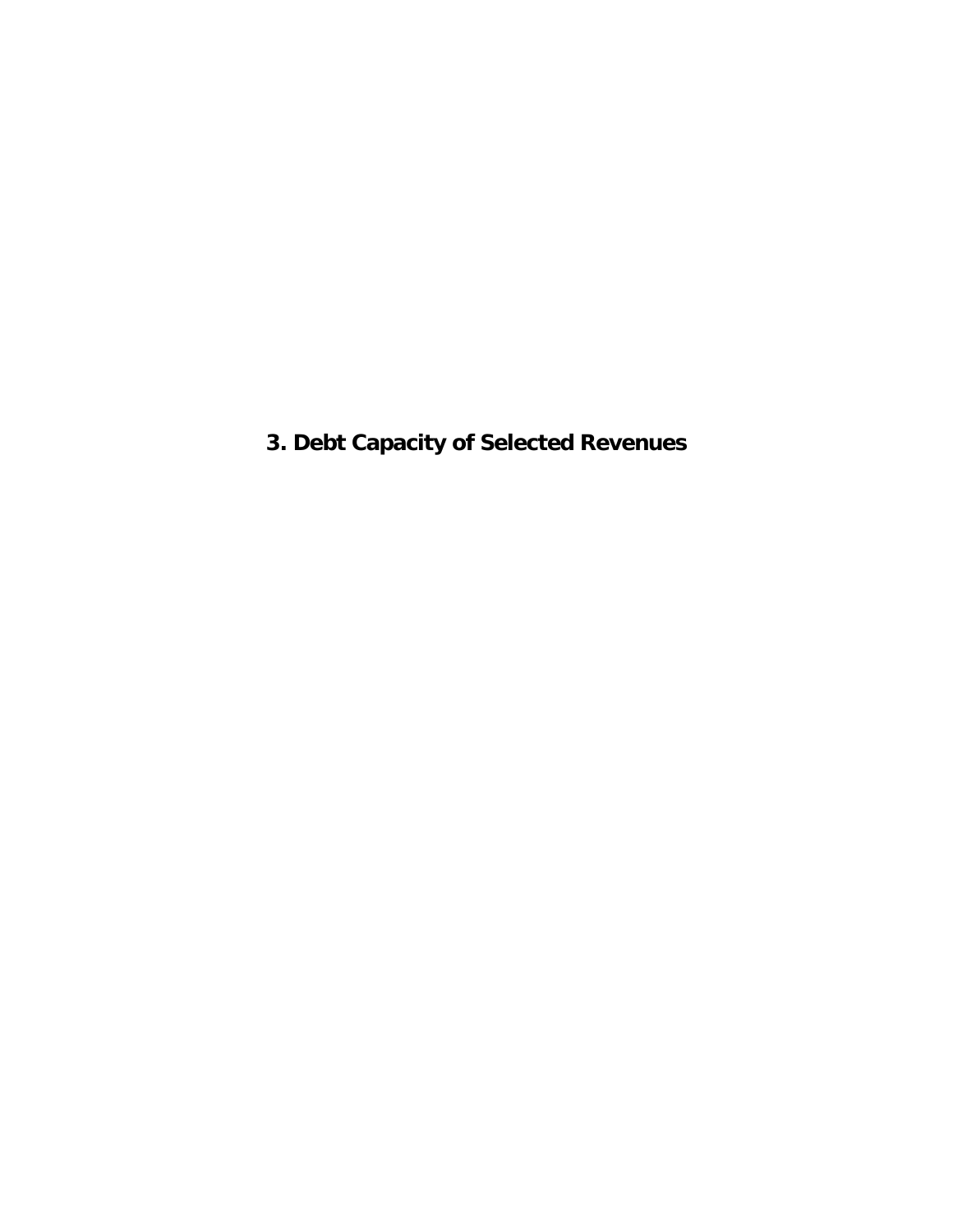# **DEBT CAPACITY OF SELECTED REVENUES**

The Florida Constitution does not limit the amount of ad valorem taxes a county may levy for the payment of bonds authorized by voter referendum. The County is limited by Article VII, Section 9 of the Florida Constitution, however, to a maximum levy of 10 mills per \$1,000 of the assessed value of real estate and tangible personal property for county purposes other than the payment of voted bonds. The countywide millage rate for calendar year 2014 (fiscal year 2015) is 5.7339 mills.

Debt related to rate‐based County services, such as water/wastewater utilities and solid waste collection and disposal, does not affect operations because pledges are made only on net revenues (i.e., total revenue minus operating and maintenance costs of the systems). Therefore, debt capacity for these enterprise operationsis a function of the adequacy of rates and feesto support outstanding and additional debt.

The County has considerable debt capacity remaining. However, inasmuch as all County revenues are being used to pay debt service, fund County operations or increase reserves, any use of County revenues to secure and pay additional debt could impact County operations unless additional revenue sources are identified.

Appendix B of this report shows calculations of the debt capacity of County major non‐ad valorem revenues in relation to current outstanding general fund debt of the County. These calculations serve three major purposes. First, they enable the County to determine its ability to pledge the revenues for additional projects. Secondly, they are used to determine the general debt capacity of the non‐ad valorem revenues of the County taking into consideration the constraints of the anti-dilution test required by the County's outstanding bond issues and interlocal agreements. Finally, the debt capacity calculation provides an indication of the financial condition of the County.

A graph of the debt capacity of major revenues is illustrated below:

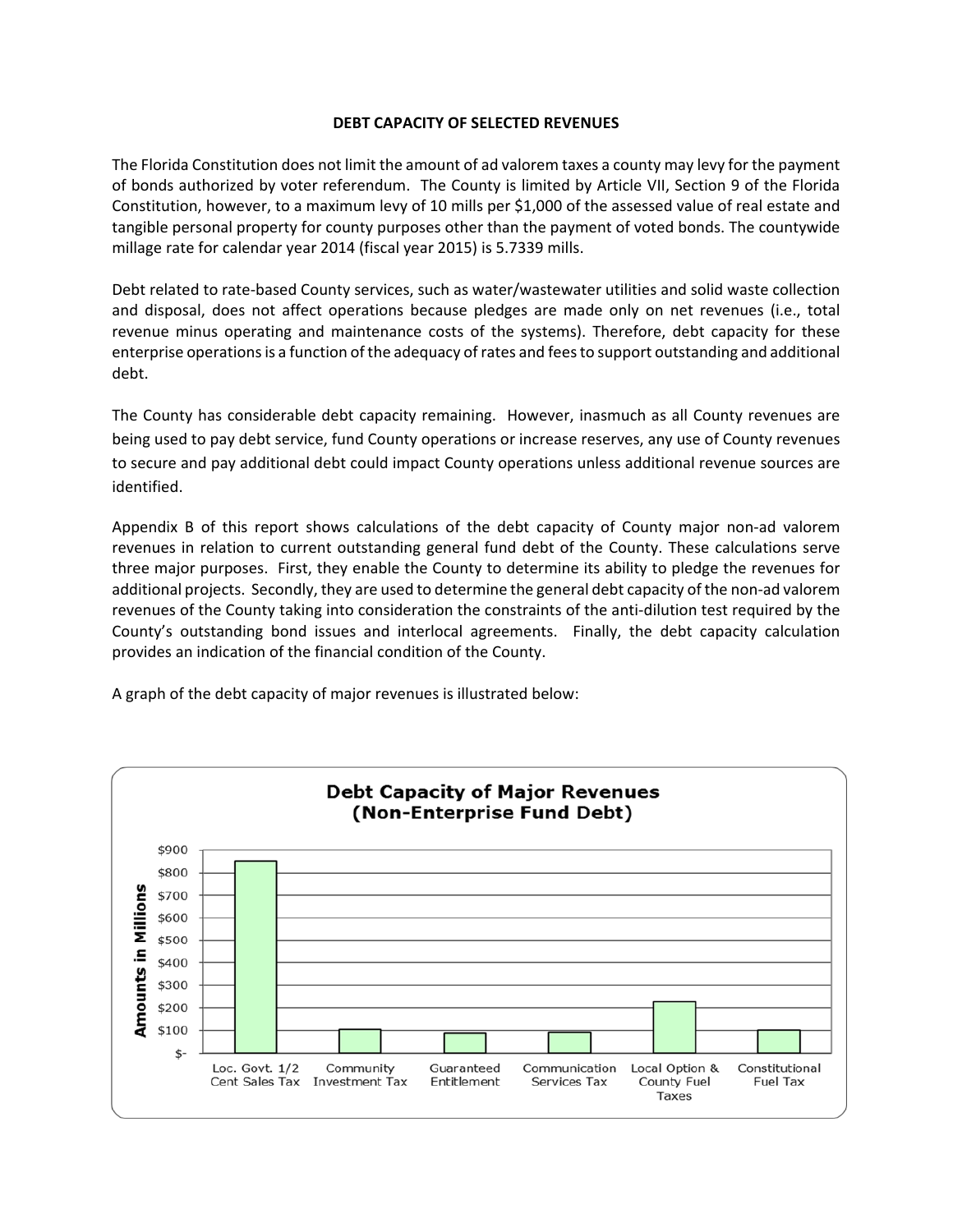The County currently has twelve major non‐ad valorem revenues as follows:

- the local government half‐cent sales tax,
- the guaranteed entitlement,
- the communications services tax
- the local option infrastructure surtax for community reinvestment (the "Community Investment Tax or CIT"),
- $\blacksquare$  the voted fuel tax (9 cents),
- the local option fuel tax (1-6 cents),
- $\blacksquare$  the county fuel tax (7 cents),
- the constitutional fuel tax,
- the 4th cent tourist development tax
- the 5th cent tourist development tax
- traffic surcharge revenues
- the Indigent Care half‐cent sales tax

In addition, the County has a mix of other non-ad valorem revenues. However, these revenues on a standalone basis are difficult to pledge as security for a bond issue due to the volatility and uncertainties of collections on an annual basis. Therefore, the debt capacity analysis primarily provides information on the above referenced major non‐ad valorem revenue sources.

Many of the non‐ad valorem revenues discussed here are limited as to use. For example, the county fuel tax and local option fuel tax are limited to transportation and road improvement related costs, including debt service payments on transportation bonds; the  $4<sup>th</sup>$  and  $5<sup>th</sup>$  cents of the tourist development tax are limited to capital construction and maintenance of tourist-related facilities such as convention centers, sports arenas and stadiums; and, the Indigent Care half-cent sales tax is limited to indigent care services. The primary, unrestricted direct revenue sources available as security for a non-ad valorem/nonenterprise bond issue are the local government half-cent sales tax, the guaranteed entitlement, the communication services tax, the community investment tax, and the constitutional fuel tax.

# **Description of Types of Debt Issued by the County**

There are several different types of debt incurred by cities and counties in Florida, including general obligation debt, revenue debt, long‐term leases and government loans. To date, Hillsborough County has used the methods summarized below. For a more detailed discussion, see Appendix A.

# **General Obligation Debt**

General obligation ("G.O.") bonds of municipalities, counties, school districts and states are backed by a pledge of the full faith and credit of the issuing entity. This pledge generally issupported by a commitment of the issuer to levy and to collect ad valorem taxes, without limitations as to millage rate or amount, for the payment of principal and interest on its bonds. With the County's excellent "Aaa/AAA/AAA" credit rating, G.O. debt offers the lowest interest cost of any form of county debt. The County is limited by Article VII, Section 9 of the Florida Constitution, however, to a maximum levy of 10 mills per \$1,000 of the assessed value of real estate and tangible personal property for county purposes other than the payment of voted bonds. Because of the impact on property owners, the issuance of general obligation debt in Florida requires the consent of the voters through a referendum. The Florida Constitution does not limit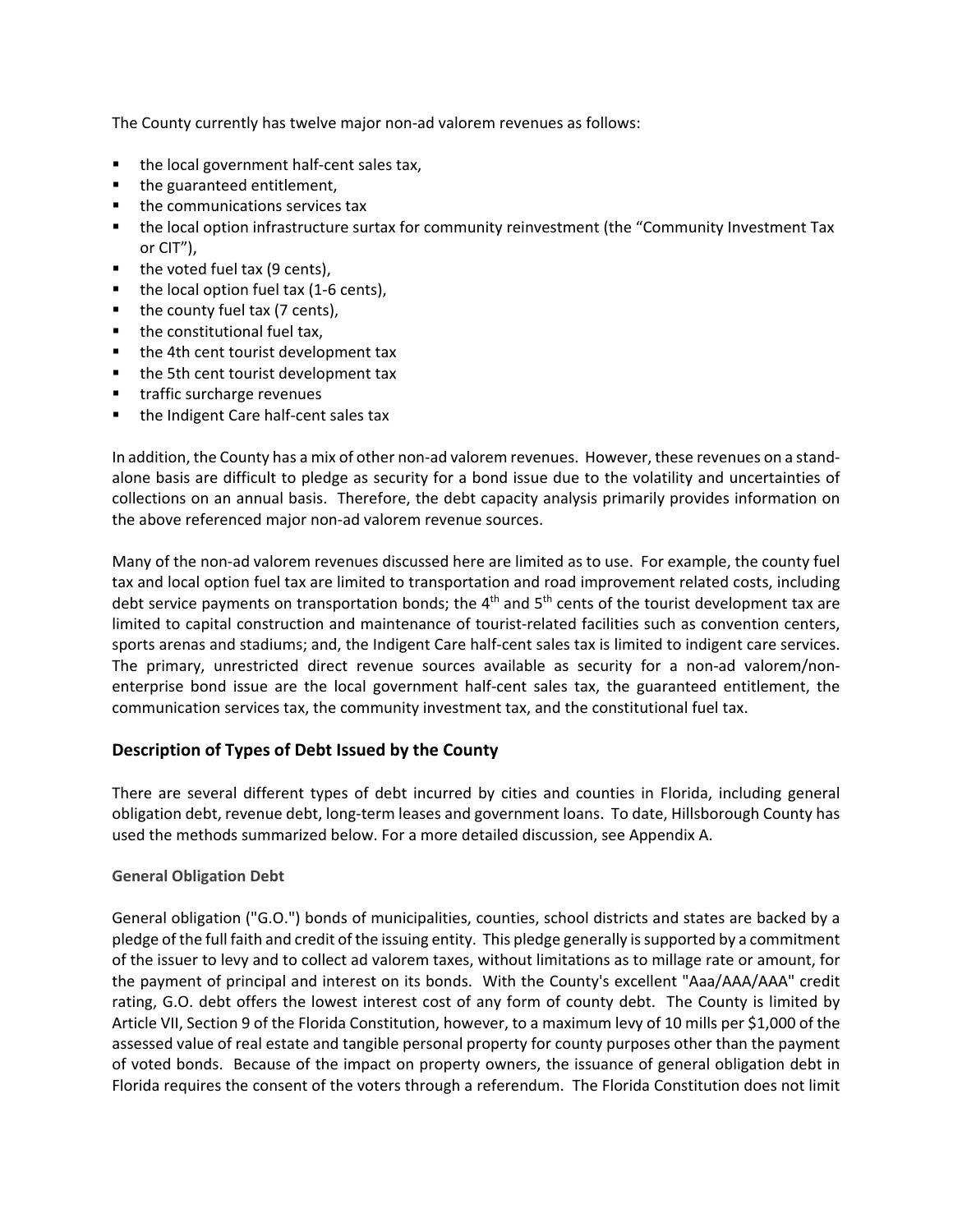the amount of ad valorem taxes a county may levy for the payment of bonds authorized by voter referendum.

# **Revenue Debt: Bonds, Notes and Intergovernmental Loans**

Generally, state constitutions authorize either explicitly or implicitly the issuance of revenue debt. Revenue debt may be issued without voter referendum because of a public policy called the "special fund doctrine". The essence of revenue debt is that a particular stream of revenue is designated as the sole source of repayment of the debt. This revenue source may be derived from a specific project or enterprise, a loan program or even a special tax. In the event that such a source proves inadequate or default is otherwise threatened, the issuer is under no obligation to repay the debt from its other general governmental funds.

Debt related to rate-based County services, such as water and wastewater utilities, does not affect operations because pledges are made only on net system revenues.

# **Fixed compared to Variable Interest Rate Debt**

Historically, short‐term variable interest rates ("short‐term rates") tend to be lower than long‐term fixed interest rates ("long-term rates"). Short-term rates promote the assets/liabilities matching principle. However, long‐term rates provide debt service certainty and protect against short‐term spikes in interest rates. Of the \$921.5 million in total County‐issued debt outstanding at September 30, 2014, about \$805.3 million is financed with fixed interest rates and about \$116.2 million with variable interest rates, (i.e. taxexempt commercial paper notes), resulting in a debt portfolio mix of 87% long-term rates and 13% shortterm rates, which is conservative and well‐insulated from interest rate volatility. Depending on market conditions, the County plans to achieve a more moderate debt portfolio mix in the future by increasing its short-term debt issuance. The objective will be to further lower the County's cost of capital without overexposing the County to short‐term spikes in interest rates.

Debt related to rate‐based services, such as water/wastewater services and solid waste disposal, does not affect general County operations as those pledges are made based on available net revenues generated by the specific enterprise.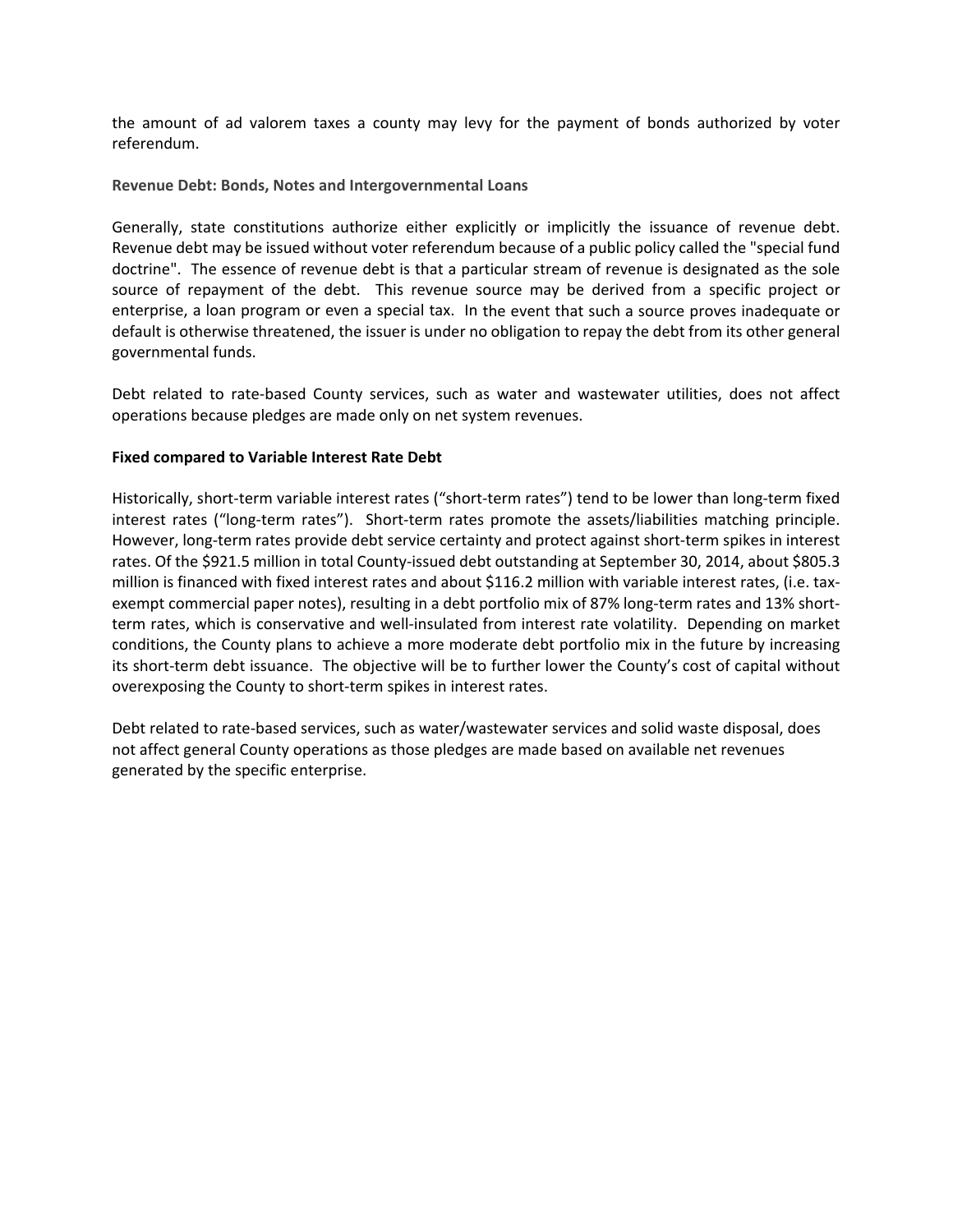**4. General Obligation Bonds**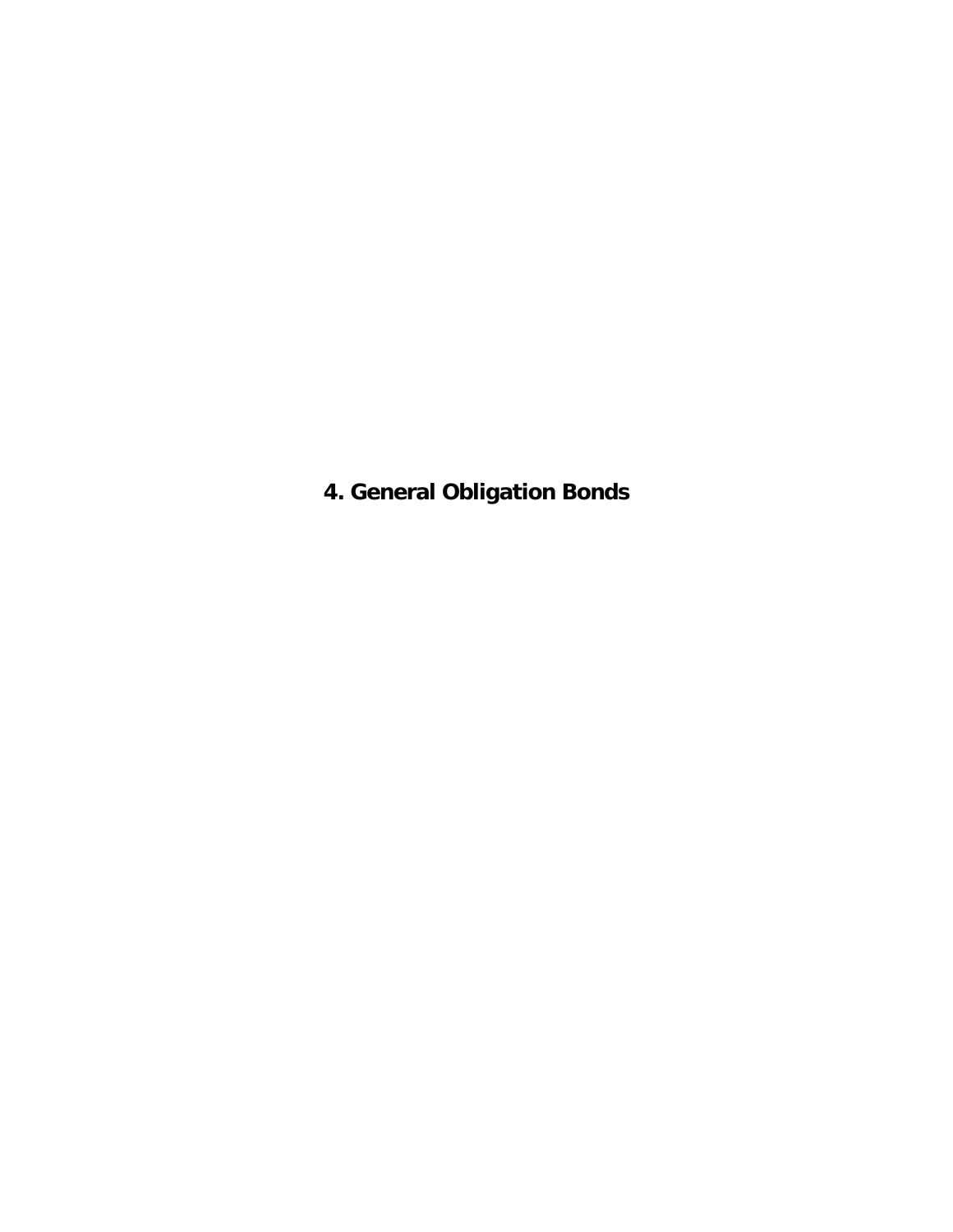### **GENERAL OBLIGATION BONDS**

General Obligation Bonds are secured by a pledge of the full faith and credit of the County to levy sufficient ad valorem taxes to pay the debt service on the bonds. The County has three series of general obligation bonds outstanding. The General Obligation Refunding Bonds, Series 2002 (Parks) were issued to refund the Series 1993 and Series 1996 Bonds, each of which was issued in the original par amount of \$10 million to fund the acquisition and development of parks. The General Obligation Bonds, Series 2009A and 2009B, were issued to provide additional funding for the County's Environmental Lands Acquisition and Protection Program (ELAPP).

| Amount<br>Outstanding<br><b>FYE 2014</b> | Dated<br>Date | Issue                                                                                                       | <b>Security</b>   | Insured/<br><b>Underlying</b><br>Ratings $3^*$ | Final<br><b>Maturity</b> |
|------------------------------------------|---------------|-------------------------------------------------------------------------------------------------------------|-------------------|------------------------------------------------|--------------------------|
| <b>General Obligation Bonds</b>          |               |                                                                                                             |                   |                                                |                          |
| \$10,295,000                             | 8/01/2002     | \$18,540,000 General Obligation<br>Refunding Bonds, Series 2002 (Parks)                                     | Ad Valorem<br>Tax | Aaa/AAA/AAA<br>Aaa/AAA/AAA                     | 07/01/25                 |
| \$7,480,000                              | 12/29/2009    | \$11,305,000 General Obligation<br>Refunding Bonds, Series 2009A (ELAPP)                                    | Ad Valorem<br>Tax | Aaa/AAA/AAA<br>Aaa/AAA/AAA                     | 07/01/19                 |
| \$48,125,000                             | 12/29/2009    | \$48,125,000 General Obligation Bonds<br>(Federally Taxable - Build America<br>Bonds), Series 2009B (ELAPP) | Ad Valorem<br>Tax | Aaa/AAA/AAA<br>Aaa/AAA/AAA                     | 07/01/39                 |

**\$65,900,000** Grand Total G.O.

<sup>\*</sup> *Underlying ratings: Moody's/Standard & Poor's/Fitch Ratings*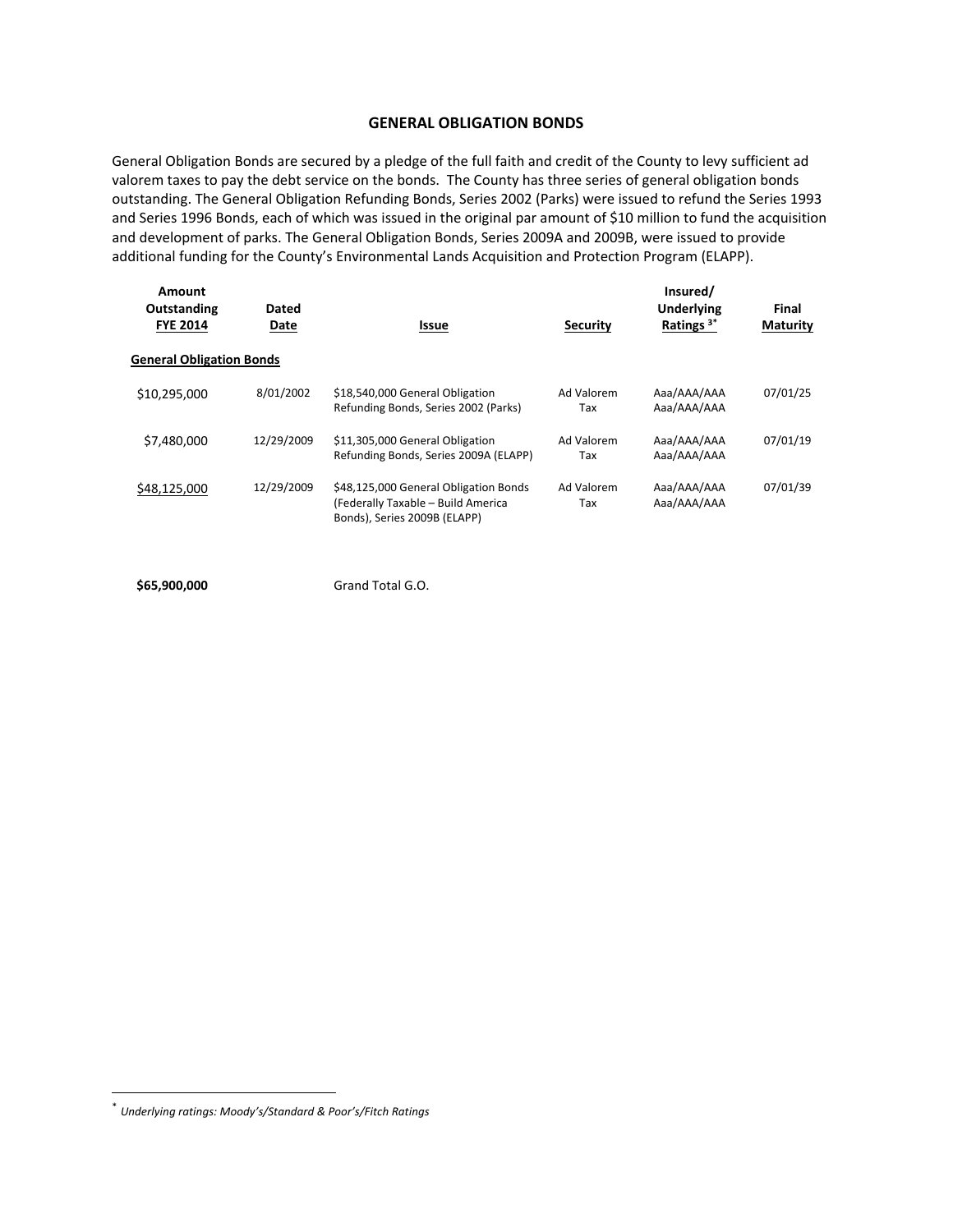

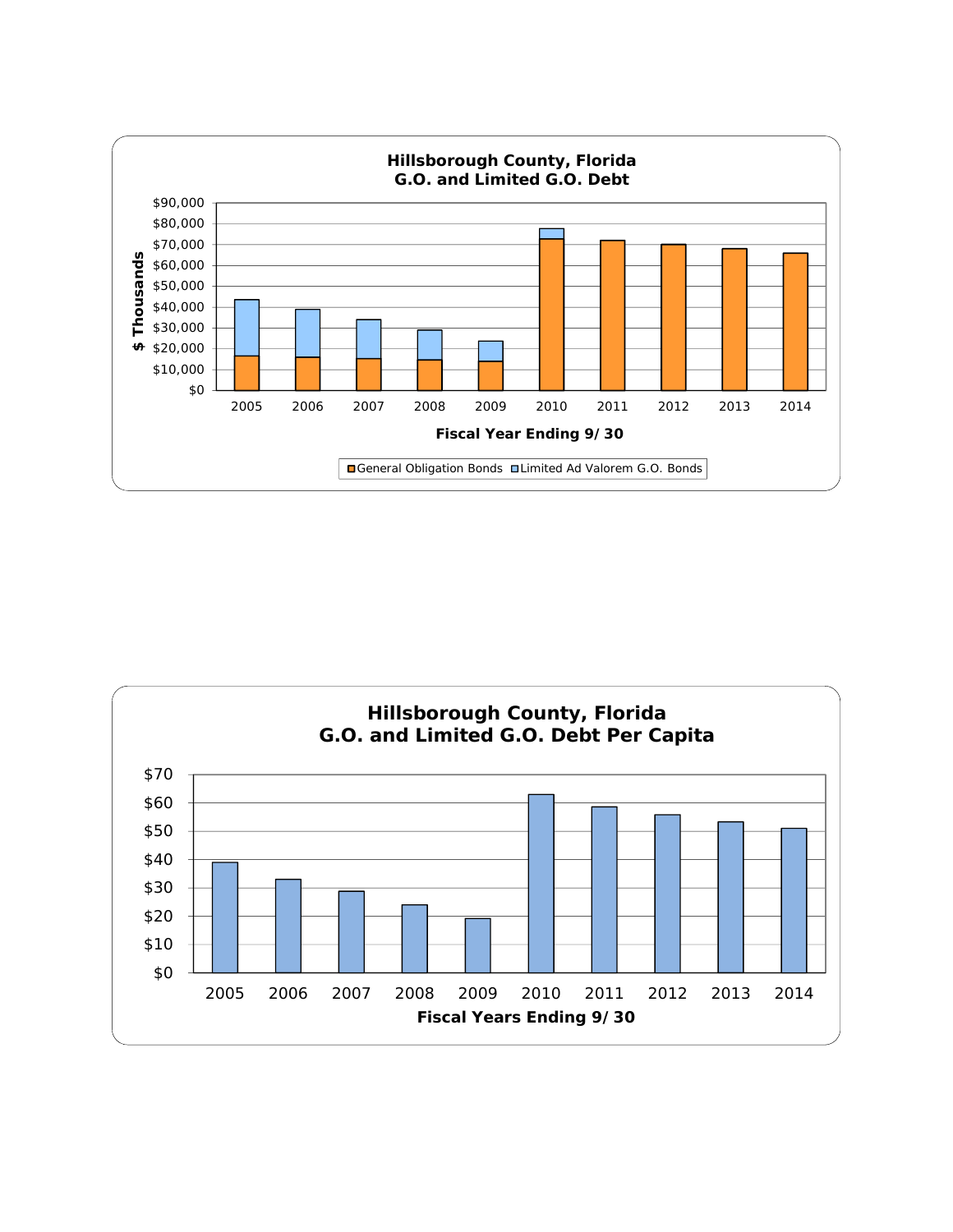# **GENERAL OBLIGATION AND LIMITED AD VALOREM BONDS As of 9/30/2014 AGGREGATE DEBT SERVICE SCHEDULE**

| <b>Fiscal</b> |                         |                  |                  | <b>Fiscal Year</b>  |                          | <b>Outstanding</b> | <b>Percent</b>     |
|---------------|-------------------------|------------------|------------------|---------------------|--------------------------|--------------------|--------------------|
| Year          |                         | <b>Principal</b> | <b>Interest</b>  | <b>Debt Service</b> |                          | Debt (FYE)         | <b>Outstanding</b> |
| 2015          | $\overline{\mathbb{S}}$ | 2,240,000        | \$<br>3,636,863  | \$<br>5,876,863     | $\overline{\mathcal{G}}$ | 63,660,000         | 81.65%             |
| 2016          |                         | 2,315,000        | 3,568,263        | 5,883,263           |                          | 61,345,000         | 78.68%             |
| 2017          |                         | 2,405,000        | 3,474,783        | 5,879,783           |                          | 58,940,000         | 75.59%             |
| 2018          |                         | 2,505,000        | 3,376,753        | 5,881,753           |                          | 56,435,000         | 72.38%             |
| 2019          |                         | 2,600,000        | 3,281,438        | 5,881,438           |                          | 53,835,000         | 69.05%             |
| 2020          |                         | 2,725,000        | 3,159,463        | 5,884,463           |                          | 51,110,000         | 65.55%             |
| 2021          |                         | 2,825,000        | 3,025,313        | 5,850,313           |                          | 48,285,000         | 61.93%             |
| 2022          |                         | 2,945,000        | 2,883,198        | 5,828,198           |                          | 45,340,000         | 58.15%             |
| 2023          |                         | 3,060,000        | 2,735,053        | 5,795,053           |                          | 42,280,000         | 54.23%             |
| 2024          |                         | 2,495,000        | 2,578,093        | 5,073,093           |                          | 39,785,000         | 51.03%             |
| 2025          |                         | 2,585,000        | 2,450,925        | 5,035,925           |                          | 37,200,000         | 47.71%             |
| 2026          |                         | 2,035,000        | 2,319,153        | 4,354,153           |                          | 35,165,000         | 45.10%             |
| 2027          |                         | 2,115,000        | 2,197,053        | 4,312,053           |                          | 33,050,000         | 42.39%             |
| 2028          |                         | 2,195,000        | 2,070,153        | 4,265,153           |                          | 30,855,000         | 39.57%             |
| 2029          |                         | 2,280,000        | 1,938,453        | 4,218,453           |                          | 28,575,000         | 36.65%             |
| 2030          |                         | 2,370,000        | 1,801,653        | 4,171,653           |                          | 26,205,000         | 33.61%             |
| 2031          |                         | 2,470,000        | 1,653,528        | 4,123,528           |                          | 23,735,000         | 30.44%             |
| 2032          |                         | 2,570,000        | 1,499,153        | 4,069,153           |                          | 21,165,000         | 27.15%             |
| 2033          |                         | 2,670,000        | 1,338,528        | 4,008,528           |                          | 18,495,000         | 23.72%             |
| 2034          |                         | 2,780,000        | 1,171,653        | 3,951,653           |                          | 15,715,000         | 20.16%             |
| 2035          |                         | 2,895,000        | 997,903          | 3,892,903           |                          | 12,820,000         | 16.44%             |
| 2036          |                         | 3,015,000        | 814,070          | 3,829,070           |                          | 9,805,000          | 12.58%             |
| 2037          |                         | 3,140,000        | 622,618          | 3,762,618           |                          | 6,665,000          | 8.55%              |
| 2038          |                         | 3,265,000        | 423,228          | 3,688,228           |                          | 3,400,000          | 4.36%              |
| 2039          |                         | 3,400,000        | 215,900          | 3,615,900           |                          |                    | 0.00%              |
|               |                         | \$65,900,000     | \$<br>53,233,180 | \$119,133,180       |                          |                    |                    |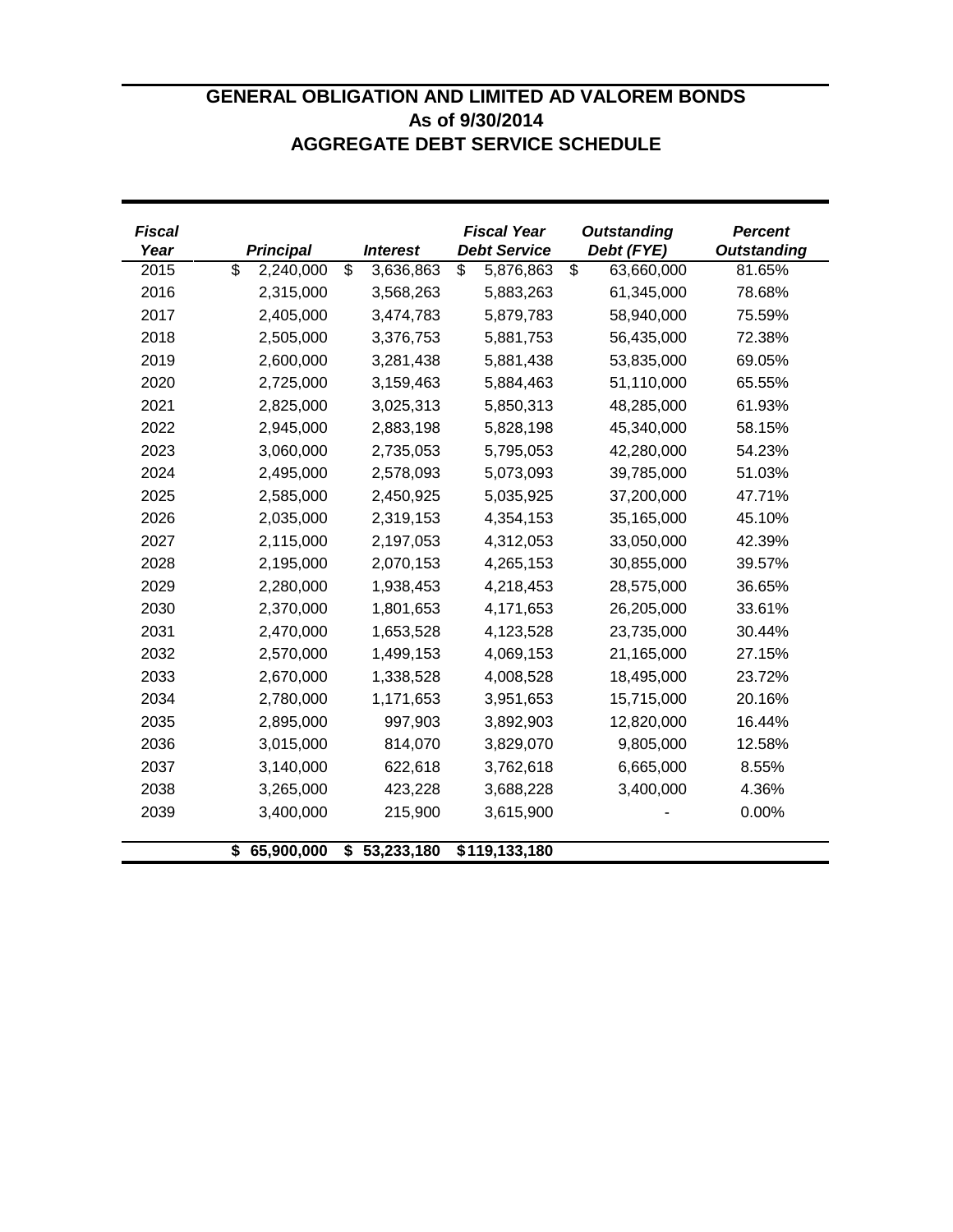#### **\$18,540,000 HILLSBOROUGH COUNTY, FLORIDA General Obligation Refunding Bonds Unincorporated Area Parks and Recreation Program Series 2002**

| <b>DATED:</b>              | <b>August 1, 2002</b> |                                                      | <b>Ratings</b>                               | <b>Underlying</b> | <u>Insured *</u> |
|----------------------------|-----------------------|------------------------------------------------------|----------------------------------------------|-------------------|------------------|
| DELIVERED: August 28, 2002 |                       |                                                      | Moody's                                      | Aaa               | Aaa              |
| Initial Call Date / Price: |                       | Not subject to Optional Redemption prior to maturity | S&P                                          | AAA               | AAA              |
| True Interest Cost (TIC):  |                       | 4.250829%                                            | Fitch                                        | AAA               | AAA              |
| Arbitrage Yield:           |                       | 4.197273%                                            | * Insurer: MBIA Insurance Corporation (MBIA) |                   |                  |

#### **PURPOSE SECURITY**

To refund the Series 1993 and Series 1996 Bonds, which were issued to finance the acquisition, development and improvement of parks in the unincorporated area of the County.

Ad Valorem Tax levied on all taxable property within the unincorporated area of the County constituting the Municipal Services Taxing Unit. These are general obligation bonds, secured by the full faith and credit and taxing powers of the County (with respect to the unincorporated area).

| Coupon     |                  | <b>Bond</b>  |               | Coupon |                  | <b>Periodic</b>     | <b>Fiscal Year</b> | <b>Outstanding</b> | <b>Percent</b>     |
|------------|------------------|--------------|---------------|--------|------------------|---------------------|--------------------|--------------------|--------------------|
| Date       | <b>Principal</b> | Type         | <b>CUSIP#</b> | Rate   | <b>Interest</b>  | <b>Debt Service</b> | Debt Service **    | <b>Debt</b>        | <b>Outstanding</b> |
| 01/01/2015 | \$               |              |               |        | \$<br>245,231.25 | \$<br>245,231.25    |                    | \$10,295,000       | 55.53%             |
| 07/01/2015 | 840,000          | Serial       | 432290KF0     | 4.00%  | 245,231.25       | 1,085,231.25        | 1,330,462.50       | 9,455,000          | 51.00%             |
| 01/01/2016 |                  |              |               |        | 228,431.25       | 228,431.25          |                    | 9,455,000          | 51.00%             |
| 07/01/2016 | 880,000          | Serial       | 432290KG8     | 4.10%  | 228,431.25       | 1,108,431.25        | 1,336,862.50       | 8,575,000          | 46.25%             |
| 01/01/2017 |                  |              |               |        | 210.391.25       | 210.391.25          |                    | 8,575,000          | 46.25%             |
| 07/01/2017 | 915,000          | Serial       | 432290KH6     | 4.20%  | 210,391.25       | 1,125,391.25        | 1,335,782.50       | 7,660,000          | 41.32%             |
| 01/01/2018 |                  |              |               |        | 191,176.25       | 191,176.25          |                    | 7,660,000          | 41.32%             |
| 07/01/2018 | 955,000          | Serial       | 432290KJ2     | 4.30%  | 191,176.25       | 1,146,176.25        | 1,337,352.50       | 6,705,000          | 36.17%             |
| 01/01/2019 |                  |              |               |        | 170,643.75       | 170,643.75          |                    | 6,705,000          | 36.17%             |
| 07/01/2019 | 995,000          | Serial       | 432290KK9     | 5.00%  | 170,643.75       | 1,165,643.75        | 1,336,287.50       | 5,710,000          | 30.80%             |
| 01/01/2020 |                  |              |               |        | 145,768.75       | 145,768.75          |                    | 5,710,000          | 30.80%             |
| 07/01/2020 | 1,045,000        | Serial       | 432290KL7     | 5.00%  | 145,768.75       | 1,190,768.75        | 1,336,537.50       | 4,665,000          | 25.16%             |
| 01/01/2021 |                  |              |               |        | 119,643.75       | 119,643.75          |                    | 4,665,000          | 25.16%             |
| 07/01/2021 | 1,095,000        | Serial       | 432290KM5     | 5.00%  | 119.643.75       | 1,214,643.75        | 1,334,287.50       | 3.570.000          | 19.26%             |
| 01/01/2022 |                  |              |               |        | 92,268.75        | 92,268.75           |                    | 3,570,000          | 19.26%             |
| 07/01/2022 | 1,155,000        | Serial       | 432290KN3     | 5.00%  | 92.268.75        | 1,247,268.75        | 1,339,537.50       | 2,415,000          | 13.03%             |
| 01/01/2023 |                  |              |               |        | 63,393.75        | 63,393.75           |                    | 2,415,000          | 13.03%             |
| 07/01/2023 | 1,215,000        | Term 1 (a)   | 432290KP8     | 5.25%  | 63,393.75        | 1,278,393.75        | 1,341,787.50       | 1,200,000          | 6.47%              |
| 01/01/2024 |                  |              |               |        | 31,500.00        | 31,500.00           |                    | 1,200,000          | 6.47%              |
| 07/01/2024 | 585,000          | Term $1$ (a) | 432290KP8     | 5.25%  | 31,500.00        | 616,500.00          | 648,000.00         | 615,000            | 3.32%              |
| 01/01/2025 |                  |              |               |        | 16,143.75        | 16,143.75           |                    | 615,000            | 3.32%              |
| 07/01/2025 | 615,000          | Term $1(a)$  | 432290KP8     | 5.25%  | 16,143.75        | 631,143.75          | 647,287.50         |                    | 0.00%              |
|            | \$10,295,000     |              |               |        | \$3,029,185.00   | \$13,324,185.00     | \$13,324,185.00    |                    |                    |

**\*\* Modified Accrual Basis**

(a) 07/01/2025 \$ 2,415,000 CUSIP number 432290KP8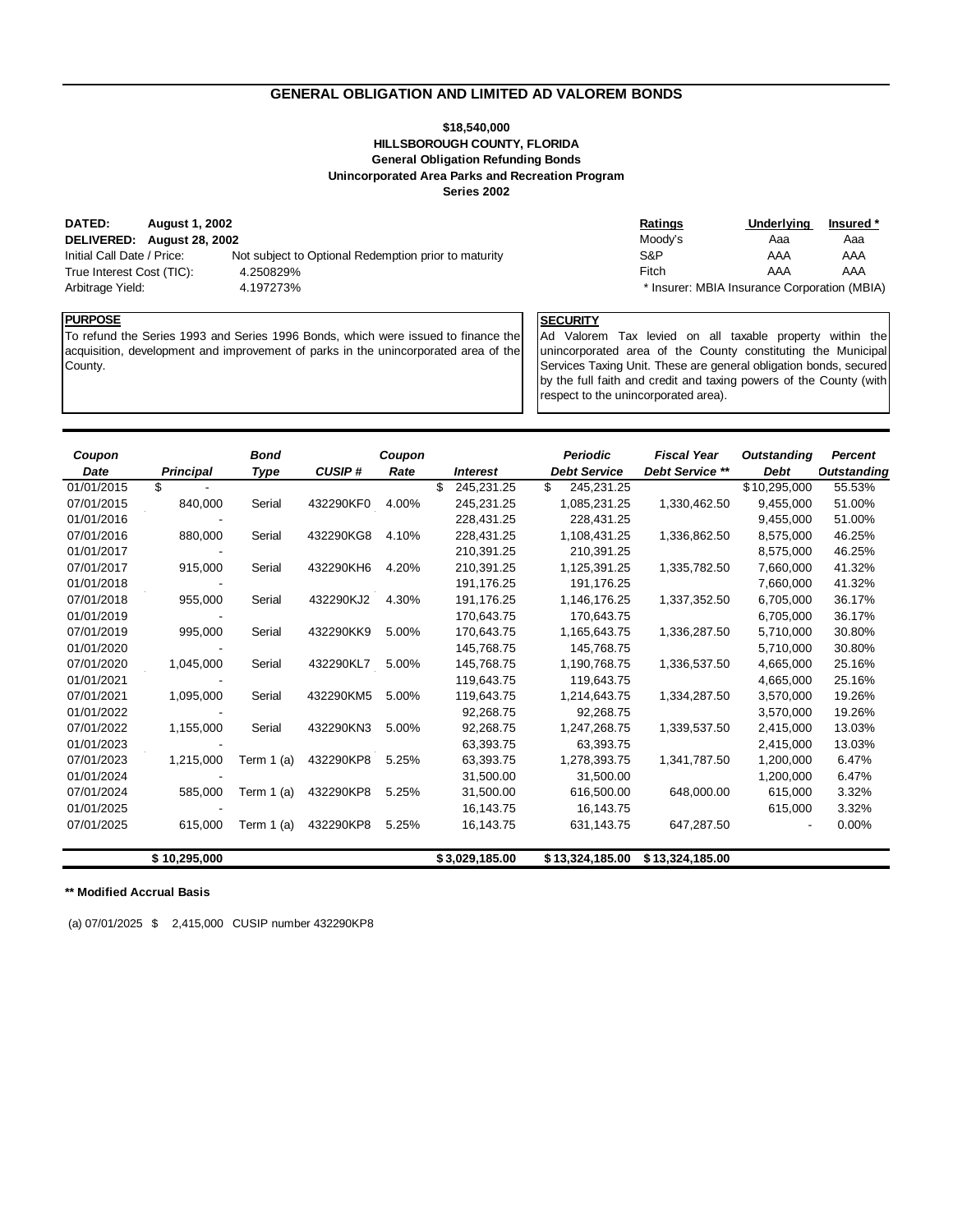#### **\$11,305,000 HILLSBOROUGH COUNTY, FLORIDA General Obligation Bonds (Environmental Lands Acquisition and Protection Program) Series 2009A**

| <b>DATED:</b><br><b>DELIVERED:</b> | December 29, 2009<br>December 29, 2009 |                                                                 | <b>Ratings</b><br>Moodv's | Underlying<br>Aaa | Insured<br>None |
|------------------------------------|----------------------------------------|-----------------------------------------------------------------|---------------------------|-------------------|-----------------|
| Initial Call Date / Price:         |                                        | 07/01/2019 Not subject to Optional Redemption prior to maturity | S&P                       | AAA               | None            |
| True Interest Cost (TIC):          |                                        | 2.558043%                                                       | Fitch                     | AAA               | None            |
| Arbitrage Yield:                   |                                        | 2.503201%                                                       |                           |                   |                 |

### **PURPOSE SECURITY**

To finance the acquisition, preservation, protection, management and restoration of environmentally sensitive lands.

Ad Valorem Tax levied on all taxable property within the corporate limits of the County. These are general obligation bonds, secured by the full faith and credit and taxing powers of the County.

| Coupon<br>Date | <b>Principal</b> | Bond<br>Type | <b>CUSIP#</b>    | Coupon<br>Rate | <i><b>Interest</b></i> | <b>Periodic</b><br><b>Debt Service</b> | <b>Fiscal Year</b><br>Debt Service ** | Outstanding<br><b>Debt</b> | Percent<br><b>Outstanding</b> |
|----------------|------------------|--------------|------------------|----------------|------------------------|----------------------------------------|---------------------------------------|----------------------------|-------------------------------|
| 01/01/2015     | \$               |              |                  |                | \$<br>139.237.50       | 139.237.50<br>\$.                      |                                       | \$<br>7.480.000            | 66.17%                        |
| 07/01/2015     | 1.400.000        | Serial       | 432290LS1        | 2.500%         | 139.237.50             | 1.539.237.50                           | 1,678,475.00                          | 6.080.000                  | 53.78%                        |
| 01/01/2016     | -                |              |                  |                | 121.737.50             | 121.737.50                             |                                       | 6.080.000                  | 53.78%                        |
| 07/01/2016     | 1.435.000        | Serial       | 432290LT9        | 4.000%         | 121.737.50             | 1.556.737.50                           | 1,678,475.00                          | 4,645,000                  | 41.09%                        |
| 01/01/2017     | -                |              |                  |                | 93.037.50              | 93.037.50                              |                                       | 4.645.000                  | 41.09%                        |
| 07/01/2017     | 1.490.000        | Serial       | 432290LU6        | 4.000%         | 93.037.50              | 1.583.037.50                           | 1.676.075.00                          | 3,155,000                  | 27.91%                        |
| 01/01/2018     | -                |              |                  |                | 63.237.50              | 63.237.50                              |                                       | 3.155.000                  | 27.91%                        |
| 07/01/2018     | 1.550.000        | Serial       | 432290LV4        | 3.500%         | 63.237.50              | 1.613.237.50                           | 1,676,475.00                          | 1,605,000                  | 14.20%                        |
| 01/01/2019     |                  |              |                  |                | 36,112.50              | 36.112.50                              |                                       | 1,605,000                  | 14.20%                        |
| 07/01/2019     | 1.605.000        | Serial       | 432290LW2 4.500% |                | 36.112.50              | 1.641.112.50                           | 1.677.225.00                          |                            | $0.00\%$                      |
|                | \$7,480,000      |              |                  |                | 906,725.00             | \$8.386.725.00                         | 8.386.725.00<br>S.                    |                            |                               |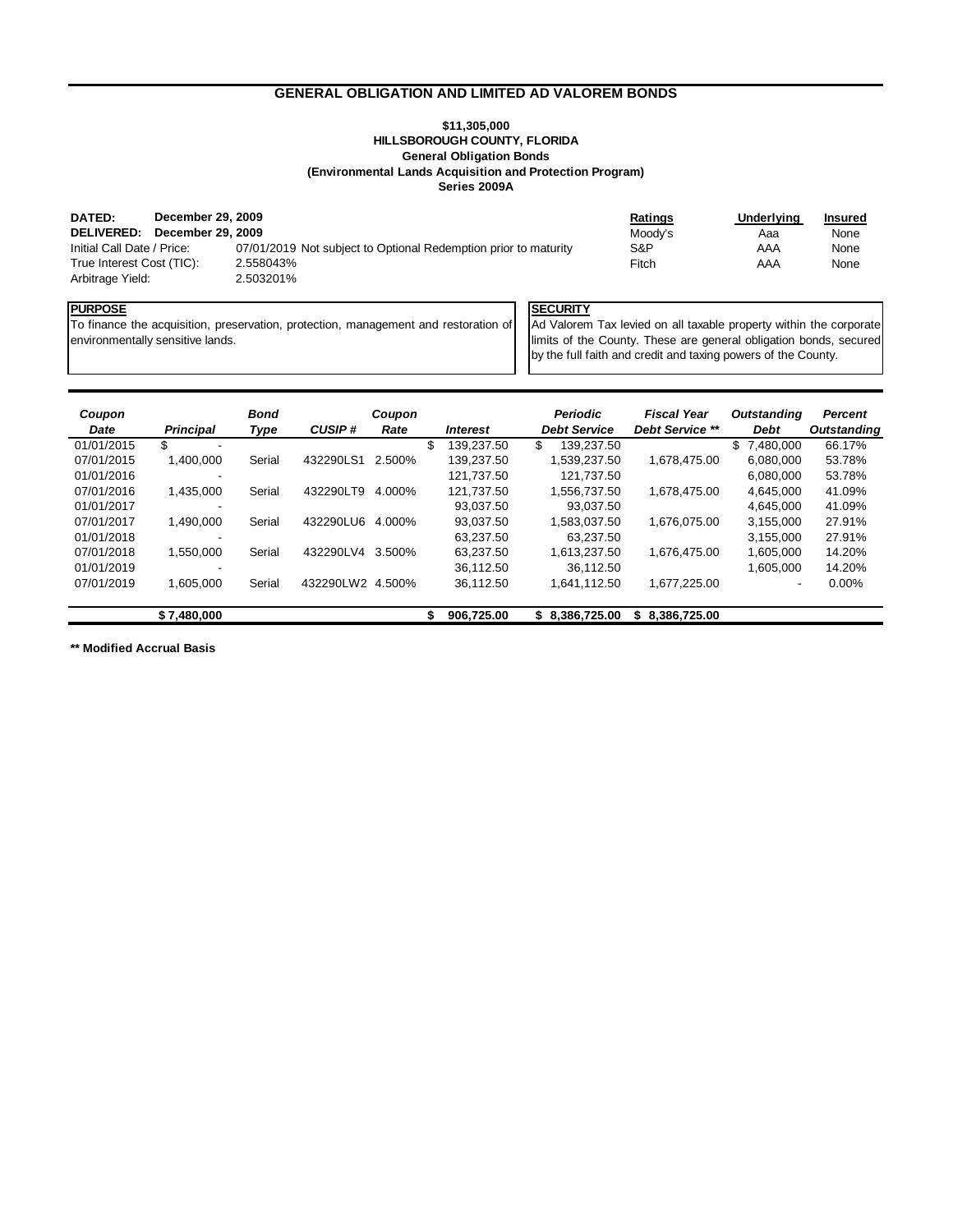#### **\$48,125,000 HILLSBOROUGH COUNTY, FLORIDA General Obligation Bonds (Environmental Lands Acquisition and Protection Program) Series 2009B (Federally Taxable - Build America Bonds - Direct Subsidy)**

| <b>DATED:</b><br><b>DELIVERED:</b> | December 29, 2009<br>December 29, 2009 |            |      |                 | Ratings<br>Moody's                                                                                                                                     | <b>Underlying</b><br>Aaa | <b>Insured</b><br>None |
|------------------------------------|----------------------------------------|------------|------|-----------------|--------------------------------------------------------------------------------------------------------------------------------------------------------|--------------------------|------------------------|
| Initial Call Date / Price:         |                                        | 07/01/2019 | 100% |                 | S&P                                                                                                                                                    | AAA                      | None                   |
| True Interest Cost (TIC):          |                                        | 3.996918%  |      |                 | Fitch                                                                                                                                                  | AAA                      | None                   |
| Arbitrage Yield:                   |                                        | 3.931377%  |      |                 |                                                                                                                                                        |                          |                        |
|                                    |                                        |            |      |                 |                                                                                                                                                        |                          |                        |
| <b>PURPOSE</b>                     |                                        |            |      | <b>SECURITY</b> |                                                                                                                                                        |                          |                        |
|                                    |                                        |            |      |                 | To finance the acquisition, preservation, protection, management and restoration of Ad Valorem Tax levied on all taxable property within the corporate |                          |                        |

environmentally sensitive lands.

limits of the County. These are general obligation bonds, secured by the full faith and credit and taxing powers of the County.

| Coupon                   |                  | <b>Bond</b> |                  | Coupon |                          | <b>Periodic</b>     | <b>Fiscal Year</b> | <b>Outstanding</b>       | <b>Percent</b>     |
|--------------------------|------------------|-------------|------------------|--------|--------------------------|---------------------|--------------------|--------------------------|--------------------|
| Date                     | <b>Principal</b> | Type        | <b>CUSIP#</b>    | Rate   | <b>Interest</b>          | <b>Debt Service</b> | Debt Service **    | Debt                     | <b>Outstanding</b> |
| 01/01/2015               | \$               |             |                  |        | \$<br>1,433,962.50       | \$<br>1,433,962.50  |                    | \$48,125,000             | 100.00%            |
| 07/01/2015               |                  |             |                  |        | 1,433,962.50             | 1,433,962.50        | 2,867,925.00       | 48,125,000               | 100.00%            |
| 01/01/2016               |                  |             |                  |        | 1,433,962.50             | 1,433,962.50        |                    | 48,125,000               | 100.00%            |
| 07/01/2016               |                  |             |                  |        | 1,433,962.50             | 1,433,962.50        | 2,867,925.00       | 48,125,000               | 100.00%            |
| 01/01/2017               |                  |             |                  |        | 1,433,962.50             | 1,433,962.50        |                    | 48,125,000               | 100.00%            |
| 07/01/2017               |                  |             |                  |        | 1,433,962.50             | 1,433,962.50        | 2,867,925.00       | 48,125,000               | 100.00%            |
| 01/01/2018               |                  |             |                  |        | 1,433,962.50             | 1,433,962.50        |                    | 48,125,000               | 100.00%            |
| 07/01/2018               |                  |             |                  |        | 1,433,962.50             | 1,433,962.50        | 2,867,925.00       | 48,125,000               | 100.00%            |
| 01/01/2019               |                  |             |                  |        | 1,433,962.50             | 1,433,962.50        |                    | 48,125,000               | 100.00%            |
| 07/01/2019               |                  |             |                  |        | 1,433,962.50             | 1,433,962.50        | 2,867,925.00       | 48,125,000               | 100.00%            |
| 01/01/2020               |                  |             |                  |        | 1,433,962.50             | 1,433,962.50        |                    | 48,125,000               | 100.00%            |
| 07/01/2020               | 1,680,000        | Serial      | 432290LF9 4.875% |        | 1,433,962.50             | 3,113,962.50        | 4,547,925.00       | 46,445,000               | 96.51%             |
| 01/01/2021               |                  |             |                  |        | 1,393,012.50             | 1,393,012.50        |                    | 46,445,000               | 96.51%             |
| 07/01/2021               | 1,730,000        | Term 1      | 432290LG7 5.050% |        | 1,393,012.50             | 3,123,012.50        | 4,516,025.00       | 44,715,000               | 92.91%             |
| 01/01/2022               |                  |             |                  |        | 1,349,330.00             | 1,349,330.00        |                    | 44,715,000               | 92.91%             |
| 07/01/2022               | 1,790,000        | Term 1      | 432290LG7 5.050% |        | 1,349,330.00             | 3,139,330.00        | 4,488,660.00       | 42,925,000               | 89.19%             |
| 01/01/2023               |                  |             |                  |        | 1,304,132.50             | 1,304,132.50        |                    | 42,925,000               | 89.19%             |
| 07/01/2023               | 1,845,000        | Term 1      | 432290LG7 5.050% |        | 1,304,132.50             | 3,149,132.50        | 4,453,265.00       | 41,080,000               | 85.36%             |
| 01/01/2024               |                  |             |                  |        | 1,257,546.25             | 1,257,546.25        |                    | 41,080,000               | 85.36%             |
| 07/01/2024               | 1,910,000        | Term 1      | 432290LG7 5.050% |        | 1,257,546.25             | 3,167,546.25        | 4,425,092.50       | 39,170,000               | 81.39%             |
| 01/01/2025               |                  |             |                  |        | 1,209,318.75             | 1,209,318.75        |                    | 39,170,000               | 81.39%             |
| 07/01/2025               | 1,970,000        | Term 1      | 432290LG7 5.050% |        | 1,209,318.75             | 3,179,318.75        | 4,388,637.50       | 37,200,000               | 77.30%             |
| 01/01/2026               |                  |             |                  |        | 1,159,576.25             | 1,159,576.25        |                    | 37,200,000               | 77.30%             |
| 07/01/2026               | 2,035,000        | Serial      | 432290LH5 6.000% |        | 1,159,576.25             | 3,194,576.25        | 4,354,152.50       | 35,165,000               | 73.07%             |
| 01/01/2027               |                  |             |                  |        | 1,098,526.25             | 1,098,526.25        |                    | 35,165,000               | 73.07%             |
| 07/01/2027               | 2,115,000        | Serial      | 432290LJ1 6.000% |        | 1,098,526.25             | 3,213,526.25        | 4,312,052.50       | 33,050,000               | 68.68%             |
| 01/01/2028               |                  |             |                  |        | 1,035,076.25             | 1,035,076.25        |                    | 33,050,000               | 68.68%             |
| 07/01/2028               | 2,195,000        | Serial      | 432290LK8 6.000% |        | 1,035,076.25             | 3,230,076.25        | 4,265,152.50       | 30,855,000               | 64.11%             |
| 01/01/2029               |                  |             |                  |        | 969,226.25               | 969,226.25          |                    | 30,855,000               | 64.11%             |
| 07/01/2029               | 2,280,000        | Serial      | 432290LL6 6.000% |        | 969,226.25               | 3,249,226.25        | 4,218,452.50       | 28,575,000               | 59.38%             |
| 01/01/2030               |                  |             |                  |        | 900,826.25               | 900,826.25          |                    | 28,575,000               | 59.38%             |
| 07/01/2030               | 2,370,000        | Term 2      | 432290LM4 6.250% |        | 900,826.25               | 3,270,826.25        | 4,171,652.50       | 26,205,000               | 54.45%             |
| 01/01/2031               |                  |             |                  |        | 826,763.75               | 826,763.75          |                    | 26,205,000               | 54.45%             |
| 07/01/2031               | 2,470,000        | Term 2      | 432290LM4 6.250% |        | 826,763.75               | 3,296,763.75        | 4,123,527.50       | 23,735,000               | 49.32%             |
| 01/01/2032               |                  |             |                  |        | 749,576.25               | 749,576.25          |                    | 23,735,000               | 49.32%             |
| 07/01/2032               | 2,570,000        | Term 2      | 432290LM4 6.250% |        | 749,576.25               | 3,319,576.25        | 4,069,152.50       | 21,165,000               | 43.98%             |
| 01/01/2033               |                  |             |                  |        | 669,263.75               | 669,263.75          |                    | 21,165,000               | 43.98%             |
| 07/01/2033               | 2,670,000        | Term 2      | 432290LM4 6.250% |        | 669,263.75               | 3,339,263.75        | 4,008,527.50       | 18,495,000               | 38.43%             |
| 01/01/2034               |                  |             |                  |        | 585,826.25               | 585,826.25          |                    | 18,495,000               | 38.43%             |
|                          |                  | Term 2      |                  |        |                          |                     |                    |                          |                    |
| 07/01/2034<br>01/01/2035 | 2,780,000        |             | 432290LM4 6.250% |        | 585,826.25               | 3,365,826.25        | 3,951,652.50       | 15,715,000               | 32.65%<br>32.65%   |
| 07/01/2035               |                  | Term 3      | 432290LN2 6.350% |        | 498,951.25<br>498,951.25 | 498,951.25          |                    | 15,715,000<br>12,820,000 | 26.64%             |
| 01/01/2036               | 2,895,000        |             |                  |        |                          | 3,393,951.25        | 3,892,902.50       |                          | 26.64%             |
|                          |                  |             |                  |        | 407,035.00               | 407,035.00          |                    | 12,820,000               |                    |
| 07/01/2036               | 3,015,000        | Term 3      | 432290LN2 6.350% |        | 407,035.00               | 3,422,035.00        | 3,829,070.00       | 9,805,000                | 20.37%             |
| 01/01/2037               |                  |             |                  |        | 311,308.75               | 311,308.75          |                    | 9,805,000                | 20.37%             |
| 07/01/2037               | 3,140,000        | Term 3      | 432290LN2 6.350% |        | 311,308.75               | 3,451,308.75        | 3,762,617.50       | 6,665,000                | 13.85%             |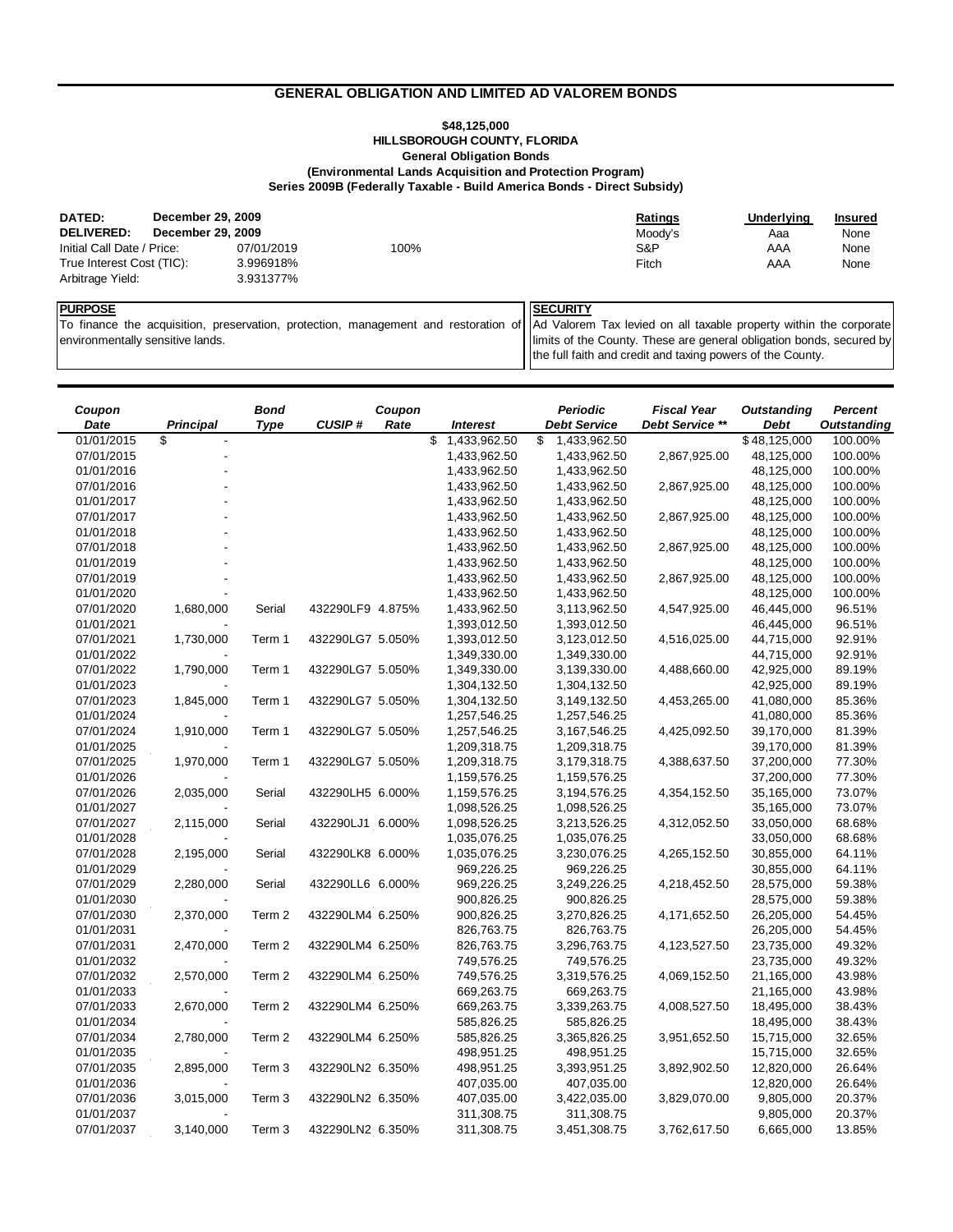#### **\$48,125,000 HILLSBOROUGH COUNTY, FLORIDA General Obligation Bonds (Environmental Lands Acquisition and Protection Program) Series 2009B (Federally Taxable - Build America Bonds - Direct Subsidy)**

| <b>DATED:</b><br><b>DELIVERED:</b>                 | December 29, 2009<br>December 29, 2009 |            |                                                                                                                                                        |                 | Ratings<br>Moody's | Underlying<br>Aaa                                                                                                                  | <b>Insured</b><br>None |
|----------------------------------------------------|----------------------------------------|------------|--------------------------------------------------------------------------------------------------------------------------------------------------------|-----------------|--------------------|------------------------------------------------------------------------------------------------------------------------------------|------------------------|
| Initial Call Date / Price:                         |                                        | 07/01/2019 | 100%                                                                                                                                                   |                 | S&P                | AAA                                                                                                                                | None                   |
| True Interest Cost (TIC):                          |                                        | 3.996918%  |                                                                                                                                                        |                 | Fitch              | AAA                                                                                                                                | None                   |
| Arbitrage Yield:                                   |                                        | 3.931377%  |                                                                                                                                                        |                 |                    |                                                                                                                                    |                        |
| <b>PURPOSE</b><br>environmentally sensitive lands. |                                        |            | To finance the acquisition, preservation, protection, management and restoration of Ad Valorem Tax levied on all taxable property within the corporate | <b>SECURITY</b> |                    | limits of the County. These are general obligation bonds, secured by<br>the full faith and credit and taxing powers of the County. |                        |
| $P_{\text{min}}$                                   |                                        | $P - -1$   | $\sim$                                                                                                                                                 | Devia alia      | Finnal Vann        |                                                                                                                                    | <b>Devenue</b>         |

| Coupon     |                  | Bond   |                  | Coupon |                        | <b>Periodic</b>     | <b>Fiscal Year</b> | Outstanding | Percent     |
|------------|------------------|--------|------------------|--------|------------------------|---------------------|--------------------|-------------|-------------|
| Date       | <b>Principal</b> | Type   | <b>CUSIP#</b>    | Rate   | <i><b>Interest</b></i> | <b>Debt Service</b> | Debt Service **    | <b>Debt</b> | Outstanding |
| 01/01/2038 |                  |        |                  |        | 211.613.75             | 211.613.75          |                    | \$6,665,000 | 13.85%      |
| 07/01/2038 | 3.265.000        | Term 3 | 432290LN2 6.350% |        | 211.613.75             | 3.476.613.75        | 3.688.227.50       | 3,400,000   | 7.06%       |
| 01/01/2039 |                  |        |                  |        | 107,950.00             | 107.950.00          |                    | 3.400.000   | 7.06%       |
| 07/01/2039 | 3.400.000        | Term 3 | 432290LN2 6.350% |        | 107.950.00             | 3.507.950.00        | 3.615.900.00       |             | $0.00\%$    |
|            |                  |        |                  |        |                        |                     |                    |             |             |
|            | \$48,125,000     |        |                  |        | \$49,297,270.00        | \$97.422.270.00     | \$97.422.270.00    |             |             |

| 1 - 07/01/2025 | \$ 9.245,000 Term bond 1, CUSIP number 432290LG7 |
|----------------|--------------------------------------------------|
| 2 - 07/01/2034 | 12.860.000 Term bond 2. CUSIP number 432290LM4   |
| 3 - 07/01/2039 | 15,715,000 Term bond 3, CUSIP number 432290LN2   |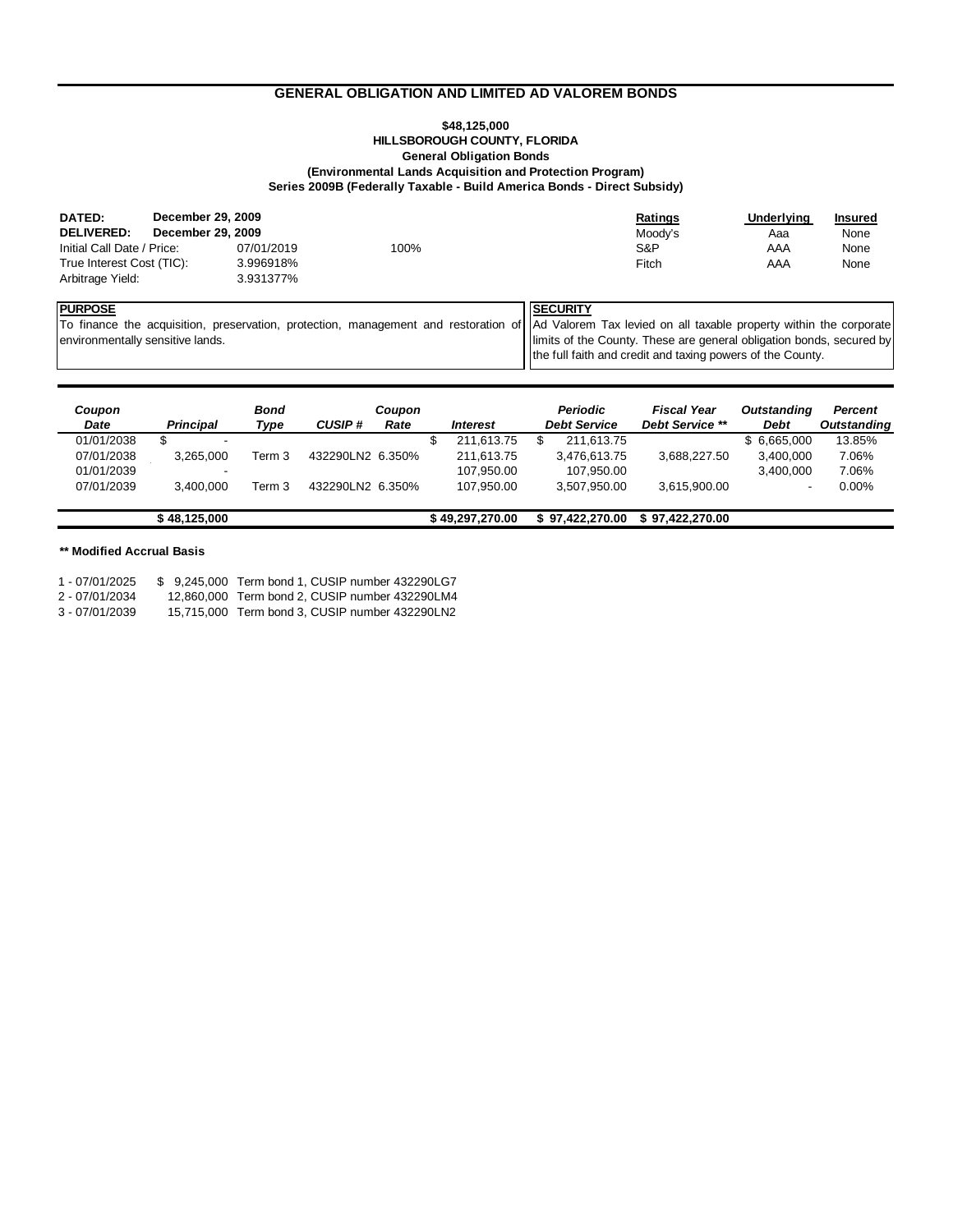**5. Revenue Bonds: Non-Enterprise/Non-Ad Valorem**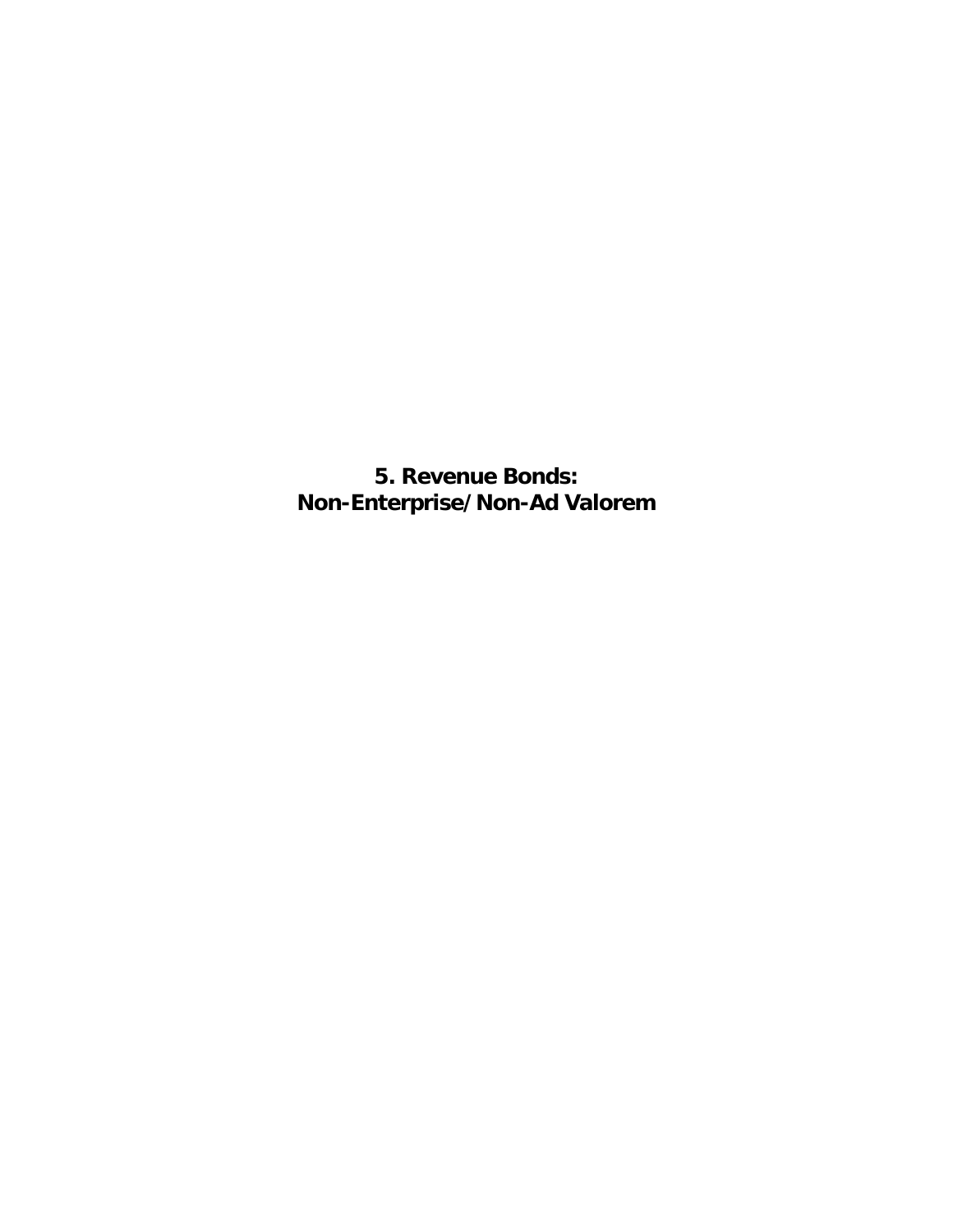The debt classified as "non‐enterprise/non‐ad valorem" is supported by a variety of fees, taxes and other County revenues, excluding enterprise system revenues and ad valorem taxes. All currently outstanding debt in this category is tax‐exempt. The following overview provides a description of each outstanding issue, the original amount and purpose of the issue, and a description of pledged revenues.

The tax‐exempt debt issued under the County's **Commercial Paper Program** (the "Program"), established in April 2000, is payable from and secured by the County's covenant to budget and appropriate from non‐ ad valorem revenues. The County's borrowings under this Program are also secured by a \$300 million irrevocable direct‐pay letter of credit (LOC) from the Bank of Tokyo. Since its inception, the Program has provided cost‐efficient, short‐term financing for projects until such time as final project costs are known, sufficient revenue is available to support a long-term financing, multiple projects can be combined into a single long-term financing of adequate dollar size, or a favorable interest rate environment exists.

The **Series 2004 Community Investment Tax Revenue Bonds**, secured by CIT Revenues, were issued in the amount of \$90,000,000 to refund \$33.15 million of commercial paper notes originally issued to fund stormwater management projects, and \$42 million of commercial paper notes originally issued to fund transportation projects. The remaining approximate \$15 million in bond proceeds funded new stormwater management projects (\$1.5 million) and transportation projects (\$13.65 million).

The **Series 2005 Tampa Bay Arena Refunding Revenue Bonds** were issued in the amount of \$17,920,000 to refund a portion of the outstanding Tampa Sports Authority Taxable 1995 Special Purpose Bonds, County Surcharge Loan Series which were originally issued to finance construction of the Amalie Arena (formerly known asthe Tampa Bay Times Forum, St. Pete Times Forum and asthe Ice Palace). The security for these bonds is the County's covenant to budget and appropriation of non-ad valorem revenue, but the payment source is a surcharge on arena general admission tickets, and the 5<sup>th</sup> Cent Tourist Development Tax.

The **Series 2005 Court Facilities Refunding Revenue Bonds** were issued in the amount of \$38,305,000 to refund all of the outstanding Series 1999 Bonds originally issued to finance the acquisition, construction, equipping and renovation of capital improvements to court system facilities of the County, and to refund the Courthouse Annex Note and the 700 Twiggs Street Commercial Paper Loan. These bonds are secured by court surcharge revenues, with any shortfalls in this revenue met with the Community Investment Tax. This backup pledge may be released as a security source in the future.

The **Series 2006 Capital Improvement Program Refunding Revenue Bonds** were issued in the amount of \$40,285,000 to refund all of the outstanding Series 1996 Capital Improvement Refunding Revenue Bonds. These bonds are secured by Local Half‐Cent Sales Tax revenues and were originally issued to fund construction of Steinbrenner Field (formerly Legends Field), the spring training facility for the New York Yankees, and to fund acquisition of a public safety radio communications system.

The **Series 2006 Fourth Cent Tourist Development Tax Refunding and Improvement Revenue Bonds** were issued in the amount of \$18,270,000 to refund the outstanding Tampa Sports Authority Tourist Development Tax Revenue Bonds (Stadium Project), Series 1997B and to finance the acquisition and/or construction of certain capital improvements to Steinbrenner Field, and a grant to the City of Tampa, Florida to pay for certain capital improvements to the Tampa Convention Center. The 4<sup>th</sup> Cent Tourist Development Tax is the sole payment source for the Series 2006 Bonds.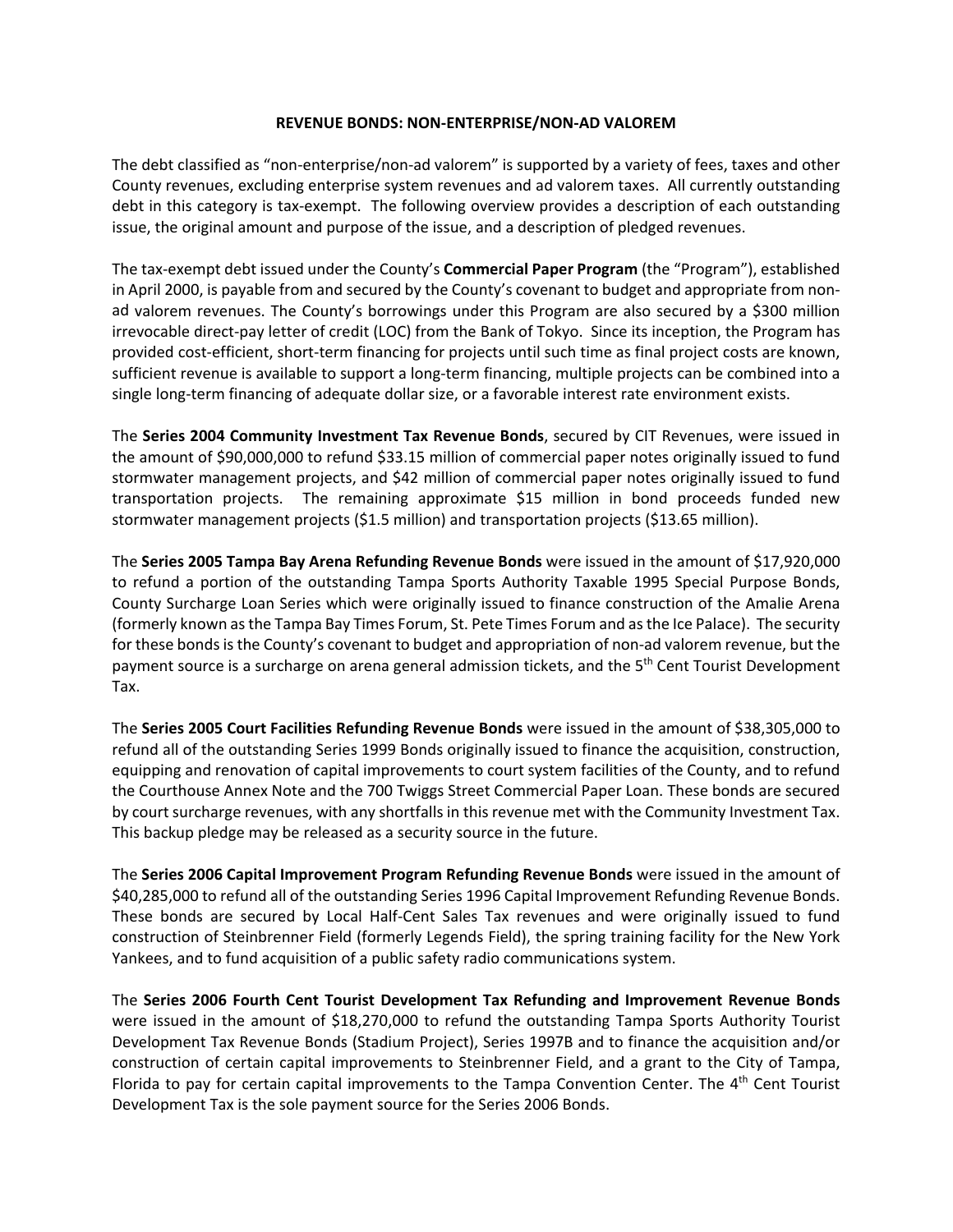The **Series 2006A Fifth Cent Tourist Development Tax Refunding Revenue Bonds** were issued in the amount of \$27,125,000 to refund the outstanding County Interlocal Payments Refunding Revenue Bonds, Series 1998, which financed the Amalie Arena. The 5<sup>th</sup> Cent Tourist Development Tax Revenues are the sole payment source for the Series 2006A Bonds.

The **Series 2007 Community Investment Tax Revenue Bonds** were issued in the amount of \$191,800,000 to finance the acquisition and construction of transportation and other capital improvements in the County. The Series 2007 Bonds are payable solely from and secured by the CIT revenues. The CIT Revenues securing the Series 2007 Bonds are on a parity and equal status with the County's outstanding CIT Revenue Bonds, Series 2004, and the County's Court Facilities Refunding Revenue Bonds, Series 2005.

The **Series 2008 Capital Improvement Non‐Ad Valorem Refunding Revenue Bonds** (Warehouse and Sheriff's Facilities Project) were issued in the amount of \$19,195,000 on May 5, 2008. The Series 2008 Bonds were issued to refund the outstanding Series 1998 Bonds. The Series 2008 Bonds are payable solely from, and secured by, a lien upon, and pledge of, the available non-ad valorem revenues budgeted and appropriated by the County.

The **Series 2012A Community Investment Tax Refunding Revenue Bonds** were issued in the amount of \$38,130,000 on May 23, 2012. The Series 2012A Bonds were issued to refund a portion of the outstanding Community Investment Tax Revenue Bonds, Series 2001A (Jail Project), and a portion of the outstanding Community Investment Tax Revenue Bonds, Series 2001B (Stormwater Project). The Series 2012A Bonds are payable solely from and secured by the CIT revenues. The CIT revenues securing the Series 2012A Bonds are on a parity and equal status with the County's outstanding CIT Revenue Bonds, Series 2004; Court Facilities Refunding Revenue Bonds, Series 2005; CIT Revenue Bonds, Series 2007; and the CIT Refunding Revenue Bonds, Series 2012B.

The **Series 2012B Community Investment Tax Refunding Revenue Bonds** were issued in the amount of \$51,625,000 on May 23, 2012. The Series 2012B Bonds were issued to refund a portion of the outstanding Community Investment Tax Revenue Bonds, Series 2004. The Series 2012B Bonds are payable solely from and secured by the CIT revenues. The CIT revenues securing the Series 2012B Bonds are on a parity and equal status with the County's outstanding CIT Revenue Bonds, Series 2004; Court Facilities Refunding Revenue Bonds, Series 2005; CIT Revenue Bonds, Series 2007; and the CIT Refunding Revenue Bonds, Series 2012A.

The **Series 2012 Capital Improvement Program Revenue Bonds** were issued in the amount of \$67,445,000 on June 21, 2012. The Series 2012 Bonds were issued to pay off \$50 million of outstanding commercial paper and to fund approximately \$29 million of capital improvement projects approved as part the adopted CIP. The Series 2012 Bonds are secured by half‐cent sales tax revenues, but may be repaid in part by CIT Revenues depending on excess CIT capacity.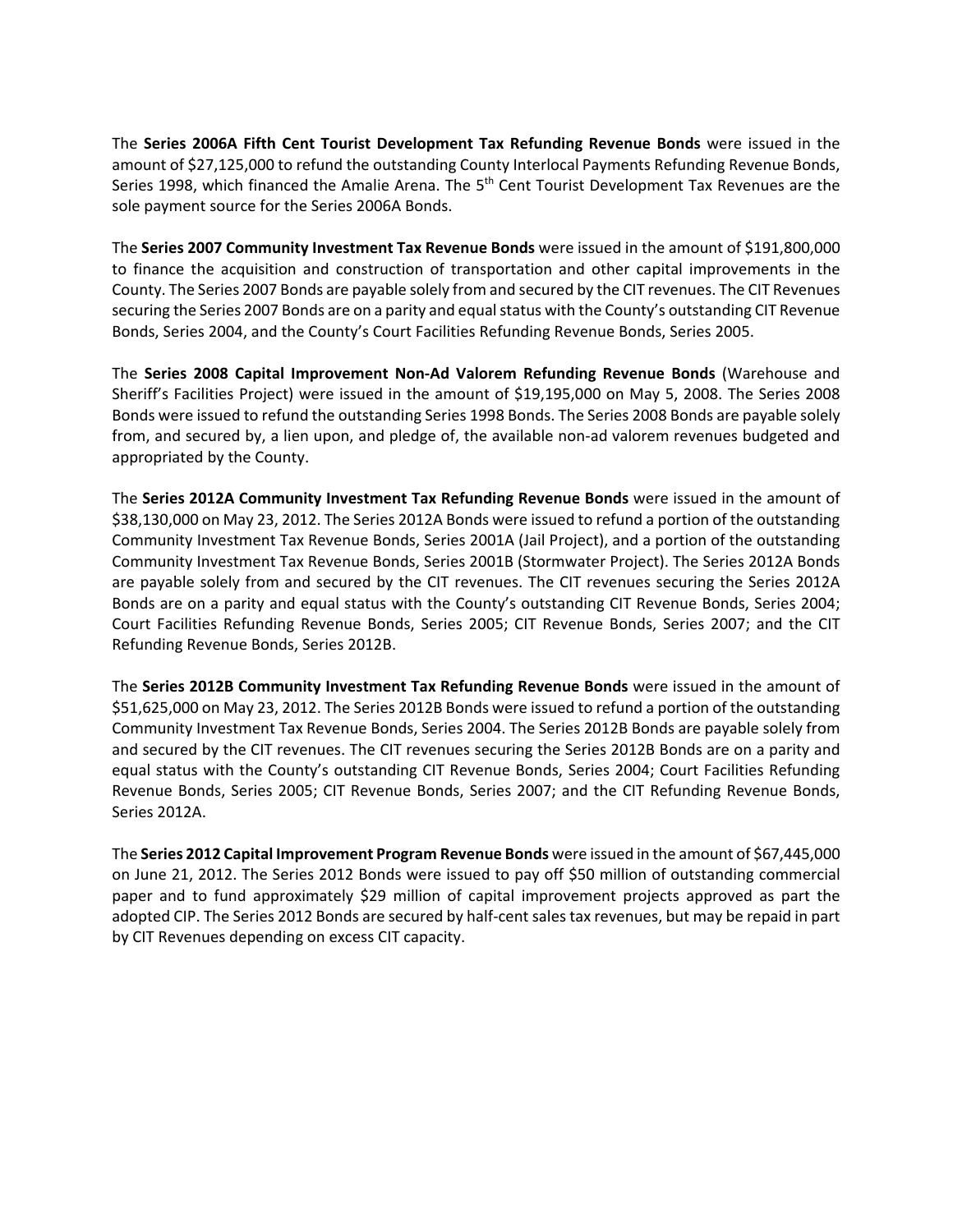| <b>Amount</b><br>Outstanding<br><b>FYE 2014</b> | <b>Dated</b><br>Date | <b>Issue</b>                                                                                                                                                 | Security                                                                                   | Insured/<br><b>Underlying</b><br><b>Ratings</b> | <b>Bond</b><br><b>Insurance</b> | Final<br><b>Maturity</b> |
|-------------------------------------------------|----------------------|--------------------------------------------------------------------------------------------------------------------------------------------------------------|--------------------------------------------------------------------------------------------|-------------------------------------------------|---------------------------------|--------------------------|
| <b>Non-Ad Valorem Bonds</b>                     |                      |                                                                                                                                                              |                                                                                            |                                                 |                                 |                          |
| \$3,705,000                                     | 8/12/2004            | \$90,000,000 Community<br>Investment Tax Revenue Bonds,<br>Series 2004                                                                                       | Local Option<br>Infrastructure Surtax<br>(Community<br><b>Investment Tax</b><br>" $CIT$ ") | Aaa/AAA/AAA<br>A1/AA/AA                         | AMBAC                           | 05/01/15                 |
| \$12,675,000                                    | 6/08/2005            | \$17,920,000 Tampa Bay Arena<br>Refunding Revenue Bonds,<br>Series 2005                                                                                      | Covenant to Budget<br>& Appropriate Non-<br>Ad Valorem<br>Revenues                         | Aaa/AAA/AAA<br>Aa1/AA/AA+                       | <b>FGIC</b>                     | 10/01/26                 |
| \$29,375,000                                    | 8/23/2005            | \$38,305,000 Court Facilities<br>Refunding Revenue Bonds,<br>Series 2005                                                                                     | Traffic Surcharges /<br><b>CIT</b>                                                         | Aaa/AAA/AAA<br>$A1/AA+/A+$                      | AMBAC                           | 05/01/30                 |
| \$26,035,000                                    | 5/03/2006            | \$40,285,000 Capital Improvement<br>Program Refunding Revenue<br>Bonds, Series 2006                                                                          | <b>Local Government</b><br><b>Half-Cent Sales Tax</b>                                      | Aaa/AAA/AAA<br>Aa2/AA+/AA+                      | <b>MBIA</b>                     | 08/01/24                 |
| \$15,145,000                                    | 12/6/2006            | \$18,270,000 Fourth Cent Tourist<br>Development Tax Refunding and<br>Improvement Revenue Bonds,<br>Series 2006                                               | 4 <sup>th</sup> Cent Tourist<br>Development Tax                                            | Aaa/AAA/AAA<br>$A1/A+/AA-$                      | <b>MBIA</b>                     | 10/01/35                 |
| \$25,155,000                                    | 12/6/2006            | \$27,125,000 Fifth Cent Tourist<br>Development Tax Refunding<br>Revenue Bonds, Series 2006A                                                                  | 5 <sup>th</sup> Cent Tourist<br>Development Tax                                            | Aaa/AAA/AAA<br>A2/A/AA-                         | AMBAC                           | 10/01/35                 |
| \$143,665,000                                   | 10/31/2007           | \$191,800,000 Community<br>Investment Tax Revenue Bonds,<br>Series 2007                                                                                      | Local Option<br>Infrastructure Surtax<br>(Community<br><b>Investment Tax</b><br>"CIT")     | Aaa/AAA/AAA<br>A1/AA/AA                         | AMBAC                           | 11/01/25                 |
| \$14,855,000                                    | 5/5/2008             | \$19,195,000 Capital Improvement<br>Non-Ad valorem Refunding<br>Revenue Bonds (Warehouse &<br>Sheriff's Facility Project) Series<br>2008                     | Covenant to Budget<br>& Appropriate Non-<br>Ad Valorem<br>Revenues                         | Aaa/AAA/AAA<br>Aa1/AA/AA+                       | <b>MBIA</b>                     | 7/01/28                  |
| \$87,490,000                                    | 5/23/2012            | \$89,755,000 Community<br>Investment Tax Refunding<br>Revenue Bonds, Series 2012A<br>and B (Series 2012A=<br>\$38,130,000 and Series 2012B=<br>\$51,625,000) | Local Option<br>Infrastructure Surtax<br>(Community<br><b>Investment Tax</b><br>"CIT")     | A1/AA/AA                                        | None                            | 11/01/25                 |
| \$60,120,000                                    | 5/30/2012            | \$67,445,000 Capital Improvement<br>Program Revenue Bonds, Series<br>2012                                                                                    | <b>Local Government</b><br><b>Half-Cent Sales Tax</b>                                      | Aa2/AA+/AA+                                     | None                            | 02/01/26                 |

# **Total Non-Ad Valorem Bonds \$418,220,000**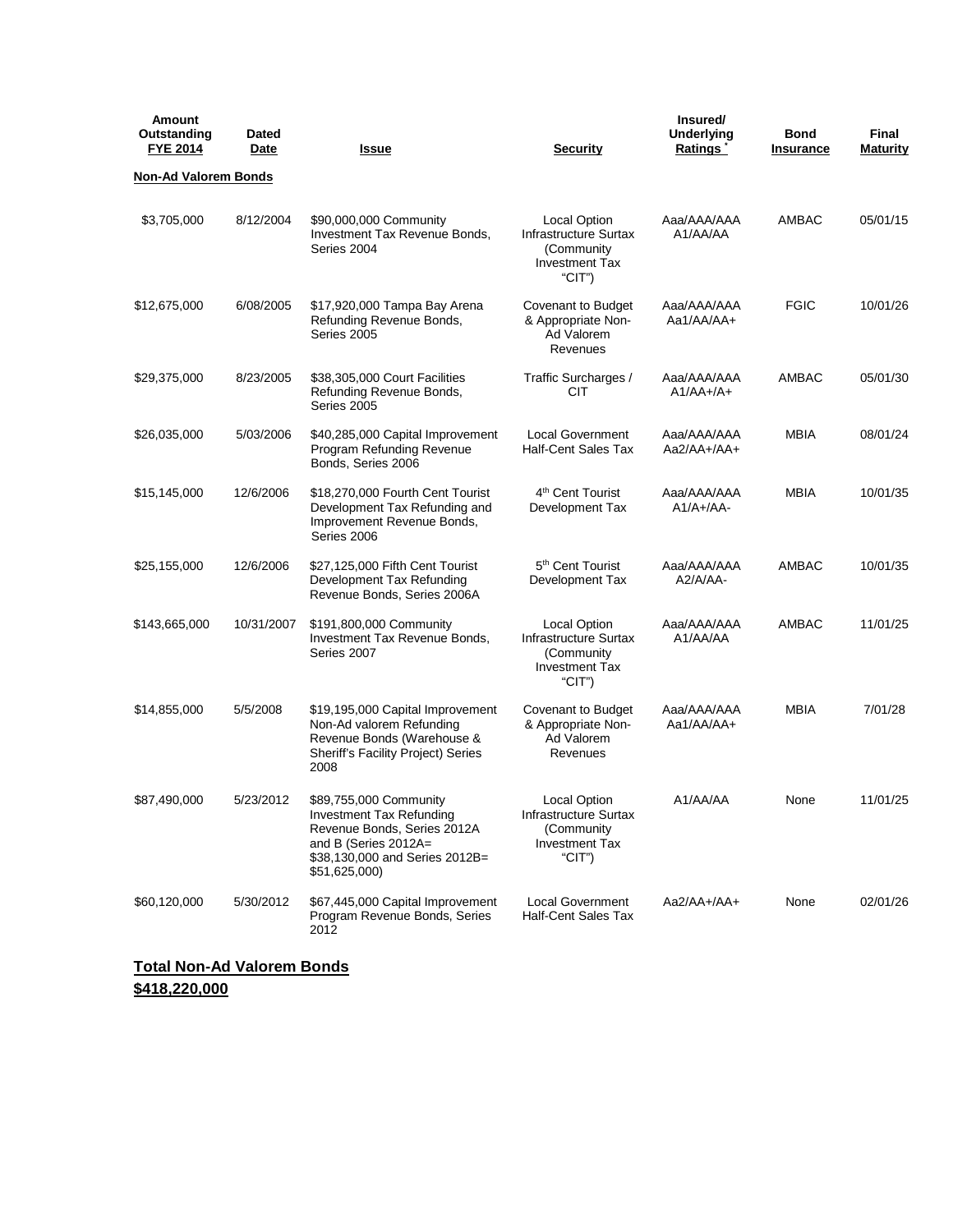

Note: For additional details, please see Appendix D (Historical Bond Debt Service Coverage of Bonds Secured by a Covenant to Budget and Appropriate Non‐Ad Valorem Revenues, Fiscal Years Ended September 30, 2009 through September 30, 2014).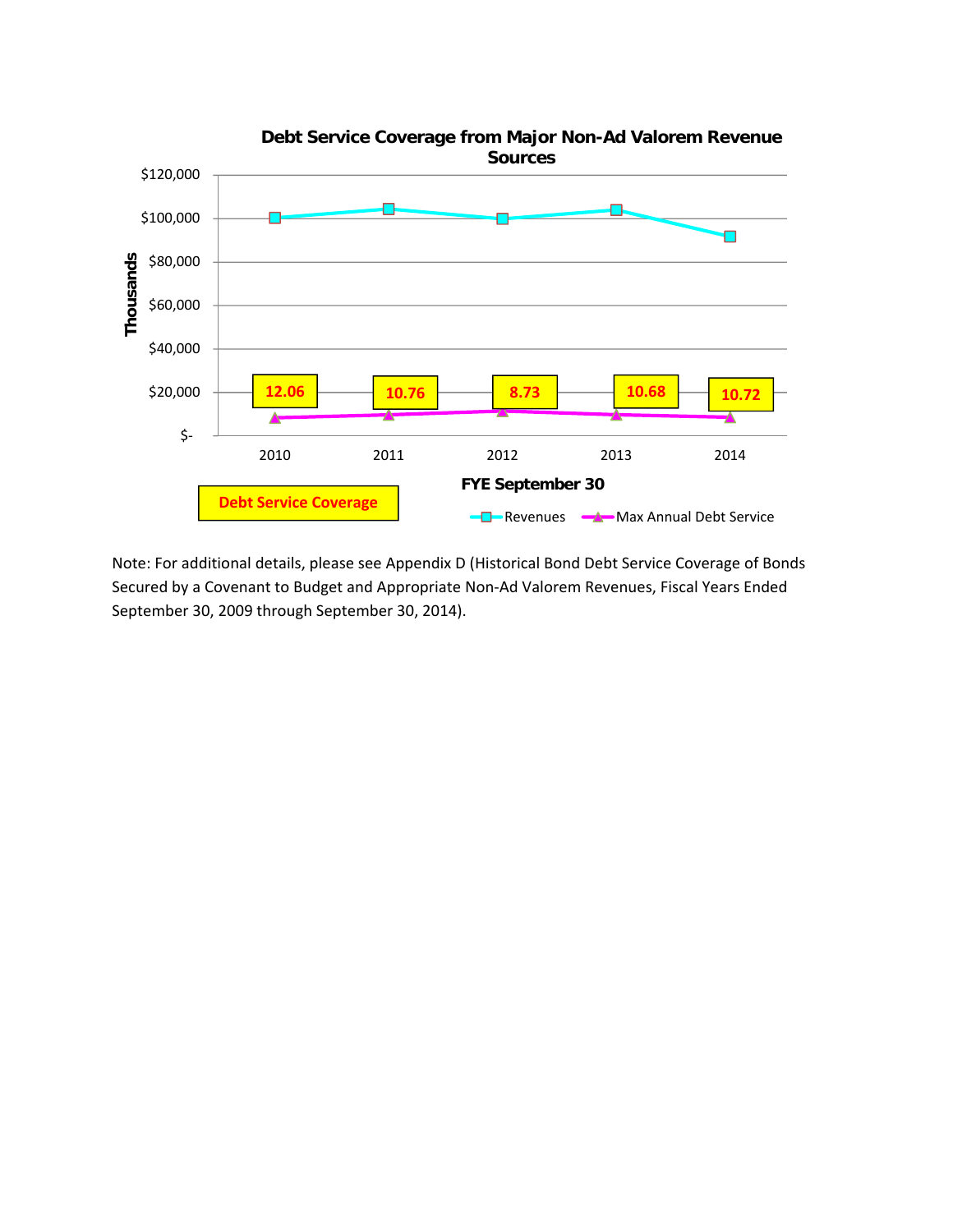# **REVENUE BONDS: NON-ENTERPRISE/NON-AD VALOREM As of 9/30/2014 AGGREGATE DEBT SERVICE SCHEDULE** *(excluding Commercial Paper Program)*

| <b>Fiscal</b> |                  |                  | <b>Fiscal Year</b>  | <b>Outstanding</b> | <b>Percent</b>     |
|---------------|------------------|------------------|---------------------|--------------------|--------------------|
| Year          | <b>Principal</b> | <b>Interest</b>  | <b>Debt Service</b> | Debt (FYE)         | <b>Outstanding</b> |
| 2015          | \$<br>25,495,000 | \$<br>19,035,530 | \$<br>44,530,530    | \$<br>392,725,000  | 57.39%             |
| 2016          | 26,390,000       | 17,812,486       | 44,202,486          | 366,335,000        | 53.54%             |
| 2017          | 27,650,000       | 16,545,368       | 44,195,368          | 338,685,000        | 49.50%             |
| 2018          | 28,930,000       | 15,216,024       | 44,146,024          | 309,755,000        | 45.27%             |
| 2019          | 30,310,000       | 13,810,655       | 44,120,655          | 279,445,000        | 40.84%             |
| 2020          | 31,770,000       | 12,338,499       | 44,108,499          | 247,675,000        | 36.19%             |
| 2021          | 33,285,000       | 10,787,291       | 44,072,291          | 214,390,000        | 31.33%             |
| 2022          | 34,905,000       | 9,153,909        | 44,058,909          | 179,485,000        | 26.23%             |
| 2023          | 36,590,000       | 7,490,881        | 44,080,881          | 142,895,000        | 20.88%             |
| 2024          | 38,285,000       | 5,743,349        | 44,028,349          | 104,610,000        | 15.29%             |
| 2025          | 36,810,000       | 3,953,721        | 40,763,721          | 67,800,000         | 9.91%              |
| 2026          | 33,395,000       | 2,420,518        | 35,815,518          | 34,405,000         | 5.03%              |
| 2027          | 6,795,000        | 1,378,778        | 8,173,778           | 27,610,000         | 4.03%              |
| 2028          | 5,435,000        | 1,114,751        | 6,549,751           | 22,175,000         | 3.24%              |
| 2029          | 4,235,000        | 870,771          | 5,105,771           | 17,940,000         | 2.62%              |
| 2030          | 4,420,000        | 681,901          | 5,101,901           | 13,520,000         | 1.98%              |
| 2031          | 2,025,000        | 541,714          | 2,566,714           | 11,495,000         | 1.68%              |
| 2032          | 2,115,000        | 452,306          | 2,567,306           | 9,380,000          | 1.37%              |
| 2033          | 2,200,000        | 358,944          | 2,558,944           | 7,180,000          | 1.05%              |
| 2034          | 2,295,000        | 261,513          | 2,556,513           | 4,885,000          | 0.71%              |
| 2035          | 2,395,000        | 159,856          | 2,554,856           | 2,490,000          | 0.36%              |
| 2036          | 2,490,000        | 53,972           | 2,543,972           |                    | 0.00%              |
|               | \$418,220,000    | \$140,182,734    | \$558,402,734       |                    |                    |

| <b>NOTE: All Data Above Excludes Commercial Paper Program</b> |  |  |  |
|---------------------------------------------------------------|--|--|--|
|---------------------------------------------------------------|--|--|--|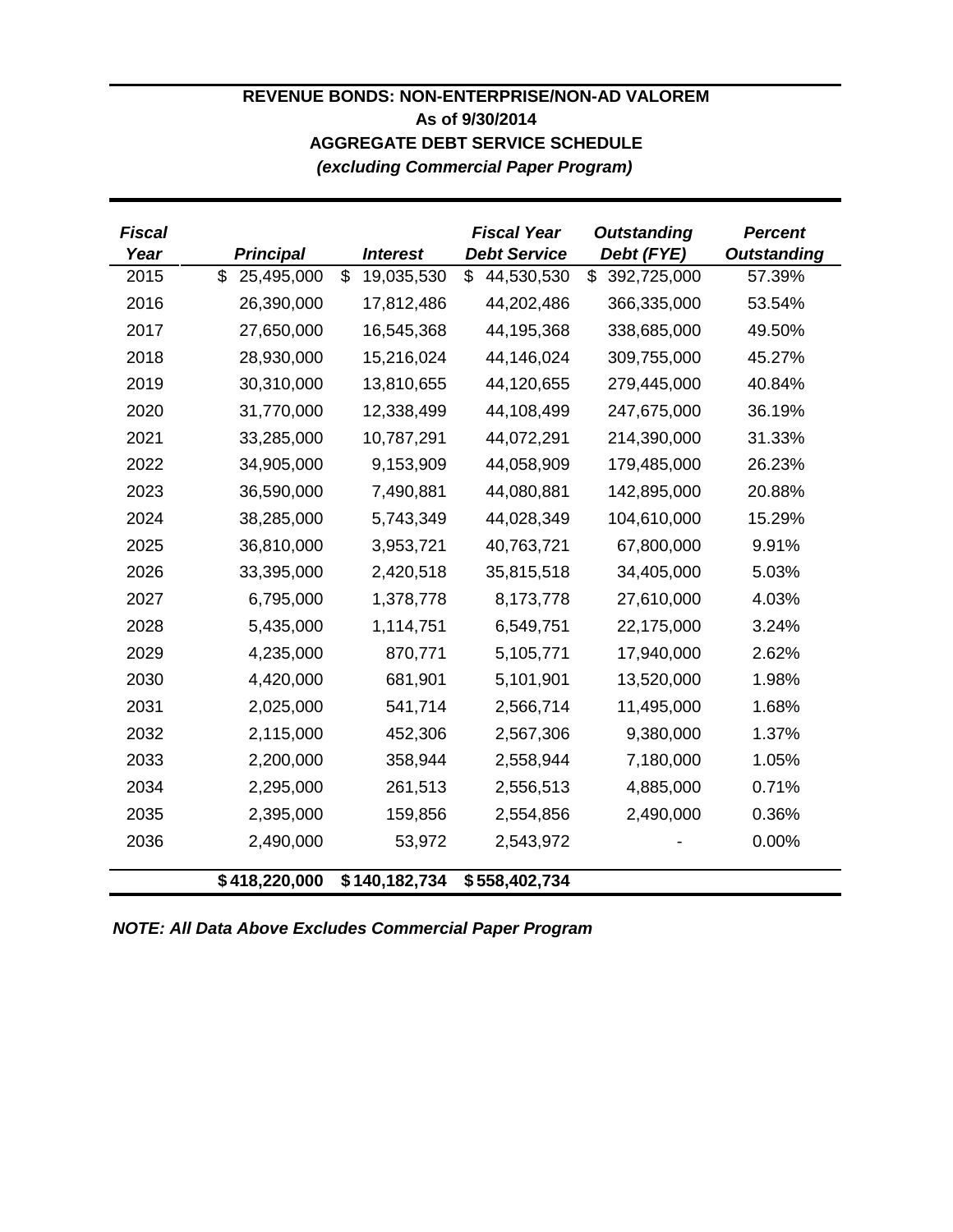#### **\$90,000,000 HILLSBOROUGH COUNTY, FLORIDA Community Investment Tax Revenue Bonds Series 2004**

| <b>DATED:</b>                | <b>August 12, 2004</b> |                 |                                                                                    |                  | <b>Ratings</b>                                                | <b>Underlying</b>                      | Insured * |
|------------------------------|------------------------|-----------------|------------------------------------------------------------------------------------|------------------|---------------------------------------------------------------|----------------------------------------|-----------|
| <b>DELIVERED:</b>            | <b>August 12, 2004</b> |                 |                                                                                    |                  | Moody's                                                       | A <sub>1</sub>                         | Aaa       |
| Initial Call Date / Price:   |                        | 11/01/2013 101% |                                                                                    |                  | S&P                                                           | AA                                     | AAA       |
| True Interest Cost 4.399650% |                        |                 |                                                                                    |                  | Fitch                                                         | AA                                     | AAA       |
| Arbitrage Yield              | 4.312556%              |                 |                                                                                    |                  |                                                               | * Insurer: Ambac Assurance Corporation |           |
|                              |                        |                 |                                                                                    |                  |                                                               |                                        |           |
| <b>PURPOSE</b>               |                        |                 |                                                                                    | <b>ISECURITY</b> |                                                               |                                        |           |
|                              |                        |                 | To finance the acquisition and construction of capital improvements to the         |                  | The Community Investment Tax Revenues. The lien and           |                                        |           |
|                              |                        |                 | stormwater and transportation facilities of the County and redeem commercial paper |                  | pledge is on a parity with the CIT Revenue Bonds, Series 2012 |                                        |           |
|                              |                        |                 | notes issued to provide interim financing for the stormwater and transportation    |                  | A and B and the Court Facilities Refunding Revenue Bonds,     |                                        |           |
| projects.                    |                        |                 |                                                                                    | Series 2005.     |                                                               |                                        |           |
|                              |                        |                 |                                                                                    |                  |                                                               |                                        |           |

| Coupon     |             |               | Bond   | Coupon |                        | Perodic             | <b>Fiscal Year</b>              | Outstanding | Percent     |
|------------|-------------|---------------|--------|--------|------------------------|---------------------|---------------------------------|-------------|-------------|
| Date       | Principal   | <b>CUSIP#</b> | Type   | Rate   | <i><b>Interest</b></i> | <b>Debt Service</b> | Debt Service**                  | <b>Debt</b> | Outstanding |
| 11/01/2014 | \$1.850.000 | 43231YDL7     | Serial | 3.63%  | 70.631.25              | \$1.920.631.25      |                                 | 1.855.000   | 2.06%       |
| 05/01/2015 | 1.855.000   | 43231YDM5     | Serial | 4.00%  | 37.100.00              | 1.892.100.00        | 3.812.731.25                    |             | 0.00%       |
|            |             |               |        |        |                        |                     |                                 |             |             |
|            | \$3,705,000 |               |        |        | \$107.731.25           |                     | $$3,812,731.25$ $$3,812,731.25$ |             |             |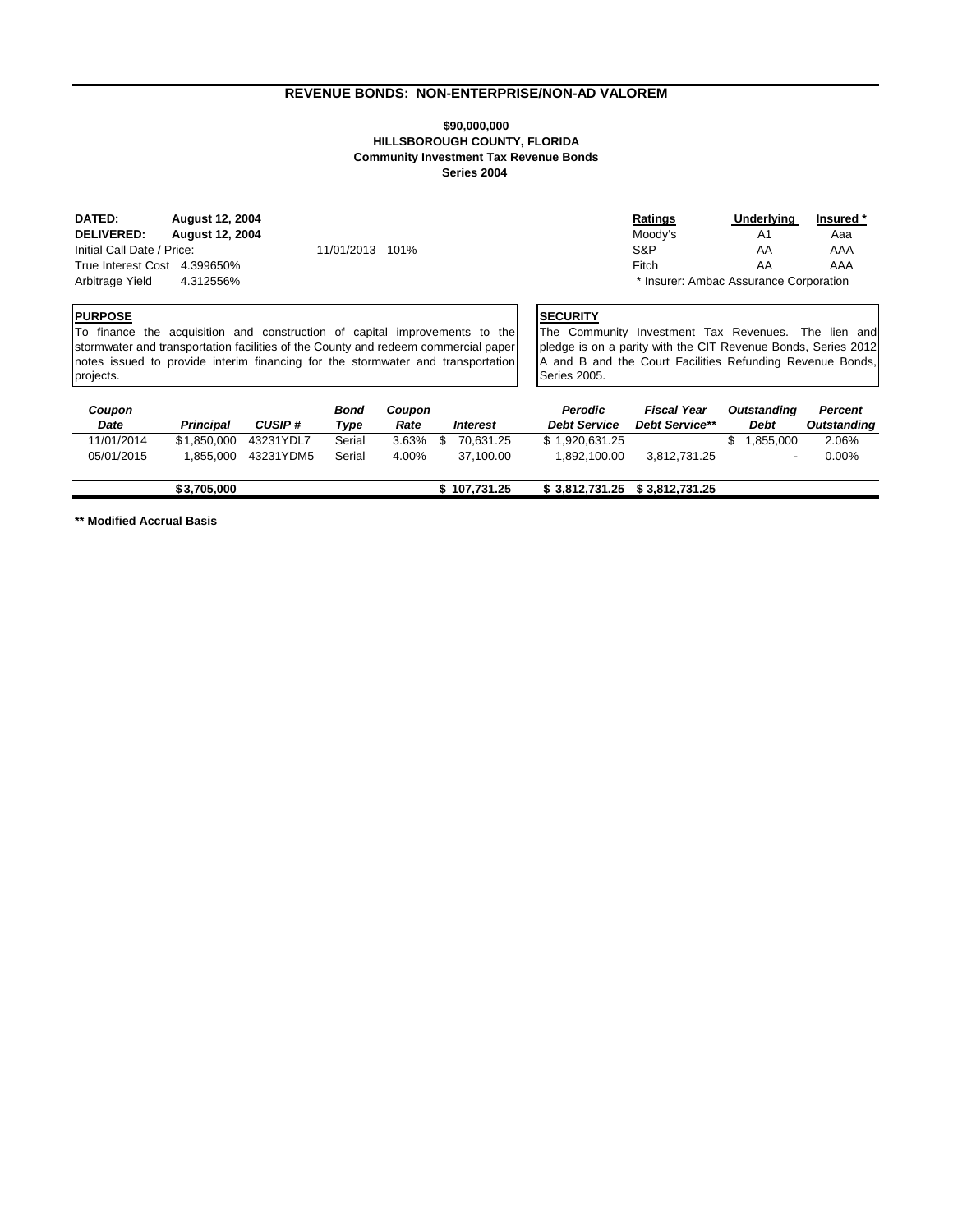#### **\$17,920,000 HILLSBOROUGH COUNTY, FLORIDA Tampa Bay Arena Refunding Revenue Bonds Series 2005**

| <b>DATED:</b><br><b>DELIVERED:</b> | June 8, 2005<br>June 8, 2005 |            |      | Ratings<br>Moody's | <b>Underlying</b><br>Aa1                               | Insured *<br>Aaa |
|------------------------------------|------------------------------|------------|------|--------------------|--------------------------------------------------------|------------------|
| Initial Call Date / Price:         |                              | 10/01/2015 | 100% | S&P                | AA+                                                    | AAA              |
| True Interest Cost (TIC):          |                              | 4.283277%  |      | Fitch              | AA+                                                    | AAA              |
| Arbitrage Yield:                   |                              | 4.116531%  |      |                    | * Insurer: Financial Guaranty Insurance Company (FGIC) |                  |

#### **PURPOSE SECURITY**

To refund the Tampa Sports Authority Taxable 1995 Special Purpose Bonds and pay the cost of terminating a forward interest rate swap agreement.

Covenant to budget and appropriate from legally available Non-Ad Valorem revenues. (The 5th Cent Tourist Development Tax and ticket surcharges on events at the Amalie Arena are the source of payment for debt service.)

| Coupon     |                  | <b>Bond</b>  |                      | Coupon |                  | <b>Periodic</b>     | <b>Fiscal Year</b> | <b>Outstanding</b> | <b>Percent</b>     |
|------------|------------------|--------------|----------------------|--------|------------------|---------------------|--------------------|--------------------|--------------------|
| Date       | <b>Principal</b> | Type         | <b>CUSIP#</b>        | Rate   | <b>Interest</b>  | <b>Debt Service</b> | Debt Service**     | <b>Debt</b>        | <b>Outstanding</b> |
| 10/01/2014 | \$<br>755,000    | Serial       | 43233CAJ1            | 3.50%  | \$<br>283,112.50 | \$1,038,112.50      |                    | \$11.920.000       | 66.52%             |
| 04/01/2015 |                  |              |                      |        | 269,900.00       | 269,900.00          | 1,308,012.50       | 11,920,000         | 66.52%             |
| 10/01/2015 | 780,000          | Serial       | 43233CAK8            | 3.63%  | 269,900.00       | 1,049,900.00        |                    | 11,140,000         | 62.17%             |
| 04/01/2016 |                  |              |                      |        | 255.762.50       | 255.762.50          | 1,305,662.50       | 11.140.000         | 62.17%             |
| 10/01/2016 | 810,000          | Serial       | 43233CAL6            | 3.75%  | 255,762.50       | 1,065,762.50        |                    | 10,330,000         | 57.65%             |
| 04/01/2017 |                  |              |                      |        | 240,575.00       | 240,575.00          | 1,306,337.50       | 10,330,000         | 57.65%             |
| 10/01/2017 | 835,000          | Serial       | 43233CAM4 4.00%      |        | 240.575.00       | 1,075,575.00        |                    | 9.495.000          | 52.99%             |
| 04/01/2018 |                  |              |                      |        | 223,875.00       | 223,875.00          | 1,299,450.00       | 9,495,000          | 52.99%             |
| 10/01/2018 | 870,000          | Serial       | 43233CAN2            | 4.00%  | 223,875.00       | 1,093,875.00        |                    | 8,625,000          | 48.13%             |
| 04/01/2019 |                  |              |                      |        | 206.475.00       | 206.475.00          | 1,300,350.00       | 8,625,000          | 48.13%             |
| 10/01/2019 | 905,000          | Serial (A)   |                      |        | 206,475.00       | 1,111,475.00        |                    | 7,720,000          | 43.08%             |
| 04/01/2020 |                  |              |                      |        | 188.200.00       | 188.200.00          | 1,299,675.00       | 7,720,000          | 43.08%             |
| 10/01/2020 | 940,000          | Term $1$ (B) | 43233CAQ5            | 5.00%  | 188,200.00       | 1,128,200.00        |                    | 6,780,000          | 37.83%             |
| 04/01/2021 |                  |              |                      |        | 164,700.00       | 164,700.00          | 1,292,900.00       | 6,780,000          | 37.83%             |
| 10/01/2021 | 995.000          |              | Term 1 (B) 43233CAQ5 | 5.00%  | 164.700.00       | 1,159,700.00        |                    | 5,785,000          | 32.28%             |
| 04/01/2022 |                  |              |                      |        | 139,825.00       | 139,825.00          | 1,299,525.00       | 5,785,000          | 32.28%             |
| 10/01/2022 | 1,045,000        | Term $1(B)$  | 43233CAQ5 5.00%      |        | 139,825.00       | 1,184,825.00        |                    | 4,740,000          | 26.45%             |
| 04/01/2023 |                  |              |                      |        | 113.700.00       | 113.700.00          | 1,298,525.00       | 4,740,000          | 26.45%             |
| 10/01/2023 | 1.095.000        | Term $1(B)$  | 43233CAQ5            | 5.00%  | 113,700.00       | 1,208,700.00        |                    | 3,645,000          | 20.34%             |
| 04/01/2024 |                  |              |                      |        | 86,325.00        | 86,325.00           | 1,295,025.00       | 3,645,000          | 20.34%             |
| 10/01/2024 | 1,155,000        | Term $1(B)$  | 43233CAQ5            | 5.00%  | 86,325.00        | 1,241,325.00        |                    | 2,490,000          | 13.90%             |
| 04/01/2025 |                  |              |                      |        | 57,450.00        | 57,450.00           | 1,298,775.00       | 2,490,000          | 13.90%             |
| 10/01/2025 | 1.210.000        | Term $1(B)$  | 43233CAQ5 5.00%      |        | 57.450.00        | 1,267,450.00        |                    | 1,280,000          | 7.14%              |
| 04/01/2026 |                  |              |                      |        | 27,200.00        | 27,200.00           | 1,294,650.00       | 1,280,000          | 7.14%              |
| 10/01/2026 | 1,280,000        | Serial       | 43233CAR3 4.25%      |        | 27,200.00        | 1,307,200.00        | 1,307,200.00       |                    | 0.00%              |
|            |                  |              |                      |        |                  |                     |                    |                    |                    |
|            | \$12.675.000     |              |                      |        | \$4,231,087.50   | \$16,906,087.50     | \$16,906,087.50    |                    |                    |

**\*Split Coupon**

| (A) 10/01/2019 | 555.000   | Serial | 43233CAP7       | 4 00% |
|----------------|-----------|--------|-----------------|-------|
| (A) 10/01/2019 | 350.000   | Serial | 43233CAS1 4.10% |       |
| (B) 10/01/2025 | 6.440.000 | Term 1 | 43233CAO5 5.00% |       |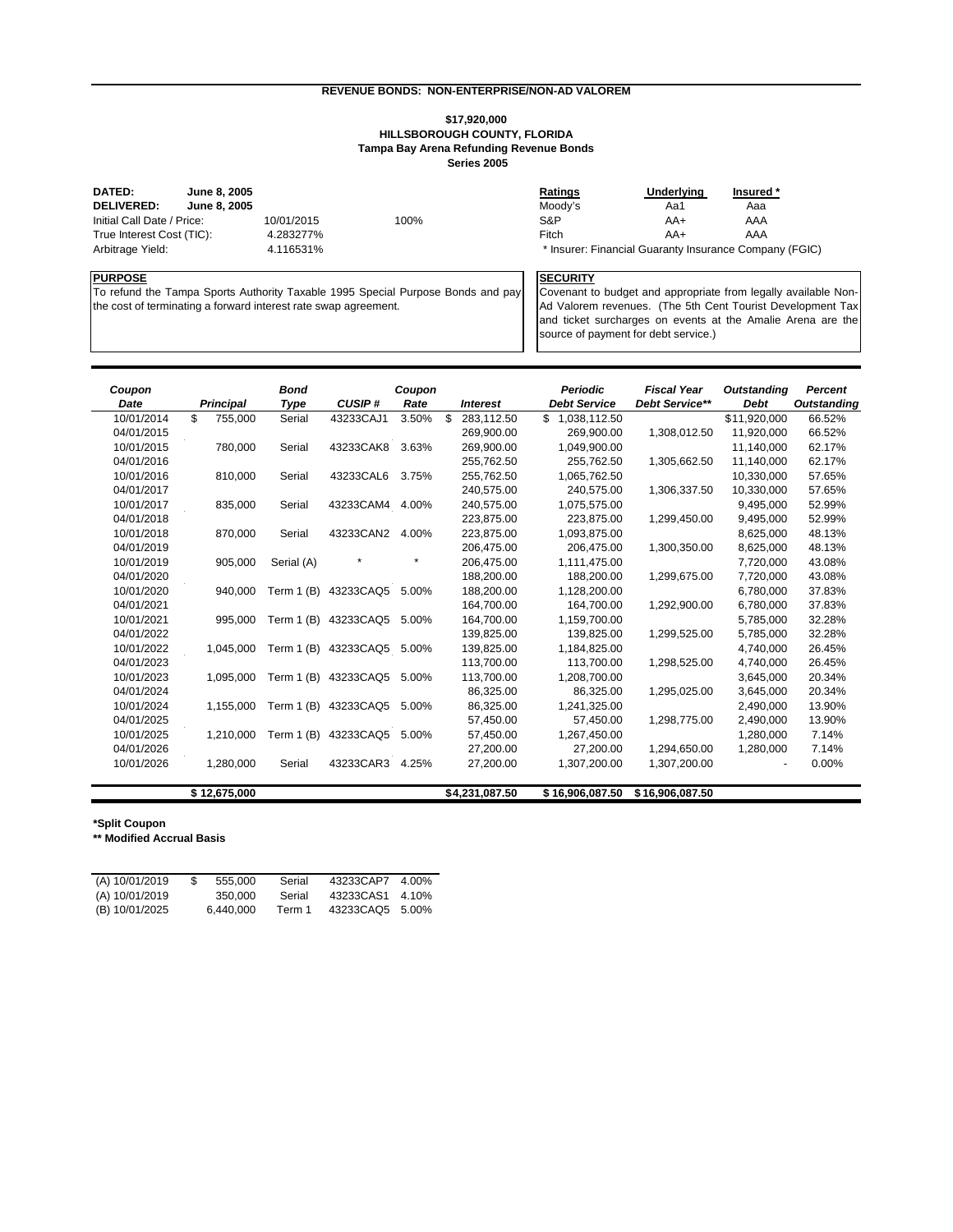#### **\$38,305,000 HILLSBOROUGH COUNTY, FLORIDA Court Facilities Refunding Revenue Bonds Series 2005**

| <b>DATED:</b>              | August 23, 2005        |            |      |                  | Ratings | <b>Underlying</b>                      | Insured * |
|----------------------------|------------------------|------------|------|------------------|---------|----------------------------------------|-----------|
| <b>DELIVERED:</b>          | <b>August 23, 2005</b> |            |      |                  | Moody's | A1                                     | Aaa       |
| Initial Call Date / Price: |                        | 11/01/2015 | 100% |                  | S&P     | AA+                                    | AAA       |
| True Interest Cost (TIC):  |                        | 4.334435%  |      |                  | Fitch   | A+                                     | AAA       |
| Arbitrage Yield:           |                        | 4.276396%  |      |                  |         | * Insurer: Ambac Assurance Corporation |           |
| <b>PURPOSE</b>             |                        |            |      | <b>ISECURITY</b> |         |                                        |           |

To refund the Court Facilities Series 1999 Bonds, which were issued to finance capital improvements to the court system facilities of the County and to refund the Courthouse Annex Note and the 700 Twiggs Street Commercial Paper Loan.

| <b>BUDUNII</b>                                                   |
|------------------------------------------------------------------|
| Traffic Surcharges and the Local Option Infrastructure Surtax    |
| (Community Investment Tax, "CIT"). The lien and pledge on the    |
| CIT revenues that may be released as a security source in the    |
| future, is on a parity with the Community Investment Tax Revenue |
| Bonds, Series 2004.                                              |
|                                                                  |

| Coupon     |                  | <b>Bond</b> |               | Coupon |                  | <b>Periodic</b>     | <b>Fiscal Year</b> | <b>Outstanding</b> | <b>Percent</b>     |
|------------|------------------|-------------|---------------|--------|------------------|---------------------|--------------------|--------------------|--------------------|
| Date       | <b>Principal</b> | Type        | <b>CUSIP#</b> | Rate   | <b>Interest</b>  | <b>Debt Service</b> | Debt Service**     | <b>Debt</b>        | <b>Outstanding</b> |
| 11/01/2014 | \$1,325,000      | Serial      | 43231NCX6     | 4.50%  | \$<br>618,923.13 | \$1,943,923.13      |                    | \$28,050,000       | 73.23%             |
| 05/01/2015 |                  |             |               |        | 589,110.63       | 589,110.63          | 2,533,033.75       | 28,050,000         | 73.23%             |
| 11/01/2015 | 1,380,000        | Serial      | 43231NCY4     | 4.00%  | 589,110.63       | 1,969,110.63        |                    | 26,670,000         | 69.63%             |
| 05/01/2016 |                  |             |               |        | 561,510.63       | 561,510.63          | 2,530,621.25       | 26,670,000         | 69.63%             |
| 11/01/2016 | 1,440,000        | Serial      | 43231NCZ1     | 4.00%  | 561,510.63       | 2,001,510.63        |                    | 25,230,000         | 65.87%             |
| 05/01/2017 |                  |             |               |        | 532,710.63       | 532,710.63          | 2,534,221.25       | 25,230,000         | 65.87%             |
| 11/01/2017 | 1,495,000        | Serial      | 43231NDA5     | 4.00%  | 532,710.63       | 2,027,710.63        |                    | 23,735,000         | 61.96%             |
| 05/01/2018 |                  |             |               |        | 502,810.63       | 502,810.63          | 2,530,521.25       | 23,735,000         | 61.96%             |
| 11/01/2018 | 1,560,000        | Serial      | 43231NDB3     | 4.00%  | 502,810.63       | 2,062,810.63        |                    | 22,175,000         | 57.89%             |
| 05/01/2019 |                  |             |               |        | 471,610.63       | 471,610.63          | 2,534,421.25       | 22,175,000         | 57.89%             |
| 11/01/2019 | 1,620,000        | Serial      | 43231NDC1     | 4.00%  | 471,610.63       | 2,091,610.63        |                    | 20,555,000         | 53.66%             |
| 05/01/2020 |                  |             |               |        | 439,210.63       | 439,210.63          | 2,530,821.25       | 20,555,000         | 53.66%             |
| 11/01/2020 | 1,690,000        | Serial      | 43231NDD9     | 4.10%  | 439.210.63       | 2.129.210.63        |                    | 18,865,000         | 49.25%             |
| 05/01/2021 |                  |             |               |        | 404,565.63       | 404,565.63          | 2,533,776.25       | 18,865,000         | 49.25%             |
| 11/01/2021 | 1,760,000        | Serial      | 43231NDE7     | 4.13%  | 404,565.63       | 2,164,565.63        |                    | 17,105,000         | 44.65%             |
| 05/01/2022 |                  |             |               |        | 368,265.63       | 368,265.63          | 2,532,831.25       | 17,105,000         | 44.65%             |
| 11/01/2022 | 1,835,000        | Serial      | 43231NDF4     | 4.13%  | 368,265.63       | 2,203,265.63        |                    | 15,270,000         | 39.86%             |
| 05/01/2023 |                  |             |               |        | 330,418.75       | 330,418.75          | 2,533,684.38       | 15,270,000         | 39.86%             |
| 11/01/2023 | 1,910,000        | Serial      | 43231NDG2     | 4.20%  | 330,418.75       | 2,240,418.75        |                    | 13,360,000         | 34.88%             |
| 05/01/2024 |                  |             |               |        | 290,308.75       | 290,308.75          | 2,530,727.50       | 13,360,000         | 34.88%             |
| 11/01/2024 | 1,995,000        | Serial      | 43231NDH0     | 4.25%  | 290,308.75       | 2,285,308.75        |                    | 11,365,000         | 29.67%             |
| 05/01/2025 |                  |             |               |        | 247,915.00       | 247,915.00          | 2,533,223.75       | 11,365,000         | 29.67%             |
| 11/01/2025 | 2,080,000        | Serial      | 43231NDJ6     | 4.25%  | 247,915.00       | 2,327,915.00        |                    | 9,285,000          | 24.24%             |
| 05/01/2026 |                  |             |               |        | 203,715.00       | 203,715.00          | 2,531,630.00       | 9,285,000          | 24.24%             |
| 11/01/2026 | 2,170,000        | Term $1(A)$ | 43231NDK3     | 4.38%  | 203,715.00       | 2,373,715.00        |                    | 7,115,000          | 18.57%             |
| 05/01/2027 |                  |             |               |        | 156,246.25       | 156,246.25          | 2,529,961.25       | 7,115,000          | 18.57%             |
| 11/01/2027 | 2,270,000        | Term $1(A)$ | 43231NDK3     | 4.38%  | 156.246.25       | 2,426,246.25        |                    | 4,845,000          | 12.65%             |
| 05/01/2028 |                  |             |               |        | 106,590.00       | 106,590.00          | 2,532,836.25       | 4,845,000          | 12.65%             |
| 11/01/2028 | 2,370,000        | Term $2(B)$ | 43231NDL1     | 4.40%  | 106,590.00       | 2,476,590.00        |                    | 2,475,000          | 6.46%              |
| 05/01/2029 |                  |             |               |        | 54,450.00        | 54,450.00           | 2,531,040.00       | 2,475,000          | 6.46%              |
| 11/01/2029 | 2,475,000        | Term $2(B)$ | 43231NDL1     | 4.40%  | 54,450.00        | 2,529,450.00        |                    |                    | 0.00%              |
| 05/01/2030 |                  |             |               |        |                  |                     | 2,529,450.00       |                    | 0.00%              |
|            | \$29,375,000     |             |               |        | \$<br>11,137,801 | \$<br>40,512,801    | 40,512,801<br>\$   |                    |                    |

| (A) 11/01/2027 |  | \$4.440,000 Term Bond 1 | 43231NDK3 |
|----------------|--|-------------------------|-----------|
| (B) 11/01/2029 |  | 4,845,000 Term Bond 2   | 43231NDL1 |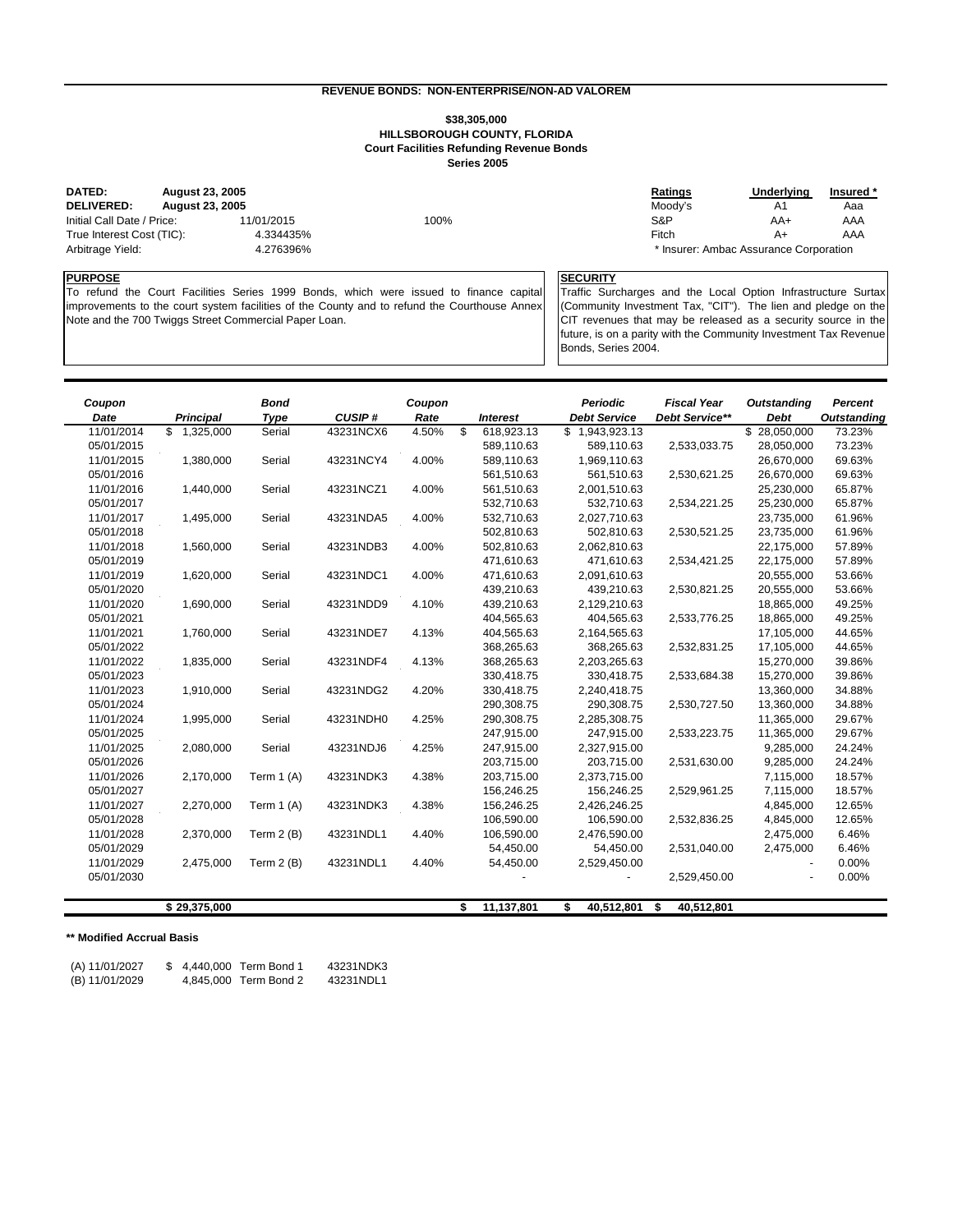#### **\$40,285,000 HILLSBOROUGH COUNTY, FLORIDA Capital Improvement Program Refunding Revenue Bonds Series 2006**

| <b>DATED:</b><br>May 3, 2006     |            |        |                  | Ratings | Underlying                                   | Insured * |
|----------------------------------|------------|--------|------------------|---------|----------------------------------------------|-----------|
| <b>DELIVERED:</b><br>Mav 3, 2006 |            |        |                  | Moody's | Aa2                                          | Aaa       |
| Initial Call Date / Price:       | 08/01/2016 | 100%   |                  | S&P     | AA+                                          | AAA       |
| True Interest Cost (TIC):        | 4.280156%  |        |                  | Fitch   | AA+                                          | AAA       |
| Arbitrage Yield:                 | 4.160435%  |        |                  |         | * Insurer: MBIA Insurance Corporation (MBIA) |           |
|                                  |            |        |                  |         |                                              |           |
| <b>PURPOSE</b>                   |            |        | <b>ISECURITY</b> |         |                                              |           |
|                                  |            | $\sim$ |                  |         | A1.                                          |           |

To refund the Capital Improvement Program Refunding Revenue Bonds (Steinbrenner/Legends Field and 800 MHz Radio Communication System), Series 1996.

| <b>ISECURITY</b>                                                        |
|-------------------------------------------------------------------------|
| Local Government Half-Cent Sales Tax. (The 4 <sup>th</sup> cent TDT and |
| Half-cent sales tax are the repayment source for debt service on        |
| the Bonds).                                                             |

| Coupon     |              | <b>Bond</b> |                  | Coupon |    |                 |    | <b>Periodic</b>     | <b>Fiscal Year</b> | <b>Outstanding</b> | <b>Percent</b>     |
|------------|--------------|-------------|------------------|--------|----|-----------------|----|---------------------|--------------------|--------------------|--------------------|
| Date       | Principal    | Type        | <b>CUSIP#</b>    | Rate   |    | <b>Interest</b> |    | <b>Debt Service</b> | Debt Service**     | <b>Debt</b>        | <b>Outstanding</b> |
| 02/01/2015 | \$           |             |                  |        | \$ | 548,262.50      | \$ | 548,262.50          |                    | \$26,035,000       | 64.63%             |
| 08/01/2015 | 2,150,000    | Serial      | 43232FKB1        | 4.75%  |    | 548,262.50      |    | 2,698,262.50        | 3,246,525.00       | 23,885,000         | 59.29%             |
| 02/01/2016 |              |             |                  |        |    | 497,200.00      |    | 497,200.00          |                    | 23,885,000         | 59.29%             |
| 08/01/2016 | 2,250,000    | Serial      | 43232FKC9        | 4.00%  |    | 497,200.00      |    | 2,747,200.00        | 3,244,400.00       | 21,635,000         | 53.70%             |
| 02/01/2017 |              |             |                  |        |    | 452,200.00      |    | 452,200.00          |                    | 21,635,000         | 53.70%             |
| 08/01/2017 | 2,340,000    | Serial      | 43232FKD7        | 4.00%  |    | 452,200.00      |    | 2,792,200.00        | 3,244,400.00       | 19,295,000         | 47.90%             |
| 02/01/2018 |              |             |                  |        |    | 405,400.00      |    | 405,400.00          |                    | 19,295,000         | 47.90%             |
| 08/01/2018 | 2,430,000    | Serial      | 43232FKE5        | 4.00%  |    | 405,400.00      |    | 2,835,400.00        | 3,240,800.00       | 16,865,000         | 41.86%             |
| 02/01/2019 |              |             |                  |        |    | 356,800.00      |    | 356,800.00          |                    | 16,865,000         | 41.86%             |
| 08/01/2019 | 2,530,000    | Serial      | 43232FKF2 4.125% |        |    | 356,800.00      |    | 2,886,800.00        | 3,243,600.00       | 14,335,000         | 35.58%             |
| 02/01/2020 |              |             |                  |        |    | 304,618.75      |    | 304.618.75          |                    | 14,335,000         | 35.58%             |
| 08/01/2020 | 2,635,000    | Serial      | 43232FKG0        | 4.25%  |    | 304,618.75      |    | 2,939,618.75        | 3,244,237.50       | 11,700,000         | 29.04%             |
| 02/01/2021 |              |             |                  |        |    | 248,625.00      |    | 248,625.00          |                    | 11,700,000         | 29.04%             |
| 08/01/2021 | 2,745,000    | Serial      | 43232FKH8        | 4.25%  |    | 248,625.00      |    | 2,993,625.00        | 3,242,250.00       | 8,955,000          | 22.23%             |
| 02/01/2022 |              |             |                  |        |    | 190,293.75      |    | 190,293.75          |                    | 8,955,000          | 22.23%             |
| 08/01/2022 | 2,860,000    | Serial      | 43232FKJ4        | 4.25%  |    | 190,293.75      |    | 3,050,293.75        | 3,240,587.50       | 6,095,000          | 15.13%             |
| 02/01/2023 |              |             |                  |        |    | 129,518.75      |    | 129,518.75          |                    | 6,095,000          | 15.13%             |
| 08/01/2023 | 2,985,000    | Serial      | 43232FKK1        | 4.25%  |    | 129,518.75      |    | 3,114,518.75        | 3,244,037.50       | 3,110,000          | 7.72%              |
| 02/01/2024 |              |             |                  |        |    | 66,087.50       |    | 66,087.50           |                    | 3,110,000          | 7.72%              |
| 08/01/2024 | 3,110,000    | Serial      | 43232FKL9        | 4.25%  |    | 66,087.50       |    | 3,176,087.50        | 3,242,175.00       |                    | 0.00%              |
|            | \$26,035,000 |             |                  |        | S  | 6,398,013       | S  | 32,433,013          | 32,433,013<br>S    |                    |                    |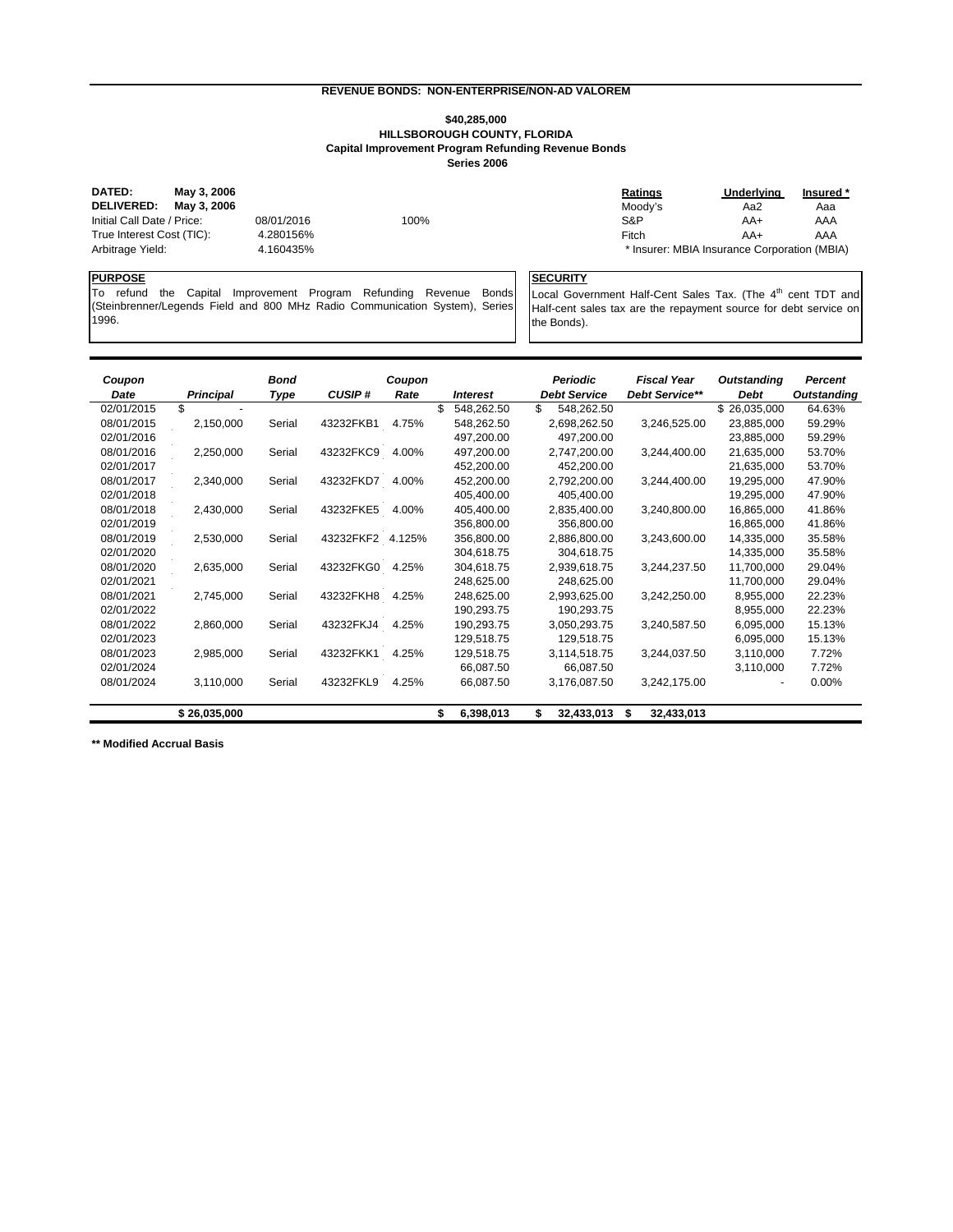#### **\$18,270,000 HILLSBOROUGH COUNTY, FLORIDA Fourth Cent Tourist Development Tax Refunding and Improvement Revenue Bonds Series 2006**

| <b>DATED:</b>              | <b>December 6, 2006</b> |            |      |                 | Ratings | <b>Underlying</b>                            | Insured * |
|----------------------------|-------------------------|------------|------|-----------------|---------|----------------------------------------------|-----------|
| <b>DELIVERED:</b>          | <b>December 6, 2006</b> |            |      |                 | Moody's | A1                                           | Aaa       |
| Initial Call Date / Price: |                         | 10/01/2016 | 100% |                 | S&P     | A+                                           | AA1       |
| True Interest Cost (TIC):  |                         | 4.3528800% |      |                 | Fitch   | AA-                                          | AAA       |
| Arbitrage Yield:           |                         | 4.2738810% |      |                 |         | * Insurer: MBIA Insurance Corporation (MBIA) |           |
| <b>PURPOSE</b>             |                         |            |      | <b>SECURITY</b> |         |                                              |           |

To refund the TSA Tourist Development Tax Revenue Bonds (Stadium Project), Series 1997B which were issued to fund the acquisition and construction of various capital improvements to the County-owned Steinbrenner Field (Legends Field) baseball stadium, and the City owned Tampa Convention Center.

The County's Fourth Cent Tourist Development Tax ("4th Cent TDT").

| Coupon     |                  | <b>Bond</b> |               | Coupon |                  | Periodic            | <b>Fiscal Year</b> | <b>Outstanding</b> | <b>Percent</b>     |
|------------|------------------|-------------|---------------|--------|------------------|---------------------|--------------------|--------------------|--------------------|
| Date       | <b>Principal</b> | Type        | <b>CUSIP#</b> | Rate   | <b>Interest</b>  | <b>Debt Service</b> | Debt Service**     | <b>Debt</b>        | <b>Outstanding</b> |
| 10/01/2014 | \$<br>550,000    | Serial      | 43232BAH8     | 4.75%  | \$<br>321,145.00 | \$<br>871,145.00    |                    | \$14,595,000       | 79.89%             |
| 04/01/2015 |                  |             |               |        | 308,082.50       | 308,082.50          | 1,179,227.50       | 14,595,000         | 79.89%             |
| 10/01/2015 | 570,000          | Serial      | 43232BAJ4     | 4.75%  | 308,082.50       | 878,082.50          |                    | 14,025,000         | 76.77%             |
| 04/01/2016 |                  |             |               |        | 294,545.00       | 294,545.00          | 1,172,627.50       | 14,025,000         | 76.77%             |
| 10/01/2016 | 595,000          | Serial      | 43232BAK1     | 4.75%  | 294,545.00       | 889,545.00          |                    | 13,430,000         | 73.51%             |
| 04/01/2017 |                  |             |               |        | 280,413.75       | 280,413.75          | 1,169,958.75       | 13,430,000         | 73.51%             |
| 10/01/2017 | 620,000          | Serial      | 43232BAL9     | 4.75%  | 280,413.75       | 900,413.75          |                    | 12,810,000         | 70.11%             |
| 04/01/2018 |                  |             |               |        | 265,688.75       | 265,688.75          | 1,166,102.50       | 12,810,000         | 70.11%             |
| 10/01/2018 | 635,000          | Serial      | 43232BAM7     | 4.25%  | 265,688.75       | 900.688.75          |                    | 12,175,000         | 66.64%             |
| 04/01/2019 |                  |             |               |        | 252,195.00       | 252,195.00          | 1,152,883.75       | 12,175,000         | 66.64%             |
| 10/01/2019 | 660,000          | Serial      | 43232BAN5     | 4.00%  | 252,195.00       | 912,195.00          |                    | 11,515,000         | 63.03%             |
| 04/01/2020 |                  |             |               |        | 238,995.00       | 238,995.00          | 1,151,190.00       | 11,515,000         | 63.03%             |
| 10/01/2020 | 685,000          | Serial      | 43232BAP0     | 4.00%  | 238,995.00       | 923,995.00          |                    | 10,830,000         | 59.28%             |
| 04/01/2021 |                  |             |               |        | 225,295.00       | 225,295.00          | 1,149,290.00       | 10,830,000         | 59.28%             |
| 10/01/2021 | 715,000          | Serial      | 43232BAQ8     | 4.00%  | 225,295.00       | 940,295.00          |                    | 10,115,000         | 55.36%             |
| 04/01/2022 |                  |             |               |        | 210,995.00       | 210,995.00          | 1,151,290.00       | 10,115,000         | 55.36%             |
| 10/01/2022 | 745,000          | Serial      | 43232BAR6     | 4.00%  | 210,995.00       | 955.995.00          |                    | 9,370,000          | 51.29%             |
| 04/01/2023 |                  |             |               |        | 196,095.00       | 196,095.00          | 1,152,090.00       | 9,370,000          | 51.29%             |
| 10/01/2023 | 775,000          | Serial      | 43232BAS4     | 4.10%  | 196,095.00       | 971,095.00          |                    | 8,595,000          | 47.04%             |
| 04/01/2024 |                  |             |               |        | 180,207.50       | 180,207.50          | 1,151,302.50       | 8,595,000          | 47.04%             |
| 10/01/2024 | 805,000          | Serial      | 43232BAT2     | 4.10%  | 180,207.50       | 985,207.50          |                    | 7,790,000          | 42.64%             |
| 04/01/2025 |                  |             |               |        | 163,705.00       | 163,705.00          | 1,148,912.50       | 7,790,000          | 42.64%             |
| 10/01/2025 | 835,000          | Serial      | 43232BAU9     | 4.13%  | 163,705.00       | 998,705.00          |                    | 6,955,000          | 38.07%             |
| 04/01/2026 |                  |             |               |        | 146,483.13       | 146,483.13          | 1,145,188.13       | 6,955,000          | 38.07%             |
| 10/01/2026 | 855,000          | Serial      | 43232BAV7     | 4.13%  | 146,483.13       | 1,001,483.13        |                    | 6,100,000          | 33.39%             |
| 04/01/2027 |                  |             |               |        | 128,848.75       | 128,848.75          | 1,130,331.88       | 6,100,000          | 33.39%             |
| 10/01/2027 | 570,000          | Serial      | 43232BAW5     | 4.20%  | 128,848.75       | 698,848.75          |                    | 5,530,000          | 30.27%             |
| 04/01/2028 |                  |             |               |        | 116,878.75       | 116,878.75          | 815,727.50         | 5,530,000          | 30.27%             |
| 10/01/2028 | 595,000          | Serial      | 43232BAX3     | 4.20%  | 116,878.75       | 711,878.75          |                    | 4,935,000          | 27.01%             |
| 04/01/2029 |                  |             |               |        | 104,383.75       | 104,383.75          | 816,262.50         | 4,935,000          | 27.01%             |
| 10/01/2029 | 620,000          | Serial      | 43232BAY1     | 4.20%  | 104,383.75       | 724,383.75          |                    | 4,315,000          | 23.62%             |
| 04/01/2030 |                  |             |               |        | 91,363.75        | 91,363.75           | 815,747.50         | 4,315,000          | 23.62%             |
| 10/01/2030 | 645,000          | Serial      | 43232BAZ8     | 4.20%  | 91,363.75        | 736,363.75          |                    | 3,670,000          | 20.09%             |
| 04/01/2031 |                  |             |               |        | 77,818.75        | 77,818.75           | 814,182.50         | 3,670,000          | 20.09%             |
| 10/01/2031 | 675,000          | Serial      | 43232BAA2     | 4.20%  | 77,818.75        | 752,818.75          |                    | 2,995,000          | 16.39%             |
| 04/01/2032 |                  |             |               |        | 63,643.75        | 63,643.75           | 816,462.50         | 2,995,000          | 16.39%             |
| 10/01/2032 | 700,000          | Term $1(A)$ | 43232BBB0     | 4.25%  | 63,643.75        | 763,643.75          |                    | 2,295,000          | 12.56%             |
| 04/01/2033 |                  |             |               |        | 48,768.75        | 48,768.75           | 812,412.50         | 2,295,000          | 12.56%             |
| 10/01/2033 | 735,000          | Term $1(A)$ | 43232BBB0     | 4.25%  | 48,768.75        | 783,768.75          |                    | 1,560,000          | 8.54%              |
| 04/01/2034 |                  |             |               |        | 33,150.00        | 33,150.00           | 816,918.75         | 1,560,000          | 8.54%              |
| 10/01/2034 | 765,000          | Term $1(A)$ | 43232BBB0     | 4.25%  | 33,150.00        | 798,150.00          |                    | 795,000            | 4.35%              |
| 04/01/2035 |                  |             |               |        | 16,893.75        | 16,893.75           | \$<br>815,043.75   | 795,000            | 4.35%              |
| 10/01/2035 | 795,000          | Term $1(A)$ | 43232BBB0     | 4.25%  | 16,893.75        | 811,893.75          |                    |                    | 0.00%              |
| 04/01/2036 |                  |             |               |        |                  |                     | 811,893.75         |                    | 0.00%              |
|            |                  |             |               |        |                  |                     |                    |                    |                    |
|            | \$15.145.000     |             |               |        | \$7,210,046.25   | \$22.355.046.25     | \$22.355.046.25    |                    |                    |

**\*\* Modified Accrual Basis**

10/01/2035 \$ 2,995,000 Term Bond 1, CUSIP number 43232BBB0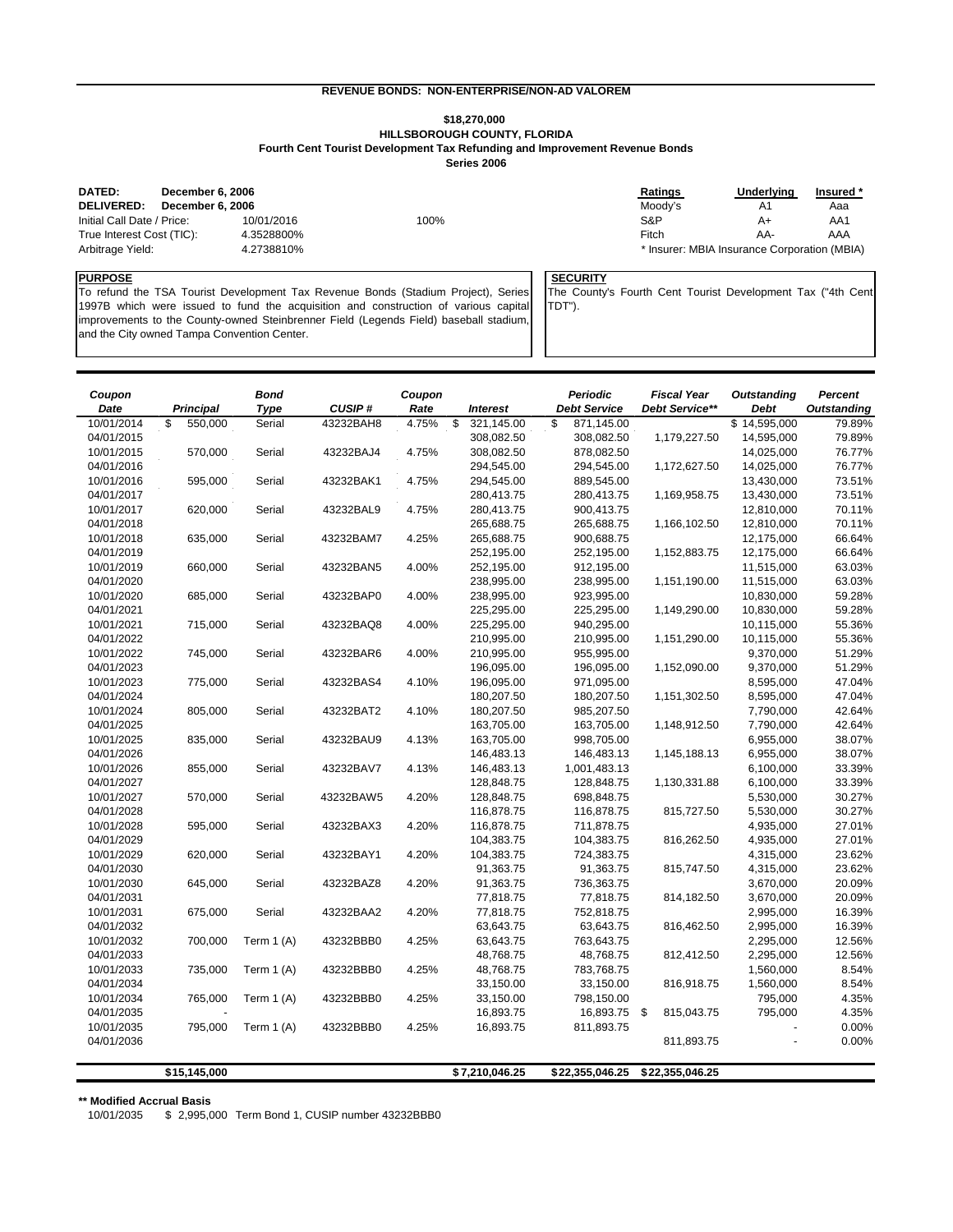#### **\$27,125,000 HILLSBOROUGH COUNTY, FLORIDA Fifth Cent Tourist Development Tax Refunding Revenue Bonds Series 2006A**

| DATED:                     | <b>December 6, 2006</b> | Ratinɑs | Underlvina | Insure |
|----------------------------|-------------------------|---------|------------|--------|
| <b>DELIVERED:</b>          | December 6, 2006        | Moody's | A2         | Ааа    |
| Initial Call Date / Price: | 10/01/2016 100%         | S&P     |            | AAA    |

**Ratings Dinderlying Insured \***<br>Moody's A2 Aaa 10/01/2016 100% S&P A AAA True Interest Cost (TIC): 4.4091600% Fitch AA- AAA Arbitrage Yield: 4.3372000% 4.3372000% Arbitrage Yield: 4.3372000% 4.3372000% 6.5 and 5.5 and 5.5 and 5.5 and 5.5 and 5.5 and 5.5 and 5.5 and 5.5 and 5.5 and 5.5 and 5.5 and 5.5 and 5.5 and 5.5 and 5.5 and 5.5 and 5.5 and

#### **PURPOSE**

To refund the TSA Interlocal Payments Refunding Revenue Bonds (Ice Palace Project), Series 1998 which were issued to fund the acquisition, construction, installation and equipping of a multi purpose arena (The Amalie Arena formerly known as The Tampa Bay Times Forum, the St. Pete Times Forum and as the Ice Palace).

| <b>SECURILY</b> |  |  |                                                             |  |  |
|-----------------|--|--|-------------------------------------------------------------|--|--|
|                 |  |  | The County's Fifth Cent Tourist Development Tax ("5th Cent" |  |  |
|                 |  |  | TDT"). On parity with the County's Fifth Cent Tourist       |  |  |
|                 |  |  | Development Tax Improvement Revenue Bonds, Series 2006B     |  |  |
|                 |  |  | to be issued on or about December 19, 2006.                 |  |  |
|                 |  |  |                                                             |  |  |

| Coupon     |                  | <b>Bond</b> |                 | Coupon |                  | <b>Periodic</b>     | <b>Fiscal Year</b> | <b>Outstanding</b> | <b>Percent</b>     |
|------------|------------------|-------------|-----------------|--------|------------------|---------------------|--------------------|--------------------|--------------------|
| Date       | <b>Principal</b> | <b>Type</b> | <b>CUSIP#</b>   | Rate   | <b>Interest</b>  | <b>Debt Service</b> | Debt Service**     | Debt               | <b>Outstanding</b> |
| 10/01/2014 | \$<br>720,000    | Serial      | 43232AAD9       | 4.50%  | \$<br>537,968.75 | \$1,257,968.75      |                    | \$24.435.000       | 90.08%             |
| 04/01/2015 |                  |             |                 |        | 521,768.75       | 521,768.75          | 1,779,737.50       | 24,435,000         | 90.08%             |
| 10/01/2015 | 750,000          | Serial      | 43232AAE7 4.50% |        | 521,768.75       | 1,271,768.75        |                    | 23,685,000         | 87.32%             |
| 04/01/2016 |                  |             |                 |        | 504,893.75       | 504,893.75          | 1,776,662.50       | 23,685,000         | 87.32%             |
| 10/01/2016 | 785,000          | Serial      | 43232AAF4 4.50% |        | 504,893.75       | 1,289,893.75        |                    | 22,900,000         | 84.42%             |
| 04/01/2017 |                  |             |                 |        | 487,231.25       | 487,231.25          | 1,777,125.00       | 22,900,000         | 84.42%             |
| 10/01/2017 | 820,000          | Serial      | 43232AAG2       | 4.50%  | 487,231.25       | 1,307,231.25        |                    | 22,080,000         | 81.40%             |
| 04/01/2018 |                  |             |                 |        | 468,781.25       | 468,781.25          | 1,776,012.50       | 22,080,000         | 81.40%             |
| 10/01/2018 | 855,000          | Serial      | 43232AAH0       | 4.00%  | 468,781.25       | 1,323,781.25        |                    | 21,225,000         | 78.25%             |
| 04/01/2019 |                  |             |                 |        | 451,681.25       | 451,681.25          | 1,775,462.50       | 21,225,000         | 78.25%             |
| 10/01/2019 | 890,000          | Serial      | 43232AAJ6       | 4.00%  | 451,681.25       | 1,341,681.25        |                    | 20,335,000         | 74.97%             |
| 04/01/2020 |                  |             |                 |        | 433,881.25       | 433,881.25          | 1,775,562.50       | 20,335,000         | 74.97%             |
| 10/01/2020 | 925,000          | Serial      | 43232AAK3       | 4.00%  | 433,881.25       | 1,358,881.25        |                    | 19,410,000         | 71.56%             |
| 04/01/2021 |                  |             |                 |        | 415,381.25       | 415,381.25          | 1,774,262.50       | 19,410,000         | 71.56%             |
| 10/01/2021 | 960,000          | Serial      | 43232AAL1       | 4.00%  | 415,381.25       | 1,375,381.25        |                    | 18,450,000         | 68.02%             |
| 04/01/2022 |                  |             |                 |        | 396,181.25       | 396,181.25          | 1,771,562.50       | 18,450,000         | 68.02%             |
| 10/01/2022 | 1,000,000        | Serial      | 43232AAM9       | 4.00%  | 396,181.25       | 1,396,181.25        |                    | 17,450,000         | 64.33%             |
| 04/01/2023 |                  |             |                 |        | 376,181.25       | 376,181.25          | 1,772,362.50       | 17,450,000         | 64.33%             |
| 10/01/2023 | 1,040,000        | Serial      | 43232AAN7       | 4.13%  | 376,181.25       | 1,416,181.25        |                    | 16,410,000         | 60.50%             |
| 04/01/2024 |                  |             |                 |        | 354,731.25       | 354,731.25          | 1,770,912.50       | 16,410,000         | 60.50%             |
| 10/01/2024 | 1,085,000        | Serial      | 43232AAP2       | 4.13%  | 354,731.25       | 1,439,731.25        |                    | 15,325,000         | 56.50%             |
| 04/01/2025 |                  |             |                 |        | 332,353.13       | 332,353.13          | 1,772,084.38       | 15,325,000         | 56.50%             |
| 10/01/2025 | 1,130,000        | Serial      | 43232AAQ0       | 4.13%  | 332,353.13       | 1,462,353.13        |                    | 14,195,000         | 52.33%             |
| 04/01/2026 |                  |             |                 |        | 309,046.88       | 309,046.88          | 1,771,400.00       | 14,195,000         | 52.33%             |
| 10/01/2026 | 1,175,000        | Serial      | 43232AAR8       | 4.13%  | 309,046.88       | 1,484,046.88        |                    | 13,020,000         | 48.00%             |
| 04/01/2027 |                  |             |                 |        | 284,812.50       | 284,812.50          | 1,768,859.38       | 13,020,000         | 48.00%             |
| 10/01/2027 | 1,220,000        | Term $1(A)$ | 43232AAS6       | 4.38%  | 284,812.50       | 1,504,812.50        |                    | 11,800,000         | 43.50%             |
| 04/01/2028 |                  |             |                 |        | 258,125.00       | 258,125.00          | 1,762,937.50       | 11,800,000         | 43.50%             |
| 10/01/2028 | 1,270,000        | Term $1(A)$ | 43232AAS6       | 4.38%  | 258,125.00       | 1,528,125.00        |                    | 10,530,000         | 38.82%             |
| 04/01/2029 |                  |             |                 |        | 230,343.75       | 230,343.75          | 1,758,468.75       | 10,530,000         | 38.82%             |
| 10/01/2029 | 1,325,000        | Term $1(A)$ | 43232AAS6       | 4.38%  | 230,343.75       | 1,555,343.75        |                    | 9,205,000          | 33.94%             |
| 04/01/2030 |                  |             |                 |        | 201,359.38       | 201,359.38          | 1,756,703.13       | 9,205,000          | 33.94%             |
| 10/01/2030 | 1,380,000        | Term 1 (A)  | 43232AAS6       | 4.38%  | 201,359.38       | 1,581,359.38        |                    | 7,825,000          | 28.85%             |
| 04/01/2031 |                  |             |                 |        | 171,171.88       | 171,171.88          | 1,752,531.25       | 7,825,000          | 28.85%             |
| 10/01/2031 | 1,440,000        | Term $1(A)$ | 43232AAS6       | 4.38%  | 171,171.88       | 1,611,171.88        |                    | 6,385,000          | 23.54%             |
| 04/01/2032 |                  |             |                 |        | 139,671.88       | 139,671.88          | 1,750,843.75       | 6,385,000          | 23.54%             |
| 10/01/2032 | 1,500,000        | Term $2(B)$ | 43232AAT4       | 4.38%  | 139,671.88       | 1,639,671.88        |                    | 4,885,000          | 18.01%             |
| 04/01/2033 |                  |             |                 |        | 106,859.38       | 106,859.38          | 1,746,531.25       | 4,885,000          | 18.01%             |
| 10/01/2033 | 1,560,000        | Term $2(B)$ | 43232AAT4       | 4.38%  | 106,859.38       | 1,666,859.38        |                    | 3,325,000          | 12.26%             |
| 04/01/2034 |                  |             |                 |        | 72,734.38        | 72,734.38           | 1,739,593.75       | 3,325,000          | 12.26%             |
| 10/01/2034 | 1,630,000        | Term $2(B)$ | 43232AAT4       | 4.38%  | 72,734.38        | 1,702,734.38        |                    | 1,695,000          | 6.25%              |
| 04/01/2035 |                  |             |                 |        | 37,078.13        | 37,078.13           | 1,739,812.50       | 1,695,000          | 6.25%              |
| 10/01/2035 | 1,695,000        | Term $2(B)$ | 43232AAT4       | 4.38%  | 37,078.13        | 1,732,078.13        |                    |                    | 0.00%              |
| 04/01/2035 |                  |             |                 |        |                  |                     | 1,732,078.13       | ÷                  | 0.00%              |
|            | \$25,155,000     |             |                 |        | \$13,646,506.25  | \$38,801,506.25     | \$38,801,506.25    |                    |                    |

**\*\* Modified Accrual Basis**

(A)  $10/01/2031$  \$ 6,635,000 Term Bond 1, CUSIP number 43232AAS6 (B)  $10/01/2035$  6,385,000 Term Bond 2, CUSIP number

6,385,000 Term Bond 2, CUSIP number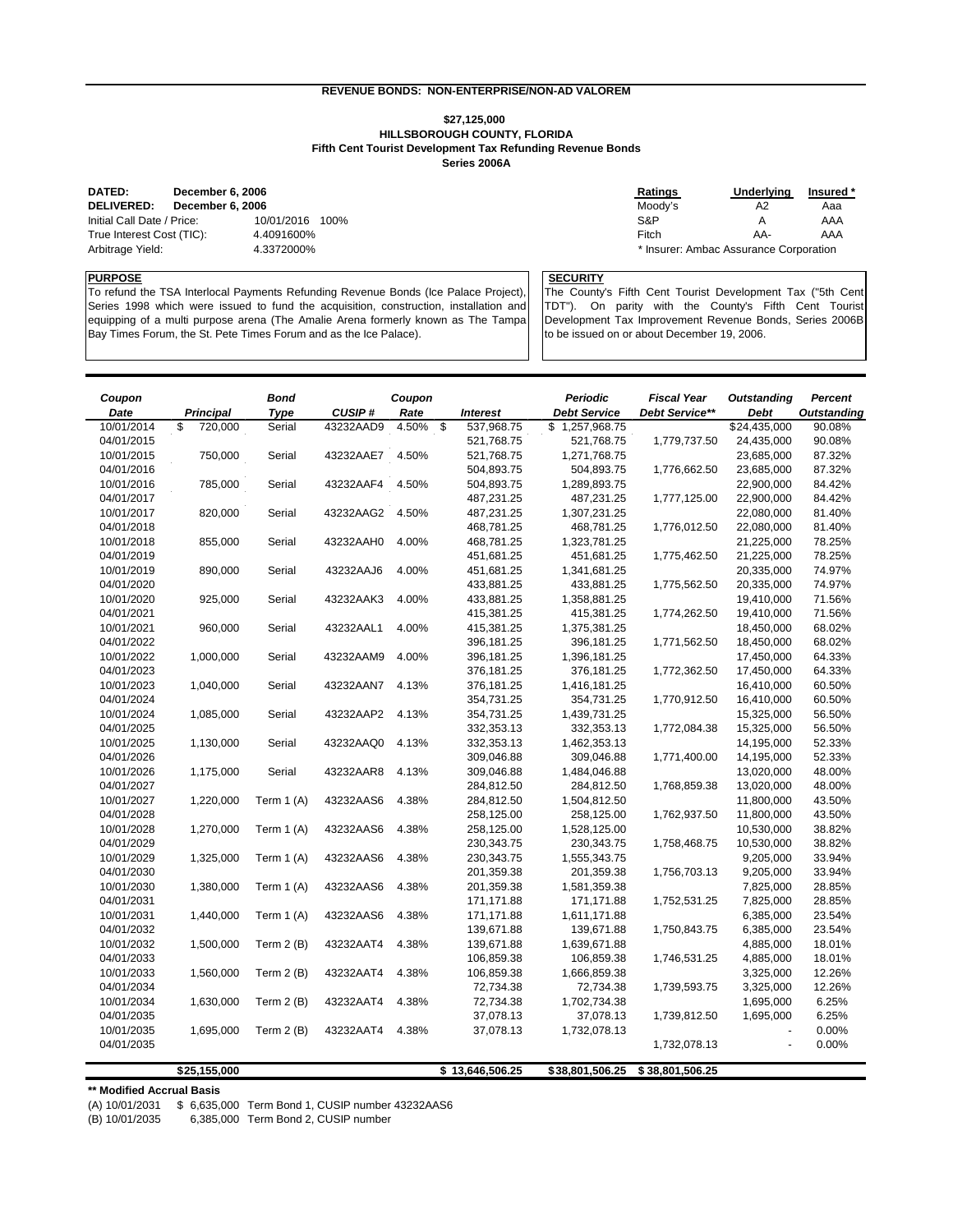### **\$191,800,000 HILLSBOROUGH COUNTY, FLORIDA Community Investment Tax Revenue Bonds Series 2007**

4.320623% 4.185489%

| <b>DATED:</b>               | October 31, 2007 |           |      | <b>Ratings</b> | <b>Underlying</b>                      | Insured * |  |
|-----------------------------|------------------|-----------|------|----------------|----------------------------------------|-----------|--|
| DELIVERED: October 31, 2007 |                  |           |      | Moody's        | Α1                                     | Aaa       |  |
| Initial Call Date / Price:  |                  | 11/01/17  | 100% | S&P            | AA                                     | AAA       |  |
| True Interest Cost (TIC):   |                  | 4.320623% |      | Fitch          | AA                                     | AAA       |  |
| Arbitrage Yield:            |                  | 4.185489% |      |                | * Insurer: Ambac Assurance Corporation |           |  |

To finance the acquisition and construction of transportation and other capital improvements projects in the County and redeem, if the County elects to, outstanding commercial paper notes issued to provide interim financing for the projects.

# **PURPOSE SECURITY**

The Community Investment Tax Revenues. The lien and pledge of the CIT revenues is on a parity with the outstanding CIT Revenue Bonds, Series 2004 and the Court Facilities Refunding Revenue Bonds, Series 2005.

| Coupon     |                  | <b>Bond</b> |               | Coupon |                 | <b>Periodic</b>     | <b>Fiscal Year</b> | <b>Outstanding</b> | <b>Percent</b>     |
|------------|------------------|-------------|---------------|--------|-----------------|---------------------|--------------------|--------------------|--------------------|
| Date       | <b>Principal</b> | Type        | <b>CUSIP#</b> | Rate   | <b>Interest</b> | <b>Debt Service</b> | Debt Service**     | <b>Debt</b>        | <b>Outstanding</b> |
| 11/01/2014 | \$<br>9,290,000  | Serial      | 43231YEE2     | 5.00%  | \$3,540,381.25  | \$12,830,381.25     |                    | \$134,375,000      | 70.06%             |
| 05/01/2015 |                  | Serial      |               | 0.00%  | 3,308,131.25    | 3,308,131.25        | 16,138,512.50      | 134,375,000        | 70.06%             |
| 11/01/2015 | 9,740,000        | Serial      | 43231YEF9     | 5.00%  | 3,308,131.25    | 13,048,131.25       |                    | 124,635,000        | 64.98%             |
| 05/01/2016 |                  | Serial      |               | 0.00%  | 3,064,631.25    | 3.064,631.25        | 16,112,762.50      | 124,635,000        | 64.98%             |
| 11/01/2016 | 10,200,000       | Serial      | 43231YEG7     | 5.00%  | 3,064,631.25    | 13,264,631.25       |                    | 114,435,000        | 59.66%             |
| 05/01/2017 |                  | Serial      |               | 0.00%  | 2,809,631.25    | 2,809,631.25        | 16,074,262.50      | 114,435,000        | 59.66%             |
| 11/01/2017 | 10,690,000       | Serial      | 43231YEH5     | 5.00%  | 2,809,631.25    | 13,499,631.25       |                    | 103,745,000        | 54.09%             |
| 05/01/2018 |                  | Serial      |               | 0.00%  | 2,542,381.25    | 2,542,381.25        | 16,042,012.50      | 103,745,000        | 54.09%             |
| 11/01/2018 | 11,240,000       | Serial      | 43231YEJ1     | 5.00%  | 2,542,381.25    | 13,782,381.25       |                    | 92,505,000         | 48.23%             |
| 05/01/2019 |                  | Serial      |               | 0.00%  | 2,261,381.25    | 2,261,381.25        | 16,043,762.50      | 92,505,000         | 48.23%             |
| 11/01/2019 | 11,810,000       | Serial      | 43231YEK8     | 5.00%  | 2,261,381.25    | 14,071,381.25       |                    | 80,695,000         | 42.07%             |
| 05/01/2020 |                  | Serial      |               | 0.00%  | 1,966,131.25    | 1,966,131.25        | 16,037,512.50      | 80,695,000         | 42.07%             |
| 11/01/2020 | 12,395,000       | Serial      | 43231YEL6     | 5.00%  | 1,966,131.25    | 14,361,131.25       |                    | 68,300,000         | 35.61%             |
| 05/01/2021 |                  | Serial      |               | 0.00%  | 1,656,256.25    | 1,656,256.25        | 16,017,387.50      | 68,300,000         | 35.61%             |
| 11/01/2021 | 13,020,000       | Serial      | 43231YEM4     | 5.00%  | 1,656,256.25    | 14,676,256.25       |                    | 55,280,000         | 28.82%             |
| 05/01/2022 |                  | Serial      |               | 0.00%  | 1,330,756.25    | 1,330,756.25        | 16,007,012.50      | 55,280,000         | 28.82%             |
| 11/01/2022 | 13,665,000       | Serial      | 43231YEN2     | 4.25%  | 1,330,756.25    | 14,995,756.25       |                    | 41,615,000         | 21.70%             |
| 05/01/2023 |                  | Serial      |               | 0.00%  | 1,040,375.00    | 1,040,375.00        | 16,036,131.25      | 41,615,000         | 21.70%             |
| 11/01/2023 | 14,240,000       | Serial      | 43231YEP7     | 5.00%  | 1,040,375.00    | 15,280,375.00       |                    | 27,375,000         | 14.27%             |
| 05/01/2024 |                  | Serial      |               | 0.00%  | 684,375.00      | 684,375.00          | 15,964,750.00      | 27,375,000         | 14.27%             |
| 11/01/2024 | 14,935,000       | Serial      | 43231YEQ5     | 5.00%  | 684,375.00      | 15,619,375.00       |                    | 12,440,000         | 6.49%              |
| 05/01/2025 |                  | Serial      |               | 0.00%  | 311,000.00      | 311,000.00          | 15,930,375.00      | 12,440,000         | 6.49%              |
| 11/01/2025 | 12,440,000       | Serial      | 43231YER3     | 5.00%  | 311,000.00      | 12,751,000.00       |                    |                    | 0.00%              |
| 05/01/2026 |                  | Serial      |               | 0.00%  |                 |                     | 12,751,000.00      |                    | 0.00%              |
|            | \$143,665,000    |             |               |        | \$45,490,481.25 | \$189,155,481.25    | \$189,155,481.25   |                    |                    |

**\*\* Modified Accrual Basis**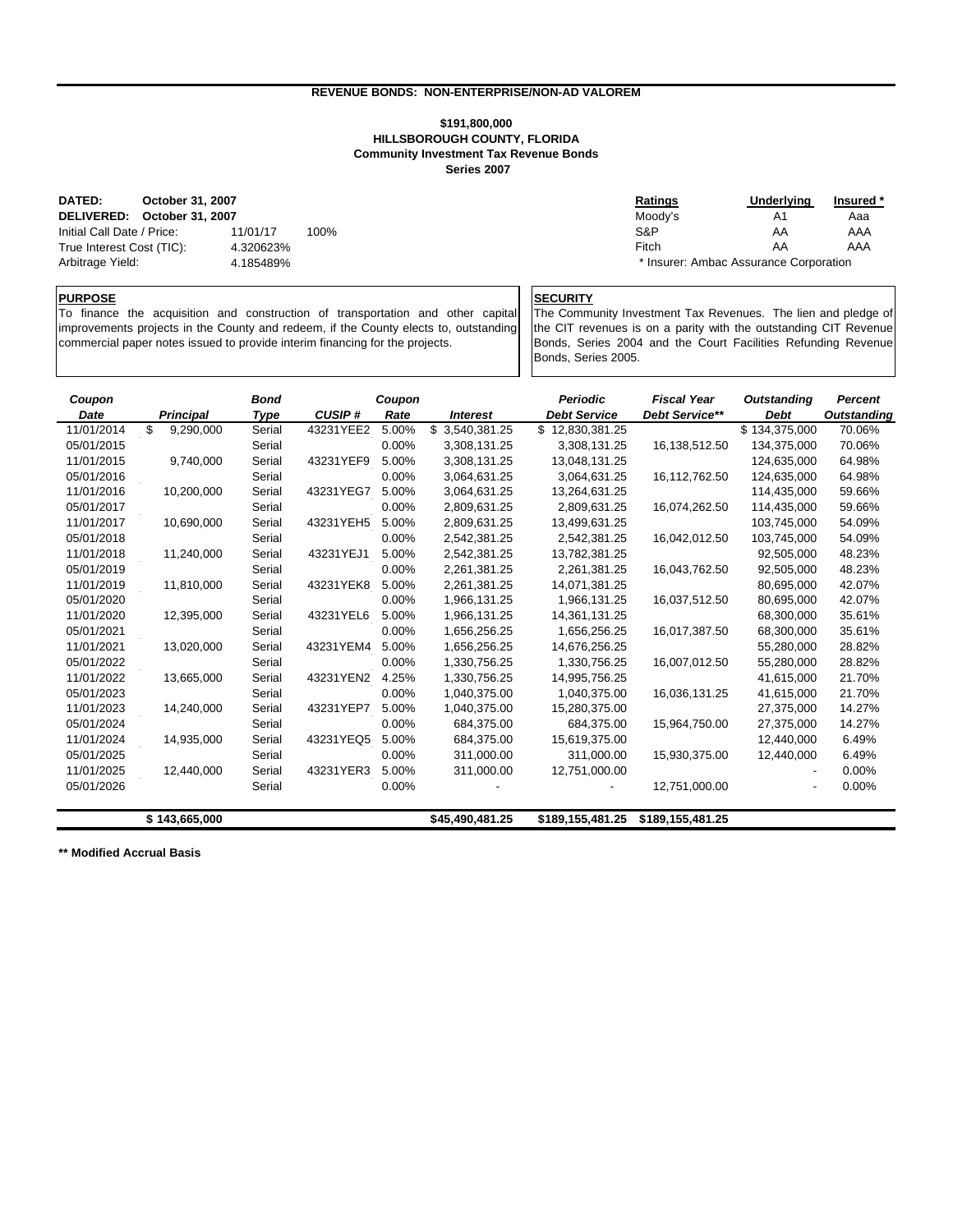### **\$19,195,000 HILLSBOROUGH COUNTY, FLORIDA Capital Improvement Non-Ad Valorem Refunding Revenue Bonds Series 2008 Warehouse and Sheriff's Facilities Projects**

| <b>DATED:</b>              | May 5, 2008 |            |      | <b>Ratings</b>                               | Underlvina | Insured * |
|----------------------------|-------------|------------|------|----------------------------------------------|------------|-----------|
| <b>DELIVERED:</b>          | Mav 5. 2008 |            |      | Moody's                                      | Aa1        | Aaa       |
| Initial Call Date / Price: |             | 07/01/2018 | 100% | S&P                                          | AA+        | AAA       |
| True Interest Cost (TIC):  |             | 4.318463%  |      | Fitch                                        | AA+        | AA        |
| Arbitrage Yield:           |             | 4.221121%  |      | * Insurer: MBIA Insurance Corporation (MBIA) |            |           |

# **PURPOSE SECURITY**

To refund the County's Capital Improvement Non-Ad Valorem Revenue Bonds, Series 1998 which were issued to 1) fund the acquisition and construction of a combined warehouse and operations center for various County agencies and two regional substations for the County sheriff's department, and 2) redeem an outstanding note to the Florida Local Government Finance Commission.

Covenant to budget and appropriate legally available county nonad valorem revenues.

| Coupon     |                  | <b>Bond</b> |               | Coupon |                  | <b>Periodic</b>     | <b>Fiscal Year</b> | <b>Outstanding</b> | <b>Percent</b>     |
|------------|------------------|-------------|---------------|--------|------------------|---------------------|--------------------|--------------------|--------------------|
| Date       | <b>Principal</b> | <b>Type</b> | <b>CUSIP#</b> | Rate   | <b>Interest</b>  | <b>Debt Service</b> | Debt Service**     | <b>Debt</b>        | <b>Outstanding</b> |
| 01/01/2015 | \$               |             |               |        | \$<br>312,700.00 | \$<br>312,700.00    |                    | \$14,855,000       | 77.39%             |
| 07/01/2015 | 810,000          | Serial      | 43232LEP4     | 3.50%  | 312,700.00       | 1,122,700.00        | 1,435,400.00       | 14,045,000         | 73.17%             |
| 01/01/2016 |                  |             |               |        | 298,525.00       | 298,525.00          |                    | 14,045,000         | 73.17%             |
| 07/01/2016 | 845,000          | Serial      | 43232LEQ2     | 3.75%  | 298,525.00       | 1,143,525.00        | 1,442,050.00       | 13,200,000         | 68.77%             |
| 01/01/2017 |                  |             |               |        | 282,681.25       | 282,681.25          |                    | 13,200,000         | 68.77%             |
| 07/01/2017 | 875,000          | Serial      | 43232LER0     | 3.75%  | 282,681.25       | 1,157,681.25        | 1,440,362.50       | 12,325,000         | 64.21%             |
| 01/01/2018 |                  |             |               |        | 266,275.00       | 266,275.00          |                    | 12,325,000         | 64.21%             |
| 07/01/2018 | 905,000          | Serial      | 43232LES8     | 4.00%  | 266,275.00       | 1,171,275.00        | 1,437,550.00       | 11,420,000         | 59.49%             |
| 01/01/2019 |                  |             |               |        | 248,175.00       | 248,175.00          |                    | 11,420,000         | 59.49%             |
| 07/01/2019 | 945,000          | Serial      | 43232LET6     | 4.00%  | 248,175.00       | 1,193,175.00        | 1,441,350.00       | 10,475,000         | 54.57%             |
| 01/01/2020 |                  |             |               |        | 229,275.00       | 229,275.00          |                    | 10,475,000         | 54.57%             |
| 07/01/2020 | 980,000          | Serial      | 43232LEU3     | 4.00%  | 229,275.00       | 1,209,275.00        | 1,438,550.00       | 9,495,000          | 49.47%             |
| 01/01/2021 |                  |             |               |        | 209,675.00       | 209,675.00          |                    | 9,495,000          | 49.47%             |
| 07/01/2021 | 1,020,000        | Serial      | 43232LEV1     | 4.13%  | 209,675.00       | 1,229,675.00        | 1,439,350.00       | 8,475,000          | 44.15%             |
| 01/01/2022 |                  |             |               |        | 188,637.50       | 188,637.50          |                    | 8,475,000          | 44.15%             |
| 07/01/2022 | 1,060,000        | Serial      | 43232LEW9     | 4.25%  | 188,637.50       | 1,248,637.50        | 1,437,275.00       | 7,415,000          | 38.63%             |
| 01/01/2023 |                  |             |               |        | 166,112.50       | 166,112.50          |                    | 7,415,000          | 38.63%             |
| 07/01/2023 | 1,105,000        | Serial      | 43232LEX7     | 4.38%  | 166,112.50       | 1,271,112.50        | 1,437,225.00       | 6,310,000          | 32.87%             |
| 01/01/2024 |                  |             |               |        | 141,940.63       | 141,940.63          |                    | 6,310,000          | 32.87%             |
| 07/01/2024 | 1,155,000        | Serial      | 43232LEY5     | 4.38%  | 141,940.63       | 1,296,940.63        | 1,438,881.25       | 5,155,000          | 26.86%             |
| 01/01/2025 |                  |             |               |        | 116,675.00       | 116,675.00          |                    | 5,155,000          | 26.86%             |
| 07/01/2025 | 1,205,000        | Serial      | 43232LEZ2     | 4.50%  | 116,675.00       | 1,321,675.00        | 1,438,350.00       | 3,950,000          | 20.58%             |
| 01/01/2026 |                  |             |               |        | 89.562.50        | 89.562.50           |                    | 3.950.000          | 20.58%             |
| 07/01/2026 | 1,260,000        | Serial      | 43232LEA6     | 4.50%  | 89,562.50        | 1,349,562.50        | 1,439,125.00       | 2,690,000          | 14.01%             |
| 01/01/2027 |                  |             |               |        | 61,212.50        | 61,212.50           |                    | 2,690,000          | 14.01%             |
| 07/01/2027 | 1,315,000        | Serial      | 43232LEB4     | 4.50%  | 61,212.50        | 1,376,212.50        | 1,437,425.00       | 1,375,000          | 7.16%              |
| 01/01/2028 |                  |             |               |        | 31,625.00        | 31,625.00           |                    | 1,375,000          | 7.16%              |
| 07/01/2028 | 1,375,000        | Serial      | 43232LEC2     | 4.60%  | 31,625.00        | 1,406,625.00        | 1,438,250.00       |                    | 0.00%              |
|            | \$14,855,000     |             |               |        | \$5,286,143.75   | \$20,141,143.75     | \$20,141,143.75    |                    |                    |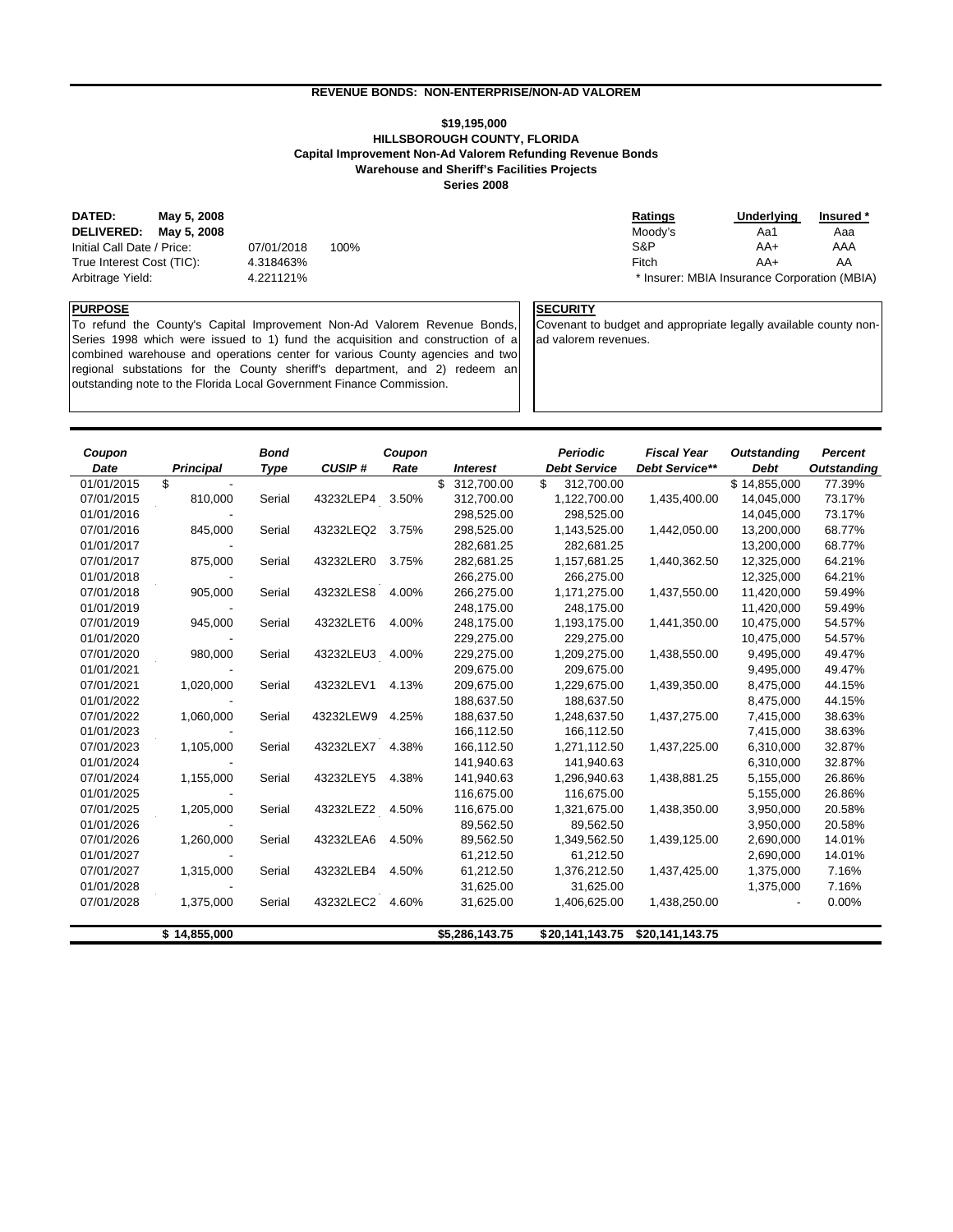### **\$38,130,000 HILLSBOROUGH COUNTY, FLORIDA Community Investment Tax Refunding Revenue Bonds Series 2012A**

| <b>DATED:</b>              | May 10, 2012 |            |      | Ratings | Underlving | Insured |
|----------------------------|--------------|------------|------|---------|------------|---------|
| <b>DELIVERED:</b>          | Mav 23. 2012 |            |      | Moody's | A1         | None    |
| Initial Call Date / Price: |              | 11/01/2023 | 100% | S&P     | AA         | None    |
| True Interest Cost (TIC):  |              | 2.461684%  |      | Fitch   | AA         | None    |
| Arbitrage Yield:           |              | 2.420960%  |      |         |            |         |

To refund a portion of the County's oustanding Community Investment Tax Revenue Bonds, Series 2001A and Series 2001B.

## **PURPOSE SECURITY**

The Local Option Infrastructure Surtax (Community Investment Tax, "CIT"). The lien and pledge on the CIT Revenues is on a parity with the outstanding Community Investment Tax Revenue Bonds, Series 2004, Series 2007, 2012B and Court Facilities Refunding Revenue Bonds, Series 2005.

| Coupon      |                  | <b>Bond</b> |               | Coupon |                  | <b>Periodic</b>     | <b>Fiscal Year</b> | <b>Outstanding</b> | <b>Percent</b>     |
|-------------|------------------|-------------|---------------|--------|------------------|---------------------|--------------------|--------------------|--------------------|
| <b>Date</b> | <b>Principal</b> | <b>Type</b> | <b>CUSIP#</b> | Rate   | <b>Interest</b>  | <b>Debt Service</b> | Debt Service**     | <b>Debt</b>        | <b>Outstanding</b> |
| 11/01/2014  | \$2,380,000      | Serial      | 43231YEU6     | 5.00%  | \$<br>823,600.00 | \$3,203,600.00      |                    | \$33,485,000       | 87.82%             |
| 05/01/2015  |                  | Serial      |               |        | 764,100.00       | 764,100.00          | 3,967,700.00       | 33,485,000         | 87.82%             |
| 11/01/2015  | 2,500,000        | Serial      | 43231YEV4     | 5.00%  | 764.100.00       | 3,264,100.00        |                    | 30.985.000         | 81.26%             |
| 05/01/2016  |                  | Serial      |               |        | 701,600.00       | 701,600.00          | 3,965,700.00       | 30,985,000         | 81.26%             |
| 11/01/2016  | 2,625,000        | Serial      | 43231YEW2     | 4.00%  | 701,600.00       | 3,326,600.00        |                    | 28,360,000         | 74.38%             |
| 05/01/2017  |                  | Serial      |               |        | 649,100.00       | 649,100.00          | 3,975,700.00       | 28,360,000         | 74.38%             |
| 11/01/2017  | 2,740,000        | Serial      | 43231YEX0     | 5.00%  | 649,100.00       | 3,389,100.00        |                    | 25,620,000         | 67.19%             |
| 05/01/2018  |                  | Serial      |               |        | 580,600.00       | 580,600.00          | 3,969,700.00       | 25,620,000         | 67.19%             |
| 11/01/2018  | 2,875,000        | Serial      | 43231YEY8     | 5.00%  | 580.600.00       | 3,455,600.00        |                    | 22,745,000         | 59.65%             |
| 05/01/2019  |                  | Serial      |               |        | 508,725.00       | 508,725.00          | 3,964,325.00       | 22,745,000         | 59.65%             |
| 11/01/2019  | 3,030,000        | Serial      | 43231YEZ5     | 5.00%  | 508,725.00       | 3,538,725.00        |                    | 19,715,000         | 51.70%             |
| 05/01/2020  |                  | Serial      |               |        | 432.975.00       | 432.975.00          | 3,971,700.00       | 19.715.000         | 51.70%             |
| 11/01/2020  | 3,180,000        | Serial      | 43231YFA9     | 5.00%  | 432,975.00       | 3,612,975.00        |                    | 16,535,000         | 43.36%             |
| 05/01/2021  |                  | Serial      |               |        | 353,475.00       | 353,475.00          | 3,966,450.00       | 16,535,000         | 43.36%             |
| 11/01/2021  | 3,345,000        | Serial      | 43231YFB7     | 5.00%  | 353,475.00       | 3,698,475.00        |                    | 13,190,000         | 34.59%             |
| 05/01/2022  |                  | Serial      |               |        | 269,850.00       | 269,850.00          | 3,968,325.00       | 13,190,000         | 34.59%             |
| 11/01/2022  | 3,505,000        | Serial      | 43231YFC5     | 5.00%  | 269,850.00       | 3,774,850.00        |                    | 9,685,000          | 25.40%             |
| 05/01/2023  |                  | Serial      |               |        | 182,225.00       | 182,225.00          | 3,957,075.00       | 9,685,000          | 25.40%             |
| 11/01/2023  | 3,695,000        | Serial      | 43231YFD3     | 5.00%  | 182,225.00       | 3,877,225.00        |                    | 5,990,000          | 15.71%             |
| 05/01/2024  |                  | Serial      |               |        | 89,850.00        | 89,850.00           | 3,967,075.00       | 5,990,000          | 15.71%             |
| 11/01/2024  | 3,840,000        | Serial      | 43231YFE1     | 3.00%  | 89,850.00        | 3,929,850.00        |                    | 2,150,000          | 5.64%              |
| 05/01/2025  |                  | Serial      |               |        | 32,250.00        | 32,250.00           | 3,962,100.00       | 2,150,000          | 5.64%              |
| 11/01/2025  | 2,150,000        | Serial      | 43231YFF8     | 3.00%  | 32,250.00        | 2,182,250.00        |                    |                    | 0.00%              |
| 05/01/2026  |                  | Serial      |               |        |                  |                     | 2,182,250.00       |                    | 0.00%              |
|             |                  |             |               |        |                  |                     |                    |                    |                    |
|             | \$35,865,000     |             |               |        | \$9,953,100.00   | \$45,818,100.00     | \$45.818.100.00    |                    |                    |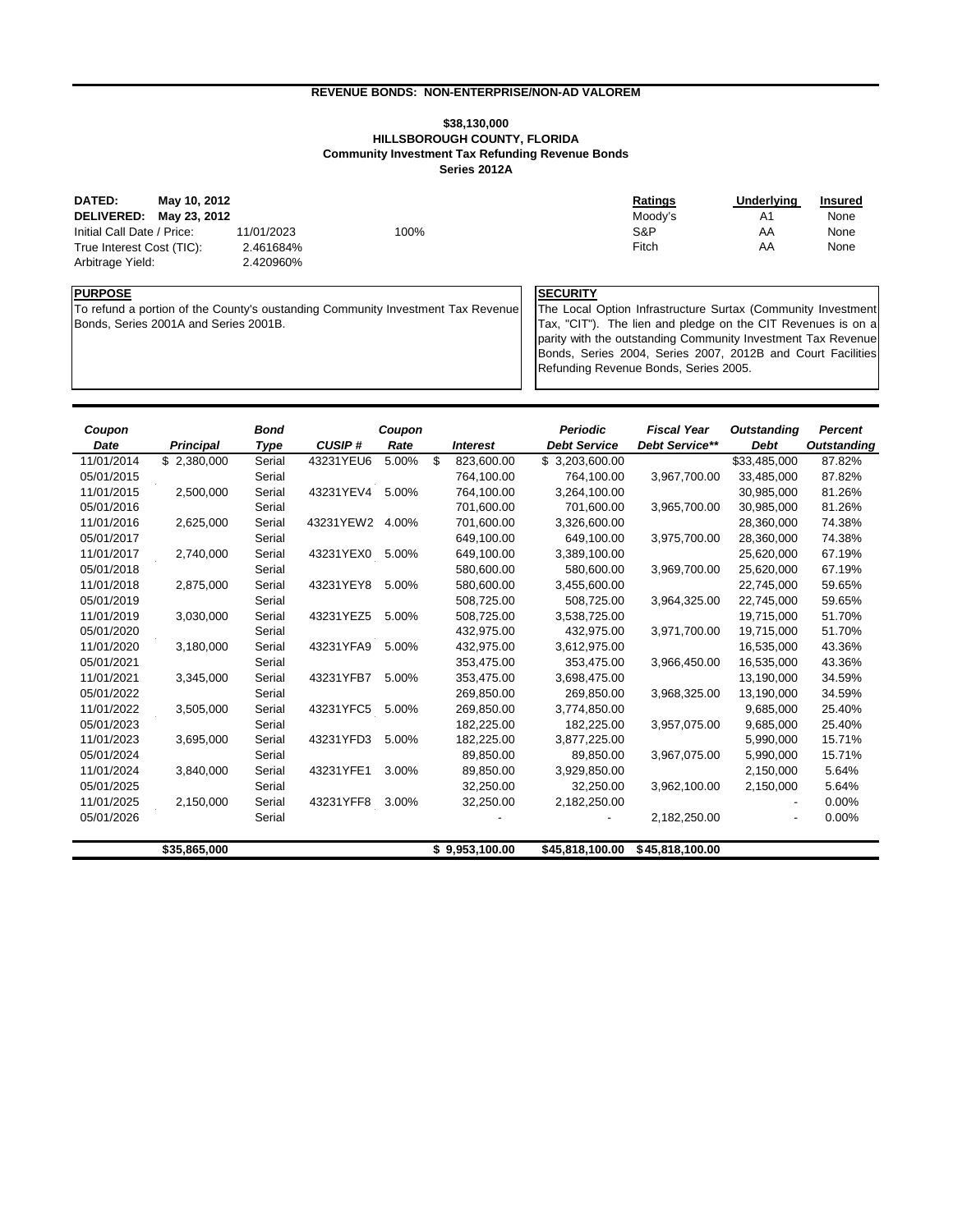### **\$51,625,000 HILLSBOROUGH COUNTY, FLORIDA Community Investment Tax Refunding Revenue Bonds Series 2012B**

| <b>DATED:</b>              | May 10, 2012 |            |      | <b>Ratings</b> | <b>Underlying</b> | <b>Insured</b> |
|----------------------------|--------------|------------|------|----------------|-------------------|----------------|
| <b>DELIVERED:</b>          | Mav 23, 2012 |            |      | Moody's        | A1                | None           |
| Initial Call Date / Price: |              | 11/01/2023 | 100% | S&P            | AA                | None           |
| True Interest Cost (TIC):  |              | 2.557791%  |      | Fitch          | AA                | None           |
| Arbitrage Yield:           |              | 2.420960%  |      |                |                   |                |

## **PURPOSE SECURITY**

To advance refund a portion of the County's oustanding Community Investment Tax Revenue Bonds, Series 2004.

The Local Option Infrastructure Surtax (Community Investment Tax, "CIT"). The lien and pledge on the CIT Revenues is on a parity with the outstanding Community Investment Tax Revenue Bonds, Series 2004, Series 2007, 2012A and Court Facilities Refunding Revenue Bonds, Series 2005.

| Coupon     |                  | <b>Bond</b> |               | Coupon |                    | <b>Periodic</b>     | <b>Fiscal Year</b> | <b>Outstanding</b> | <b>Percent</b>     |
|------------|------------------|-------------|---------------|--------|--------------------|---------------------|--------------------|--------------------|--------------------|
| Date       | <b>Principal</b> | <b>Type</b> | <b>CUSIP#</b> | Rate   | <b>Interest</b>    | <b>Debt Service</b> | Debt Service**     | <b>Debt</b>        | <b>Outstanding</b> |
| 11/01/2014 | \$               | Serial      |               |        | \$<br>1,175,875.00 | \$<br>1,175,875.00  |                    | \$51,625,000       | 100.00%            |
| 05/01/2015 |                  | Serial      |               |        | 1,175,875.00       | 1,175,875.00        | 2,351,750.00       | 51,625,000         | 100.00%            |
| 11/01/2015 | 3,610,000        | Serial      | 43231YFG6     | 5.00%  | 1,175,875.00       | 4,785,875.00        |                    | 48,015,000         | 93.01%             |
| 05/01/2016 |                  | Serial      |               |        | 1,085,625.00       | 1,085,625.00        | 5,871,500.00       | 48,015,000         | 93.01%             |
| 11/01/2016 | 3,820,000        | Serial      | 43231YFH4     | 5.00%  | 1,085,625.00       | 4,905,625.00        |                    | 44,195,000         | 85.61%             |
| 05/01/2017 |                  | Serial      |               |        | 990,125.00         | 990,125.00          | 5,895,750.00       | 44,195,000         | 85.61%             |
| 11/01/2017 | 4,025,000        | Serial      | 43231YFJ0     | 5.00%  | 990.125.00         | 5,015,125.00        |                    | 40,170,000         | 77.81%             |
| 05/01/2018 |                  | Serial      |               |        | 889,500.00         | 889,500.00          | 5,904,625.00       | 40,170,000         | 77.81%             |
| 11/01/2018 | 4,210,000        | Serial      | 43231YFK7     | 5.00%  | 889,500.00         | 5,099,500.00        |                    | 35,960,000         | 69.66%             |
| 05/01/2019 |                  | Serial      |               |        | 784,250.00         | 784,250.00          | 5,883,750.00       | 35,960,000         | 69.66%             |
| 11/01/2019 | 4,420,000        | Serial      | 43231YFL5     | 5.00%  | 784,250.00         | 5,204,250.00        |                    | 31,540,000         | 61.09%             |
| 05/01/2020 |                  | Serial      |               |        | 673,750.00         | 673,750.00          | 5,878,000.00       | 31,540,000         | 61.09%             |
| 11/01/2020 | 4,645,000        | Serial      | 43231YFM3     | 5.00%  | 673,750.00         | 5,318,750.00        |                    | 26,895,000         | 52.10%             |
| 05/01/2021 |                  | Serial      |               |        | 557,625.00         | 557.625.00          | 5,876,375.00       | 26.895.000         | 52.10%             |
| 11/01/2021 | 4,880,000        | Serial      | 43231YFN1     | 5.00%  | 557,625.00         | 5,437,625.00        |                    | 22,015,000         | 42.64%             |
| 05/01/2022 |                  | Serial      |               |        | 435,625.00         | 435,625.00          | 5,873,250.00       | 22,015,000         | 42.64%             |
| 11/01/2022 | 5,130,000        | Serial      | 43231YFP6     | 5.00%  | 435,625.00         | 5,565,625.00        |                    | 16,885,000         | 32.71%             |
| 05/01/2023 |                  | Serial      |               |        | 307,375.00         | 307,375.00          | 5,873,000.00       | 16,885,000         | 32.71%             |
| 11/01/2023 | 5,410,000        | Serial      | 43231YFQ4     | 5.00%  | 307,375.00         | 5,717,375.00        |                    | 11,475,000         | 22.23%             |
| 05/01/2024 |                  | Serial      |               |        | 172,125.00         | 172,125.00          | 5,889,500.00       | 11,475,000         | 22.23%             |
| 11/01/2024 | 5,640,000        | Serial      | 43231YFR2     | 3.00%  | 172,125.00         | 5,812,125.00        |                    | 5,835,000          | 11.30%             |
| 05/01/2025 |                  | Serial      |               |        | 87,525.00          | 87,525.00           | 5,899,650.00       | 5,835,000          | 11.30%             |
| 11/01/2025 | 5,835,000        | Serial      | 43231YFS0     | 3.00%  | 87,525.00          | 5,922,525.00        |                    |                    | 0.00%              |
| 05/01/2026 |                  | Serial      |               |        |                    |                     | 5,922,525.00       |                    | 0.00%              |
|            | \$51,625,000     |             |               |        | \$15,494,675.00    | \$67,119,675.00     | \$67,119,675.00    |                    |                    |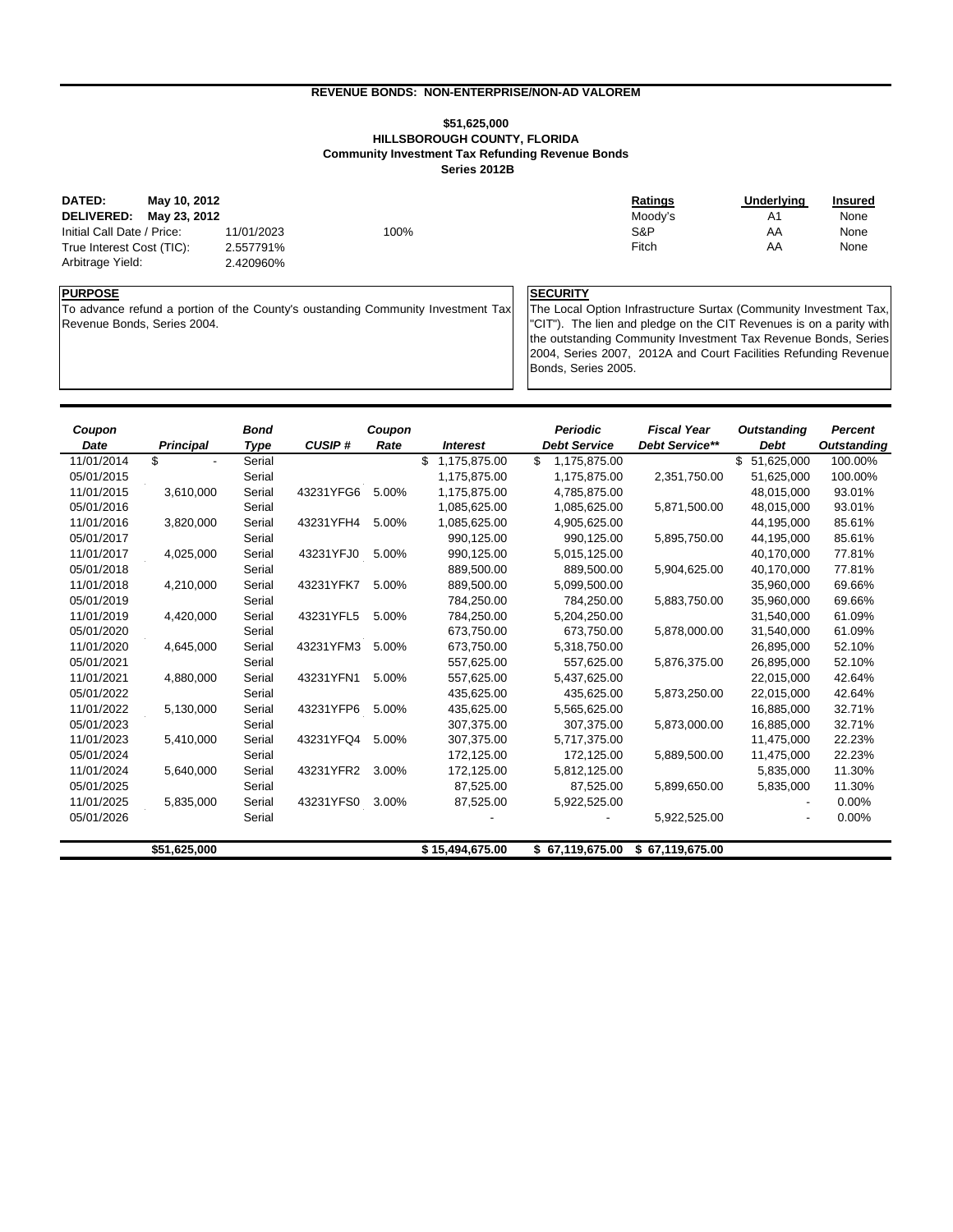### **\$67,445,000 HILLSBOROUGH COUNTY, FLORIDA Capital Improvement Program Revenue Bonds Series 2012**

| DATED:                     | May 30, 2012  |            |      | <b>Ratings</b> | Underlvina | Insured |
|----------------------------|---------------|------------|------|----------------|------------|---------|
| <b>DELIVERED:</b>          | June 21, 2012 |            |      | Moodv's        | Aa2        | None    |
| Initial Call Date / Price: |               | 08/01/2023 | 100% | S&P            | AA+        | None    |
| True Interest Cost (TIC):  |               | 2.496803%  |      | Fitch          | AA+        | None    |
| Arbitrage Yield:           |               | 2.163706%  |      |                |            |         |

# **PURPOSE SECURITY**

To provide funds to pay costs of the acquisition and construction of various capital projects including, but not limited to, County government facilities, recreational park improvements, stormwater utility improvements, and various transportation-related capital improvements, and to refinance certain outstanding commercial paper notes.

Local Government Half-Cent Sales Tax. On parity with the Capital Improvement Program Refunding Revenue Bonds, Series 2006.

| Coupon     |                  | <b>Bond</b> |                  | Coupon |     |                 | <b>Periodic</b>     | <b>Fiscal Year</b> | <b>Outstanding</b> | <b>Percent</b>     |
|------------|------------------|-------------|------------------|--------|-----|-----------------|---------------------|--------------------|--------------------|--------------------|
| Date       | <b>Principal</b> | <b>Type</b> | <b>CUSIP#</b>    | Rate   |     | <b>Interest</b> | <b>Debt Service</b> | Debt Service**     | <b>Debt</b>        | <b>Outstanding</b> |
| 02/01/2015 | \$.              |             |                  |        | \$. | 1,483,950.00    | \$1,483,950.00      |                    | \$60,120,000       | 89.14%             |
| 08/01/2015 | 3,810,000        | Serial      | 43232FKP0        | 4.00%  |     | 1,483,950.00    | 5,293,950.00        | 6,777,900.00       | 56,310,000         | 83.49%             |
| 02/01/2016 |                  |             |                  |        |     | 1.407.750.00    | 1,407,750.00        |                    | 56.310.000         | 83.49%             |
| 08/01/2016 | 3,965,000        | Serial      | 43232FKQ8        | 5.00%  |     | 1,407,750.00    | 5,372,750.00        | 6,780,500.00       | 52,345,000         | 77.61%             |
| 02/01/2017 |                  |             |                  |        |     | 1,308,625.00    | 1,308,625.00        |                    | 52,345,000         | 77.61%             |
| 08/01/2017 | 4,160,000        | Serial      | 43232FKR6        | 5.00%  |     | 1,308,625.00    | 5,468,625.00        | 6,777,250.00       | 48,185,000         | 71.44%             |
| 02/01/2018 |                  |             |                  |        |     | 1.204.625.00    | 1,204,625.00        |                    | 48,185,000         | 71.44%             |
| 08/01/2018 | 4,370,000        | Serial      | 43232FKS4        | 5.00%  |     | 1,204,625.00    | 5,574,625.00        | 6,779,250.00       | 43,815,000         | 64.96%             |
| 02/01/2019 |                  |             |                  |        |     | 1,095,375.00    | 1,095,375.00        |                    | 43,815,000         | 64.96%             |
| 08/01/2019 | 4,590,000        | Serial      | 43232FKT2 5.000% |        |     | 1,095,375.00    | 5,685,375.00        | 6,780,750.00       | 39,225,000         | 58.16%             |
| 02/01/2020 |                  |             |                  |        |     | 980,625.00      | 980.625.00          |                    | 39,225,000         | 58.16%             |
| 08/01/2020 | 4,820,000        | Serial      | 43232FKU9        | 5.00%  |     | 980,625.00      | 5,800,625.00        | 6,781,250.00       | 34,405,000         | 51.01%             |
| 02/01/2021 |                  |             |                  |        |     | 860,125.00      | 860,125.00          |                    | 34,405,000         | 51.01%             |
| 08/01/2021 | 5,060,000        | Serial      | 43232FKV7        | 5.00%  |     | 860,125.00      | 5,920,125.00        | 6,780,250.00       | 29,345,000         | 43.51%             |
| 02/01/2022 |                  |             |                  |        |     | 733,625.00      | 733,625.00          |                    | 29,345,000         | 43.51%             |
| 08/01/2022 | 5,310,000        | Serial      | 43232FKW5 5.00%  |        |     | 733.625.00      | 6.043.625.00        | 6,777,250.00       | 24.035.000         | 35.64%             |
| 02/01/2023 |                  |             |                  |        |     | 600,875.00      | 600,875.00          |                    | 24,035,000         | 35.64%             |
| 08/01/2023 | 5,575,000        | Serial      | 43232FKX3        | 5.00%  |     | 600,875.00      | 6,175,875.00        | 6,776,750.00       | 18,460,000         | 27.37%             |
| 02/01/2024 |                  |             |                  |        |     | 461.500.00      | 461.500.00          |                    | 18.460.000         | 27.37%             |
| 08/01/2024 | 5,855,000        | Serial      | 43232FKY1        | 5.00%  |     | 461,500.00      | 6,316,500.00        | 6,778,000.00       | 12,605,000         | 18.69%             |
| 02/01/2025 |                  |             |                  |        |     | 315,125.00      | 315,125.00          |                    | 12,605,000         | 18.69%             |
| 08/01/2025 | 6,150,000        | Serial      | 43232FKZ8        | 5.00%  |     | 315,125.00      | 6,465,125.00        | 6,780,250.00       | 6,455,000          | 9.57%              |
| 02/01/2026 |                  |             |                  |        |     | 161,375.00      | 161,375.00          |                    | 6,455,000          | 9.57%              |
| 08/01/2026 | 6,455,000        | Serial      | 43232FLA2        | 5.00%  |     | 161,375.00      | 6,616,375.00        | 6,777,750.00       |                    | 0.00%              |
|            | \$60.120.000     |             |                  |        |     | \$21,227,150.00 | \$81,347,150.00     | \$81,347,150.00    |                    |                    |

**\*\* Modified Accrual Basis**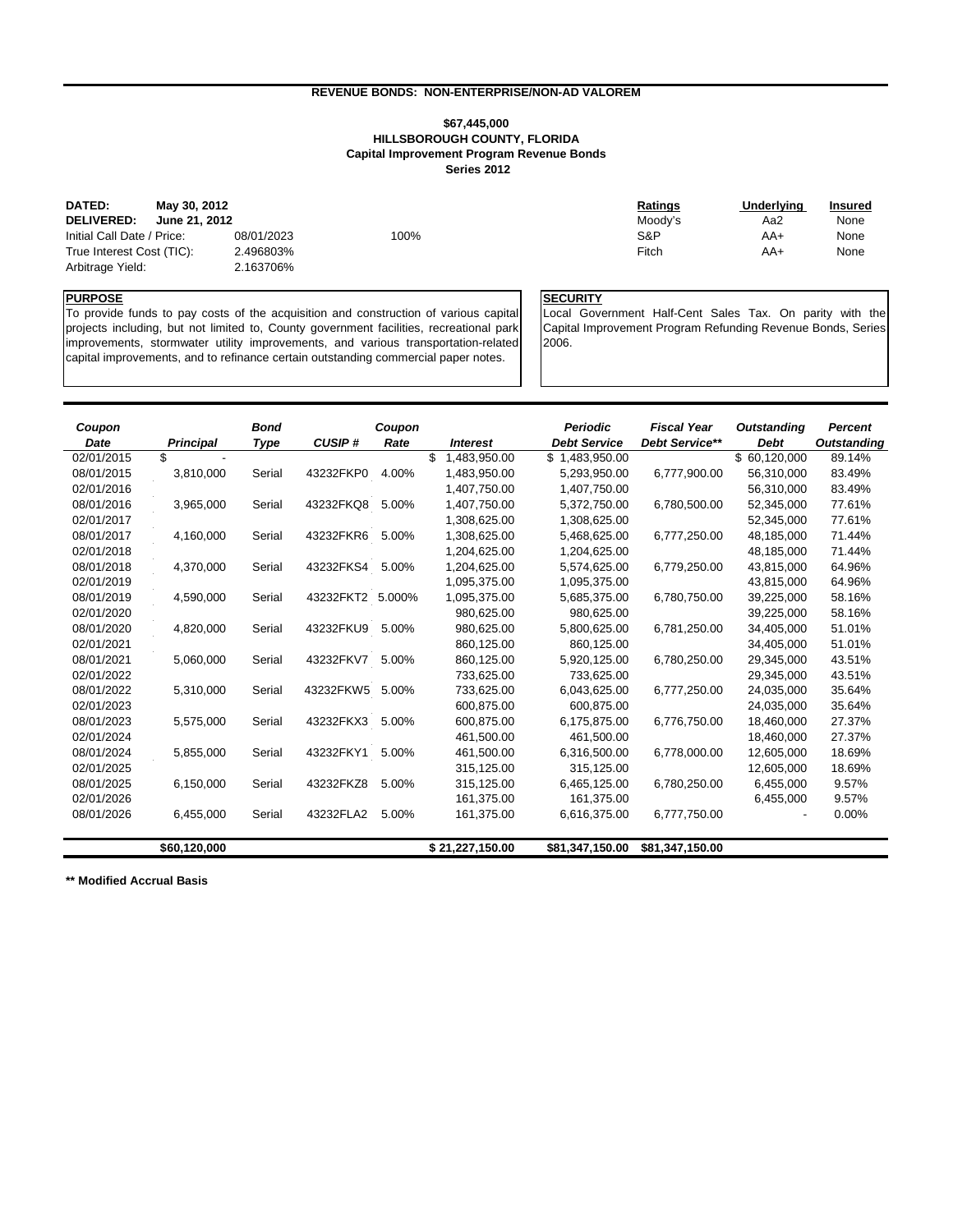**6. Revenue Bonds: Enterprise Funds**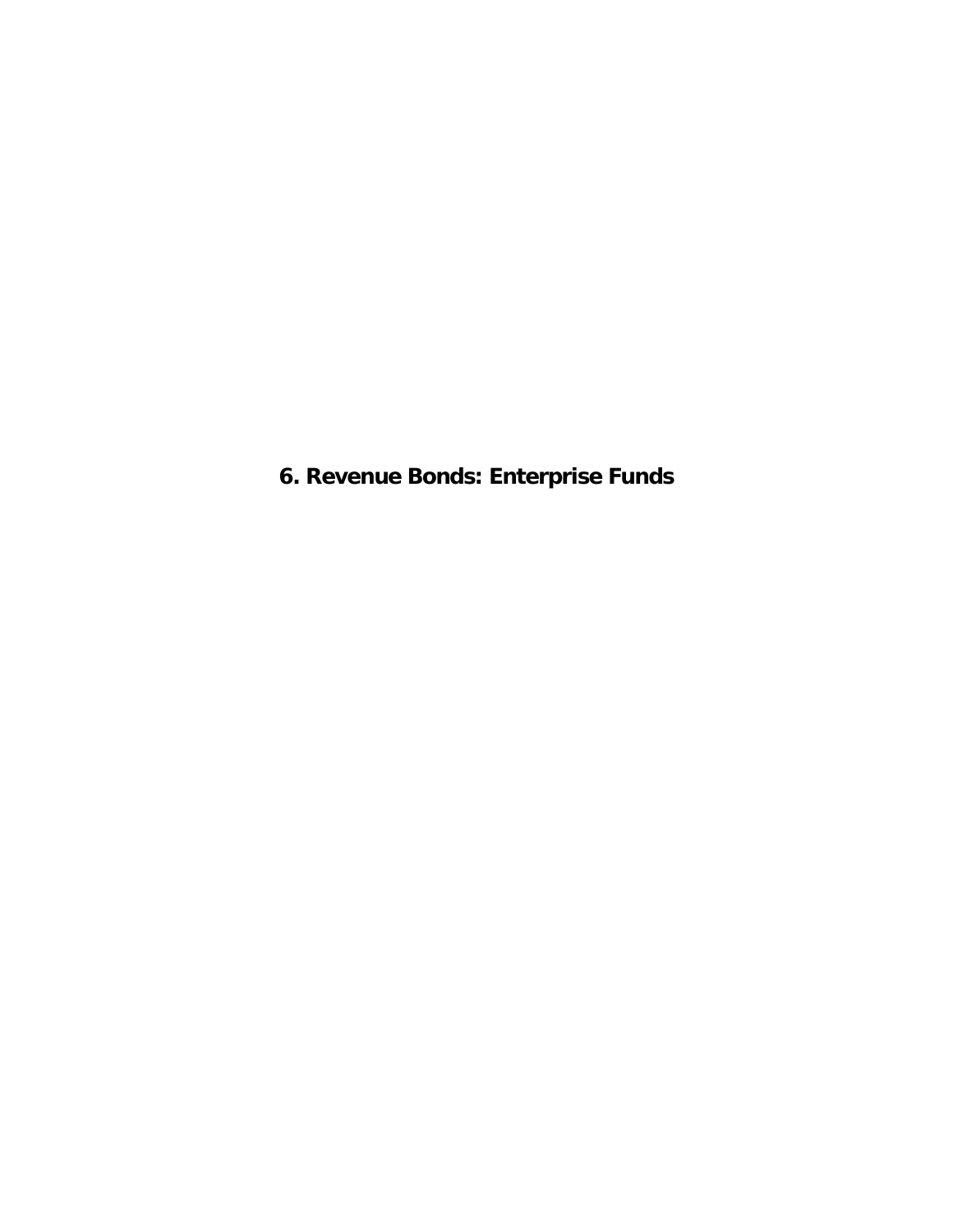# **WATER AND WASTEWATER**

The County's water/wastewater bonds are secured solely by a pledge of the revenues of the water/ wastewater utility system (the "Utility System"). Utility System debt outstanding as of September 30, 2014 was \$165.4 million.

The **Series 2001 Junior Lien Refunding Utility Revenue Bonds** were issued in the amount of \$186,105,000 to refund \$212.9 million in outstanding Series 1991A and B bonds and a portion of the outstanding Series 1993 bonds. This transaction reduced System debt service payments by \$108 million over the ensuing 15 years. At September 30, 2014, the Series 2001 outstanding balance was \$20.1 million.

The \$118,035,000 **Series 2010A Utility Revenue Bonds** (Tax Exempt)4 , the \$110,265,000 **Series 2010B** Utility Revenue Bonds (Federally Taxable Build America Bonds - Direct Payment)<sup>5</sup>, and the \$21,700,000 **Series 2010C Utility Revenue Bonds** (Federally Taxable Recovery Zone Economic Development Bonds – Direct Payment)<sup>6</sup> were issued in order to fund \$131 million of the Utility System's \$484 million capital improvement program. At September 30, 2014, the outstanding balance on the Series 2010 bonds was \$147.6 million.

# **WATER AUTHORITY**

In September 1998, a new regional water authority was created. This authority, Tampa Bay Water (TBW), replaced the West Coast Regional Water Supply Authority ("WCRWSA") and issued \$372.25 million in bonds to retire the debt of the WCRWSA. In October 1999, TBW issued an additional \$372,761,143 of Utility System Revenue Bonds to construct new water supply projects. On August 1, 2001, TBW issued its Series 2001A Bonds in the amount of \$309,370,000 to advance-refund a portion (\$287,900,000) of its Series 1999 Bonds. On October 1, 2001, TBW issued its Series 2001B Bondsin the amount of \$238,230,000 to construct new water supply projects. On May 15, 2002, TBW issued its Series 2002 Bonds in the amount of \$108.39 million to purchase a newly constructed desalination facility and to pay outstanding short‐term interim loans. As of September 30, 2014, TBW has debt outstanding, including accreted interest on capital appreciation bonds, in the amount of \$1.5 billion. The County's current proportionate obligation to TBW is treated as a current operating and maintenance expense of the County's water/wastewater system and is not reflected as general County debt.

# **SOLID WASTE**

Solid Waste and Resource Recovery Revenue Bonds are secured solely by a pledge of the revenues of the solid waste system. Solid waste system debt outstanding at September 30, 2014 is \$165.4 million.

The **Series 2006A Solid Waste & Resource Recovery Revenue Bonds** (AMT), issued in the amount of \$116,990,000, and the **Series 2006B Solid Waste & Resource Recovery Revenue Bonds**(non‐AMT), issued in the amount of \$40,360,000, funded the cost of design, acquisition, construction and equipping of certain solid waste disposal facilities and expansion of the County's resource recovery facility. At September 30, 2014, the outstanding balance on the Series 2006 bonds was \$142.6 million.

 <sup>4</sup> The Series 2010A bonds are serial bonds.

<sup>5</sup> The Series 2010B issuance includes serial and term bonds. The U.S. Treasury subsidizes interest on the Series 2010B Federally Taxable Build America Bonds at a rate of up to 35%.

<sup>6</sup> The Series 2010C bonds are term bonds. The U.S. Treasury subsidizes interest on the Series 2010C Federally Taxable Recovery Zone Economic Development Bonds at a rate of up to 45%.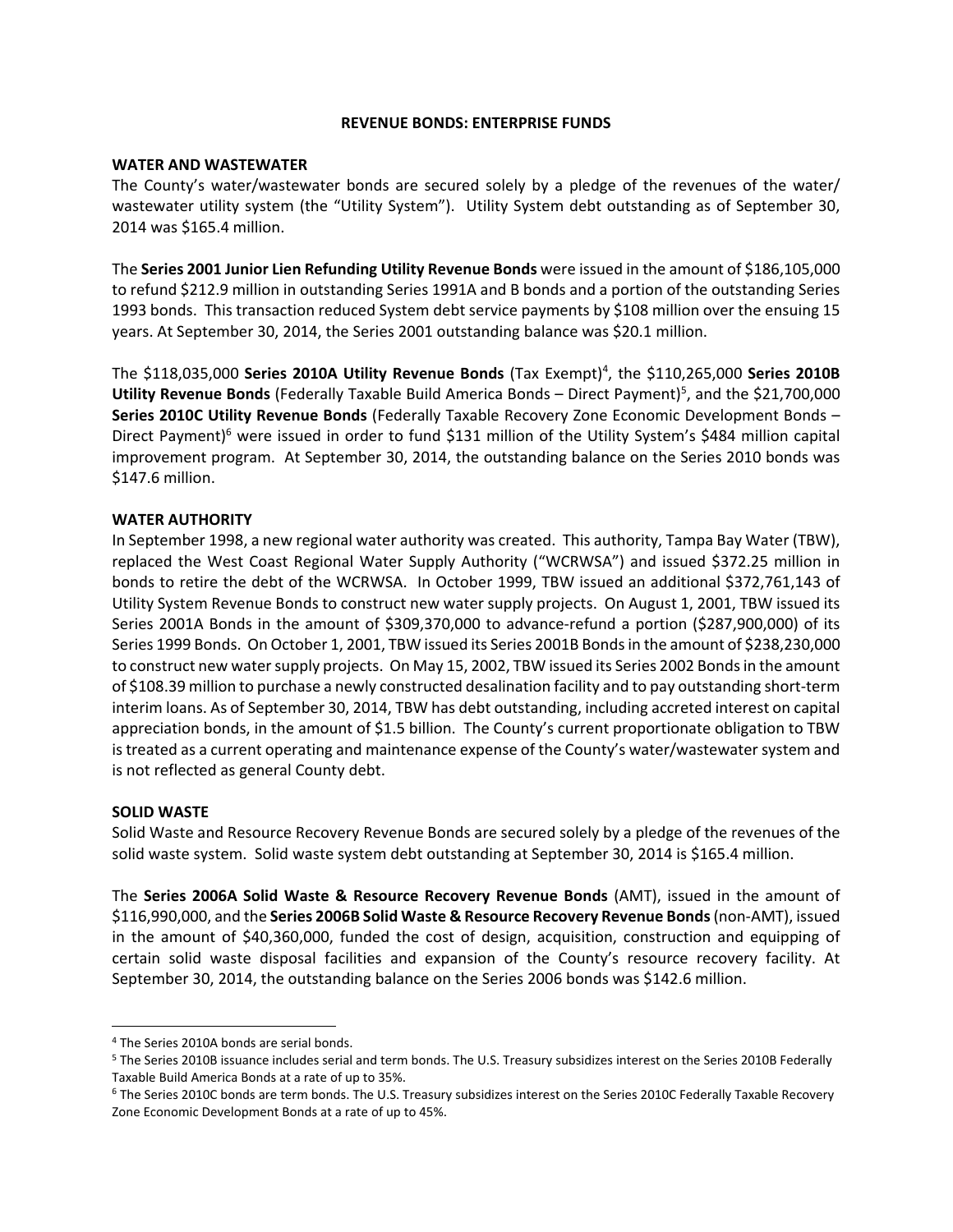On May 8, 2013, the County issued its **Series 2013 (AMT) Solid Waste and Resource Recovery Bond** in the amount of \$25,160,000 in order to finance the costs of acquisition, assembly, initial distribution to end users and asset management of residential garbage and recycling roll carts required as part of the County's newly implemented automated collection system. At September 30, 2014, the outstanding balance on the outstanding Bond was \$22.8 million.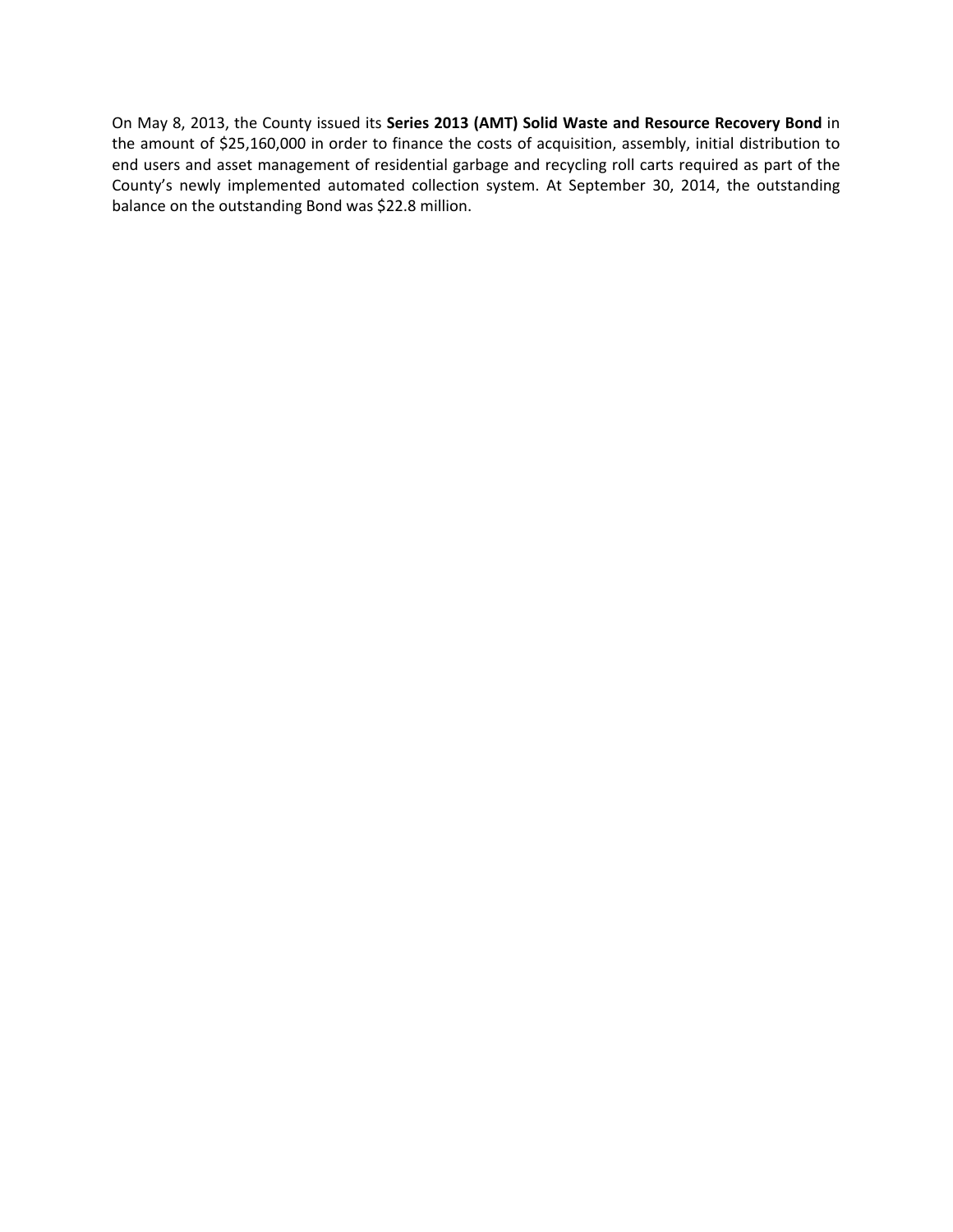|                                   |            | <b>Issue</b>                                                                                                                | <b>Security</b>                                                             | Ratings <sup>7</sup>       | Insurance   | <b>Maturity</b> |
|-----------------------------------|------------|-----------------------------------------------------------------------------------------------------------------------------|-----------------------------------------------------------------------------|----------------------------|-------------|-----------------|
| <b>Water and Wastewater Bonds</b> |            |                                                                                                                             |                                                                             |                            |             |                 |
| \$10,500,000                      | 5/01/2001  | \$186,105,000 Refunding<br>Utility Revenue Bonds,<br>Series 2001                                                            | <b>Utility System</b><br>Net Revenues/<br>Available<br><b>Capacity Fees</b> | Aaa/AAA/AAA<br>Aa1/AA+/AAA | AMBAC       | 08/01/15        |
| \$13,255,000                      | 11/16/2010 | \$18,035,000 Utility<br>Revenue Bonds, Series<br>2010A (Tax Exempt)                                                         | <b>Utility System</b><br>Net Revenues/<br>Available<br><b>Capacity Fees</b> | Aaa/AAA/AAA<br>Aa1/AA+/AAA | AMBAC       | 08/01/19        |
| \$110,265,000                     | 11/16/2010 | \$110,265,000 Utility<br>Revenue Bonds, Series<br>2010B (Federally Taxable -<br><b>Build America Bonds)</b>                 | <b>Utility System</b><br>Net Revenues/<br>Available<br><b>Capacity Fees</b> | Aaa/AAA/AAA<br>Aa1/AA+/AAA | AMBAC       | 08/01/37        |
| \$21,700,000                      | 11/16/2010 | \$21,700,000 Utility<br>Revenue Bonds, Series<br>2010C (Federally Taxable -<br>Recovery Zone Economic<br>Development Bonds) | <b>Utility System</b><br>Net Revenues/<br>Available<br>Capacity Fees        | Aaa/AAA/AAA<br>Aa1/AA+/AAA | AMBAC       | 08/01/40        |
| \$155,720,000                     |            | <b>Water and Wastewater total</b>                                                                                           |                                                                             |                            |             |                 |
| <b>Solid Waste Revenue Bonds</b>  |            |                                                                                                                             |                                                                             |                            |             |                 |
| \$104,295,000                     | 11/14/2006 | \$116,990,000 Solid Waste<br>& Resource Recovery<br>Revenue Bonds<br>Series 2006A (AMT)                                     | Net Revenues of<br>Solid Waste &<br>Resource<br>Recovery System             | Aaa/AAA/AAA<br>$A1/A/A+$   | AMBAC       | 9/01/34         |
| \$38,290,000                      | 11/14/2006 | \$40,360,000 Solid Waste &<br><b>Resource Recovery</b><br>Revenue Bonds<br>Series 2006B (NON-AMT)                           | Net Revenues of<br>Solid Waste &<br>Resource<br>Recovery System             | Aaa/AAA/AAA<br>$A1/A/A+$   | AMBAC       | 9/01/30         |
| \$22,840,000                      | 5/08/2013  | \$25,160,000 Solid Waste<br>and Resource Recovery<br>Bond (AMT)                                                             | Net Revenues of<br>Solid Waste &<br>Resource<br><b>Recovery System</b>      | Not Rated                  | Not Insured | 9/01/23         |
| \$165,425,000                     |            | <b>Solid Waste total</b>                                                                                                    |                                                                             |                            |             |                 |

**\$321,145,000 Grand Total**

<sup>\*</sup> *Underlying ratings: Moody's/Standard & Poor's/Fitch Ratings*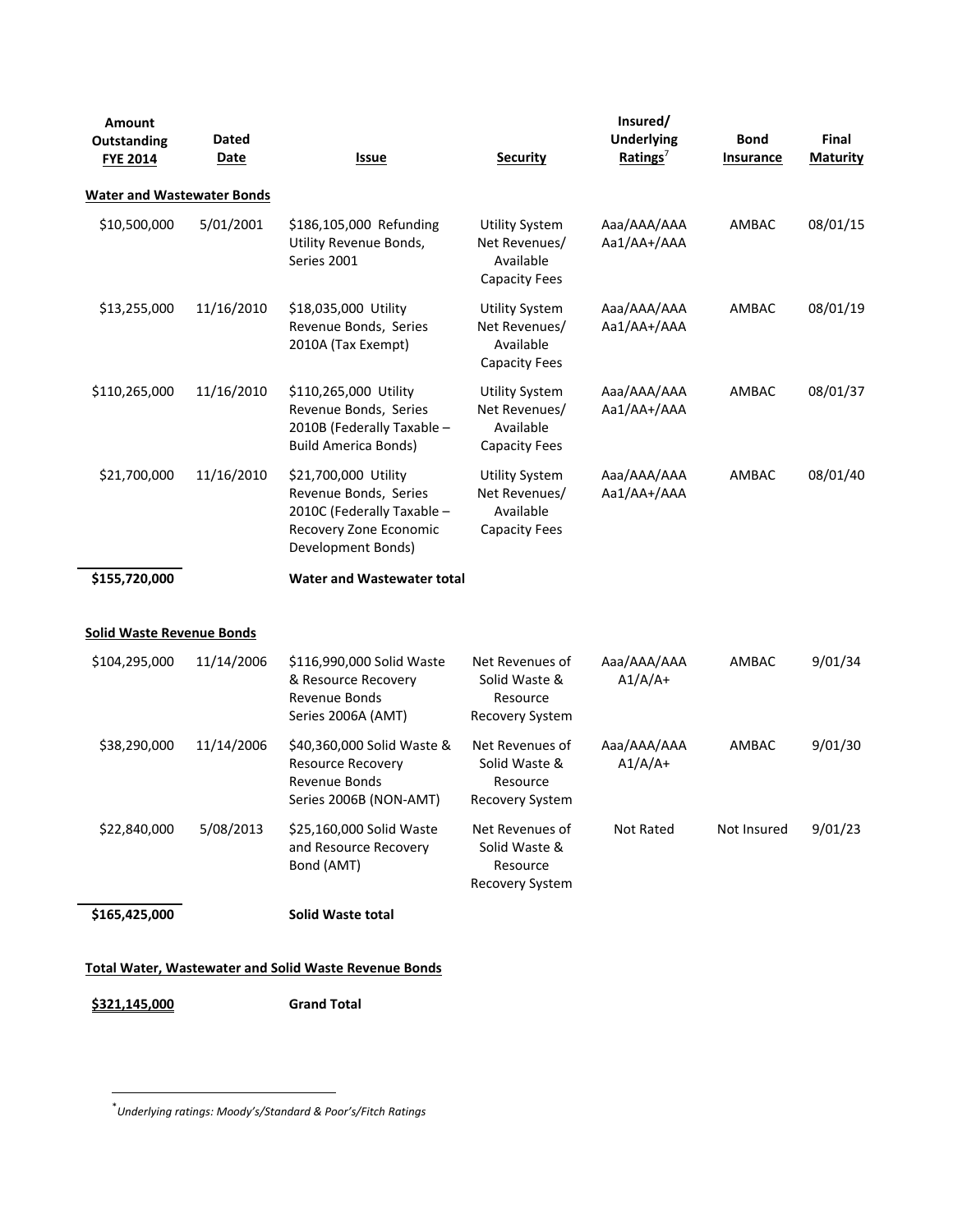# **REVENUE BONDS: ENTERPRISE FUNDS As of 9/30/2014 AGGREGATE DEBT SERVICE SCHEDULE** *(Excluding Commercial Paper Program)*

| <b>Fiscal</b> |                  |                  | <b>Total</b>        | <b>Federal BAB</b>      | <b>Net</b>          | <b>Outstanding</b> | Percent            |
|---------------|------------------|------------------|---------------------|-------------------------|---------------------|--------------------|--------------------|
| Year          | <b>Principal</b> | <b>Interest</b>  | <b>Debt Service</b> | Subsidy <sup>(1)</sup>  | <b>Debt Service</b> | Debt (FYE)         | <b>Outstanding</b> |
| 2015          | \$<br>19,716,000 | \$<br>15,039,367 | \$<br>34,755,367    | \$<br>$(2,544,176)$ \$  | 32,211,191 \$       | 280,950,000        | 56.94%             |
| 2016          | 9,549,000        | 14,134,091       | 23,683,091          | (2,544,176)             | 21,138,915          | 273,805,000        | 55.49%             |
| 2017          |                  |                  |                     |                         |                     | 266,370,000        | 53.98%             |
|               | 9,882,000        | 13,804,598       | 23,686,598          | (2,544,176)             | 21,142,422          |                    |                    |
| 2018          | 10,265,000       | 13,415,372       | 23,680,372          | (2,544,176)             | 21,136,196          | 258,595,000        | 52.40%             |
| 2019          | 10,630,000       | 13,050,527       | 23,680,527          | (2,544,176)             | 21,136,350          | 250,500,000        | 50.76%             |
| 2020          | 12,810,000       | 12,656,475       | 25,466,475          | (2,544,176)             | 22,922,298          | 240,270,000        | 48.69%             |
| 2021          | 13,247,000       | 12,152,529       | 25,399,529          | (2,481,181)             | 22,918,349          | 229,650,000        | 46.54%             |
| 2022          | 13,719,000       | 11,619,985       | 25,338,985          | (2,413,283)             | 22,925,702          | 218,605,000        | 44.30%             |
| 2023          | 14,202,000       | 11,059,204       | 25,261,204          | (2,340,959)             | 22,920,245          | 207,125,000        | 41.97%             |
| 2024          | 11,945,000       | 10,469,278       | 22,414,278          | (2, 264, 072)           | 20,150,205          | 195,180,000        | 39.55%             |
| 2025          | 12,440,000       | 9,892,808        | 22,332,808          | (2, 180, 433)           | 20,152,375          | 182,740,000        | 37.03%             |
| 2026          | 12,960,000       | 9,281,508        | 22,241,508          | (2,090,553)             | 20,150,955          | 169,780,000        | 34.41%             |
| 2027          | 13,510,000       | 8,633,508        | 22,143,508          | (1,994,040)             | 20,149,467          | 156,270,000        | 31.67%             |
| 2028          | 14,055,000       | 7,991,388        | 22,046,388          | (1,892,385)             | 20,154,003          | 142,215,000        | 28.82%             |
| 2029          | 14,620,000       | 7,317,718        | 21,937,718          | (1,785,278)             | 20,152,440          | 127,595,000        | 25.86%             |
| 2030          | 15,215,000       | 6,611,138        | 21,826,138          | (1,672,401)             | 20,153,737          | 112,380,000        | 22.77%             |
| 2031          | 15,835,000       | 5,869,808        | 21,704,808          | (1,553,425)             | 20,151,382          | 96,545,000         | 19.57%             |
| 2032          | 16,490,000       | 5,092,083        | 21,582,083          | (1,428,012)             | 20,154,071          | 80,055,000         | 16.22%             |
| 2033          | 17,165,000       | 4,282,533        | 21,447,533          | (1, 298, 074)           | 20,149,458          | 62,890,000         | 12.74%             |
| 2034          | 17,875,000       | 3,440,208        | 21,315,208          | (1, 163, 517)           | 20,151,691          | 45,015,000         | 9.12%              |
| 2035          | 7,495,000        | 2,563,433        | 10,058,433          | (1,024,147)             | 9,034,286           | 37,520,000         | 7.60%              |
| 2036          | 7,770,000        | 2,147,460        | 9,917,460           | (878, 556)              | 9,038,904           | 29,750,000         | 6.03%              |
| 2037          | 8,050,000        | 1,716,225        | 9,766,225           | (727, 624)              | 9,038,601           | 21,700,000         | 4.40%              |
| 2038          | 7,005,000        | 1,269,450        | 8,274,450           | (571, 253)              | 7,703,198           | 14,695,000         | 2.98%              |
| 2039          | 7,230,000        | 859,658          | 8,089,658           | (386, 846)              | 7,702,811           | 7,465,000          | 1.51%              |
| 2040          | 7,465,000        | 436,703          | 7,901,703           | (196, 516)              | 7,705,186           |                    | 0.00%              |
|               | \$321,145,000    | \$204,807,048    | \$<br>525,952,048   | \$<br>$(45,607,609)$ \$ | 479,714,210         |                    |                    |

 $^{(1)}$  BAB Subsidy attached with the bonds before any sequestration adjustments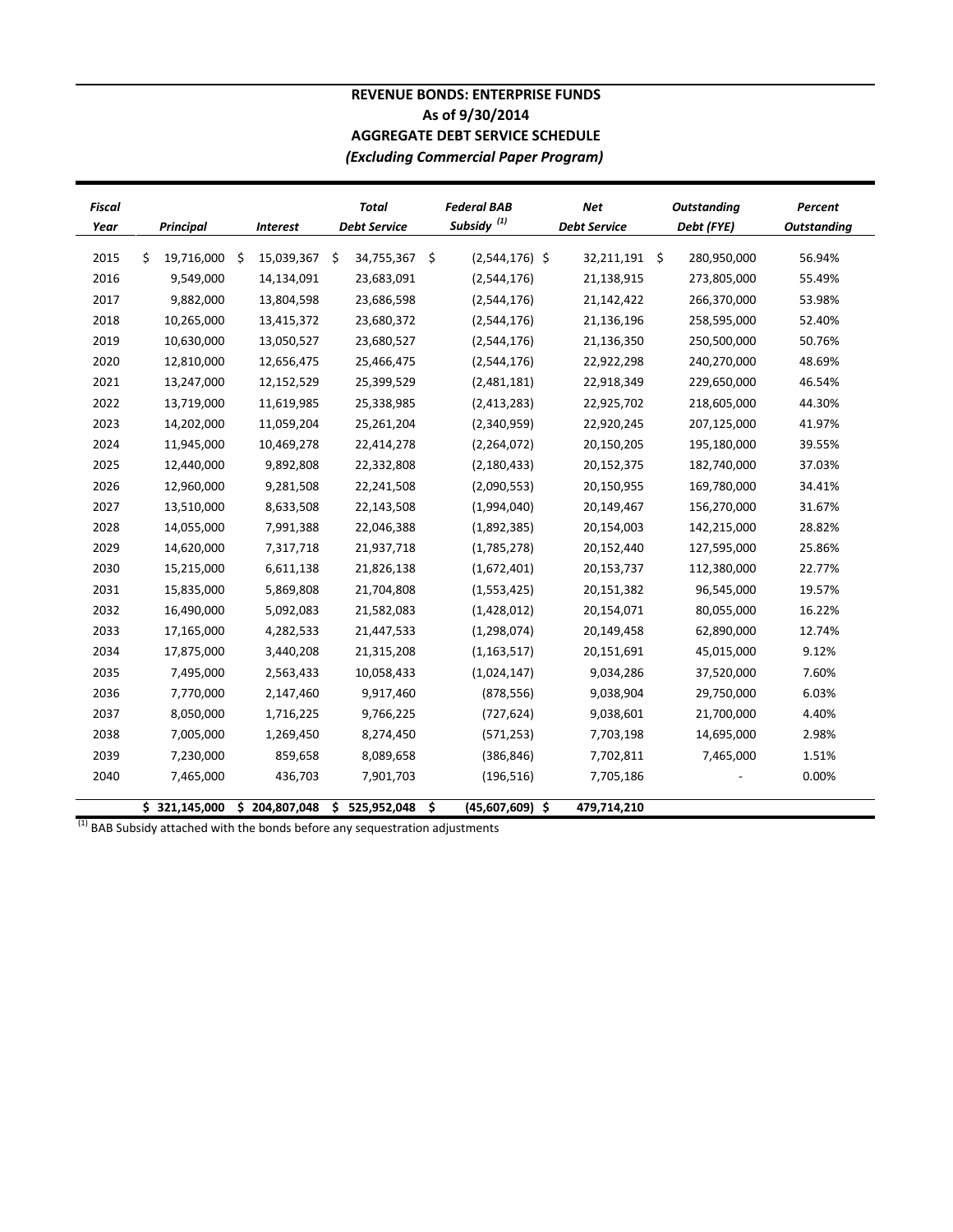## **\$186,105,000 HILLSBOROUGH COUNTY, FLORIDA Junior Lien Refunding Utility Revenue Bonds Series 2001**

| <b>DATED:</b>             | May 1, 2001  |                                                      |                 | Ratings                                | <b>Underlying</b> | Insured * |
|---------------------------|--------------|------------------------------------------------------|-----------------|----------------------------------------|-------------------|-----------|
| <b>DELIVERED:</b>         | May 17, 2001 |                                                      |                 | Moody's                                | Aa2               | Aaa       |
| <b>Earliest Optional</b>  |              |                                                      |                 | Standard & Poor's                      | AA+               | AAA       |
| Redemption Date / Price:  |              | Not subject to Optional Redemption prior to maturity |                 |                                        |                   |           |
| True Interest Cost (TIC): |              | 5.064923%                                            |                 | Fitch                                  | AAA               | AAA       |
| Arbitrage Yield:          |              | 4.832302%                                            |                 | * Insurer: Ambac Assurance Corporation |                   |           |
| <b>PURPOSE</b>            |              |                                                      | <b>SECURITY</b> |                                        |                   |           |
|                           |              |                                                      |                 |                                        |                   |           |

| Currently refunded Series 1991A and B Bonds, advance refunded the Series 1993 Bonds, Utility System Net Revenues and available Capacity Fees. |  |
|-----------------------------------------------------------------------------------------------------------------------------------------------|--|
| and to pay costs of assigning a forward swaption.                                                                                             |  |
|                                                                                                                                               |  |
|                                                                                                                                               |  |

| Coupon     |   |                  | Bond   |               | Coupon |                 | Periodic            | <b>Fiscal Year</b> | <b>Outstanding</b> | Percent     |
|------------|---|------------------|--------|---------------|--------|-----------------|---------------------|--------------------|--------------------|-------------|
| Date       |   | <b>Principal</b> | Type   | <b>CUSIP#</b> | Rate*  | <b>Interest</b> | <b>Debt Service</b> | Debt Service**     | Debt               | Outstandina |
| 02/01/2015 |   |                  |        |               |        | 285.120.00      | 285.120.00          |                    | \$10,500,000       | 5.64%       |
| 08/01/2015 | * | 1.210.000        | Serial | 432347KJ0     | 4.90%  | 285.120.00      | 1.495.120.00        |                    | 9.290.000          | 4.99%       |
| 08/01/2015 | ∗ | 9.290.000        | Serial | 432347KK7     | 5.50%  |                 | 9,290,000.00        | 11.070.240.00      |                    | 0.00%       |
|            |   |                  |        |               |        |                 |                     |                    |                    |             |
|            |   | 10.500.000       |        |               |        | 570.240.00      | \$11.070.240.00     | \$11.070.240.00    |                    |             |

\* Split Coupon

\*\* \$10 million of 8/1/2013 bonds defeased Aug. 1, 2009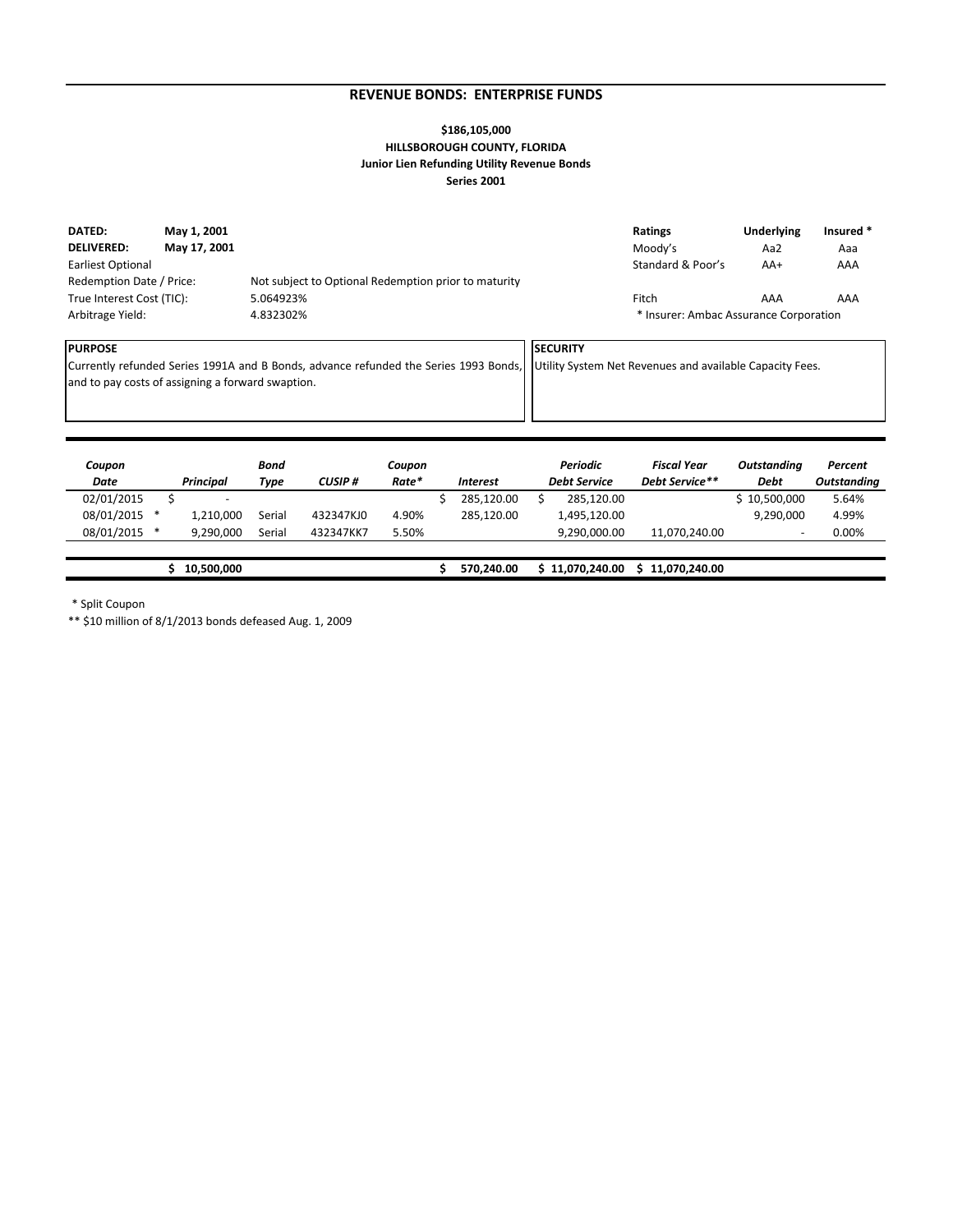## **\$18,035,000 HILLSBOROUGH COUNTY, FLORIDA Utility Revenue Bonds Series 2010A (Tax Exempt)**

| <b>DATED:</b>             | November 16, 2010 |                                                      | Ratings    | Underlying                             | Insured * |
|---------------------------|-------------------|------------------------------------------------------|------------|----------------------------------------|-----------|
| <b>DELIVERED:</b>         | November 16, 2010 |                                                      | Moody's    | Aa1                                    | Aaa       |
| Earliest Optional         |                   |                                                      | Standard & | AA+                                    | AAA       |
| Redemption Date / Price:  |                   | Not subject to Optional Redemption prior to maturity | Poor's     |                                        |           |
| True Interest Cost (TIC): |                   | 2.089767%                                            | Fitch      | AAA                                    | AAA       |
| Arbitrage Yield:          |                   | 2.045800%                                            |            | * Insurer: Ambac Assurance Corporation |           |
|                           |                   |                                                      |            |                                        |           |

# **PURPOSE SECURITY**

Fund the costs of acquiring, constructing, renovating and equipping certain improvements to the County's Utility System.

A lien on the County's Utility System Pledged Revenues. The Bonds do not constitute general obligation or indebtedness of the County.

| Coupon     |                 | Bond        |               | Coupon |   |              |    | Periodic            |   | <b>Fiscal Year</b>  | <b>Outstandina</b>       | Percent     |
|------------|-----------------|-------------|---------------|--------|---|--------------|----|---------------------|---|---------------------|--------------------------|-------------|
| Date       | Principal       | <b>Type</b> | <b>CUSIP#</b> | Rate   |   | Interest     |    | <b>Debt Service</b> |   | <b>Debt Service</b> | <b>Debt</b>              | Outstanding |
| 02/01/2015 |                 |             |               |        |   | 195,493.75   |    | 195.493.75          |   |                     | 13,255,000               | 73.50%      |
| 08/01/2015 | 2,500,000<br>Ś. | Serial      | 432347LA8     | 3.00%  | Ś | 195,493.75   | \$ | 2,695,493.75        |   | 2,884,737.50        | \$10,755,000             | 59.63%      |
| 02/01/2016 |                 |             |               |        |   | 157.993.75   |    | 157.993.75          |   |                     | 10,755,000               | 59.63%      |
| 08/01/2016 | 2,575,000       | Serial      | 432347LB6     | 2.25%  |   | 157,993.75   |    | 2,732,993.75        |   | 2,886,159.38        | 8,180,000                | 45.36%      |
| 02/01/2017 |                 |             |               |        |   | 129,025.00   |    | 129.025.00          |   |                     | 8,180,000                | 45.36%      |
| 08/01/2017 | 2,635,000       | Serial      | 432347LC4     | 4.00%  |   | 129,025.00   |    | 2,764,025.00        | S | 2,884,266.67        | 5,545,000                | 30.75%      |
| 02/01/2018 |                 |             |               |        |   | 76.325.00    |    | 76.325.00           |   |                     | 5,545,000                | 30.75%      |
| 08/01/2018 | 2.740.000       | Serial      | 432347LD2     | 2.50%  |   | 76,325.00    |    | 2.816.325.00        | S | 2,886,941.67        | 2,805,000                | 15.55%      |
| 02/01/2019 |                 |             |               |        |   | 42.075.00    |    | 42.075.00           |   |                     | 2,805,000                | 15.55%      |
| 08/01/2019 | 2.805.000       | Serial      | 432347LE0     | 3.00%  |   | 42.075.00    |    | 2.847.075.00        | s | 2,882,137.50        | $\overline{\phantom{0}}$ | 0.00%       |
|            |                 |             |               |        |   |              |    |                     |   |                     |                          |             |
|            | \$13.255.000    |             |               |        | Ś | 1.201.825.00 | Ś. | 14.456.825.00       |   | 14.424.242.71       |                          |             |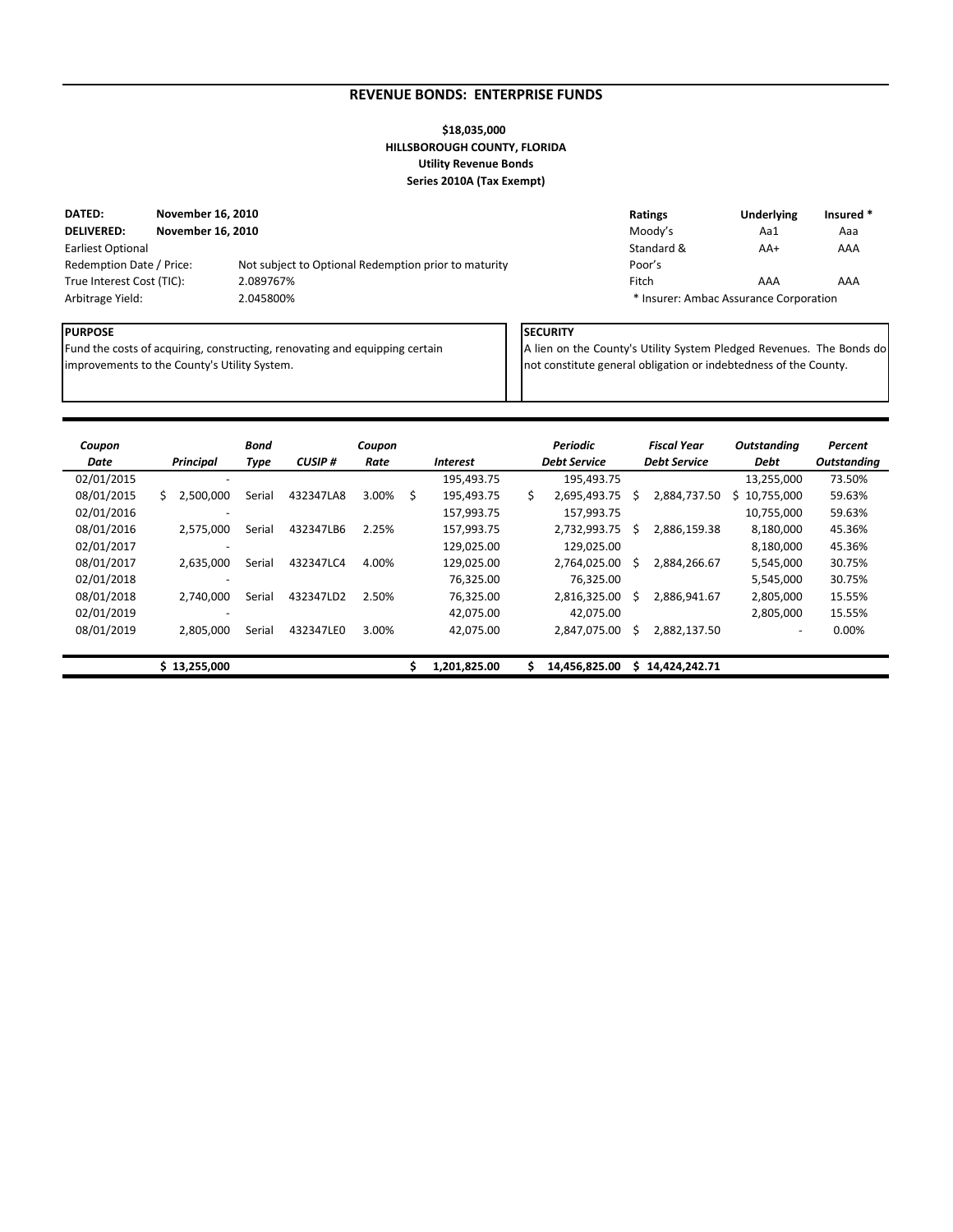**\$110,265,000 HILLSBOROUGH COUNTY, FLORIDA**

**Utility Revenue Bonds Series 2010B (Federally Taxable‐Build America Bonds‐Direct Payment)**

# **November 16, 2010**

True Interest Cost 3.525488% Arbitrage Yield 3.433300% **\*** Insurer: Ambac Assurance Corporation 3.433300% \* Insurer: Ambac Assurance Corp

### **PURPOSE SECURITY**

Fund the costs of acquiring, constructing, renovating and equipping certain improvements to the County's Utility System.

| <b>DATED:</b>                 | November 16, 2010     |                 | <b>Ratings</b>                         | <b>Underlying</b> | lnsured * |
|-------------------------------|-----------------------|-----------------|----------------------------------------|-------------------|-----------|
| <b>DELIVERED:</b>             | November 16, 2010     |                 | Moody's                                | Aa1               | Aaa       |
| Earliest Callable Date/Price: |                       | 08/01/2020 100% | Standard & Poor's                      | AA-               | AAA       |
| True Interest Cost 3.525488%  |                       |                 | Fitch                                  | AAA               | AAA       |
| اطمiY Arhitra                 | 3 133300 <sup>o</sup> |                 | * Insurer: Ambac Assurance Cornoration |                   |           |

A lien on the County's Utility System Pledged Revenues. The Bonds do not constitute general obligation or indebtedness of the County.

| Coupon      |                  | <b>Bond</b> |                            | Coupon |                    |                    | <b>Periodic</b>     | <b>Federal Direct</b>           | <b>Fiscal Year</b>  | <b>Outstanding</b> | Percent            |
|-------------|------------------|-------------|----------------------------|--------|--------------------|--------------------|---------------------|---------------------------------|---------------------|--------------------|--------------------|
| <b>Date</b> | <b>Principal</b> | <b>Type</b> | <b>CUSIP#</b>              | Rate   | <b>Interest</b>    |                    | <b>Debt Service</b> | Subsidy Payments <sup>(1)</sup> | <b>Debt Service</b> | Debt               | <b>Outstanding</b> |
| 02/01/2015  | \$               |             |                            |        | \$<br>2,818,462.50 | $\mathsf{\hat{S}}$ | 2,818,462.50        | \$<br>(986, 461.88)             |                     | \$110,265,000      | 100.00%            |
| 08/01/2015  |                  |             |                            |        | 2,818,462.50       |                    | 2,818,462.50        | (986, 461.88)                   | 3,664,001.25        | 110,265,000        | 100.00%            |
| 02/01/2016  |                  |             |                            |        | 2,818,462.50       |                    | 2,818,462.50        | (986, 461.88)                   |                     | 110,265,000        | 100.00%            |
| 08/01/2016  |                  |             |                            |        | 2,818,462.50       |                    | 2,818,462.50        | (986, 461.88)                   | 3,664,001.25        | 110,265,000        | 100.00%            |
| 02/01/2017  |                  |             |                            |        | 2,818,462.50       |                    | 2,818,462.50        | (986, 461.88)                   |                     | 110,265,000        | 100.00%            |
| 08/01/2017  |                  |             |                            |        | 2,818,462.50       |                    | 2,818,462.50        | (986, 461.88)                   | 3,664,001.25        | 110,265,000        | 100.00%            |
| 02/01/2018  |                  |             |                            |        | 2,818,462.50       |                    | 2,818,462.50        | (986, 461.88)                   |                     | 110,265,000        | 100.00%            |
| 08/01/2018  |                  |             |                            |        | 2,818,462.50       |                    | 2,818,462.50        | (986, 461.88)                   | 3,664,001.25        | 110,265,000        | 100.00%            |
| 02/01/2019  |                  |             |                            |        | 2,818,462.50       |                    | 2,818,462.50        | (986, 461.88)                   |                     | 110,265,000        | 100.00%            |
| 08/01/2019  |                  |             |                            |        | 2,818,462.50       |                    | 2,818,462.50        | (986, 461.88)                   | 3,664,001.25        | 110,265,000        | 100.00%            |
| 02/01/2020  |                  |             |                            |        | 2,818,462.50       |                    | 2,818,462.50        | (986, 461.88)                   |                     | 110,265,000        | 100.00%            |
| 08/01/2020  | 4,675,000        | Serial      | 432347LF7                  | 3.85%  | 2,818,462.50       |                    | 7,493,462.50        | (986, 461.88)                   | 8,339,001.25        | 105,590,000        | 95.76%             |
| 02/01/2021  |                  |             |                            |        | 2,728,468.75       |                    | 2,728,468.75        | (954, 964.15)                   |                     | 105,590,000        | 95.76%             |
| 08/01/2021  | 4,790,000        | Serial      | 432347LG5                  | 4.05%  | 2,728,468.75       |                    | 7,518,468.75        | (954, 964.15)                   | 8,337,009.20        | 100,800,000        | 91.42%             |
| 02/01/2022  |                  |             |                            |        | 2,631,471.25       |                    | 2,631,471.25        | (921, 015.03)                   |                     | 100,800,000        | 91.42%             |
| 08/01/2022  | 4,920,000        | Serial      | 432347LH3                  | 4.20%  | 2,631,471.25       |                    | 7,551,471.25        | (921, 015.03)                   | 8,340,912.45        | 95,880,000         | 86.95%             |
| 02/01/2023  |                  |             |                            |        | 2,528,151.25       |                    | 2,528,151.25        | (884, 853.03)                   |                     | 95,880,000         | 86.95%             |
| 08/01/2023  | 5,050,000        | Serial      | 432347LJ9                  | 4.35%  | 2,528,151.25       |                    | 7,578,151.25        | (884, 853.03)                   | 8,336,596.45        | 90,830,000         | 82.37%             |
| 02/01/2024  |                  |             |                            |        | 2,418,313.75       |                    | 2,418,313.75        | (846, 409.90)                   |                     | 90,830,000         | 82.37%             |
| 08/01/2024  | 5,195,000        | Serial      | 432347LK6                  | 4.60%  | 2,418,313.75       |                    | 7,613,313.75        | (846, 409.90)                   | 8,338,807.70        | 85,635,000         | 77.66%             |
| 02/01/2025  |                  |             |                            |        | 2,298,828.75       |                    | 2,298,828.75        | (804, 590.15)                   |                     | 85,635,000         | 77.66%             |
| 08/01/2025  | 5,350,000        | Serial      | 432347LL4                  | 4.80%  | 2,298,828.75       |                    | 7,648,828.75        | (804, 590.15)                   | 8,338,477.20        | 80,285,000         | 72.81%             |
| 02/01/2026  |                  |             |                            |        | 2,170,428.75       |                    | 2,170,428.75        | (759, 650.15)                   |                     | 80,285,000         | 72.81%             |
| 08/01/2026  | 5,515,000        | Serial      | 432347LM2                  | 5.00%  | 2,170,428.75       |                    | 7,685,428.75        | (759, 650.15)                   | 8,336,557.20        | 74,770,000         | 67.81%             |
| 02/01/2027  |                  |             |                            |        | 2,032,553.75       |                    | 2,032,553.75        | (711, 393.90)                   |                     | 74,770,000         | 67.81%             |
| 08/01/2027  | 5,695,000        | Serial      | 432347LN0                  | 5.10%  | 2,032,553.75       |                    | 7,727,553.75        | (711, 393.90)                   | 8,337,319.70        | 69,075,000         | 62.64%             |
| 02/01/2028  |                  |             |                            |        | 1,887,331.25       |                    | 1,887,331.25        | (660, 566.03)                   |                     | 69,075,000         | 62.64%             |
| 08/01/2028  | 5,885,000        | Serial      | 432347LP5                  | 5.20%  | 1,887,331.25       |                    | 7,772,331.25        | (660, 566.03)                   | 8,338,530.45        | 63,190,000         | 57.31%             |
| 02/01/2029  |                  |             |                            |        | 1,734,321.25       |                    | 1,734,321.25        | (607, 012.53)                   |                     | 63,190,000         | 57.31%             |
| 08/01/2029  | 6,085,000        | Serial      | 432347LQ3                  | 5.30%  | 1,734,321.25       |                    | 7,819,321.25        | (607, 012.53)                   | 8,339,617.45        | 57,105,000         | 51.79%             |
| 02/01/2030  |                  |             |                            |        | 1,573,068.75       |                    | 1,573,068.75        | (550, 574.15)                   |                     | 57,105,000         | 51.79%             |
| 08/01/2030  | 6,295,000        | Serial      | 432347LR1                  | 5.40%  | 1,573,068.75       |                    | 7,868,068.75        | (550, 574.15)                   | 8,339,989.20        | 50,810,000         | 46.08%             |
| 02/01/2031  |                  |             |                            |        | 1,403,103.75       |                    | 1,403,103.75        | (491,086.40)                    |                     | 50,810,000         | 46.08%             |
| 08/01/2031  | 6,515,000        |             | Term 1 432347LT7           | 5.50%  | 1,403,103.75       |                    | 7,918,103.75        | (491,086.40)                    | 8,339,034.70        | 44,295,000         | 40.17%             |
| 02/01/2032  |                  |             |                            |        | 1,223,941.25       |                    | 1,223,941.25        | (428, 379.53)                   |                     | 44,295,000         | 40.17%             |
| 08/01/2032  | 6,750,000        |             | Term 1 432347LT7           | 5.50%  | 1,223,941.25       |                    | 7,973,941.25        | (428, 379.53)                   | 8,341,123.45        | 37,545,000         | 34.05%             |
| 02/01/2033  |                  |             |                            |        | 1,038,316.25       |                    | 1,038,316.25        | (363, 410.78)                   |                     | 37,545,000         | 34.05%             |
| 08/01/2033  | 6,990,000        |             | Term 1 432347LT7           | 5.50%  | 1,038,316.25       |                    | 8,028,316.25        | (363, 410.78)                   | 8,339,810.95        | 30,555,000         | 27.71%             |
| 02/01/2034  |                  |             |                            |        | 846,091.25         |                    | 846,091.25          | (296, 132.03)                   |                     | 30,555,000         | 27.71%             |
| 08/01/2034  | 7,240,000        |             | Term 1 432347LT7           | 5.50%  | 846,091.25         |                    | 8,086,091.25        | (296, 132.03)                   | 8,339,918.45        | 23,315,000         | 21.14%             |
| 02/01/2035  |                  |             |                            |        | 646,991.25         |                    | 646,991.25          | (226, 447.03)                   |                     | 23,315,000         | 21.14%             |
| 08/01/2035  | 7,495,000        |             | Term 2 432347LS9           | 5.55%  | 646,991.25         |                    | 8,141,991.25        | (226, 447.03)                   | 8,336,088.45        | 15,820,000         | 14.35%             |
| 02/01/2036  |                  |             |                            |        | 439,005.00         |                    | 439,005.00          | (153, 651.75)                   |                     | 15,820,000         | 14.35%             |
| 08/01/2036  | 7,770,000        |             | Term 2 432347LS9           | 5.55%  | 439,005.00         |                    | 8,209,005.00        | (153, 651.75)                   | 8,340,706.50        | 8,050,000          | 7.30%              |
| 02/01/2037  |                  |             |                            |        | 223,387.50         |                    | 223,387.50          | (78, 185.63)                    |                     | 8,050,000          | 7.30%              |
| 08/01/2037  |                  |             | 8,050,000 Term 2 432347LS9 | 5.55%  | 223,387.50         |                    | 8,273,387.50        | (78, 185.63)                    | 8,340,403.75        |                    | 0.00%              |
|             |                  |             |                            |        |                    |                    |                     |                                 |                     |                    |                    |

**\$ 110,265,000 \$ 89,469,097.50 \$ 199,734,097.50 \$ (31,314,186.75) \$ 168,419,910.75**

(1) BAB Subsidy attached with the bonds before any sequestration adjustments 1 - 08/01/2034  $\$$  27,495,000 Term Bond 1, CUSIP number 432347LT7

\$ 27,495,000 Term Bond 1, CUSIP number 432347LT7

2 ‐ 08/01/2037 23,315,000 Term Bond 2, CUSIP number 432347LS9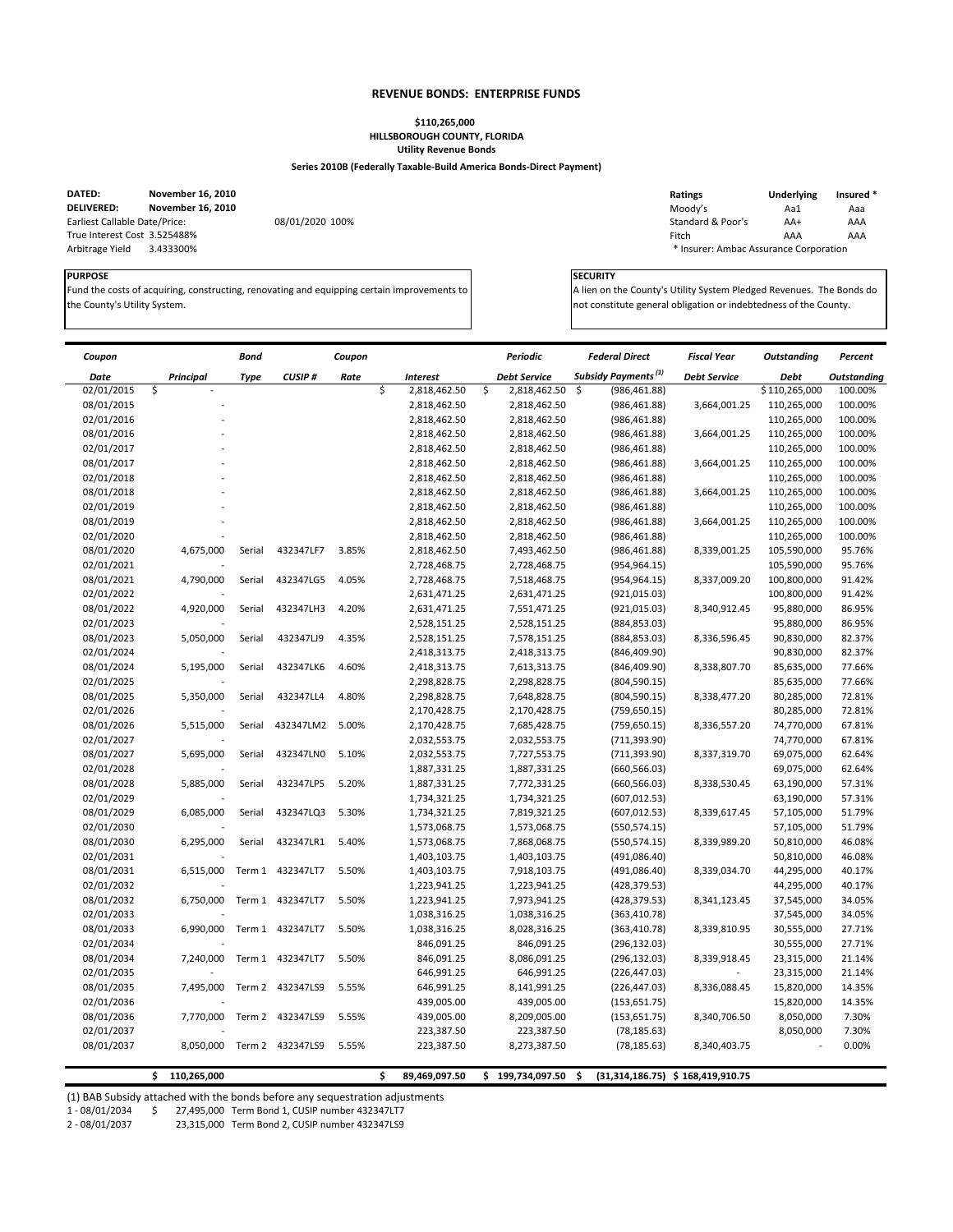### **\$21,700,000**

**HILLSBOROUGH COUNTY, FLORIDA**

**Utility Revenue Bonds**

**Series 2010C (Federally Taxable‐Recovery Zone Economic Development Bonds‐Direct Payment)**

| DATED:                    | November 16, 2010 |            |      | Ratings    | Underlying                             | Insured * |
|---------------------------|-------------------|------------|------|------------|----------------------------------------|-----------|
| <b>DELIVERED:</b>         | November 16, 2010 |            |      | Moody's    | Aa1                                    | Aaa       |
| Earliest Optional         |                   |            |      | Standard & | AA+                                    | AAA       |
| Redemption Date / Price:  |                   | 08/01/2020 | 100% | Poor's     |                                        |           |
| True Interest Cost (TIC): |                   | 3.277003%  |      | Fitch      | AAA                                    | AAA       |
| Arbitrage Yield:          |                   | 3.217700%  |      |            | * Insurer: Ambac Assurance Corporation |           |
|                           |                   |            |      |            |                                        |           |

### **PURPOSE SECURITY**

Fund the costs of design, acquisition, construction and equipping of solid waste disposal and resource recovery facilities owned by the County.

A lien on solid waste and resource recovery System Net Revenues. The Bonds do not constitute general obligation or indebtedness of the County.

| Coupon        |           | Bond        |               | Coupon |                  | Periodic                 | <b>Federal Direct</b>                  | <b>Fiscal Year</b>  | Outstanding      | Percent            |
|---------------|-----------|-------------|---------------|--------|------------------|--------------------------|----------------------------------------|---------------------|------------------|--------------------|
| <b>Date</b>   | Principal | <b>Type</b> | <b>CUSIP#</b> | Rate   | <b>Interest</b>  | <b>Debt Service</b>      | <b>Subsidy Payments</b> <sup>(1)</sup> | <b>Debt Service</b> | <b>Debt</b>      | <b>Outstanding</b> |
| 02/01/2015 \$ |           |             |               |        | \$<br>634,725.00 | \$<br>634,725.00         | \$<br>(285, 626.25)                    |                     | \$<br>21,700,000 | 100.00%            |
| 08/01/2015    |           |             |               |        | 634,725.00       | 634,725.00               | (285, 626.25)                          | 698,197.50          | 21,700,000       | 100.00%            |
| 02/01/2016    |           |             |               |        | 634,725.00       | 634,725.00               | (285, 626.25)                          |                     | 21,700,000       | 100.00%            |
| 08/01/2016    |           |             |               |        | 634,725.00       | 634,725.00               | (285, 626.25)                          | 698,197.50          | 21,700,000       | 100.00%            |
| 02/01/2017    |           |             |               |        | 634,725.00       | 634,725.00               | (285, 626.25)                          |                     | 21,700,000       | 100.00%            |
| 08/01/2017    |           |             |               |        | 634,725.00       | 634,725.00               | (285, 626.25)                          | 698,197.50          | 21,700,000       | 100.00%            |
| 02/01/2018    |           |             |               |        | 634,725.00       | 634,725.00               | (285, 626.25)                          |                     | 21,700,000       | 100.00%            |
| 08/01/2018    |           |             |               |        | 634,725.00       | 634,725.00               | (285, 626.25)                          | 698,197.50          | 21,700,000       | 100.00%            |
| 02/01/2019    |           |             |               |        | 634,725.00       | 634,725.00               | (285, 626.25)                          |                     | 21,700,000       | 100.00%            |
| 08/01/2019    |           |             |               |        | 634,725.00       | 634,725.00               | (285, 626.25)                          | 698,197.50          | 21,700,000       | 100.00%            |
| 02/01/2020    |           |             |               |        | 634,725.00       | 634,725.00               | (285, 626.25)                          |                     | 21,700,000       | 100.00%            |
| 08/01/2020    |           |             |               |        | 634,725.00       | 634,725.00               | (285, 626.25)                          | 698,197.50          | 21,700,000       | 100.00%            |
| 02/01/2021    |           |             |               |        | 634,725.00       | 634,725.00               | (285, 626.25)                          |                     | 21,700,000       | 100.00%            |
| 08/01/2021    |           |             |               |        | 634,725.00       | 634,725.00               | (285, 626.25)                          | 698,197.50          | 21,700,000       | 100.00%            |
| 02/01/2022    |           |             |               |        |                  |                          |                                        |                     | 21,700,000       | 100.00%            |
| 08/01/2022    |           |             |               |        | 634,725.00       | 634,725.00<br>634,725.00 | (285, 626.25)                          |                     | 21,700,000       | 100.00%            |
|               |           |             |               |        | 634,725.00       |                          | (285, 626.25)                          | 698,197.50          |                  |                    |
| 02/01/2023    |           |             |               |        | 634,725.00       | 634,725.00               | (285, 626.25)                          |                     | 21,700,000       | 100.00%            |
| 08/01/2023    |           |             |               |        | 634,725.00       | 634,725.00               | (285, 626.25)                          | 698,197.50          | 21,700,000       | 100.00%            |
| 02/01/2024    |           |             |               |        | 634,725.00       | 634,725.00               | (285, 626.25)                          |                     | 21,700,000       | 100.00%            |
| 08/01/2024    |           |             |               |        | 634,725.00       | 634,725.00               | (285, 626.25)                          | 698,197.50          | 21,700,000       | 100.00%            |
| 02/01/2025    |           |             |               |        | 634,725.00       | 634,725.00               | (285, 626.25)                          |                     | 21,700,000       | 100.00%            |
| 08/01/2025    |           |             |               |        | 634,725.00       | 634,725.00               | (285, 626.25)                          | 698,197.50          | 21,700,000       | 100.00%            |
| 02/01/2026    |           |             |               |        | 634,725.00       | 634,725.00               | (285, 626.25)                          |                     | 21,700,000       | 100.00%            |
| 08/01/2026    |           |             |               |        | 634,725.00       | 634,725.00               | (285, 626.25)                          | 698,197.50          | 21,700,000       | 100.00%            |
| 02/01/2027    |           |             |               |        | 634,725.00       | 634,725.00               | (285, 626.25)                          |                     | 21,700,000       | 100.00%            |
| 08/01/2027    |           |             |               |        | 634,725.00       | 634,725.00               | (285, 626.25)                          | 698,197.50          | 21,700,000       | 100.00%            |
| 02/01/2028    |           |             |               |        | 634,725.00       | 634,725.00               | (285, 626.25)                          |                     | 21,700,000       | 100.00%            |
| 08/01/2028    |           |             |               |        | 634,725.00       | 634,725.00               | (285, 626.25)                          | 698,197.50          | 21,700,000       | 100.00%            |
| 02/01/2029    |           |             |               |        | 634,725.00       | 634,725.00               | (285, 626.25)                          |                     | 21,700,000       | 100.00%            |
| 08/01/2029    |           |             |               |        | 634,725.00       | 634,725.00               | (285, 626.25)                          | 698,197.50          | 21,700,000       | 100.00%            |
| 02/01/2030    |           |             |               |        | 634,725.00       | 634,725.00               | (285, 626.25)                          |                     | 21,700,000       | 100.00%            |
| 08/01/2030    |           |             |               |        | 634,725.00       | 634,725.00               | (285, 626.25)                          | 698,197.50          | 21,700,000       | 100.00%            |
| 02/01/2031    |           |             |               |        | 634,725.00       | 634,725.00               | (285, 626.25)                          |                     | 21,700,000       | 100.00%            |
| 08/01/2031    |           |             |               |        | 634,725.00       | 634,725.00               | (285, 626.25)                          | 698,197.50          | 21,700,000       | 100.00%            |
| 02/01/2032    |           |             |               |        | 634,725.00       | 634,725.00               | (285, 626.25)                          |                     | 21,700,000       | 100.00%            |
| 08/01/2032    |           |             |               |        | 634,725.00       | 634,725.00               | (285, 626.25)                          | 698,197.50          | 21,700,000       | 100.00%            |
| 02/01/2033    |           |             |               |        | 634,725.00       | 634,725.00               | (285, 626.25)                          |                     | 21,700,000       | 100.00%            |
| 08/01/2033    |           |             |               |        | 634,725.00       | 634,725.00               | (285, 626.25)                          | 698,197.50          | 21,700,000       | 100.00%            |
| 02/01/2034    |           |             |               |        | 634,725.00       | 634,725.00               | (285, 626.25)                          |                     | 21,700,000       | 100.00%            |
| 08/01/2034    |           |             |               |        | 634,725.00       | 634,725.00               | (285, 626.25)                          | 698,197.50          | 21,700,000       | 100.00%            |
| 02/01/2035    |           |             |               |        | 634,725.00       | 634,725.00               | (285, 626.25)                          |                     | 21,700,000       | 100.00%            |
| 08/01/2035    |           |             |               |        | 634,725.00       | 634,725.00               | (285, 626.25)                          | 698,197.50          | 21,700,000       | 100.00%            |
| 02/01/2036    |           |             |               |        | 634,725.00       | 634,725.00               | (285, 626.25)                          |                     | 21,700,000       | 100.00%            |
| 08/01/2036    |           |             |               |        | 634,725.00       | 634,725.00               | (285, 626.25)                          | 698,197.50          | 21,700,000       | 100.00%            |
| 02/01/2037    |           |             |               |        | 634,725.00       | 634,725.00               | (285, 626.25)                          |                     | 21,700,000       | 100.00%            |
| 08/01/2037    |           |             |               |        | 634,725.00       | 634,725.00               | (285, 626.25)                          | 698,197.50          | 21,700,000       | 100.00%            |
| 02/01/2038    |           |             |               |        | 634,725.00       | 634,725.00               | (285, 626.25)                          |                     | 21,700,000       | 100.00%            |
| 08/01/2038    | 7,005,000 | Term 1      | 432347LU4     | 5.85%  | 634,725.00       | 7,639,725.00             | (285, 626.25)                          | 7,703,197.50        | 14,695,000       | 67.72%             |
| 02/01/2039    |           |             |               |        | 429,828.75       | 429,828.75               | (193, 423.05)                          |                     | 14,695,000       | 67.72%             |
| 08/01/2039    | 7,230,000 | Term 1      | 432347LU4     | 5.85%  | 429,828.75       | 7,659,828.75             | (193, 423.05)                          | 7,702,811.40        | 7,465,000        | 34.40%             |
|               |           |             |               |        |                  |                          |                                        |                     |                  |                    |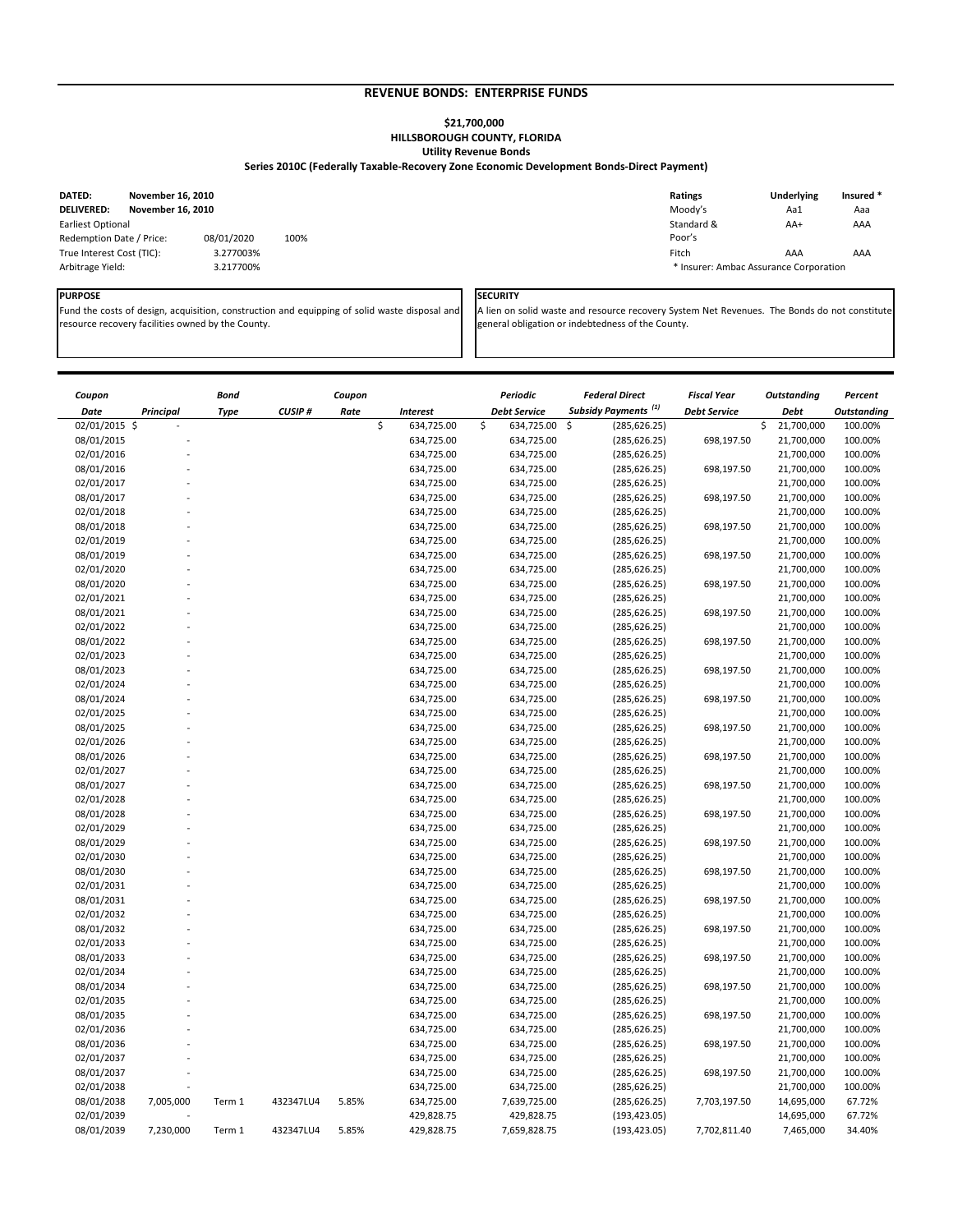# **\$21,700,000**

### **HILLSBOROUGH COUNTY, FLORIDA Utility Revenue Bonds**

### **Series 2010C (Federally Taxable‐Recovery Zone Economic Development Bonds‐Direct Payment)**

| DATED:                    | November 16, 2010 |                                                   |                                                                                               | Ratings                                                                                      | Underlying                             | Insured * |
|---------------------------|-------------------|---------------------------------------------------|-----------------------------------------------------------------------------------------------|----------------------------------------------------------------------------------------------|----------------------------------------|-----------|
| <b>DELIVERED:</b>         | November 16, 2010 |                                                   |                                                                                               | Moody's                                                                                      | Aa1                                    | Aaa       |
| Earliest Optional         |                   |                                                   |                                                                                               | Standard &                                                                                   | AA+                                    | AAA       |
| Redemption Date / Price:  |                   | 08/01/2020                                        | 100%                                                                                          | Poor's                                                                                       |                                        |           |
| True Interest Cost (TIC): |                   | 3.277003%                                         |                                                                                               | Fitch                                                                                        | AAA                                    | AAA       |
| Arbitrage Yield:          |                   | 3.217700%                                         |                                                                                               |                                                                                              | * Insurer: Ambac Assurance Corporation |           |
| <b>PURPOSE</b>            |                   |                                                   |                                                                                               | <b>SECURITY</b>                                                                              |                                        |           |
|                           |                   |                                                   | Fund the costs of design, acquisition, construction and equipping of solid waste disposal and | A lien on solid waste and resource recovery System Net Revenues. The Bonds do not constitute |                                        |           |
|                           |                   | resource recovery facilities owned by the County. |                                                                                               | general obligation or indebtedness of the County.                                            |                                        |           |

| Coupon<br>Date | Principal                | Bond<br>Type | <b>CUSIP#</b> | Coupon<br>Rate | <b>Interest</b> | Periodic<br><b>Debt Service</b> | <b>Federal Direct</b><br>Subsidy Payments <sup>(1)</sup> | <b>Fiscal Year</b><br><b>Debt Service</b> | Outstandina<br>Debt | Percent<br>Outstanding |
|----------------|--------------------------|--------------|---------------|----------------|-----------------|---------------------------------|----------------------------------------------------------|-------------------------------------------|---------------------|------------------------|
| 02/01/2040     | $\overline{\phantom{a}}$ |              |               |                | 218,351.25      | 218.351.25                      | (98, 258.18)                                             |                                           | 7.465.000           | 34.40%                 |
| 08/01/2040     | 7.465.000                | Term 1       | 432347LU4     | 5.85%          | 218.351.25      | 7.683.351.25                    | (98, 258.18)                                             | 7.705.186.14                              |                     | 0.00%                  |
|                | 21.700.000               |              |               |                | 31.763.160.00   | 53.463.160.00                   | (14, 293, 422.46)                                        | 39,169,737.54                             |                     |                        |

(1) BAB Subsidy attached with the bonds before any sequestration adjustments

1 - 08/01/2040 \$ 21,700,000 Term Bond 1, CUSIP number 432347LU4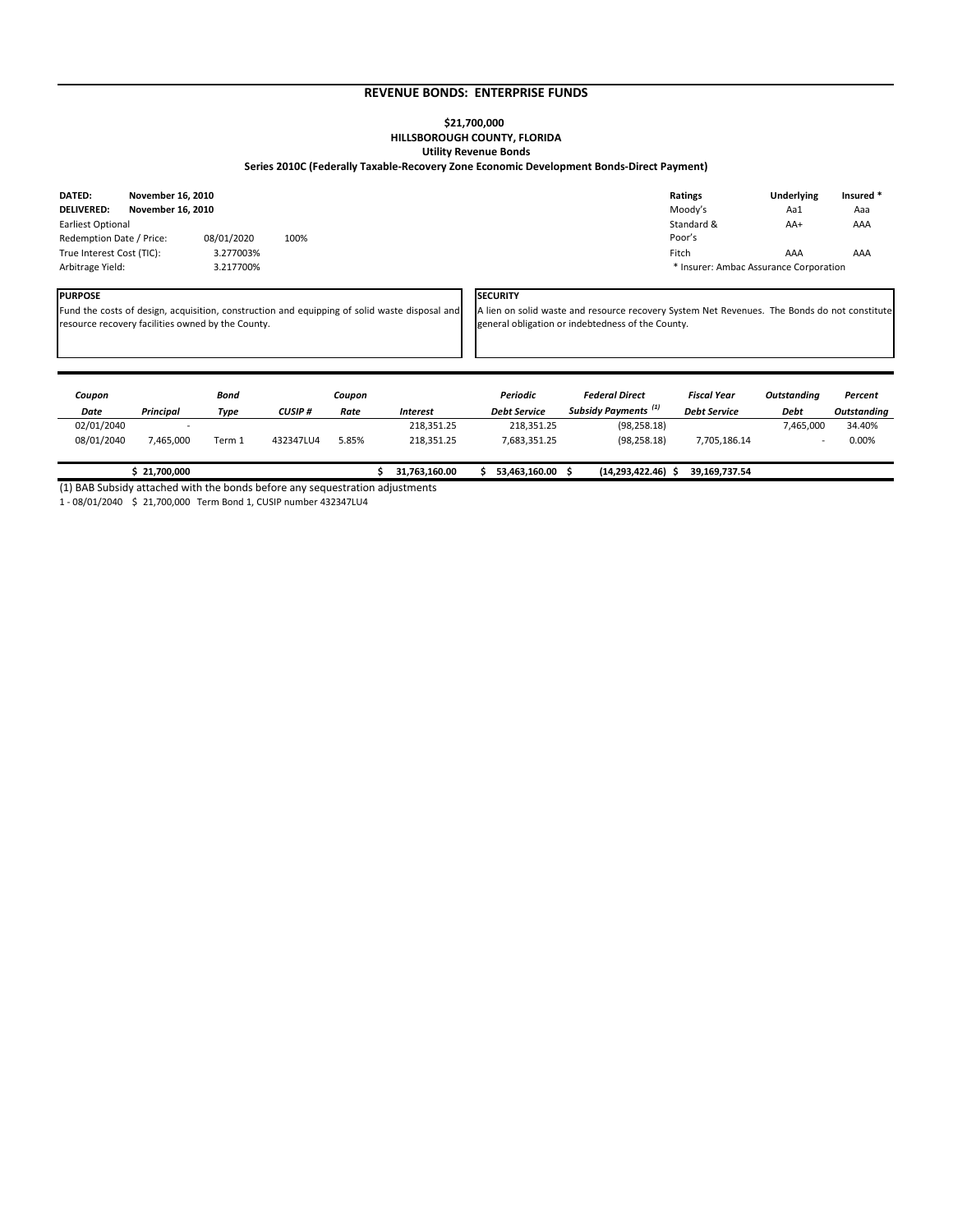### **\$116,990,000 HILLSBOROUGH COUNTY, FLORIDA Solid Waste and Resource Recovery Revenue Bonds Series 2006A (AMT)**

| DATED:                    | November 14, 2006 |                                  | Ratings                                | <b>Underlying</b> | Insured <sup>*</sup> |
|---------------------------|-------------------|----------------------------------|----------------------------------------|-------------------|----------------------|
| <b>DELIVERED:</b>         | November 14, 2006 |                                  | Moody's                                | A1                | Aaa                  |
| <b>Earliest Optional</b>  |                   |                                  | Standard &                             | A                 | AAA                  |
| Redemption Date / Price:  |                   | 09/01/2016 100%                  | Poor's                                 |                   |                      |
| True Interest Cost (TIC): |                   | 4.541658% (Series 2006A & 2006B) | Fitch                                  |                   | AAA                  |
| Arbitrage Yield:          |                   | 4.576538% (Series 2006A & 2006B) | * Insurer: Ambac Assurance Corporation |                   |                      |
|                           |                   |                                  |                                        |                   |                      |

### **PURPOSE SECURITY**

Fund the costs of design, acquisition, construction and equipping of solid waste disposal and resource recovery facilities owned by the County.

A lien on solid waste and resource recovery System net revenues. The Bonds do not constitute general obligation or indebtedness of the County.

| Coupon      |                   | Bond        |               | Coupon |                           |                 | Periodic                | <b>Fiscal Year</b>  |   | <b>Outstanding</b> | Percent            |
|-------------|-------------------|-------------|---------------|--------|---------------------------|-----------------|-------------------------|---------------------|---|--------------------|--------------------|
| <b>Date</b> | <b>Principal</b>  | <b>Type</b> | <b>CUSIP#</b> | Rate   |                           | <b>Interest</b> | <b>Debt Service</b>     | <b>Debt Service</b> |   | <b>Debt</b>        | <b>Outstanding</b> |
| 03/01/2015  | \$                |             |               |        | $\boldsymbol{\mathsf{S}}$ | 2,502,262.50    | \$<br>2,502,262.50      |                     | Ś | 104,295,000        | 89.15%             |
| 09/01/2015  |                   | Serial      |               | 5.00%  |                           | 2,502,262.50    | 2,502,262.50            | 5,004,525.00        |   | 104,295,000        | 89.15%             |
| 03/01/2016  |                   |             |               |        |                           | 2,502,262.50    | 2,502,262.50            |                     |   | 104,295,000        | 89.15%             |
| 09/01/2016  | 1,900,000         | Serial      | 432342CE1     | 5.00%  |                           | 2,502,262.50    | 4,402,262.50            | 6,896,608.33        |   | 102,395,000        | 87.52%             |
| 03/01/2017  |                   |             |               |        |                           | 2,454,762.50    | 2,454,762.50            |                     |   | 102,395,000        | 87.52%             |
| 09/01/2017  | 4,800,000         | Serial      | 432342CF8     | 5.00%  |                           | 2,454,762.50    | 7,254,762.50            | 9,689,525.00        |   | 97,595,000         | 83.42%             |
| 03/01/2018  |                   |             |               |        |                           | 2,334,762.50    | 2,334,762.50            |                     |   | 97,595,000         | 83.42%             |
| 09/01/2018  | 5,035,000         | Serial      | 432342CG6     | 5.00%  |                           | 2,334,762.50    | 7,369,762.50            | 9,683,545.83        |   | 92,560,000         | 79.12%             |
| 03/01/2019  |                   |             |               |        |                           | 2,208,887.50    | 2,208,887.50            |                     |   | 92,560,000         | 79.12%             |
| 09/01/2019  | 5,290,000         | Serial      | 432342CH4     | 5.00%  |                           | 2,208,887.50    | 7,498,887.50            | 9,685,733.33        |   | 87,270,000         | 74.60%             |
| 03/01/2020  |                   |             |               |        |                           | 2,076,637.50    | 2,076,637.50            |                     |   | 87,270,000         | 74.60%             |
| 09/01/2020  | 5,555,000         | Serial      | 432342CJ0     | 5.00%  |                           | 2,076,637.50    | 7,631,637.50            | 9,685,129.17        |   | 81,715,000         | 69.85%             |
| 03/01/2021  |                   |             |               |        |                           | 1,937,762.50    | 1,937,762.50            |                     |   | 81,715,000         | 69.85%             |
| 09/01/2021  | 5,830,000         | Serial      | 432342CK7     | 5.00%  |                           | 1,937,762.50    | 7,767,762.50            | 9,681,233.33        |   | 75,885,000         | 64.86%             |
| 03/01/2022  |                   |             |               |        |                           | 1,792,012.50    | 1,792,012.50            |                     |   | 75,885,000         | 64.86%             |
| 09/01/2022  | 6,125,000         | Serial      | 432342CL5     | 5.00%  |                           | 1,792,012.50    | 7,917,012.50            | 9,683,504.17        |   | 69,760,000         | 59.63%             |
| 03/01/2023  |                   |             |               |        |                           | 1,638,887.50    | 1,638,887.50            |                     |   | 69,760,000         | 59.63%             |
| 09/01/2023  | 6,430,000         | Serial      | 432342CM3     | 5.00%  |                           | 1,638,887.50    | 8,068,887.50            | 9,680,983.33        |   | 63,330,000         | 54.13%             |
| 03/01/2024  |                   |             |               |        |                           | 1,478,137.50    | 1,478,137.50            |                     |   | 63,330,000         | 54.13%             |
| 09/01/2024  | 6,750,000         | Serial      | 432342CN1     | 5.00%  |                           | 1,478,137.50    | 8,228,137.50            | 9,678,150.00        |   | 56,580,000         | 48.36%             |
| 03/01/2025  |                   |             |               |        |                           | 1,309,387.50    | 1,309,387.50            |                     |   | 56,580,000         | 48.36%             |
| 09/01/2025  | 7,090,000         | Serial      | 432342CP6     | 5.00%  |                           | 1,309,387.50    | 8,399,387.50            | 9,679,233.33        |   | 49,490,000         | 42.30%             |
| 03/01/2026  |                   |             |               |        |                           | 1,132,137.50    | 1,132,137.50            |                     |   | 49,490,000         | 42.30%             |
| 09/01/2026  | 7,445,000         | Serial      | 432342CQ4     | 5.00%  |                           | 1,132,137.50    | 8,577,137.50            | 9,678,254.17        |   | 42,045,000         | 35.94%             |
| 03/01/2027  |                   |             |               |        |                           | 946,012.50      | 946,012.50              |                     |   | 42,045,000         | 35.94%             |
| 09/01/2027  |                   |             |               | 0.00%  |                           | 946,012.50      | 946,012.50              | 1,892,025.00        |   | 42,045,000         | 35.94%             |
| 03/01/2028  |                   |             |               |        |                           | 946,012.50      | 946,012.50              |                     |   | 42,045,000         | 35.94%             |
| 09/01/2028  |                   |             |               | 0.00%  |                           | 946,012.50      | 946,012.50              | 1,892,025.00        |   | 42,045,000         | 35.94%             |
| 03/01/2029  |                   |             |               |        |                           | 946,012.50      | 946,012.50              |                     |   | 42,045,000         | 35.94%             |
| 09/01/2029  |                   |             |               | 0.00%  |                           | 946,012.50      | 946,012.50              | 1,892,025.00        |   | 42,045,000         | 35.94%             |
| 03/01/2030  |                   |             |               |        |                           | 946,012.50      | 946,012.50              |                     |   | 42,045,000         | 35.94%             |
| 09/01/2030  | 2,175,000         | Term 1      | 432342CR2     | 4.50%  |                           | 946,012.50      | 3,121,012.50            | 4,058,868.75        |   | 39,870,000         | 34.08%             |
| 03/01/2031  |                   |             |               |        |                           | 897,075.00      | 897,075.00              |                     |   | 39,870,000         | 34.08%             |
| 09/01/2031  | 9,320,000         | Term 1      | 432342CR2     | 4.50%  |                           | 897,075.00      | 10,217,075.00           | 11,079,200.00       |   | 30,550,000         | 26.11%             |
| 03/01/2032  |                   |             |               |        |                           | 687,375.00      | 687,375.00              |                     |   | 30,550,000         | 26.11%             |
| 09/01/2032  | 9,740,000         | Term 1      | 432342CR2     | 4.50%  |                           | 687,375.00      | 10,427,375.00           | 11,078,225.00       |   | 20,810,000         | 17.79%             |
| 03/01/2033  |                   |             |               |        |                           | 468,225.00      | 468,225.00              |                     |   | 20,810,000         | 17.79%             |
| 09/01/2033  | 10,175,000        | Term 1      | 432342CR2     | 4.50%  |                           | 468,225.00      | 10,643,225.00           | 11,073,293.75       |   | 10,635,000         | 9.09%              |
| 03/01/2034  |                   |             |               |        |                           | 239,287.50      | 239,287.50              |                     |   | 10,635,000         | 9.09%              |
| 09/01/2034  | 10,635,000        | Term 1      | 432342CR2     | 4.50%  |                           | 239,287.50      | 10,874,287.50           | 11,073,693.75       |   | ä,                 | 0.00%              |
|             |                   |             |               |        |                           |                 |                         |                     |   |                    |                    |
|             | \$<br>104,295,000 |             |               |        | \$                        | 58,887,825.00   | \$<br>163,182,825.00 \$ | 162,765,781.25      |   |                    |                    |

(1) ‐09/01/2034 42,045,000 \$ Term Bond 1, CUSIP number 432342CR2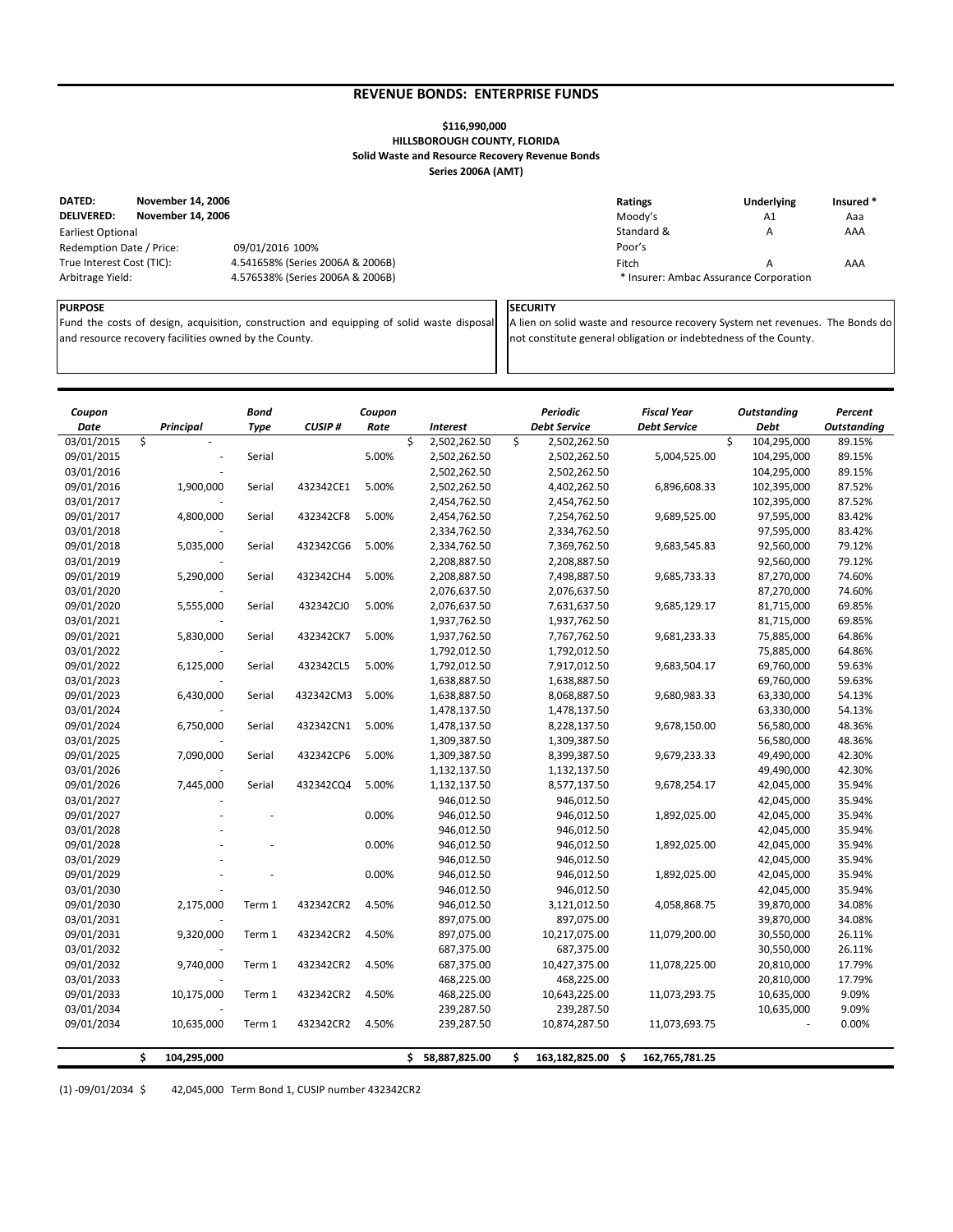### **\$40,360,000 HILLSBOROUGH COUNTY, FLORIDA Solid Waste and Resource Recovery Revenue Bonds Series 2006B (NON‐AMT)**

Earliest Optional Redemption Date / Price:

09/01/2016 100%

### **DATED: Ratings Underlying Insured \* November 14, 2006 DELIVERED:** Moody's A1 Aaa **November 14, 2006** Standard & Poor's A AAA True Interest Cost (TIC): 4.541658% (Series 2006A & 2006B) Fitch A AAA Arbitrage Yield: 4.576538% (Series 2006A & 2006B) 4.576538% (Series 2006B) 4.576538% (Series 2006A & 2006B)

### **PURPOSE SECURITY**

Fund the costs of design, acquisition, construction and equipping of solid waste disposal and resource recovery facilities owned by the County.

A lien on solid waste and resource recovery System net revenues. The Bonds do not constitute general obligation or indebtedness of the County.

| Coupon     |                          | <b>Bond</b> |               | Coupon |                     |    | <b>Periodic</b>     | <b>Fiscal Year</b>             | <b>Outstanding</b> | Percent            |
|------------|--------------------------|-------------|---------------|--------|---------------------|----|---------------------|--------------------------------|--------------------|--------------------|
| Date       | <b>Principal</b>         | <b>Type</b> | <b>CUSIP#</b> | Rate   | <b>Interest</b>     |    | <b>Debt Service</b> | <b>Debt Service</b>            | <b>Debt</b>        | <b>Outstanding</b> |
| 03/01/2015 | \$                       |             |               |        | \$<br>879,087.50    | \$ | 879,087.50          |                                | Ś.<br>38,290,000   | 94.87%             |
| 09/01/2015 | 4,355,000                | Serial      | 432342CT8     | 5.00%  | 879,087.50          |    | 5,234,087.50        | 6,095,029.17                   | 33,935,000         | 84.08%             |
| 03/01/2016 |                          |             |               |        | 770,212.50          |    | 770,212.50          |                                | 33,935,000         | 84.08%             |
| 09/01/2016 | 2,670,000                | Serial      | 432342CU5     | 5.00%  | 770,212.50          |    | 3,440,212.50        | 4,199,300.00                   | 31,265,000         | 77.47%             |
| 03/01/2017 |                          |             |               |        | 703.462.50          |    | 703.462.50          |                                | 31,265,000         | 77.47%             |
| 09/01/2017 | $\overline{\phantom{a}}$ | Serial      |               | 5.00%  | 703,462.50          |    | 703,462.50          | 1,406,925.00                   | 31,265,000         | 77.47%             |
| 03/01/2018 | ٠                        |             |               |        | 703.462.50          |    | 703.462.50          |                                | 31,265,000         | 77.47%             |
| 09/01/2018 | ٠                        | Serial      |               | 5.00%  | 703,462.50          |    | 703,462.50          | 1,406,925.00                   | 31,265,000         | 77.47%             |
| 03/01/2019 | ٠                        |             |               |        | 703,462.50          |    | 703,462.50          |                                | 31,265,000         | 77.47%             |
| 09/01/2019 | $\overline{\phantom{a}}$ | Serial      |               | 5.00%  | 703,462.50          |    | 703,462.50          | 1,406,925.00                   | 31,265,000         | 77.47%             |
| 03/01/2020 |                          |             |               |        | 703,462.50          |    | 703,462.50          |                                | 31,265,000         | 77.47%             |
| 09/01/2020 | $\overline{\phantom{a}}$ | Serial      |               | 5.00%  | 703,462.50          |    | 703,462.50          | 1,406,925.00                   | 31,265,000         | 77.47%             |
| 03/01/2021 | $\overline{\phantom{a}}$ |             |               |        | 703,462.50          |    | 703,462.50          |                                | 31,265,000         | 77.47%             |
| 09/01/2021 | $\overline{\phantom{a}}$ | Serial      |               | 5.00%  | 703,462.50          |    | 703,462.50          | 1,406,925.00                   | 31,265,000         | 77.47%             |
| 03/01/2022 |                          |             |               |        | 703,462.50          |    | 703,462.50          |                                | 31,265,000         | 77.47%             |
| 09/01/2022 | $\overline{\phantom{a}}$ | Serial      |               | 5.00%  | 703,462.50          |    | 703,462.50          | 1,406,925.00                   | 31,265,000         | 77.47%             |
| 03/01/2023 |                          |             |               |        | 703,462.50          |    | 703,462.50          |                                | 31,265,000         | 77.47%             |
| 09/01/2023 | $\overline{\phantom{a}}$ | Serial      |               | 5.00%  | 703,462.50          |    | 703,462.50          | 1,406,925.00                   | 31,265,000         | 77.47%             |
| 03/01/2024 |                          |             |               |        | 703,462.50          |    | 703,462.50          |                                | 31,265,000         | 77.47%             |
| 09/01/2024 | $\overline{\phantom{a}}$ | Serial      |               | 5.00%  | 703,462.50          |    | 703,462.50          | 1,406,925.00                   | 31,265,000         | 77.47%             |
| 03/01/2025 |                          |             |               |        | 703,462.50          |    | 703,462.50          |                                | 31,265,000         | 77.47%             |
| 09/01/2025 | $\overline{\phantom{a}}$ | Serial      |               | 5.00%  | 703,462.50          |    | 703,462.50          | 1,406,925.00                   | 31,265,000         | 77.47%             |
| 03/01/2026 |                          |             |               |        | 703,462.50          |    | 703,462.50          |                                | 31,265,000         | 77.47%             |
| 09/01/2026 | ä,                       | Serial      |               | 5.00%  | 703,462.50          |    | 703,462.50          | 1,406,925.00                   | 31,265,000         | 77.47%             |
| 03/01/2027 |                          |             |               |        | 703,462.50          |    | 703,462.50          |                                | 31,265,000         | 77.47%             |
| 09/01/2027 | 7,815,000                | Term 1      | 432342CV3     | 4.50%  | 703,462.50          |    | 8,518,462.50        | 9,192,618.75                   | 23,450,000         | 58.10%             |
| 03/01/2028 |                          |             |               |        | 527,625.00          |    | 527.625.00          |                                | 23,450,000         | 58.10%             |
| 09/01/2028 | 8,170,000                | Term 1      | 432342CV3     | 4.50%  | 527,625.00          |    | 8,697,625.00        | 9,194,612.50                   | 15,280,000         | 37.86%             |
| 03/01/2029 |                          |             |               |        | 343,800.00          |    | 343,800.00          |                                | 15,280,000         | 37.86%             |
| 09/01/2029 | 8,535,000                | Term 1      | 432342CV3     | 4.50%  | 343,800.00          |    | 8,878,800.00        | 9,190,593.75                   | 6,745,000          | 16.71%             |
| 03/01/2030 |                          |             |               |        | 151,762.50          |    | 151,762.50          |                                | 6,745,000          | 16.71%             |
| 09/01/2030 | 6,745,000                | Term 1      | 432342CV3     | 4.50%  | 151,762.50          |    | 6,896,762.50        | 7,023,231.25                   |                    | 0.00%              |
|            |                          |             |               |        |                     |    |                     |                                |                    |                    |
|            | Ŝ.<br>38,290,000         |             |               |        | \$<br>20,821,150.00 | Ŝ. |                     | 59,111,150.00 \$ 58,964,635.42 |                    |                    |

(1) ‐ 09/01/2030 31,265,000 \$ Term Bond 1, CUSIP number 432342CV3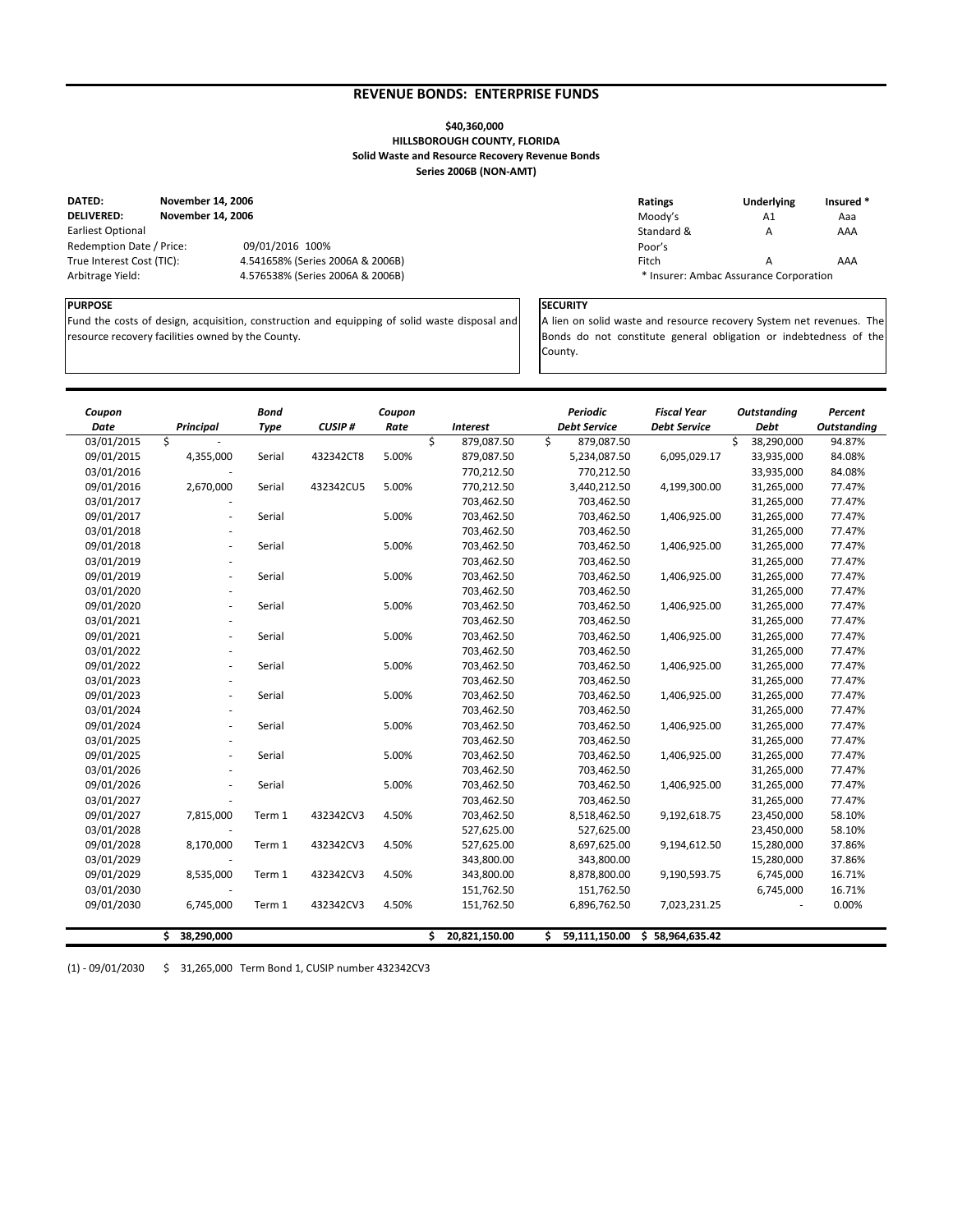### **\$25,160,000 HILLSBOROUGH COUNTY, FLORIDA Solid Waste and Resource Recovery Bond Series 2013 (AMT)**

| <b>DATED:</b>              | May 8, 2013 |            | Ratings | Underlying | <b>Insured</b> |
|----------------------------|-------------|------------|---------|------------|----------------|
| <b>DELIVERED:</b>          | May 8, 2013 |            | Moody's | N/R        | N/R            |
| Initial Call Date / Price: |             | 05/01/2018 | S&P     | N/R        | N/R            |
| True Interest Cost (TIC):  |             | 1.791167%  | Fitch   | N/R        | N/R            |
| Arbitrage Yield:           |             | 1.791167%  |         |            |                |
|                            |             |            |         |            |                |

**PURPOSE** SECURITY

Fund the costs of acquiring, constructing, renovating and equipping certain improvements to the County's Utility System.

A lien on solid waste and resource recovery system net revenues. The Bonds do not constitute general obligation or indebtedness of the County.

| Coupon     |    |                          | Bond   | Coupon |    |                 |    | Periodic            | <b>Fiscal Year</b>  |    | Outstanding | Percent            |
|------------|----|--------------------------|--------|--------|----|-----------------|----|---------------------|---------------------|----|-------------|--------------------|
| Date       |    | Principal                | Type   | Rate   |    | <b>Interest</b> |    | <b>Debt Service</b> | <b>Debt Service</b> |    | Debt        | <b>Outstanding</b> |
| 03/01/2015 | Ś. | $\overline{\phantom{a}}$ |        |        | Ś  | 204,532.20      | Š. | 204,532.20          |                     | ς. | 22,840,000  | 90.78%             |
| 09/01/2015 |    | 2,361,000                | Term 1 | 1.79%  |    | 204,532.20      |    | 2,565,532.20        | 2,766,540.61        |    | 20,479,000  | 81.40%             |
| 03/01/2016 |    |                          |        |        |    | 183,389.45      |    | 183,389.45          |                     |    | 20,479,000  | 81.40%             |
| 09/01/2016 |    | 2,404,000                | Term 1 | 1.79%  |    | 183,389.45      |    | 2,587,389.45        | 2,767,190.92        |    | 18,075,000  | 71.84%             |
| 03/01/2017 |    |                          |        |        |    | 161,861.63      |    | 161,861.63          |                     |    | 18,075,000  | 71.84%             |
| 09/01/2017 |    | 2,447,000                | Term 1 | 1.79%  |    | 161,861.63      |    | 2,608,861.63        | 2,767,071.10        |    | 15,628,000  | 62.11%             |
| 03/01/2018 |    |                          |        |        |    | 139,948.74      |    | 139,948.74          |                     |    | 15,628,000  | 62.11%             |
| 09/01/2018 |    | 2,490,000                | Term 1 | 1.79%  |    | 139,948.74      |    | 2,629,948.74        | 2,766,181.16        |    | 13,138,000  | 52.22%             |
| 03/01/2019 |    |                          |        |        |    | 117,650.79      |    | 117,650.79          |                     |    | 13,138,000  | 52.22%             |
| 09/01/2019 |    | 2,535,000                | Term 1 | 1.79%  |    | 117,650.79      |    | 2,652,650.79        | 2,766,518.09        |    | 10,603,000  | 42.14%             |
| 03/01/2020 |    |                          |        |        |    | 94,949.87       |    | 94,949.87           |                     |    | 10,603,000  | 42.14%             |
| 09/01/2020 |    | 2,580,000                | Term 1 | 1.79%  |    | 94,949.87       |    | 2,674,949.87        | 2,766,049.08        |    | 8,023,000   | 31.89%             |
| 03/01/2021 |    |                          |        |        |    | 71,845.97       |    | 71.845.97           |                     |    | 8,023,000   | 31.89%             |
| 09/01/2021 |    | 2,627,000                | Term 1 | 1.79%  |    | 71,845.97       |    | 2,698,845.97        | 2,766,771.13        |    | 5,396,000   | 21.45%             |
| 03/01/2022 |    |                          |        |        |    | 48,321.18       |    | 48,321.18           |                     |    | 5,396,000   | 21.45%             |
| 09/01/2022 |    | 2,674,000                | Term 1 | 1.79%  |    | 48,321.18       |    | 2,722,321.18        | 2,766,651.42        |    | 2,722,000   | 10.82%             |
| 03/01/2023 |    |                          |        |        |    | 24.375.51       |    | 24,375.51           |                     |    | 2,722,000   | 10.82%             |
| 09/01/2023 |    | 2,722,000                | Term 1 | 1.79%  |    | 24,375.51       |    | 2,746,375.51        | 2,766,688.44        |    |             | 0.00%              |
|            | Ś. | 22,840,000               |        |        | S. | 2,093,750.64    | Ś. | 24,933,750.64       | Ŝ<br>24,899,661.94  |    |             |                    |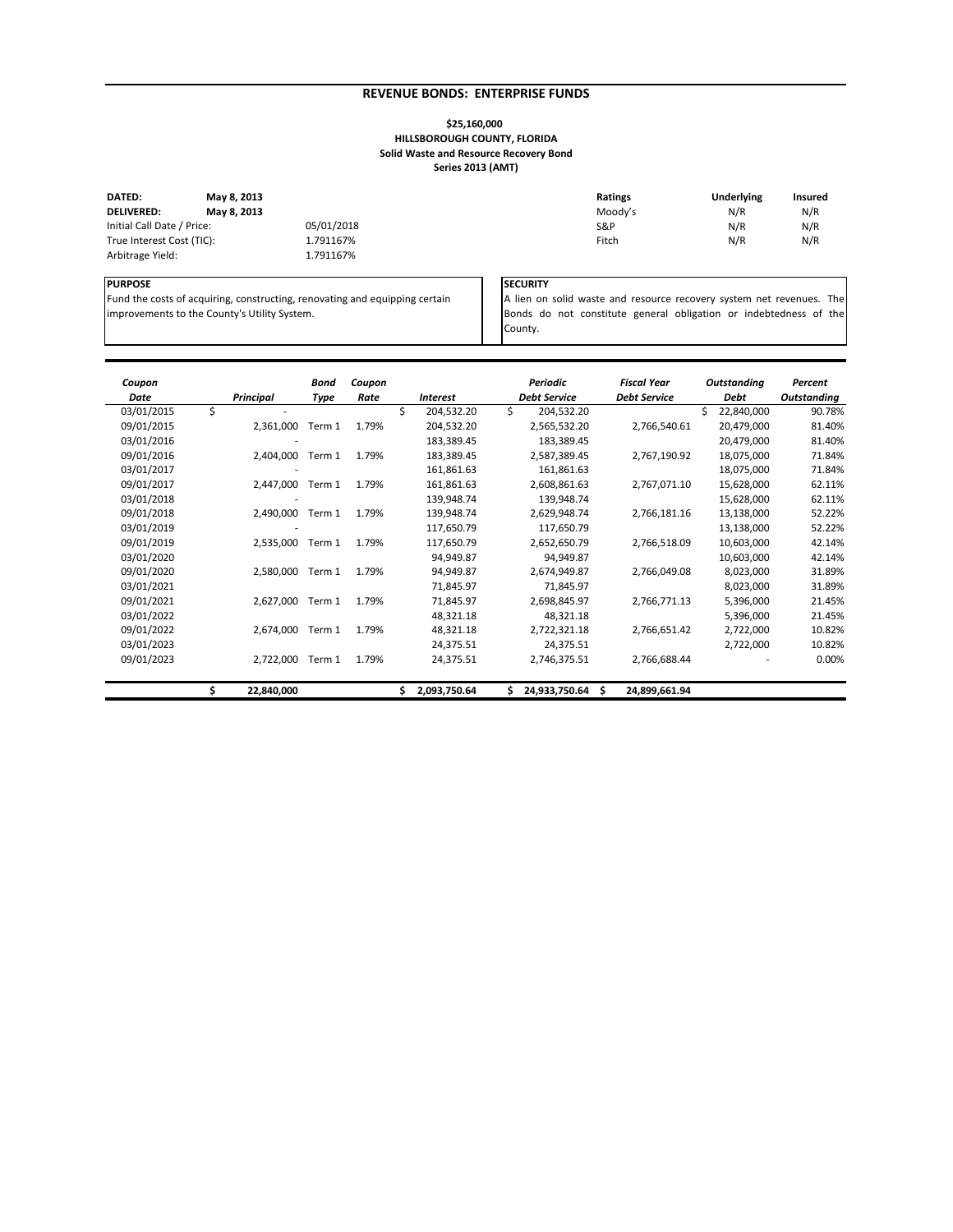**7. Revenue Bonds: Debt Issued by Independent Authorities**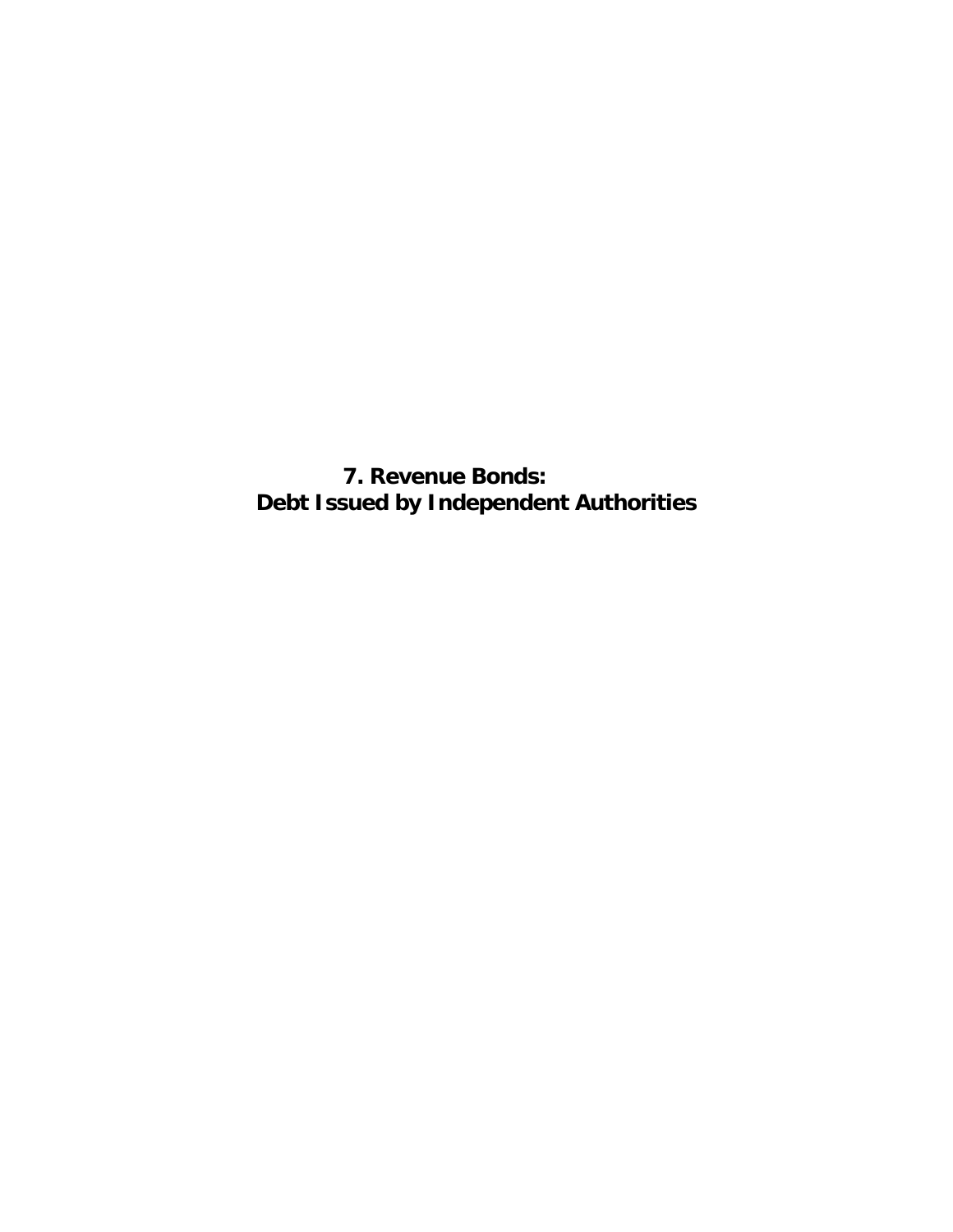# **REVENUE BONDS: DEBT ISSUED BY INDEPENDENT AUTHORITIES**

The Tampa Sports Authority (TSA) has issued debt to finance a multipurpose arena (the Amalie Arena, formerly known as the St. Pete Times Forum and as the Ice Palace) and a community stadium ("Raymond James Stadium"). This debt is primarily secured by certain revenues of the County as described in more detail below. As of September 30, 2014, TSA's outstanding debt related to these facilities was \$108.6 million.

# **ARENA BONDS**

Currently the TSA does not have any debt outstanding related to the Amalie Arena. During 2005 and 2006, the County issued direct debt (refunding revenue bonds) to defease the TSA bonds related to the arena in order to achieve debt service savings. The County‐issued bonds are described more fully in the section of this report titled "Revenue Bonds: Non Enterprise/ Non-ad valorem". A history of the transactions related to the arena is presented here for informational purposes:

The TSA issued its \$27,685,000 Special Purpose Bonds, Series 1995 (the County‐supported Bonds), and its \$17,020,000 Taxable Surcharge Bonds, Series 1995 (the Surcharge Bonds) in order to finance a portion of the cost to construct the multipurpose arena. The Surcharge Bonds were refunded for debt service savings by the County's Arena Refunding Revenue Bonds, Series 2005 (the 2005 Bonds). The 2005 Bonds are secured by a covenant to budget and appropriate County non-ad valorem revenues. The 5<sup>th</sup> Cent Tourist Development Tax is the primary payment source for the Series 2005 Bonds.

The 1995 County‐supported Bonds were refunded for debt service savings by TSA's \$30,185,000 County Interlocal Payments Refunding Revenue Bonds, Series 1998 (the 1998 Bonds). The 1998 bonds were, in turn, refunded by County‐issued Fifth Cent Tourist Development Tax Refunding Revenue Bonds, Series 2006A (the Series 2006A Bonds). The 5<sup>th</sup> Cent Tourist Development Tax is the sole security pledge and payment source for the Series 2006A Bonds.

The County expects that the 5<sup>th</sup> Cent Tourist Tax will produce sufficient revenues to pay debt service on the outstanding Series 2005 and Series 2006A bonds.

# **STADIUM BONDS**

Currently, TSA has two debt issues outstanding, both issued in 2005, that are related to Raymond James Stadium. In addition, the County issued direct debt in 2006 to refund a portion of TSA's stadium debt and to raise new money for certain other capital projects. The County‐issued bonds are described more fully in the section of this report titled "Revenue Bonds: Non Enterprise/ Non‐Ad Valorem". A history of the transactions related to the stadium is presented here for informational purposes:

In June 1997, the TSA issued its Series 1997B Tampa Sports Authority Tourist Development Tax Revenue Bonds in the amount of \$11,190,000 to partially finance the acquisition, construction, and equipping of a new professional sports franchise stadium and related facilities (the community stadium). Subsequently, TSA issued its Series 1997 Tampa Sports Authority Florida Sales Tax Payments Revenue Bonds in the amount of \$30,010,000 and its Series 1997 Tampa Sports Authority Local Option Sales Tax Revenue Bonds in the amount of \$148,945,000 to provide additional project financing.

In November 2005, TSA issued its **Series 2005 Tampa Sports Authority Florida Sales Tax Payments Refunding Revenue Bonds** (Stadium Project) in the amount of \$27,015,000 to advance‐refund the Series 1997B Florida Sales Tax Payments Revenue Bonds.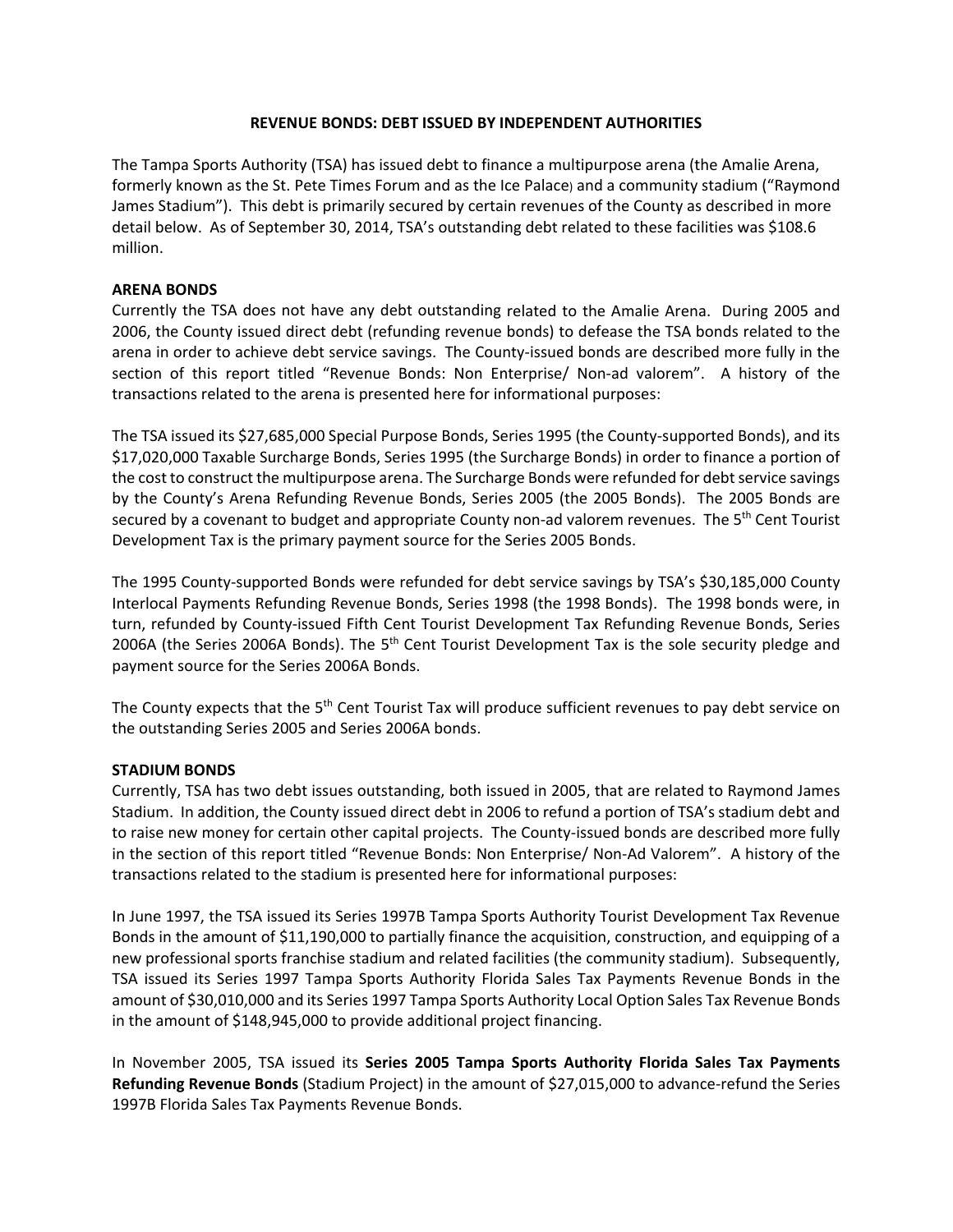Also during November 2005, the TSA issued its **Series 2005 Tampa Sports Authority Local Option Sales Tax Refunding Revenue Bonds** in the amount of \$114,865,000 to refund the Series 1997 Local Option Sales Tax Revenue Bonds.

In December 2006, the County issued its **Series 2006 Fourth Cent Tourist Development Tax Refunding and Improvement Revenue Bonds** in the amount of \$18,270,000 to refund the outstanding Series 1997B Tampa Sports Authority Tourist Development Tax Revenue Bonds (Stadium Project) and to finance the acquisition and/or construction of certain capital improvements to Steinbrenner Field (formerly known as Legends Field) and a grant to the City of Tampa to pay for certain capital improvements to the Tampa Convention Center. The 4<sup>th</sup> Cent Tourist Development Tax is the sole security pledge and payment source for the Series 2006 bonds. (Please see Revenue Bonds: Non-Enterprise/Non-Ad Valorem for more details.)

The Series 1997B community stadium bonds issued by the Tampa Sports Authority are primarily secured by certain revenues of the County. The bonds are secured in accordance with the Interlocal Agreement for Stadium Financing between the Tampa Sports Authority and the County. Pursuant to this Interlocal Agreement, the County pledged the following revenues to pay debt service on the stadium bonds: the  $4<sup>th</sup>$ Cent Tourist Development Tax to the \$11,190,000 Series 1997B Bonds (refunded in December 2006; the refunding bonds are direct County debt); receipts from the community investment tax to the Tampa Sports Authority Local Option Sales Tax Refunding Revenue Bonds, Series 2005 issued in the amount of \$114,865,000; and, \$166,667 of Florida sales tax revenues received monthly from the State of Florida pursuant to Florida Statutes 288.1162 and 212.20(6)(g) 5.a. to the \$27,015,000 Florida Sales Tax Payments Refunding Revenue Bonds, Series 2005.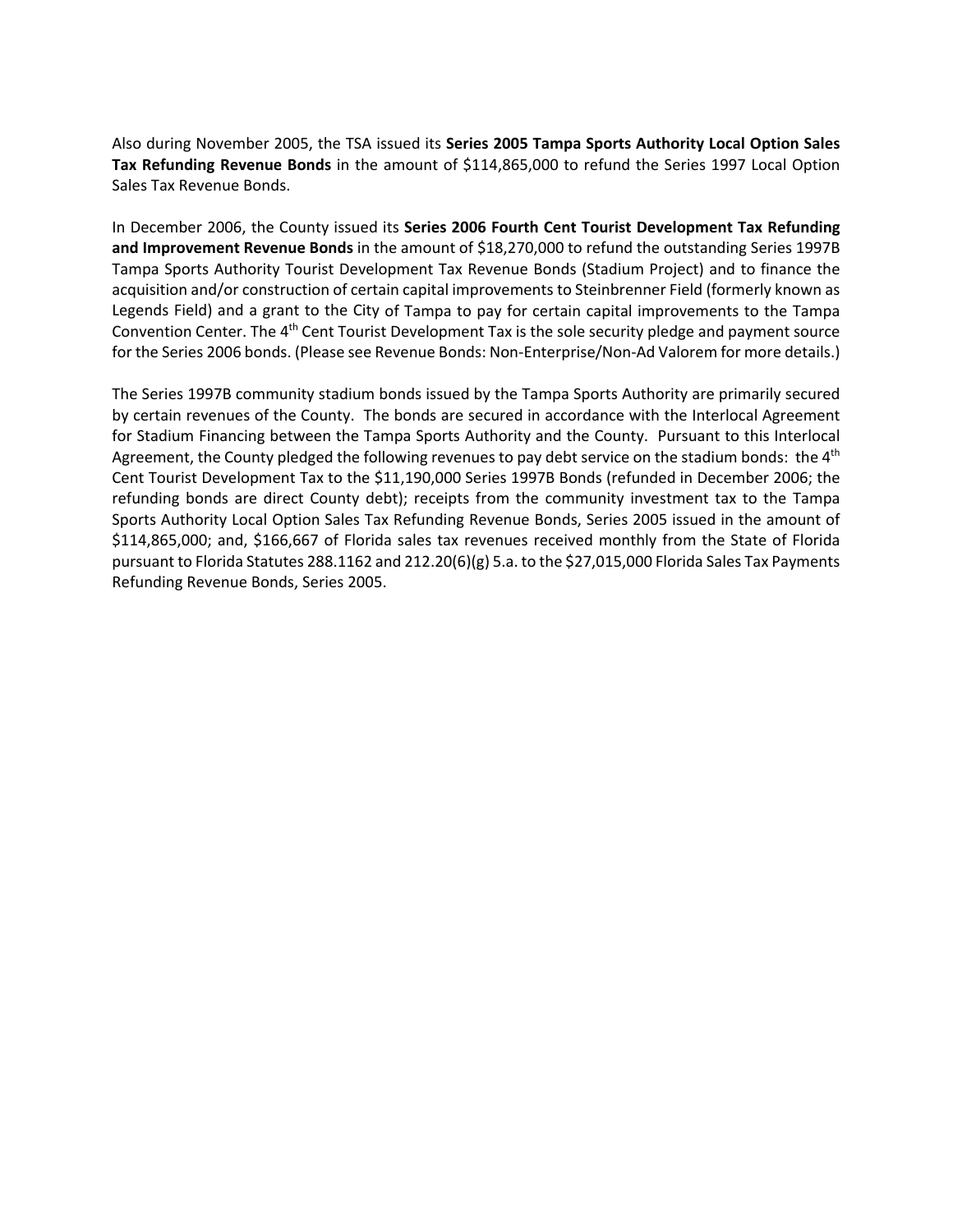| <b>Amount</b><br>Dated<br>Outstanding<br>FYE 2014<br>Date |            | Issue                                                                                                                                       | Insured/<br><b>Underlying</b><br>Ratings <sup>*</sup>                                                           | <b>Final</b><br><b>Maturity</b> |          |
|-----------------------------------------------------------|------------|---------------------------------------------------------------------------------------------------------------------------------------------|-----------------------------------------------------------------------------------------------------------------|---------------------------------|----------|
| Tampa Sports Authority Debt                               |            |                                                                                                                                             |                                                                                                                 |                                 |          |
| \$<br>19,070,000                                          | 11/16/2005 | \$27,015,000 Tampa Sports<br>Authority Florida Sales Tax<br>Payments Refunding<br>Revenue Bonds (Stadium<br>Project)<br>Series 2005         | Sales Tax<br>Receipts<br>pursuant to<br>Florida<br><b>Statutes</b>                                              | Aaa/AAA/AAA<br>$Aa3/AA+/AA+$    | 01/01/27 |
| 83,925,000                                                | 11/16/2005 | \$114,865,000 Tampa Sports<br><b>Authority Local Option Sales</b><br><b>Tax Refunding Revenue</b><br>Bonds (Stadium Project)<br>Series 2005 | The Authority<br>Share of Local<br>Option<br>Infrastructure<br>Surtax<br>(Community<br>Investment<br>Tax "CIT") | Aaa/AAA/AAA<br>$Aa3/A+/AA-$     | 01/01/27 |

**\$ 102,995,000**

Underlying ratings: Moody's/Standard & Poor's/Fitch Ratings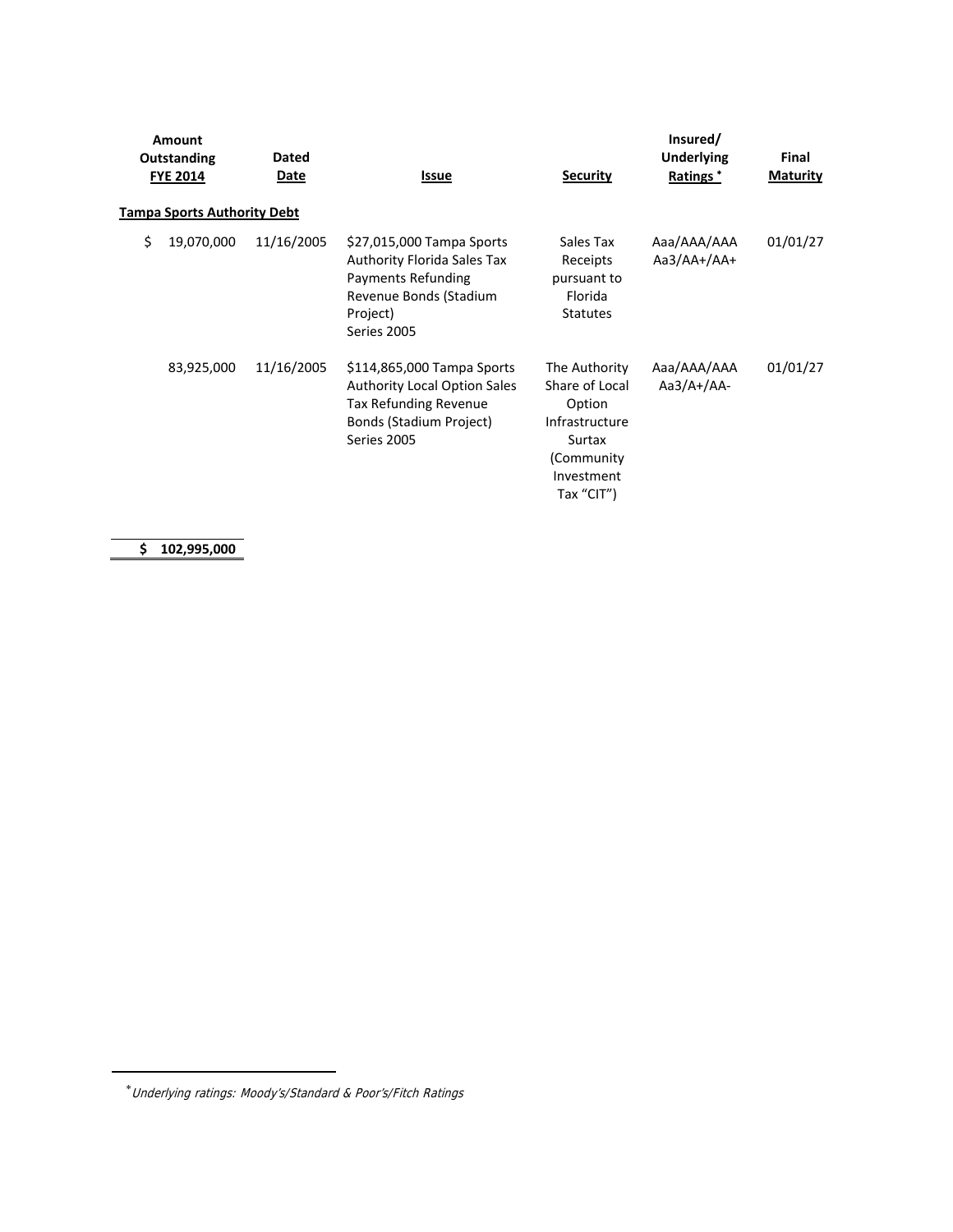# **REVENUE BONDS: DEBT ISSUED BY INDEPENDENT AUTHORITIES As of 9/30/2014 AGGREGATE DEBT SERVICE SCHEDULE**

| <b>Fiscal</b><br>Year | Principal* |                   | Interest*  | Debt Service*     | <b>Outstanding</b><br>Debt (FYE) | Percent<br><b>Outstanding</b> |
|-----------------------|------------|-------------------|------------|-------------------|----------------------------------|-------------------------------|
| 2015                  | \$         | \$<br>5,930,000   | 4,882,628  | \$<br>10,812,628  | \$<br>97,065,000                 | 68.41%                        |
| 2016                  |            | 6,215,000         | 4,591,653  | 10,806,653        | 90,850,000                       | 64.03%                        |
| 2017                  |            | 6,515,000         | 4,286,233  | 10,801,233        | 84,335,000                       | 59.44%                        |
| 2018                  |            | 6,830,000         | 3,964,997  | 10,794,997        | 77,505,000                       | 54.63%                        |
| 2019                  |            | 7,155,000         | 3,627,444  | 10,782,444        | 70,350,000                       | 49.58%                        |
| 2020                  |            | 7,500,000         | 3,272,394  | 10,772,394        | 62,850,000                       | 44.30%                        |
| 2021                  |            | 7,870,000         | 2,900,044  | 10,770,044        | 54,980,000                       | 38.75%                        |
| 2022                  |            | 8,250,000         | 2,509,325  | 10,759,325        | 46,730,000                       | 32.94%                        |
| 2023                  |            | 8,655,000         | 2,099,081  | 10,754,081        | 38,075,000                       | 26.84%                        |
| 2024                  |            | 9,080,000         | 1,667,159  | 10,747,159        | 28,995,000                       | 20.44%                        |
| 2025                  |            | 9,520,000         | 1,213,400  | 10,733,400        | 19,475,000                       | 13.73%                        |
| 2026                  |            | 9,995,000         | 735,763    | 10,730,763        | 9,480,000                        | 6.68%                         |
| 2027                  |            | 9,480,000         | 234,563    | 9,714,563         |                                  | 0.00%                         |
|                       | \$         | \$<br>102,995,000 | 35,984,681 | \$<br>138,979,681 |                                  |                               |

\* Represents payments to bond holders by independent authorities. County's portion of these payments is paid on an accrual basis and is reported on the individual debt service schedules.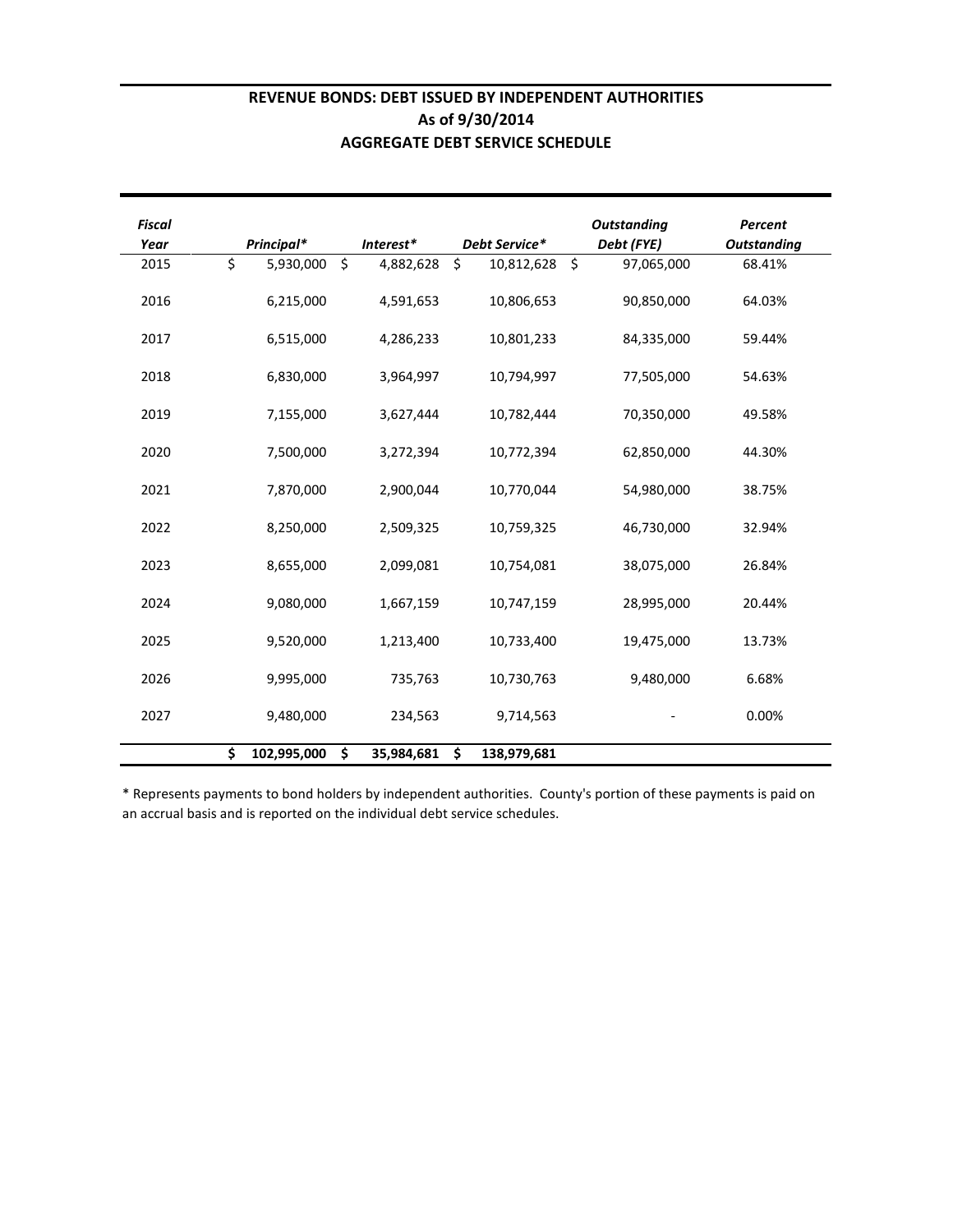# **REVENUE BONDS: DEBT ISSUED BY INDEPENDENT AUTHORITIES**

# **\$27,015,000 TAMPA SPORTS AUTHORITY Florida Sales Tax Payments Refunding Revenue Bonds (Stadium Project)**

**Series 2005**

| DATED:                    | November 16, 2005 |            |      | Ratings                                      | <b>Underlying</b> | Insured * |
|---------------------------|-------------------|------------|------|----------------------------------------------|-------------------|-----------|
| <b>DELIVERED:</b>         | November 16, 2005 |            |      | Moody's                                      | Aa3               | Aaa       |
| Earliest Optional         |                   |            |      | Standard                                     | AA+               | AAA       |
| Redemption Date / Price:  |                   | 01/01/2015 | 100% | & Poor's                                     |                   |           |
| True Interest Cost (TIC): |                   | 5.5206184% |      | Fitch                                        | $AA+$             | AAA       |
| Arbitrage Yield:          |                   | 5.4636000% |      | * Insurer: MBIA Insurance Corporation (MBIA) |                   |           |
|                           |                   |            |      |                                              |                   |           |

### **PURPOSE SECURITY**

To advance refund the Tampa Sports Authority Florida Sales Tax Payments Revenue Bonds (Stadium Project), Series 1997 which were issued as a part of the plan of finance in connection with Raymond James Stadium.

State Sales Tax receipts pursuant to the Florida Statutes.

|             |                     |        |               |        |    |                 |    |                     | County's           |   |                    |             |
|-------------|---------------------|--------|---------------|--------|----|-----------------|----|---------------------|--------------------|---|--------------------|-------------|
| Coupon      |                     | Bond   |               | Coupon |    |                 |    | <b>Periodic</b>     | <b>Fiscal Year</b> |   | <b>Outstanding</b> | Percent     |
| <b>Date</b> | Principal           | Type   | <b>CUSIP#</b> | Rate   |    | <b>Interest</b> |    | <b>Debt Service</b> | Debt Service*      |   | <b>Debt</b>        | Outstanding |
| 01/01/2015  | \$<br>590,000       | Serial | 875263NK7     | 4.00%  | Ŝ. | 408,338.75      | Ś. | 998,338.75          |                    | Ś | 18,480,000         | 68.41%      |
| 07/01/2015  | 600,000             | Serial | 875263NL5     | 4.00%  |    | 396,538.75      |    | 996,538.75          | 1,994,877.50       |   | 17,880,000         | 66.19%      |
| 01/01/2016  | 615,000             | Serial | 875263NM3     | 4.00%  |    | 384,538.75      |    | 999,538.75          |                    |   | 17,265,000         | 63.91%      |
| 07/01/2016  | 625,000             | Serial | 875263NN1     | 4.00%  |    | 372,238.75      |    | 997,238.75          | 1,996,777.50       |   | 16,640,000         | 61.60%      |
| 01/01/2017  | 640,000             | Serial | 875263NP6     | 4.10%  |    | 359,738.75      |    | 999,738.75          |                    |   | 16,000,000         | 59.23%      |
| 07/01/2017  | 650,000             | Serial | 875263NQ4     | 4.10%  |    | 346,618.75      |    | 996,618.75          | 1,996,357.50       |   | 15,350,000         | 56.82%      |
| 01/01/2018  | 665,000             | Serial | 875263NR2     | 4.13%  |    | 333,293.75      |    | 998,293.75          |                    |   | 14,685,000         | 54.36%      |
| 07/01/2018  | 680,000             | Serial | 875263NS0     | 4.13%  |    | 319,578.13      |    | 999,578.13          | 1,997,871.88       |   | 14,005,000         | 51.84%      |
| 01/01/2019  | 690,000             | Serial | 875263NT8     | 4.25%  |    | 305,553.13      |    | 995,553.13          |                    |   | 13,315,000         | 49.29%      |
| 07/01/2019  | 705,000             | Serial | 875263NU5     | 4.25%  |    | 290,890.63      |    | 995,890.63          | 1,991,443.75       |   | 12,610,000         | 46.68%      |
| 01/01/2020  | 720,000             | Serial | 875263NV3     | 4.25%  |    | 275,909.38      |    | 995,909.38          |                    |   | 11,890,000         | 44.01%      |
| 07/01/2020  | 735,000             | Serial | 875263NW1     | 4.25%  |    | 260,609.38      |    | 995,609.38          | 1,991,518.75       |   | 11,155,000         | 41.29%      |
| 01/01/2021  | 750,000             | Serial | 875263NX9     | 4.25%  |    | 244,990.63      |    | 994,990.63          |                    |   | 10,405,000         | 38.52%      |
| 07/01/2021  | 770,000             | Serial | 875263NY7     | 4.25%  |    | 229,053.13      |    | 999,053.13          | 1,994,043.75       |   | 9,635,000          | 35.67%      |
| 01/01/2022  | 785,000             | Serial | 875263NZ4     | 4.25%  |    | 212,690.63      |    | 997,690.63          |                    |   | 8,850,000          | 32.76%      |
| 07/01/2022  | 800,000             | Serial | 875263PA7     | 4.25%  |    | 196,009.38      |    | 996,009.38          | 1,993,700.00       |   | 8,050,000          | 29.80%      |
| 01/01/2023  | 820,000             | Serial | 875263PB5     | 4.38%  |    | 179,009.38      |    | 999,009.38          |                    |   | 7,230,000          | 26.76%      |
| 07/01/2023  | 835,000             | Serial | 875263PC3     | 4.38%  |    | 161,071.88      |    | 996,071.88          | 1,995,081.25       |   | 6,395,000          | 23.67%      |
| 01/01/2024  | 855,000             | Serial | 875263PD1     | 4.38%  |    | 142,806.25      |    | 997,806.25          |                    |   | 5,540,000          | 20.51%      |
| 07/01/2024  | 875,000             | Serial | 875263PE9     | 4.38%  |    | 124,103.13      |    | 999,103.13          | 1,996,909.38       |   | 4,665,000          | 17.27%      |
| 01/01/2025  | 890,000             | Serial | 875263PF6     | 4.50%  |    | 104,962.50      |    | 994,962.50          |                    |   | 3,775,000          | 13.97%      |
| 07/01/2025  | 910,000             | Serial | 875263PG4     | 4.50%  |    | 84,937.50       |    | 994,937.50          | 1,989,900.00       |   | 2,865,000          | 10.61%      |
| 01/01/2026  | 935,000             | Serial | 875263PH2     | 4.50%  |    | 64,462.50       |    | 999,462.50          |                    |   | 1,930,000          | 7.14%       |
| 07/01/2026  | 955,000             | Serial | 875263PJ8     | 4.50%  |    | 43,425.00       |    | 998,425.00          | 1,997,887.50       |   | 975,000            | 3.61%       |
| 01/01/2027  | 975,000             | Serial | 875263PK5     | 4.50%  |    | 21,937.50       |    | 996,937.50          |                    |   |                    | 0.00%       |
| 07/01/2027  |                     |        |               |        |    |                 |    |                     | 996,937.50         |   |                    | 0.00%       |
|             | \$<br>19,070,000.00 |        |               |        |    | 5,863,306.25    |    | 24,933,306.25       | 24,933,306.25      |   |                    |             |

\*Represents County's fiscal year payments to TSA.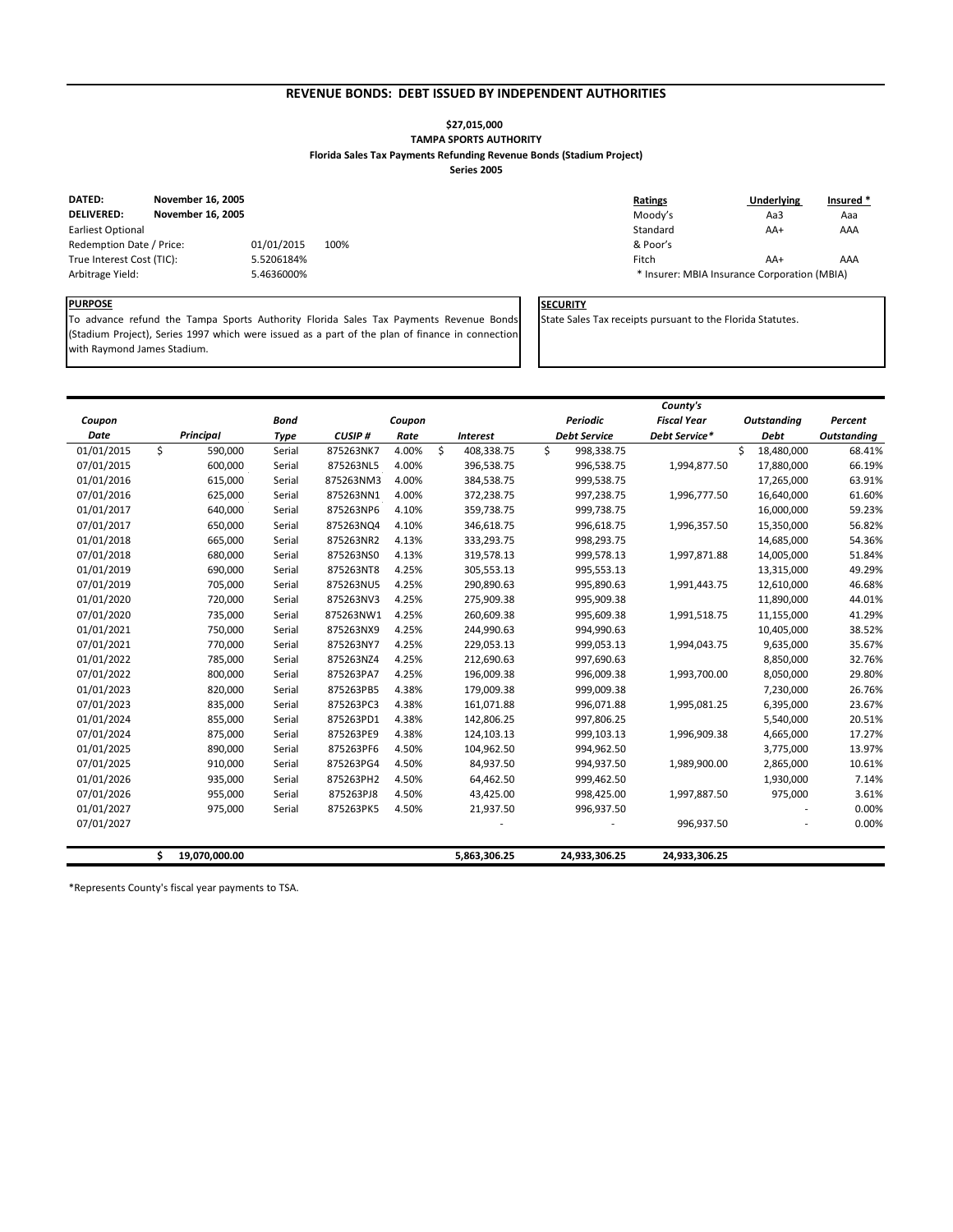# **REVENUE BONDS: DEBT ISSUED BY INDEPENDENT AUTHORITIES**

### **\$114,865,000**

### **TAMPA SPORTS AUTHORITY**

### **Local Option Sales Tax Refunding Revenue Bonds (Stadium Project)**

**Series 2005**

| November 16, 2005 | Ratings  | <b>Underlying</b> | Insured *                                          |
|-------------------|----------|-------------------|----------------------------------------------------|
| November 16, 2005 | Moody's  | Aa3               | Aaa                                                |
|                   | Standard | A+                | AAA                                                |
| 01/01/2015 100%   | & Poor's |                   |                                                    |
| 4.4016910%        | Fitch    | AA-               | AAA                                                |
| 4.3544360%        |          |                   |                                                    |
|                   |          |                   | * Insurer: Financial Security Assurance Inc. (FSA) |

### **PURPOSE SECURITY**

To advance refund the Tampa Sports Authority local Option Sales Tax Revenue Bonds (Stadium Project), Series 1997 which were issued as a part of the plan of finance in connection with Raymond James Stadium.

Tampa Sports Authority share of Local Option Infrastructure Surtax (Community Investment Tax, "CIT").

|               |            |             |               |        |     |                 |    |                     | County's              |                    |                    |
|---------------|------------|-------------|---------------|--------|-----|-----------------|----|---------------------|-----------------------|--------------------|--------------------|
| Coupon        |            | <b>Bond</b> |               | Coupon |     |                 |    | <b>Periodic</b>     | <b>Fiscal Year</b>    | <b>Outstanding</b> | Percent            |
| <b>Date</b>   | Principal  | <b>Type</b> | <b>CUSIP#</b> | Rate   |     | <b>Interest</b> |    | <b>Debt Service</b> | Debt Service*         | <b>Debt</b>        | <b>Outstanding</b> |
| 01/01/2015 \$ | 4,740,000  | Serial      | 875263MD4     | 5.00%  | \$  | 2,098,125.00    | Ŝ. | 6,838,125.00        |                       | Ś<br>79,185,000    | 68.94%             |
| 07/01/2015    |            |             |               | 4.00%  |     | 1,979,625.00    |    | 1,979,625.00        | 8,817,750.00          | 79,185,000         | 68.94%             |
| 01/01/2016    | 4,975,000  | Serial      | 875263ME2     | 5.00%  |     | 1,979,625.00    |    | 6,954,625.00        |                       | 74,210,000         | 64.61%             |
| 07/01/2016    |            |             |               | 4.00%  |     | 1,855,250.00    |    | 1,855,250.00        | 8,809,875.00          | 74,210,000         | 64.61%             |
| 01/01/2017    | 5,225,000  | Serial      | 875263MF9     | 5.00%  |     | 1,855,250.00    |    | 7,080,250.00        |                       | 68,985,000         | 60.06%             |
| 07/01/2017    |            |             |               | 4.10%  |     | 1,724,625.00    |    | 1,724,625.00        | 8,804,875.00          | 68,985,000         | 60.06%             |
| 01/01/2018    | 5,485,000  | Serial      | 875263MG7     | 5.00%  |     | 1,724,625.00    |    | 7,209,625.00        |                       | 63,500,000         | 55.28%             |
| 07/01/2018    |            |             |               | 4.13%  |     | 1,587,500.00    |    | 1,587,500.00        | 8,797,125.00          | 63,500,000         | 55.28%             |
| 01/01/2019    | 5,760,000  | Serial      | 875263MH5     | 5.00%  |     | 1,587,500.00    |    | 7,347,500.00        |                       | 57,740,000         | 50.27%             |
| 07/01/2019    |            |             |               | 4.25%  |     | 1,443,500.00    |    | 1,443,500.00        | 8,791,000.00          | 57,740,000         | 50.27%             |
| 01/01/2020    | 6,045,000  | Serial      | 875263MJ1     | 5.00%  |     | 1,443,500.00    |    | 7,488,500.00        |                       | 51,695,000         | 45.01%             |
| 07/01/2020    |            |             |               | 4.25%  |     | 1,292,375.00    |    | 1,292,375.00        | 8,780,875.00          | 51,695,000         | 45.01%             |
| 01/01/2021    | 6,350,000  | Serial      | 875263MK8     | 5.00%  |     | 1,292,375.00    |    | 7,642,375.00        |                       | 45,345,000         | 39.48%             |
| 07/01/2021    |            |             |               | 4.25%  |     | 1,133,625.00    |    | 1,133,625.00        | 8,776,000.00          | 45,345,000         | 39.48%             |
| 01/01/2022    | 6,665,000  | Serial      | 875263ML6     | 5.00%  |     | 1,133,625.00    |    | 7,798,625.00        |                       | 38,680,000         | 33.67%             |
| 07/01/2022    |            |             |               | 4.25%  |     | 967,000.00      |    | 967,000.00          | 8,765,625.00          | 38,680,000         | 33.67%             |
| 01/01/2023    | 7,000,000  | Serial      | 875263MM4     | 5.00%  |     | 967,000.00      |    | 7,967,000.00        |                       | 31,680,000         | 27.58%             |
| 07/01/2023    |            |             |               | 4.38%  |     | 792,000.00      |    | 792,000.00          | 8,759,000.00          | 31,680,000         | 27.58%             |
| 01/01/2024    | 7,350,000  | Serial      | 875263MN2     | 5.00%  |     | 792,000.00      |    | 8,142,000.00        |                       | 24,330,000         | 21.18%             |
| 07/01/2024    |            |             |               | 4.38%  |     | 608,250.00      |    | 608,250.00          | 8,750,250.00          | 24,330,000         | 21.18%             |
| 01/01/2025    | 7,720,000  | Serial      | 875263MP7     | 5.00%  |     | 608,250.00      |    | 8,328,250.00        |                       | 16,610,000         | 14.46%             |
| 07/01/2025    |            |             |               | 4.50%  |     | 415,250.00      |    | 415,250.00          | 8,743,500.00          | 16,610,000         | 14.46%             |
| 01/01/2026    | 8,105,000  | Serial      | 875263MQ5     | 5.00%  |     | 415,250.00      |    | 8,520,250.00        |                       | 8,505,000          | 7.40%              |
| 07/01/2026    |            |             |               | 4.50%  |     | 212,625.00      |    | 212,625.00          | 8,732,875.00          | 8,505,000          | 7.40%              |
| 01/01/2027    | 8,505,000  | Serial      | 875263MR3     | 5.00%  |     | 212,625.00      |    | 8,717,625.00        |                       |                    | 0.00%              |
| 07/01/2027    |            |             |               |        |     |                 |    |                     | 8,717,625.00          |                    | 0.00%              |
|               |            |             |               |        |     |                 |    |                     |                       |                    |                    |
| \$.           | 83,925,000 |             |               |        | \$. | 30,121,375.00   | Ś. | 114,046,375.00      | 114,046,375.00<br>\$. |                    |                    |

\*Represents County's fiscal year payments to TSA.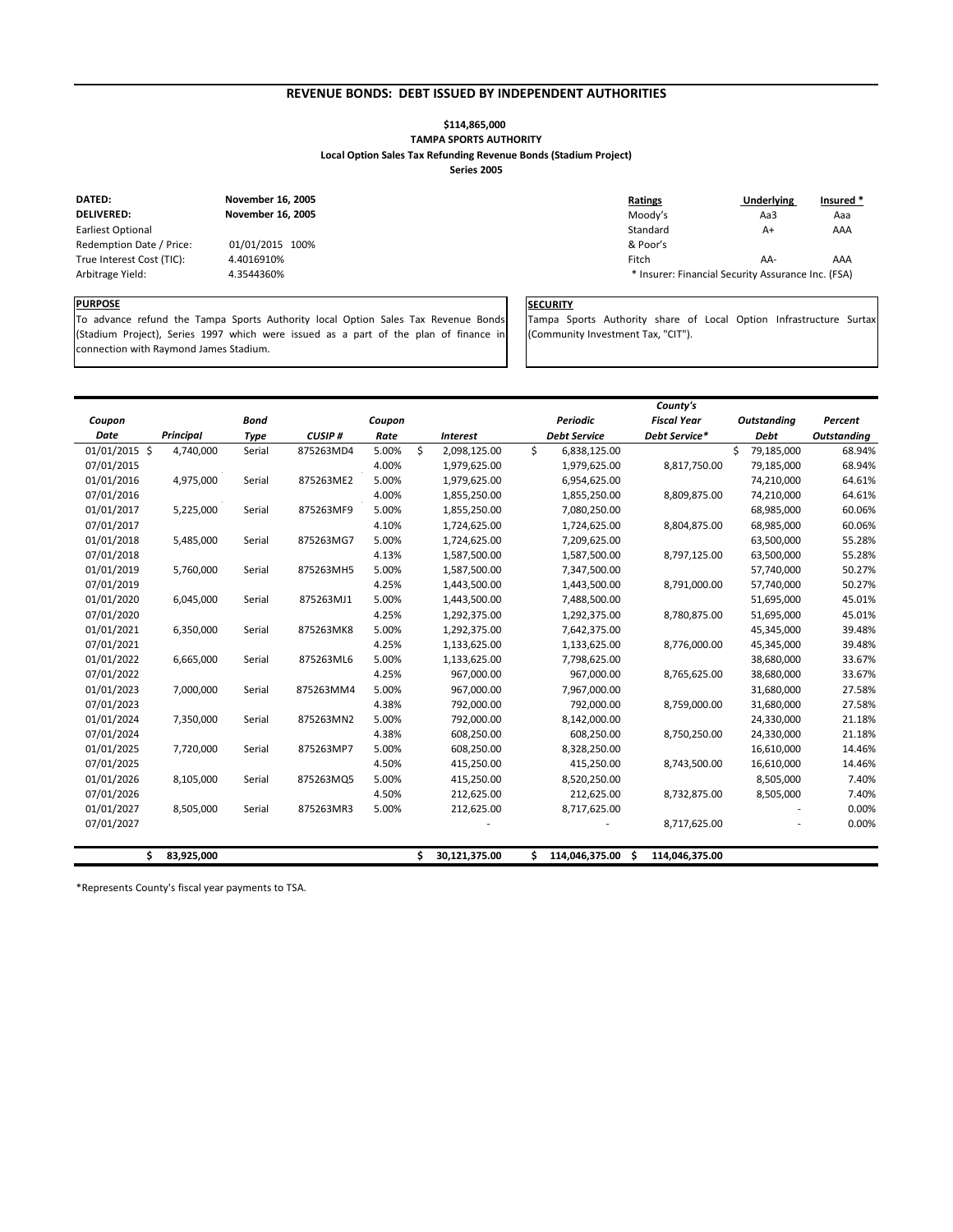**8. Special Assessment Revenue Bonds**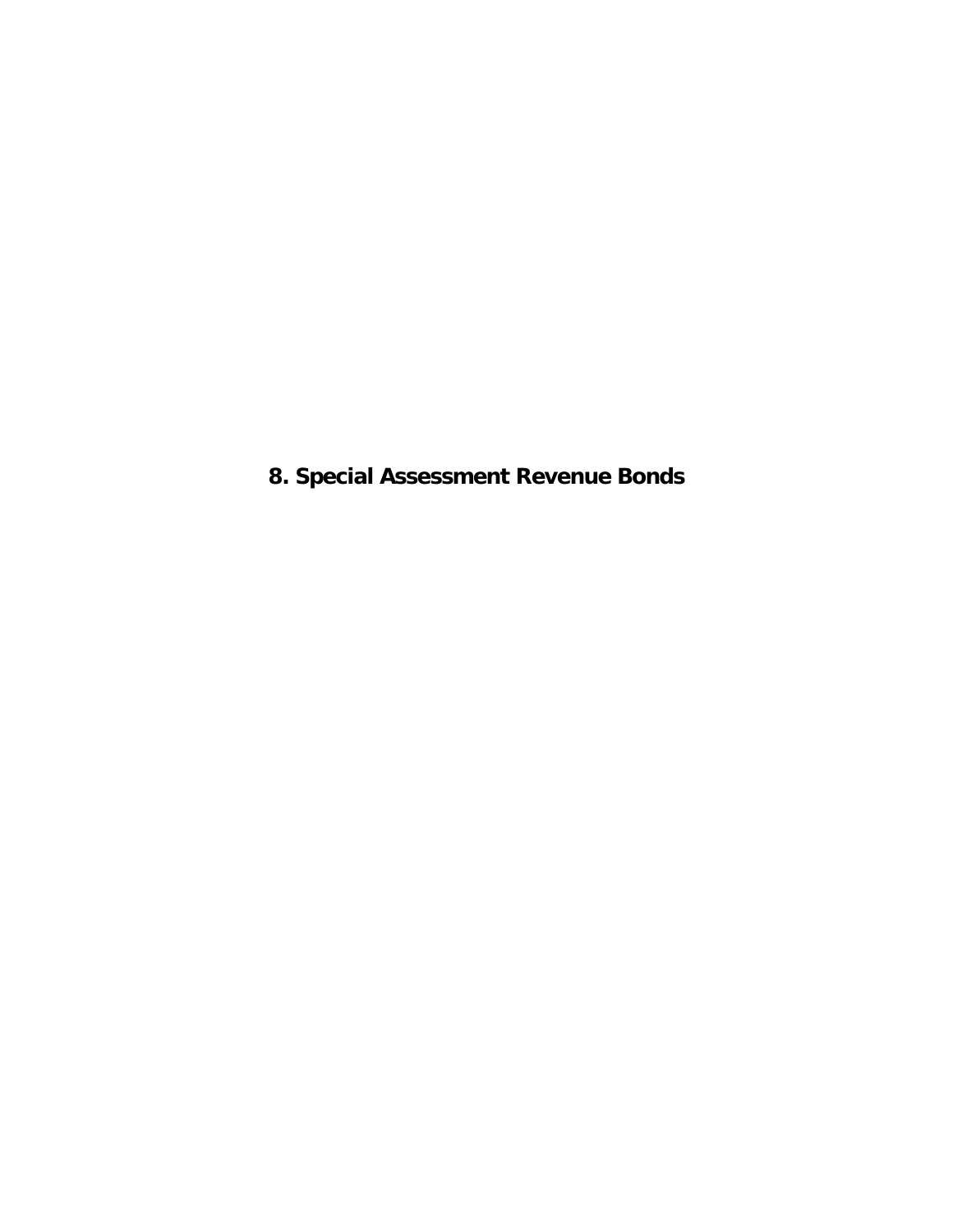# **SPECIAL ASSESSMENT REVENUE BONDS**

The following Special Assessment bonds were issued by the County; however, they are not considered "County debt" because they are secured solely by special assessments and liens on the property comprising the respective assessment districts which benefit from the improvements funded by the debt. Accordingly, the following debt is not included in any of the debt summaries presented earlier in this report.

# **WATER AND WASTEWATER**

The **Series 2000 Capacity Assessment Revenue Bonds** and the **Series 2000 Reclaimed Water Special Assessment Revenue Bonds** were issued by the County in the amount of \$29,575,000 and \$4,930,000, respectively. The Series 2000 Bonds funded capital improvements to the County's water and wastewater system and refunded commercial paper notes issued to finance certain Reclaimed Water Improvement Units.

The **Series 2006 Capacity Assessment Special Assessment Revenue Bonds,** issued in the amount of \$101,110,000, financed the acquisition, construction, equipping and renovation of capital improvements to the water and wastewater system related to the expansion of the system.

| <b>Amount</b><br>Outstanding<br>Dated<br><b>FYE 2014</b><br>Date |            |                                         | Issue                                                                                     | <b>Security</b>                                                | Insured/<br>Underlying<br>Ratings <sup>*</sup> | Final<br><b>Maturity</b> |
|------------------------------------------------------------------|------------|-----------------------------------------|-------------------------------------------------------------------------------------------|----------------------------------------------------------------|------------------------------------------------|--------------------------|
|                                                                  |            | <b>Special Assessment Revenue Bonds</b> |                                                                                           |                                                                |                                                |                          |
| \$                                                               | 10,020,000 | 11/15/2000                              | \$29,575,000 Capacity<br>Assessment Special<br>Assessment Revenue Bonds,<br>Series 2000   | Non-Ad Valorem<br>Special Capacity<br>Assessment               | Aaa/AAA/NR<br>A3/A/NR                          | 03/01/20                 |
|                                                                  | 1,130,000  | 11/15/2000                              | \$4,930,000<br><b>Reclaimed Water Special</b><br>Assessment Revenue Bonds,<br>Series 2000 | Non-Ad Valorem<br>Special Reclaimed<br><b>Water Assessment</b> | Aaa/AAA/NR<br>A3/A/NR                          | 03/01/18                 |
|                                                                  | 63,345,000 | 5/03/2006                               | \$101,110,000 Capacity<br>Assessment Special<br>Assessment Revenue Bonds,<br>Series 2006  | Non-Ad Valorem<br>Special Capacity<br>Assessment               | Aaa/AAA/AAA<br>$A1/A+/A$                       | 03/01/25                 |
| \$                                                               | 74,495,000 |                                         | Total Special Assessment Revenue Bonds                                                    |                                                                |                                                |                          |

Underlying ratings: Moody's/Standard & Poor's/Fitch Ratings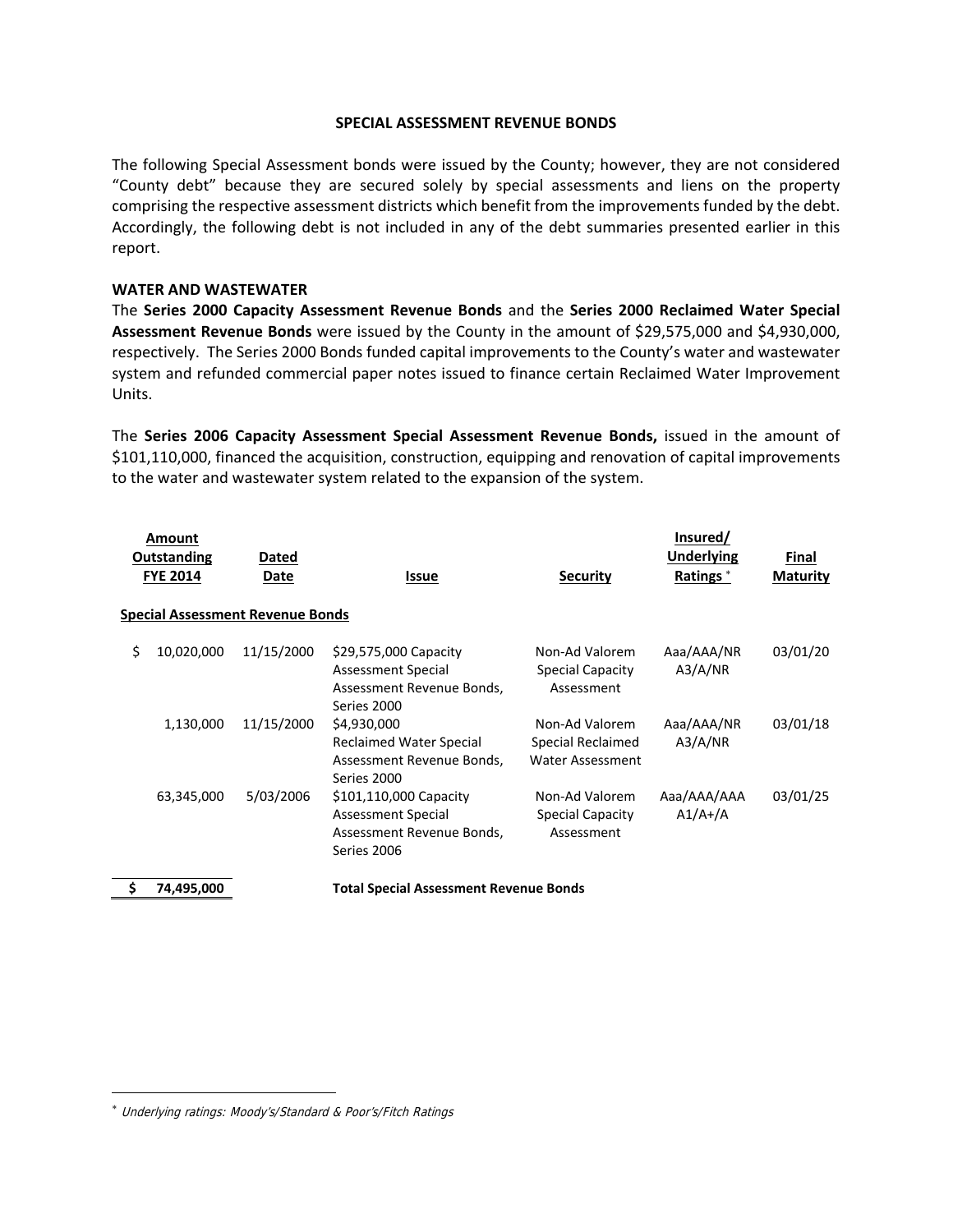# **REVENUE BONDS: SPECIAL ASSESSMENT As of 9/30/2014 AGGREGATE DEBT SERVICE SCHEDULE**

| <b>Fiscal</b><br>Year | <b>Principal</b> | <b>Interest</b>  | <b>Fiscal Year</b><br><b>Debt Service</b> | <b>Outstanding</b><br>Debt (FYE) | <b>Percent</b><br><b>Outstanding</b> |
|-----------------------|------------------|------------------|-------------------------------------------|----------------------------------|--------------------------------------|
| 2015                  | \$<br>8,070,000  | \$<br>3,559,425  | 11,629,425<br>S.                          | \$<br>66,425,000                 | 48.98%                               |
| 2016                  | 8,485,000        | 3,146,959        | 11,631,959                                | 57,940,000                       | 42.72%                               |
| 2017                  | 8,755,000        | 2,714,484        | 11,469,484                                | 49,185,000                       | 36.27%                               |
| 2018                  | 8,485,000        | 2,267,706        | 10,752,706                                | 40,700,000                       | 30.01%                               |
| 2019                  | 7,550,000        | 1,854,284        | 9,404,284                                 | 33,150,000                       | 24.44%                               |
| 2020                  | 9,885,000        | 1,411,841        | 11,296,841                                | 23,265,000                       | 17.16%                               |
| 2021                  | 6,780,000        | 993,750          | 7,773,750                                 | 16,485,000                       | 12.16%                               |
| 2022                  | 6,260,000        | 667,750          | 6,927,750                                 | 10,225,000                       | 7.54%                                |
| 2023                  | 5,160,000        | 382,250          | 5,542,250                                 | 5,065,000                        | 3.73%                                |
| 2024                  | 3,255,000        | 171,875          | 3,426,875                                 | 1,810,000                        | 1.33%                                |
| 2025                  | 1,810,000        | 45,250           | 1,855,250                                 |                                  | 0.00%                                |
|                       | 74,495,000<br>S. | 17,215,575<br>S. | 91,710,575<br>S                           |                                  |                                      |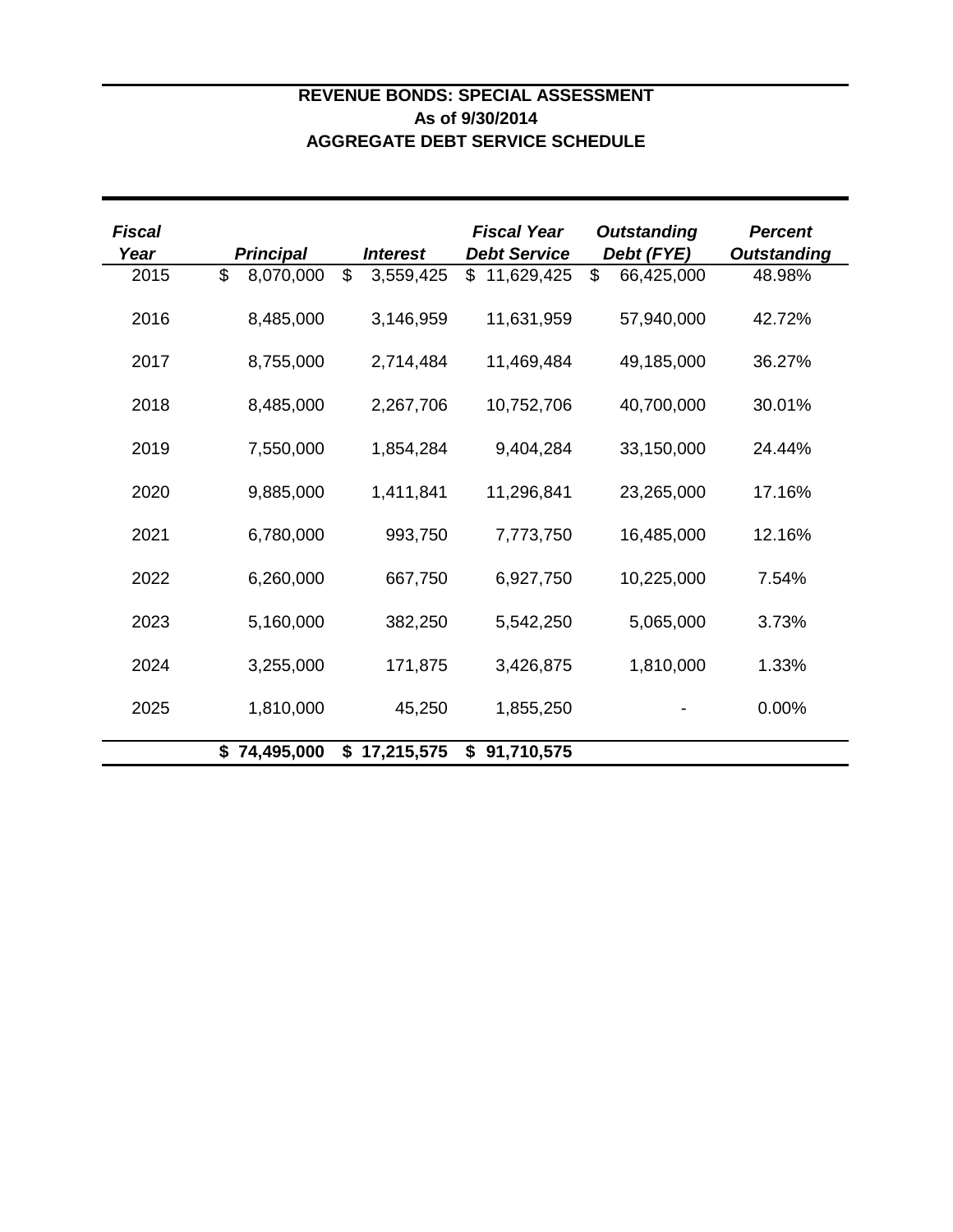# **REVENUE BONDS: SPECIAL ASSESSMENT**

### **\$29,575,000 HILLSBOROUGH COUNTY, FLORIDA Capacity Assessment Special Assessment Revenue Bonds Series 2000**

| <b>DATED:</b>              | November 15, 2000           |             |      | Ratings                                            | Underlving | <b>Insured</b> * |
|----------------------------|-----------------------------|-------------|------|----------------------------------------------------|------------|------------------|
|                            | DELIVERED: December 8, 2000 |             |      | Moodv's                                            | A1         | Aaa              |
| Initial Call Date / Price: |                             | $9/1/2010*$ | 101% | S&P                                                |            | AAA              |
| True Interest Cost (TIC):  |                             | 5.382594%   |      | Fitch                                              | ΝR         | NR               |
| Arbitrage Yield:           |                             | 5.316603%   |      | * Insurer: Financial Security Assurance Inc. (FSA) |            |                  |

### **PURPOSE** SECURITY

To fund the cost of acquisition, construction, and renovation of capital improvements to the water and wastewater system of the County.

Non-Ad Valorem Special Capacity Assessments levied within the beneficial Capacity Assessment Units set forth in the Bond Resolution. The bonds shall not constitute general obligations or indebtedness of the County.

| Coupon<br>Date | <b>Bond</b><br><b>CUSIP#</b><br><b>Principal</b><br>Rate<br><b>Type</b> |        | Coupon    | Interest |    | <b>Periodic</b><br><b>Debt Service</b> | <b>Fiscal Year</b><br>Debt Service** | <b>Outstanding</b><br><b>Debt</b> | <b>Percent</b><br><b>Outstanding</b> |          |
|----------------|-------------------------------------------------------------------------|--------|-----------|----------|----|----------------------------------------|--------------------------------------|-----------------------------------|--------------------------------------|----------|
| 03/01/2015     | \$<br>950,000                                                           | Serial | 432281CR2 | 5.00%    | \$ | 254,303.13                             | \$1<br>,204,303.13                   |                                   | \$<br>9,070,000                      | 30.67%   |
| 09/01/2015     | 970,000                                                                 | Serial | 432281CS0 | 5.00%    |    | 230,553.13                             | 1,200,553.13                         | 2,404,856.25                      | 8,100,000                            | 27.39%   |
| 03/01/2016     | 995,000                                                                 | Serial | 432281CT8 | 5.00%    |    | 206,303.13                             | 1,201,303.13                         |                                   | 7,105,000                            | 24.02%   |
| 09/01/2016     | 1,020,000                                                               | Serial | 432281CU5 | 5.00%    |    | 181,428.13                             | 1,201,428.13                         | 2,402,731.25                      | 6,085,000                            | 20.57%   |
| 03/01/2017     | 1,045,000                                                               | Term 1 | 432281CV3 | 5.13%    |    | 155,928.13                             | 1,200,928.13                         |                                   | 5,040,000                            | 17.04%   |
| 09/01/2017     | 1,075,000                                                               | Term 1 | 432281CW1 | 5.13%    |    | 129.150.00                             | 1,204,150.00                         | 2,405,078.13                      | 3,965,000                            | 13.41%   |
| 03/01/2018     | 615,000                                                                 | Term 1 | 432281CX9 | 5.13%    |    | 101,603.13                             | 716,603.13                           |                                   | 3,350,000                            | 11.33%   |
| 09/01/2018     | 630,000                                                                 | Term 1 | 432281CY7 | 5.13%    |    | 85,843.75                              | 715,843.75                           | 1,432,446.88                      | 2,720,000                            | 9.20%    |
| 03/01/2019     | 185,000                                                                 | Term 1 | 432281CZ4 | 5.13%    |    | 69,700.00                              | 254,700.00                           |                                   | 2,535,000                            | 8.57%    |
| 09/01/2019     | 190.000                                                                 | Term 1 | 432281DA8 | 5.13%    |    | 64.959.38                              | 254,959.38                           | 509,659.38                        | 2,345,000                            | 7.93%    |
| 03/01/2020     | 2,345,000                                                               | Term 1 | 432281DB6 | 5.13%    |    | 60,090.63                              | 2,405,090.63                         |                                   | $\overline{\phantom{a}}$             | 0.00%    |
| 09/01/2020     |                                                                         |        |           |          |    |                                        |                                      | 2,405,090.63                      | ٠                                    | $0.00\%$ |
|                | \$<br>10,020,000                                                        |        |           |          |    | \$1,539,862.50                         | \$11,559,862.50                      | \$11,559,862.50                   |                                      |          |

**\*\* Modified Accrual Basis** \* Subject to Extraordinary Mandatory Redemption at par on interest payment dates from Prepayments of capacity assessments in excess of \$100,000.

03/01/2020 \$ 6,085,000 Term Bond 1, CUSIP number as noted above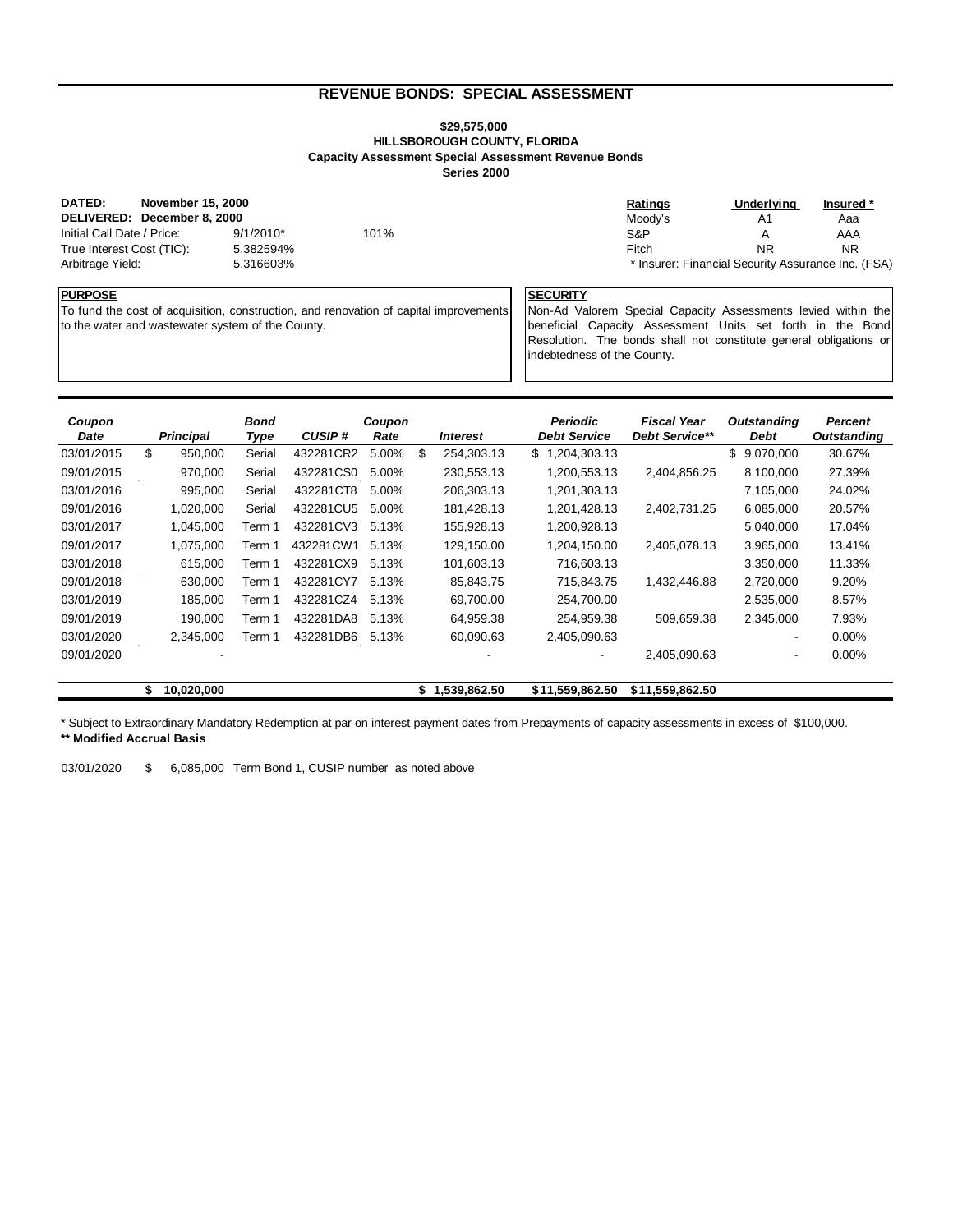# **REVENUE BONDS: SPECIAL ASSESSMENT**

### **\$4,930,000 HILLSBOROUGH COUNTY, FLORIDA Reclaimed Water Special Assessment Revenue Bonds Series 2000**

| <b>DATED:</b><br><b>DELIVERED:</b><br>Initial Call Date / Price:<br>True Interest Cost (TIC):<br>Arbitrage Yield: | November 15, 2000<br>December 8, 2000<br>$9/1/2010$ *<br>5.314014%<br>5.243927% | 101%                       |                                                | Ratings<br>Moody's<br>S&P<br>Fitch                                                                                                                                                                                | Underlying<br>A1<br>$A+$<br>ΝR<br>* Insurer: Financial Security Assurance Inc. (FSA) | Insured *<br>Aaa<br>AAA<br>NR. |
|-------------------------------------------------------------------------------------------------------------------|---------------------------------------------------------------------------------|----------------------------|------------------------------------------------|-------------------------------------------------------------------------------------------------------------------------------------------------------------------------------------------------------------------|--------------------------------------------------------------------------------------|--------------------------------|
| <b>PURPOSE</b><br>Improvement Units.                                                                              | To refund Commercial Paper Notes incurred to finance certain Reclaimed Water    |                            | <b>SECURITY</b><br>indebtedness of the County. | Non-Ad Valorem Special Reclaimed Water Capacity Assessments<br>llevied within the beneficial Capacity Assessment Units set forth in the<br>Bond Resolution. The bonds shall not constitute general obligations or |                                                                                      |                                |
| Coupon<br><b>Principal</b><br>Date                                                                                | Bond<br><b>CUSIP#</b><br>Type                                                   | Coupon<br>Rate<br>Interest | <b>Periodic</b><br><b>Debt Service</b>         | <b>Fiscal Year</b><br><b>Debt Service**</b>                                                                                                                                                                       | <b>Outstanding</b><br>Debt                                                           | Percent<br>Outstanding         |

| vale       | rmcipal        | ı ype  | GUSIF #   | rale  |     | merest     | <i>Dent Service</i> |                          | <i>Dept Service</i> |        | vevi                     | vuisianumy |
|------------|----------------|--------|-----------|-------|-----|------------|---------------------|--------------------------|---------------------|--------|--------------------------|------------|
| 03/01/2015 | \$.<br>135,000 | Serial | 432281BE2 | 5.00% | -\$ | 28.784.38  | \$                  | 163.784.38               |                     | σ<br>จ | 995.000                  | 20.18%     |
| 09/01/2015 | 140,000        | Serial | 432281BF9 | 5.00% |     | 25,409.38  |                     | 165,409.38               | 329,193.75          |        | 855,000                  | 17.34%     |
| 03/01/2016 | 145.000        | Term 1 | 432281BL6 | 5.13% |     | 21.909.38  |                     | 166.909.38               |                     |        | 710.000                  | 14.40%     |
| 09/01/2016 | 150,000        | Term 1 | 432281BL6 | 5.13% |     | 18.193.75  |                     | 168.193.75               | 335.103.13          |        | 560,000                  | 11.36%     |
| 03/01/2017 | 70.000         | Term 1 | 432281BL6 | 5.13% |     | 14.350.00  |                     | 84.350.00                |                     |        | 490.000                  | 9.94%      |
| 09/01/2017 | 75.000         | Term 1 | 432281BL6 | 5.13% |     | 12.556.25  |                     | 87.556.25                | 171.906.25          |        | 415,000                  | 8.42%      |
| 03/01/2018 | 415.000        | Term 1 | 432281BL6 | 5.13% |     | 10.634.38  |                     | 425,634.38               |                     |        | $\overline{\phantom{a}}$ | $0.00\%$   |
| 09/01/2018 | ۰              |        |           |       |     | ۰          |                     | $\overline{\phantom{0}}$ | 425.634.38          |        |                          | $0.00\%$   |
|            |                |        |           |       |     |            |                     |                          |                     |        |                          |            |
|            | \$1,130,000    |        |           |       |     | 131.837.50 |                     | \$1.261.837.50           | \$1.261.837.50      |        |                          |            |

**\*\* Modified Accrual Basis** \* Subject to Extraordinary Mandatory Redemption at par on interest payment dates from Prepayments of reclaimed water assessments in excess of \$100,000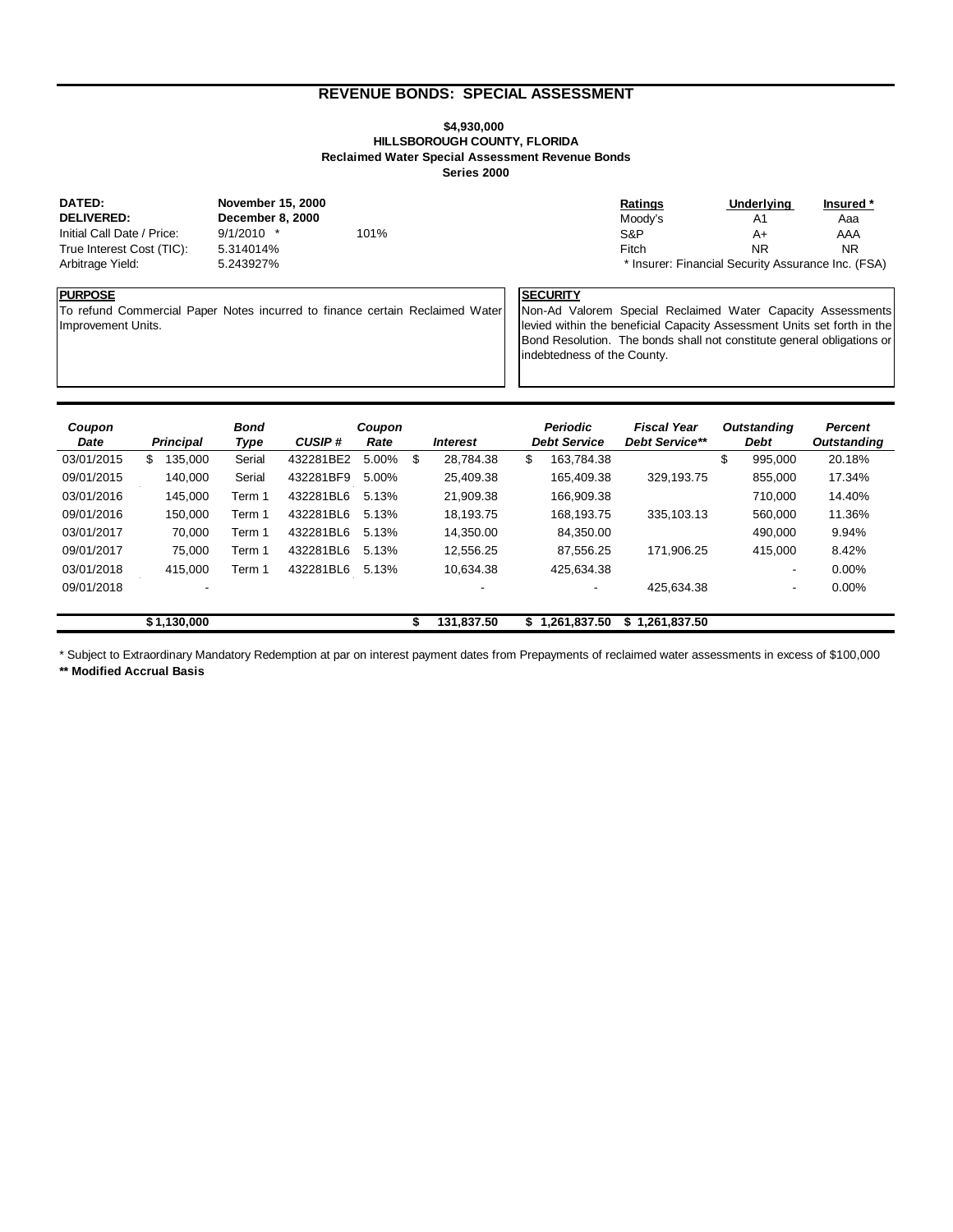# **REVENUE BONDS: SPECIAL ASSESSMENT**

### **\$101,110,000 HILLSBOROUGH COUNTY, FLORIDA Capacity Assessment Special Assessment Revenue Bonds Series 2006**

| DATED:                                                                                                                                        | May 3, 2006 |      |                                                            | Ratings          | Underlying                                         | Insured * |
|-----------------------------------------------------------------------------------------------------------------------------------------------|-------------|------|------------------------------------------------------------|------------------|----------------------------------------------------|-----------|
| <b>DELIVERED:</b>                                                                                                                             | May 3, 2006 |      |                                                            | Moody's          | A1                                                 | Aaa       |
| Initial Call Date / Price:                                                                                                                    | $3/1/2016*$ | 100% |                                                            | S&P              | A+                                                 | AAA       |
| True Interest Cost (TIC):                                                                                                                     | 4.531082%   |      |                                                            | Fitch            |                                                    | AAA       |
| Arbitrage Yield:                                                                                                                              | 4.377482%   |      |                                                            |                  | * Insurer: Financial Guaranty Insurance Co. (FGIC) |           |
|                                                                                                                                               |             |      |                                                            |                  |                                                    |           |
| <b>PURPOSE</b>                                                                                                                                |             |      |                                                            | <b>ISECURITY</b> |                                                    |           |
| Acquire, construct, equip and renovate improvements to the water and wastewater Non-Ad Valorem Special Capacity Assessments levied within the |             |      |                                                            |                  |                                                    |           |
| system of the County related to the expansion of the System.                                                                                  |             |      | beneficial Capacity Assessment Units set forth in the Bond |                  |                                                    |           |

Resolution. The bonds shall not constitute general obligations or

indebtedness of the County.

| Coupon     | <b>Bond</b><br>Coupon |                  |        | <b>Periodic</b> |       | <b>Outstanding</b> | <b>Percent</b>  |                     |                 |              |                    |
|------------|-----------------------|------------------|--------|-----------------|-------|--------------------|-----------------|---------------------|-----------------|--------------|--------------------|
| Date       |                       | <b>Principal</b> | Type   | <b>CUSIP#</b>   | Rate  |                    | <b>Interest</b> | <b>Debt Service</b> | Debt Service**  | <b>Debt</b>  | <b>Outstanding</b> |
| 03/01/2015 | \$                    | 5,875,000        | Serial | 432281DL4       | 5.00% | \$                 | 1,583,625.00    | \$7,458,625.00      |                 | \$57,470,000 | 56.84%             |
| 09/01/2015 |                       |                  |        |                 |       |                    | 1.436.750.00    | 1,436,750.00        | 8,895,375.00    | 57,470,000   | 56.84%             |
| 03/01/2016 |                       | 6,175,000        | Serial | 432281DM2       | 5.00% |                    | 1,436,750.00    | 7,611,750.00        |                 | 51,295,000   | 50.73%             |
| 09/01/2016 |                       |                  |        |                 |       |                    | 1,282,375.00    | 1,282,375.00        | 8,894,125.00    | 51,295,000   | 50.73%             |
| 03/01/2017 |                       | 6,490,000        | Serial | 432281DN0       | 5.00% |                    | 1.282.375.00    | 7,772,375.00        |                 | 44,805,000   | 44.31%             |
| 09/01/2017 |                       |                  |        |                 |       |                    | 1,120,125.00    | 1,120,125.00        | 8,892,500.00    | 44,805,000   | 44.31%             |
| 03/01/2018 |                       | 6,825,000        | Serial | 432281DP5       | 5.00% |                    | 1.120.125.00    | 7,945,125.00        |                 | 37,980,000   | 37.56%             |
| 09/01/2018 |                       |                  |        |                 |       |                    | 949,500.00      | 949,500.00          | 8,894,625.00    | 37,980,000   | 37.56%             |
| 03/01/2019 |                       | 7,175,000        | Serial | 432281DQ3       | 5.00% |                    | 949,500.00      | 8,124,500.00        |                 | 30,805,000   | 30.47%             |
| 09/01/2019 |                       |                  |        |                 |       |                    | 770.125.00      | 770.125.00          | 8,894,625.00    | 30,805,000   | 30.47%             |
| 03/01/2020 |                       | 7,540,000        | Serial | 432281DR1       | 5.00% |                    | 770,125.00      | 8,310,125.00        |                 | 23,265,000   | 23.01%             |
| 09/01/2020 |                       |                  |        |                 |       |                    | 581,625.00      | 581,625.00          | 8,891,750.00    | 23,265,000   | 23.01%             |
| 03/01/2021 |                       | 6,780,000        | Serial | 432281DS9       | 5.00% |                    | 581,625.00      | 7,361,625.00        |                 | 16,485,000   | 16.30%             |
| 09/01/2021 |                       |                  |        |                 |       |                    | 412,125.00      | 412,125.00          | 7,773,750.00    | 16,485,000   | 16.30%             |
| 03/01/2022 |                       | 6,260,000        | Serial | 432281DT7       | 5.00% |                    | 412,125.00      | 6,672,125.00        |                 | 10,225,000   | 10.11%             |
| 09/01/2022 |                       |                  |        |                 |       |                    | 255,625.00      | 255,625.00          | 6,927,750.00    | 10,225,000   | 10.11%             |
| 03/01/2023 |                       | 5,160,000        | Serial | 432281DU4       | 5.00% |                    | 255,625.00      | 5,415,625.00        |                 | 5,065,000    | 5.01%              |
| 09/01/2023 |                       |                  |        |                 |       |                    | 126,625.00      | 126,625.00          | 5,542,250.00    | 5,065,000    | 5.01%              |
| 03/01/2024 |                       | 3,255,000        | Serial | 432281DV2       | 5.00% |                    | 126,625.00      | 3,381,625.00        |                 | 1,810,000    | 1.79%              |
| 09/01/2024 |                       |                  |        |                 |       |                    | 45,250.00       | 45,250.00           | 3,426,875.00    | 1,810,000    | 1.79%              |
| 03/01/2025 |                       | 1,810,000        | Serial | 432281DW0       | 5.00% |                    | 45,250.00       | 1,855,250.00        |                 |              | 0.00%              |
| 09/01/2025 |                       |                  |        |                 |       |                    |                 |                     | 1,855,250.00    |              | 0.00%              |
|            |                       |                  |        |                 |       |                    |                 |                     |                 |              |                    |
|            | \$                    | 63,345,000       |        |                 |       |                    | \$15,543,875.00 | \$78,888,875.00     | \$78,888,875.00 |              |                    |

\* Subject to Extraordinary Mandatory Redemption any time at par from Prepayments of capacity assessments in excess of \$100,000.

**\*\* Modified Accrual Basis**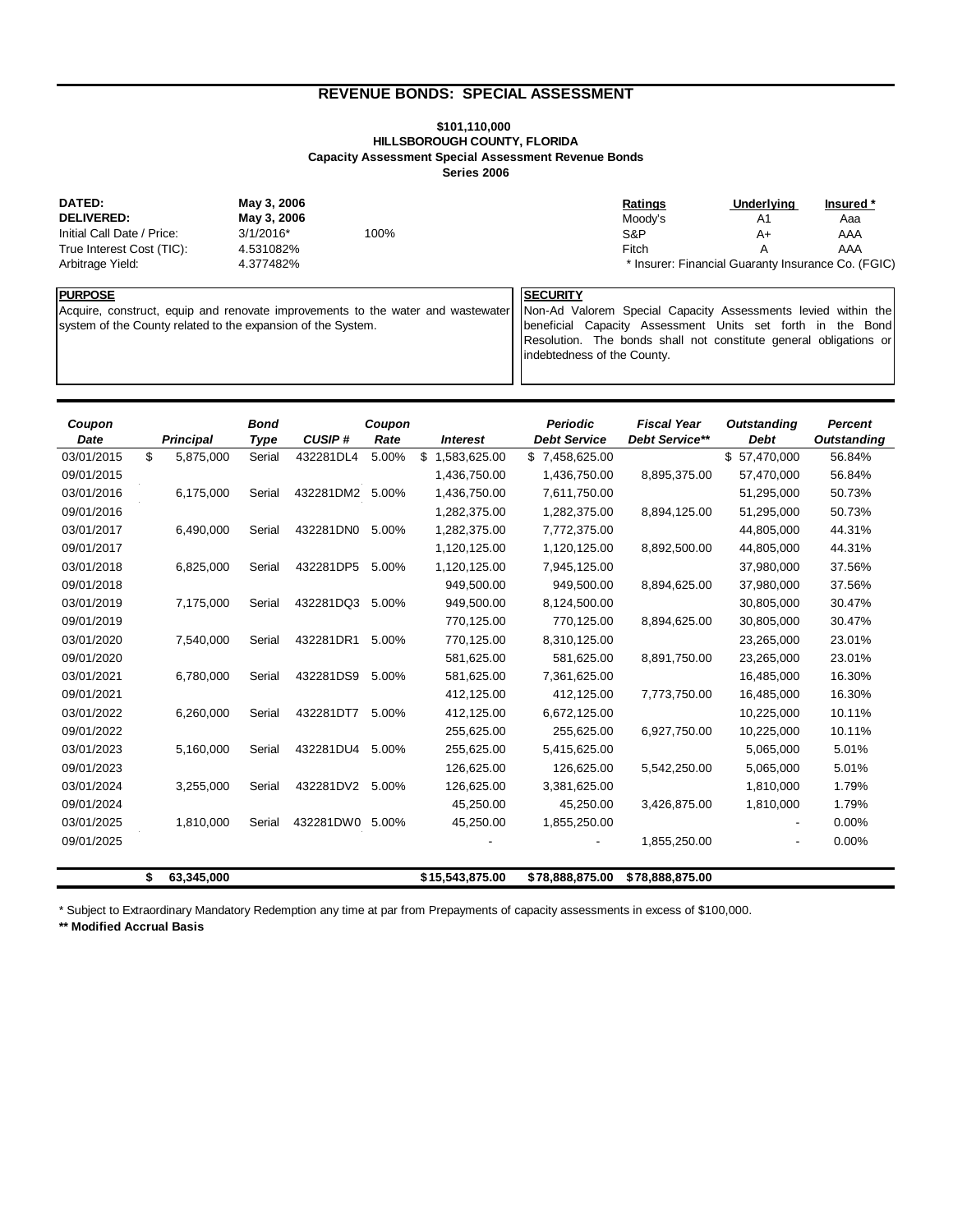**Appendix A: Terminology of Debt Types Issued by the County**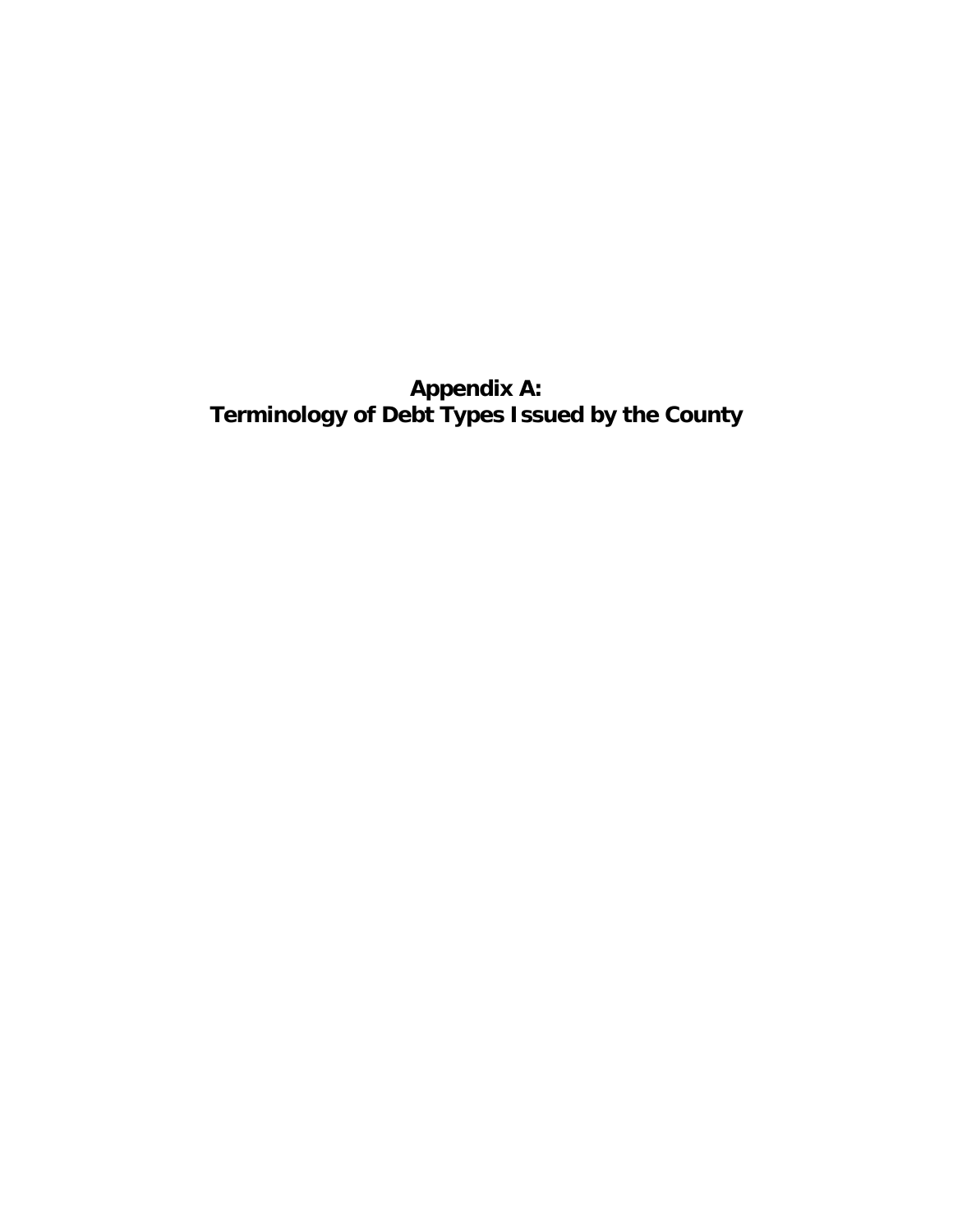# **TYPES OF DEBT ISSUED BY THE COUNTY**

# **REVENUE DEBT: BONDS, NOTES AND GOVERNMENTAL LOANS**

The issuance of revenue debt is usually subject to fewer and less severe restrictions than are imposed on general obligation debt. This is because the purpose of such restrictions is to minimize the loss of popular control over the public purse (i.e., to protect future taxpayers against heavy tax burdensthey must bear without their consent). Since the County cannot be compelled to levy taxes or fees, other than those specific taxes or fees pledged to revenue debt, future taxpayers are not burdened with the debt service associated with revenue debt. Therefore, the same level of restrictions is not necessary. Nevertheless, in the case where a revenue source such as a sales tax or franchise fee flows to the General Fund to offset operating expenses, the utilization of such revenues as a security pledge for bond indebtedness will have a direct impact on General Fund revenues. Thus, in order to maintain the same level of general services, the issuer may need to identify other supplemental revenues or reduce operating costs.

**Self‐Supporting Revenue Debt.** The source of funds supporting an issuance of self‐supporting revenue debt is usually the receipts from the operation of a facility or enterprise (e.g. a solid waste resource recovery facility or utility system) built with bond proceeds. As such revenues are received, they immediately become subject to the pledge established by the indenture or resolution that such revenues are received by the issuer to: (i) be held in trust for the benefit of the bond or note holder; and, (ii) be applied solely as specified in the indenture or resolution. In accordance with this quasi‐fiduciary relationship, it is provided that, upon receipt of the revenues, they are to be deposited into a Trust Fund which is usually deemed the "Revenue Fund."

As stated above, repayment of revenue debt is dependent upon a particular source of funds, not upon any general governmental commitment to provide the amount needed for payment. Therefore, it is essential that the funds flowing from such a revenue source be allocated exclusively for such payment, for building required reserves, and for operating the project or program which generated the funds. Surplus funds may be applied for other uses. Such exclusive allocation is achieved by means of: (1) formally pledging all funds flowing from the source as security for the bonds or notes; (2) specifying the manner of its application, including restrictions on the alternative application of any surplus; and, (3) covenanting not to apply any such funds except as so specified. Most bond or note resolutions include a requirement that the issuer (such as the County's water/wastewater utility system) charge rates high enough to produce system revenues sufficient to pay not only operating expenses and debt service, but also to provide an adequate margin to protect bond or note holdersshould there be an unforeseen revenue shortfall. Most such margins are in the range of 25% to 40% of annual debt service, depending primarily on the strength of the revenue source.

**Commercial Paper (CP).** The most common type of CP is short-term, unsecured promissory notes issued by organizations of recognized credit quality. While corporations usually issue CP on an unsecured basis, legal differences normally require that municipal issuers secure CP with a specific pledge. CP is issuable in virtually any amount at any time on very short notice. The dollar amount of each maturity is usually tailored to the needs of the issuer on the date the notes are brought to market. Virtually all municipal CP is supported by a credit facility from a commercial bank (e.g. letter of credit). The funds available under this credit facility are generally sufficient to pay the outstanding principal of and interest on the CP. Bank‐support facilities can take various forms.

Credit ratings by at least one of the major rating agencies (Moody's, Standard & Poor's, Fitch) are essential to enable a CP issuer to reach a broad range of investors, obtain competitive interest rates and be able to issue CP in amounts consistent with its overall program. The best or "prime" ratings are P‐1 by Moody's, A‐1+ by Standard and Poor's and F‐1+ by Fitch, which are the ratings of the County's CP.

CP has many advantages when used in a suitable borrowing situation. Relative to othershort‐term financing options, the short average maturity of CP results in significant interest rate savings in most economic environments. The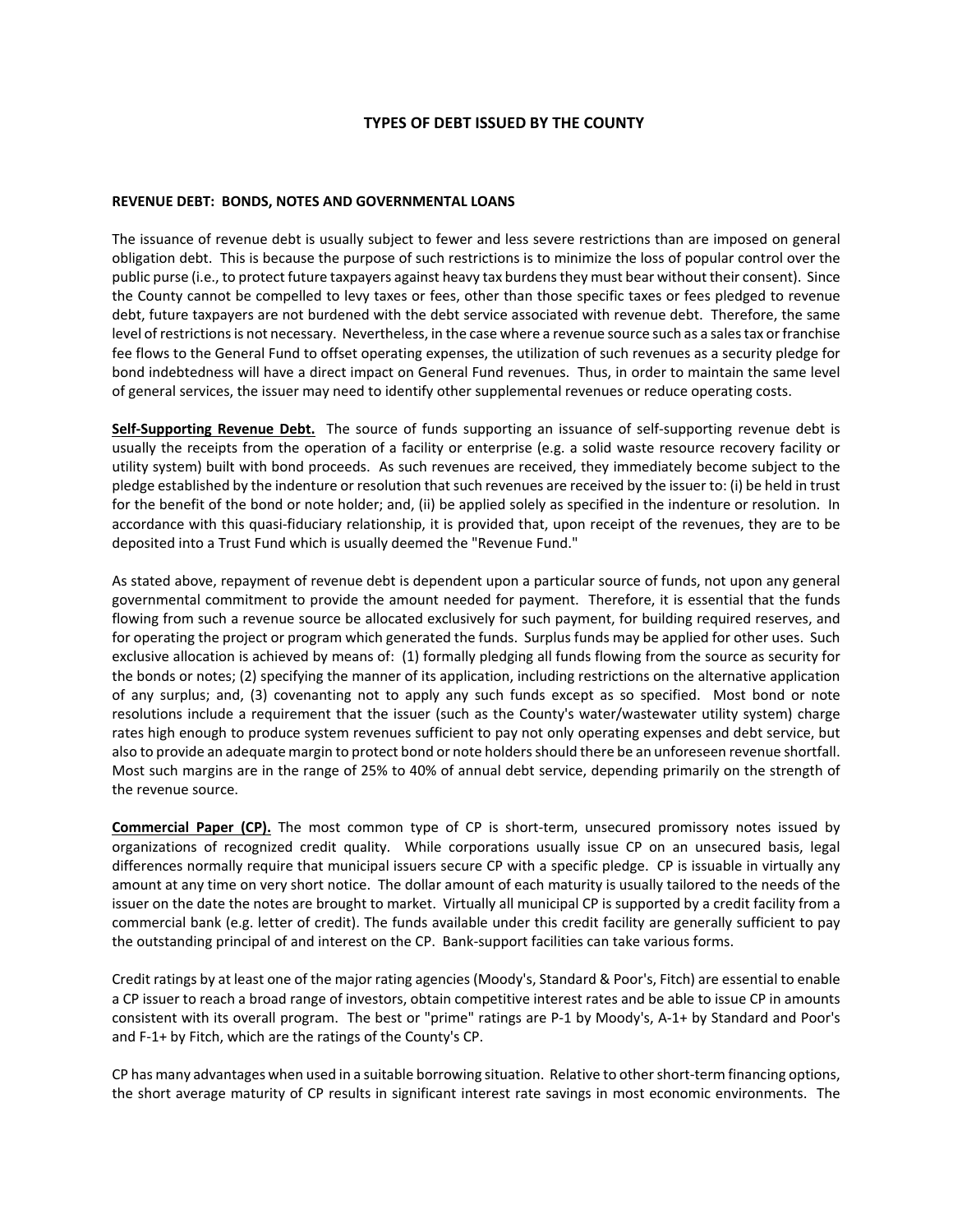effect of this lower average interest rate is a decrease in the overall borrowing costs of the County. Principal amounts and maturities ranging from 1 to 270 days can be tailored to meet the County's changing financial needs in amounts up to the Board authorized limit established by the CP resolution. Finally, CP has the lowest issuance costs of any long- or short-term, public or private placement financing alternative.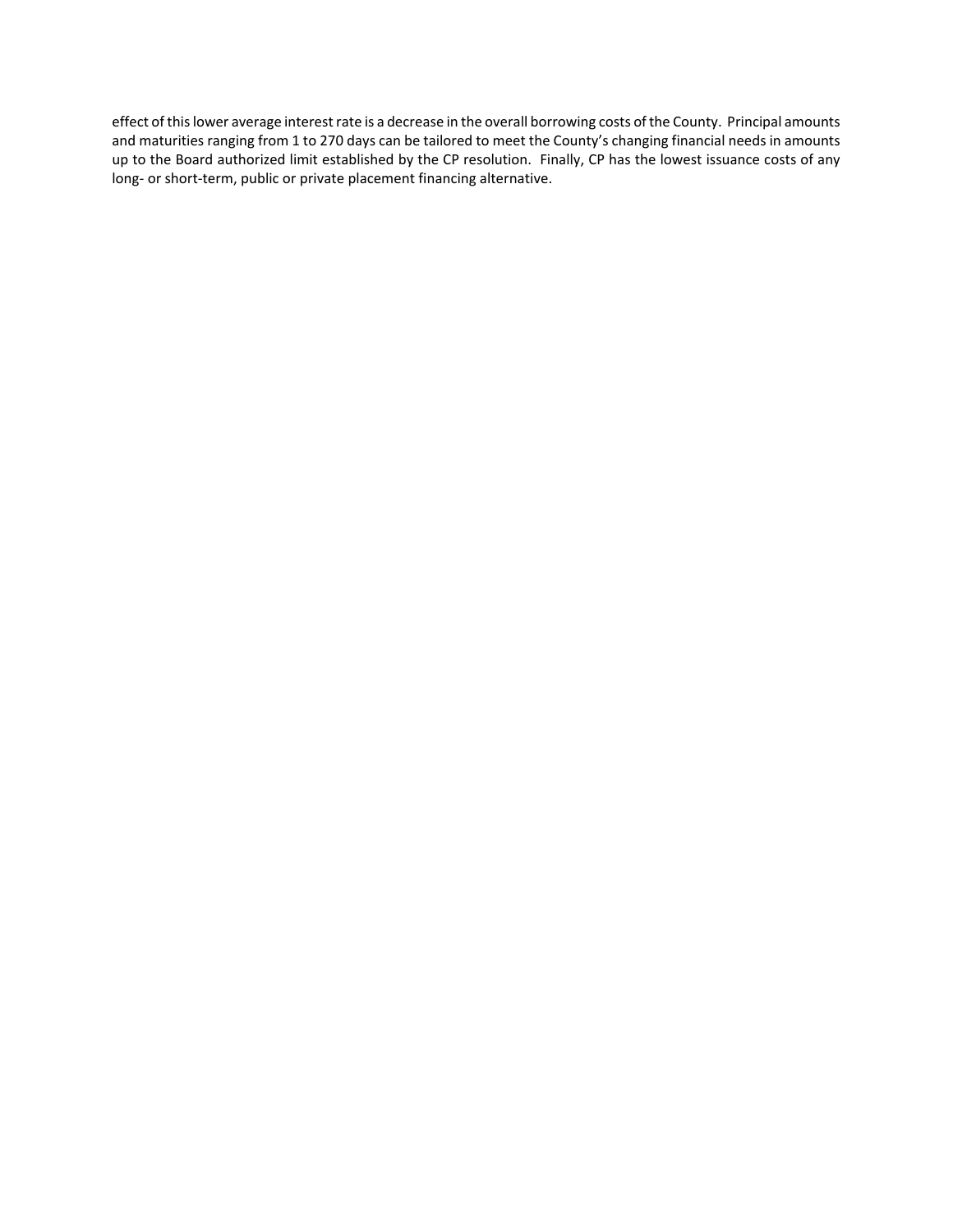**Appendix B: Hillsborough County Debt Capacity Analysis**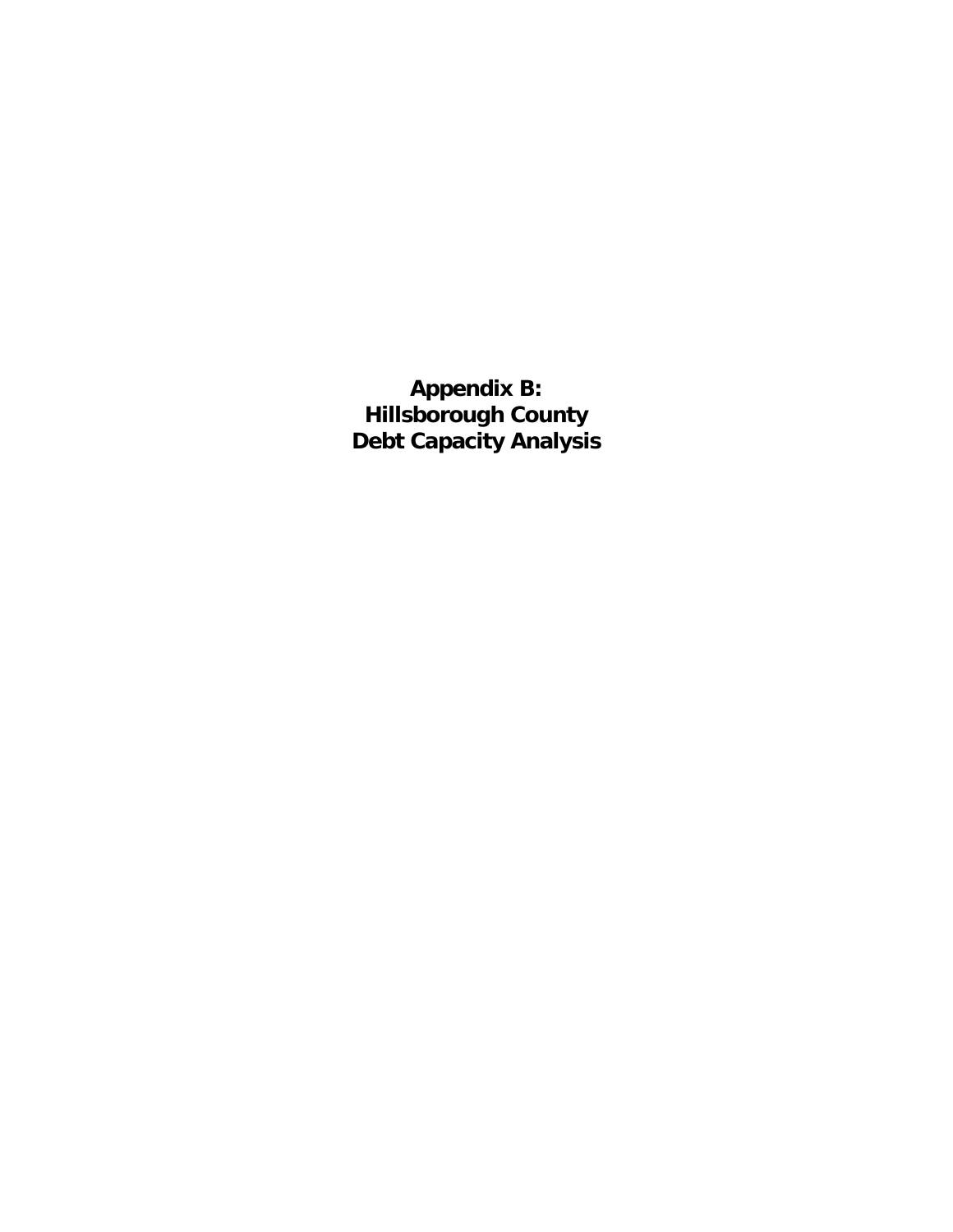# **TABLE 1 Non Enterprise Debt Secured by Major Revenues General Governmental Use (Amounts in 000s)**

|                                                   |     | Local      |              |                          |           |                       |
|---------------------------------------------------|-----|------------|--------------|--------------------------|-----------|-----------------------|
|                                                   |     | Government |              |                          |           | <b>County Share</b>   |
|                                                   |     | Half Cent  | Guaranteed   |                          | Community |                       |
|                                                   |     | Sales Tax  | Entitlement  | Communications           |           | <b>Investment Tax</b> |
| Description                                       |     | (1,8)      | (2)          | Services Tax (10)        |           | (CIT) (1,4)           |
| FYE 9/30/14 Revenues (3)                          | \$. | 89,058     | \$<br>6,752  | \$<br>15,091             | \$        | 51,077                |
| Existing Debt (Maximum Annual Debt Service)       |     |            |              |                          |           |                       |
| \$90,000,000 CIT Revenue Bonds Series 2004        |     |            |              |                          |           | 3,813                 |
| \$38,305,000 Court Facility Revenues Bonds Series |     |            |              |                          |           |                       |
| 2005(9)                                           |     |            |              |                          |           | 2,534                 |
| \$40,285,000 Capital Improvement Program (CIP)    |     |            |              |                          |           |                       |
| Refunding Revenue Bonds, Series 2006              |     | 3,247      | -            | $\overline{\phantom{a}}$ |           |                       |
| \$191,800,000 CIT Revenue Bonds Series 2007       |     |            |              |                          |           | 16,162                |
| \$38,130,000 Series 2012 A CIT Refunding Revenue  |     |            |              |                          |           |                       |
| <b>Bonds</b>                                      |     |            |              |                          |           | 3,976                 |
| \$51,625,000 Series 2012 B CIT Refunding Revenue  |     |            |              |                          |           |                       |
| <b>Bonds</b>                                      |     |            | -            |                          |           | 5,923                 |
| \$67,445,000 Series 2012 CIP Revenue Bonds        |     | 6,781      | -            |                          |           |                       |
| <b>Total Maximum Annual Debt Service</b>          | \$  | 10,028     | \$           | \$                       | \$        | 32,408                |
| Available Revenues (5)                            | Ś.  | 79,030     | \$<br>6,752  | \$<br>15,091             | Ś         | 18,669                |
| Estimated Unused Revenue Debt Capacity (6,7)      | Ś.  | 850,820    | \$<br>89,217 | \$<br>91,389             | \$        | 104,240               |

*(1) Assumes a 1.35 X Coverage Requirement.*

(2) Assumes a 1.10 X Coverage Requirement; Pursuant to the Revenue Sharing Act, commencing July 1, 2004, the County can assign, pledge or set aside as a trust for debt service on bonds or other indebtedness, an amount up to 50% of its Revenue *Sharing Moneys received in the prior state fiscal year.*

*(3) Source: Hillsborough County Clerk of the Circuit Court.*

(4) The County's share of such revenues is determined by Florida Statutes 218.62 to be about 70.4% of collections after the following deductions: 25% of total collections to the Hillsborough County School District and, on average, about \$9,773,000 paid to the Tampa Sports Authority, all as set forth in the Interlocal Agreement for Distribution of Community Investment Tax dated July 17, 1996 between the County, the School District, and the Cities of Tampa, Temple Terrace and Plant City.

*(5) Revenues less Maximum Annual Debt Service.*

(6) Assumes AAA/AAA rated, 30 year debt with average interest rate of 5.5%. Estimated Unused Revenue Debt Capacity is determined by dividing Available Revenues by the applicable coverage factor, and then calculating the amount of debt which can be supported by those revenues assuming the 5.5% average interest rate and a 30 year amortization of debt for Half-Cent *Sales Tax, Communication Services Tax and for Guaranteed Entitlement and 10 years for CIT.*

(7) Capacity exceeds amount available to fund projects by amount necessary to pay financing costs and fund reserve accounts. (8) Local government half-cent sales tax revenues are used to pay debt service on other debt including bonds secured by the County's covenant to budget and appropriate from non-ad valorem revenues, such as: the Capital Improvement Non-Ad Valorem Refunding Revenue Bonds, Series 2008 (Warehouse and Sheriff's Facilities Project) and Tax-Exempt Commercial Paper.

(9) The Series 2005 bonds are secured by a lien on the CIT and Court Surcharges. Pursuant to the 2005 bond resolution, the CIT lien may be released if Court Surcharges are sufficient to provide debt service coverage of at least 1.50x for three consecutive years and that the CIT has not been used to make any debt service payments during such three years.

10) Assumes a 1.50 X Coverage Requirement; only 62.5% of the Communications Services Tax is available for additional bonding *capacity given 37.5% of it has been committed for public safety uses.*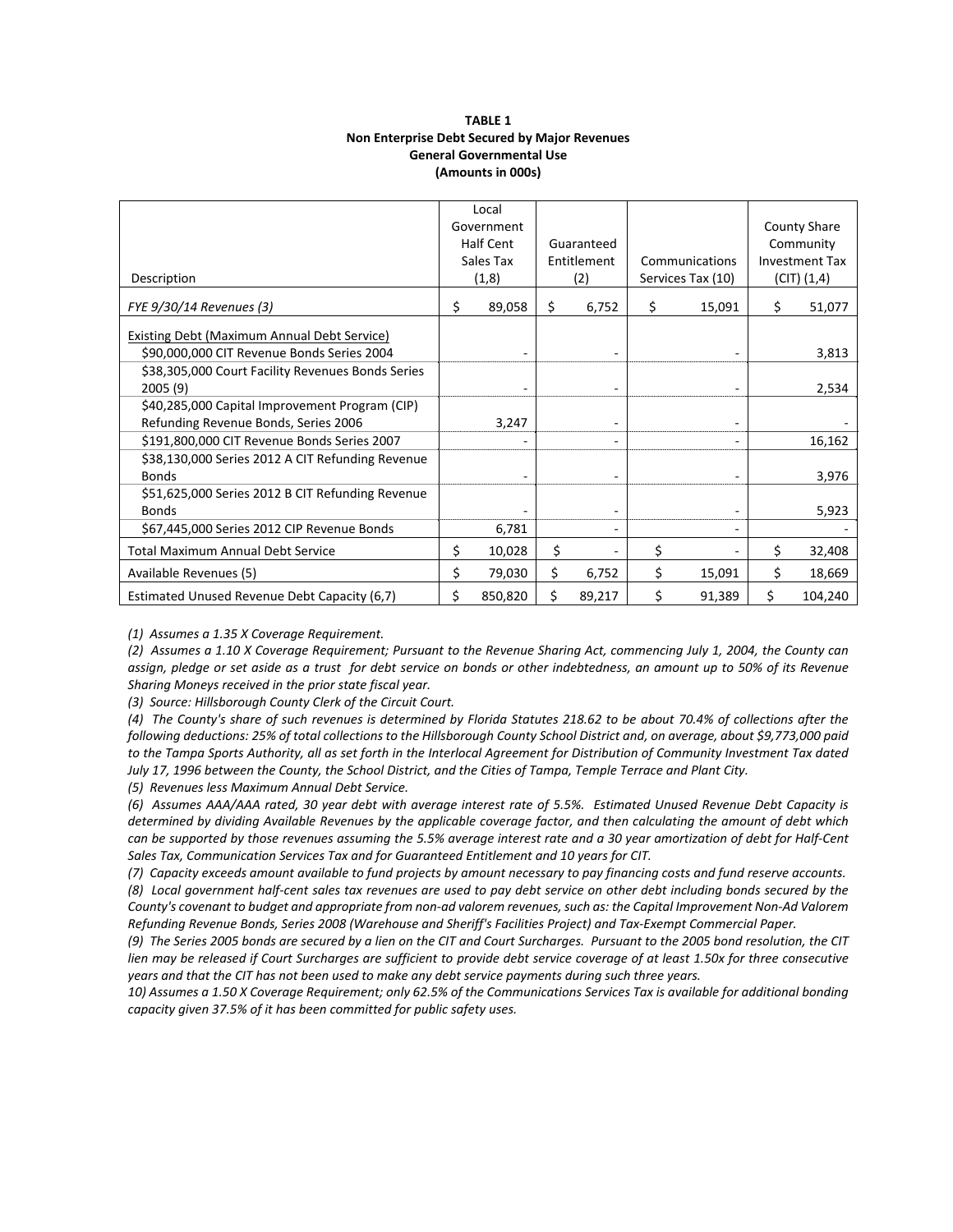### **TABLE 2 Non Enterprise Fund Debt (Amounts in 000s) Road/Transportation Related Use**

|                                              |            | <b>Voted Fuel</b> |          | Local Option   |                 | County     |        |                             |          |  |
|----------------------------------------------|------------|-------------------|----------|----------------|-----------------|------------|--------|-----------------------------|----------|--|
|                                              | Tax(9th    |                   | Fuel Tax |                | <b>Fuel Tax</b> |            |        | Constitutional Fuel Tax (4) |          |  |
| Description                                  | Cent $(1)$ |                   |          | (6th Cent) (2) |                 | (7th Cent) | 20%    | 80%                         |          |  |
|                                              |            |                   |          |                |                 |            |        |                             |          |  |
| FYE 9/30/14 Revenues (3)                     |            | 6,540             |          | 24.690         |                 | 4,749      | 2,202  |                             | 8,808    |  |
| Existing Debt (Maximum Annual Debt Service)  |            |                   |          |                |                 |            |        |                             |          |  |
|                                              |            |                   |          |                |                 |            |        |                             |          |  |
| <b>Total Maximum Annual Debt Service</b>     |            | -                 |          | ۰              |                 |            | ۰      |                             |          |  |
| Available Revenues (5)                       |            | 6,540             |          | 24,690         |                 | 4,749      | 2,202  |                             | 8,808    |  |
| Estimated Unused Revenue Debt Capacity (6.7) |            | N/A               |          | 225,171        |                 | 43,309     | 20.082 |                             | \$80,330 |  |

(1) The funds are used for operational expenses only and therefore, not used for the calculation of debt capacity.

*(2) For Transportation related expenses, including reduction of bonded indebtedness.*

*(3) Source: Hillsborough County Clerk of the Circuit Court.*

*(4) For acquisition, construction and maintenance of roads.*

*(5) Revenues less Maximum Annual Debt Service.*

(6) Capacity exceeds amount available to fund projects by amount necessary to pay financing costs and fund reserve accounts. (7) Assumes Aaa/AAA rated, 25 year issue with average interest rate of 5.3% and 1.5X coverage requirement. Estimated Unused Revenue Debt Capacity is determined by dividing Available Revenues by the applicable coverage factor, and then calculating the amount of debt which can be supported by those revenues assuming the 5.3% average interest rate and a 25 *year amortization of debt.*

#### **TABLE 3 Non Enterprise Fund Debt Restricted Revenues (Amounts in 000s)**

|                                                                   | Tourist          |        | Tourist                   |        |  |
|-------------------------------------------------------------------|------------------|--------|---------------------------|--------|--|
|                                                                   | Development Tax  |        | Development Tax           |        |  |
| Description                                                       | $(4th Cent)$ (1) |        | (5 <sup>th</sup> Cent)(2) |        |  |
| FYE 9/30/14 Revenues (3)                                          |                  | 4,750  |                           | 4,750  |  |
| <b>Existing Debt (Maximum Annual Debt Service)</b>                |                  |        |                           |        |  |
| \$18,270,000 Fourth Cent Tourist Development Tax Refunding and    |                  |        |                           |        |  |
| Improvement Revenue Bonds, Series 2006                            |                  | 1,179  |                           |        |  |
| \$27,125,000 Fifth Cent Tourist Development Tax Refunding Revenue |                  |        |                           |        |  |
| Bonds, Series 2006A                                               |                  |        |                           | 1,780  |  |
| <b>Total Maximum Annual Debt Service</b>                          |                  | 1,179  |                           | 1,780  |  |
| Available Revenues (4)                                            |                  | 3,570  |                           | 2,970  |  |
| Estimated Unused Revenue Debt Capacity (5)                        |                  | 34,594 |                           | 28,775 |  |

(1) These revenues are also used to pay debt service on that portion of the Series 2006 Capital Improvement Program Refunding Revenue Bonds that refunded the Series 1996 Capital Improvement Program Refunding Revenue Bonds in FY06, which originally financed Steinbrenner Field (formerly known as Legends Field), the spring training facility for the New York *Yankees.*

(2) These revenues are also used to pay debt service on that portion of the Series 2005 Tampa Bay Arena Refunding Revenue *Bonds that refunded the Series 1995 Bonds originally financing Tampa Bay Arena Project.*

*(3) Source: Hillsborough County Clerk of the Circuit Court.*

*(4) Revenues less Maximum Annual Debt Service.*

(5) Assumes Aaa/AAA rated, 30 year debt with average interest rate of 5.5%. Estimated Unused Revenue Debt Capacity is determined by dividing Available Revenues by the applicable coverage factor of 1.5X, and then calculating the amount of debt which can be supported by those revenues assuming the 5.5% average interest rate and a 30 year amortization of debt.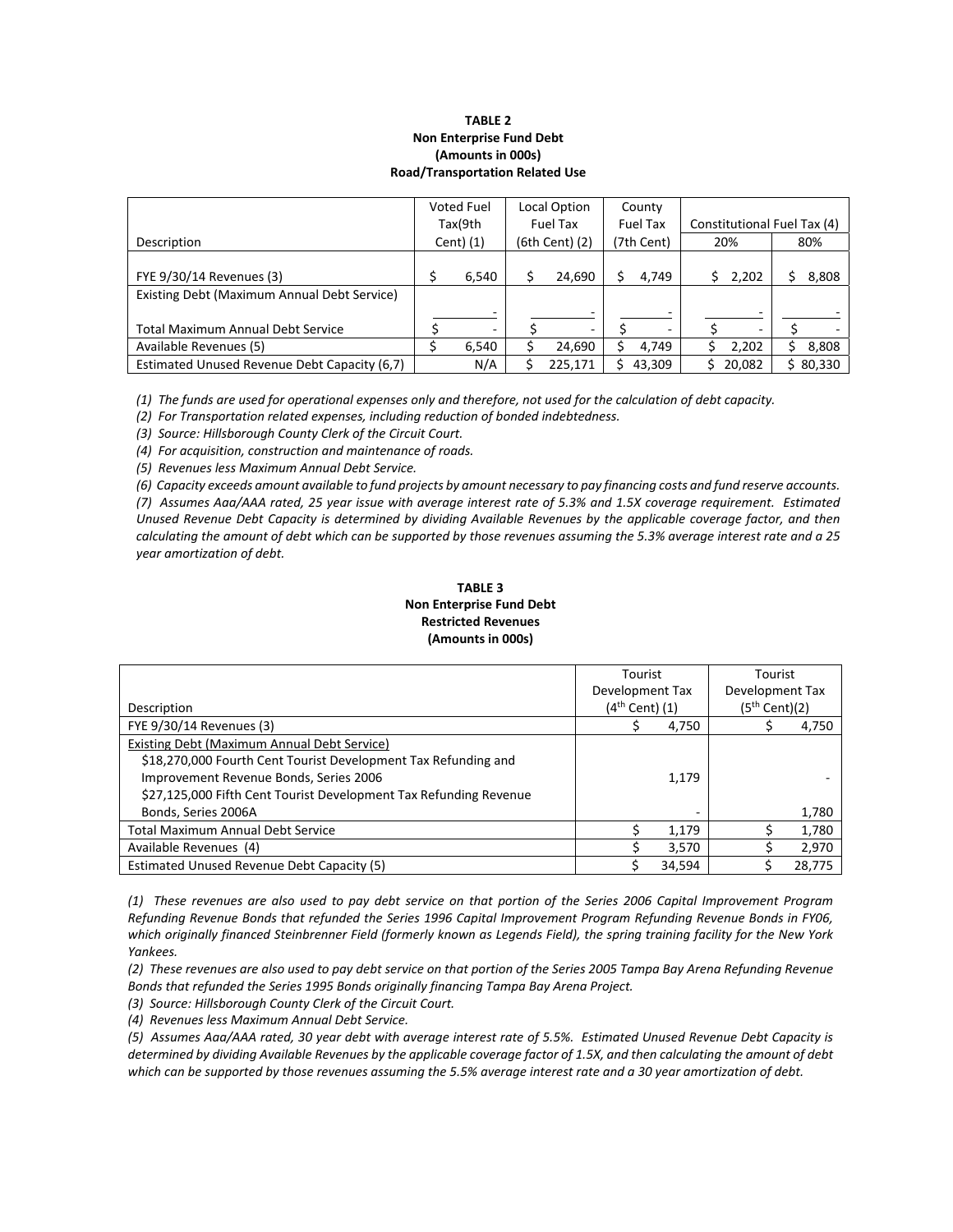**Appendix C: Comparison of Outstanding Governmental-type Debt and Debt Ratios with Other Comparable Size Florida Counties**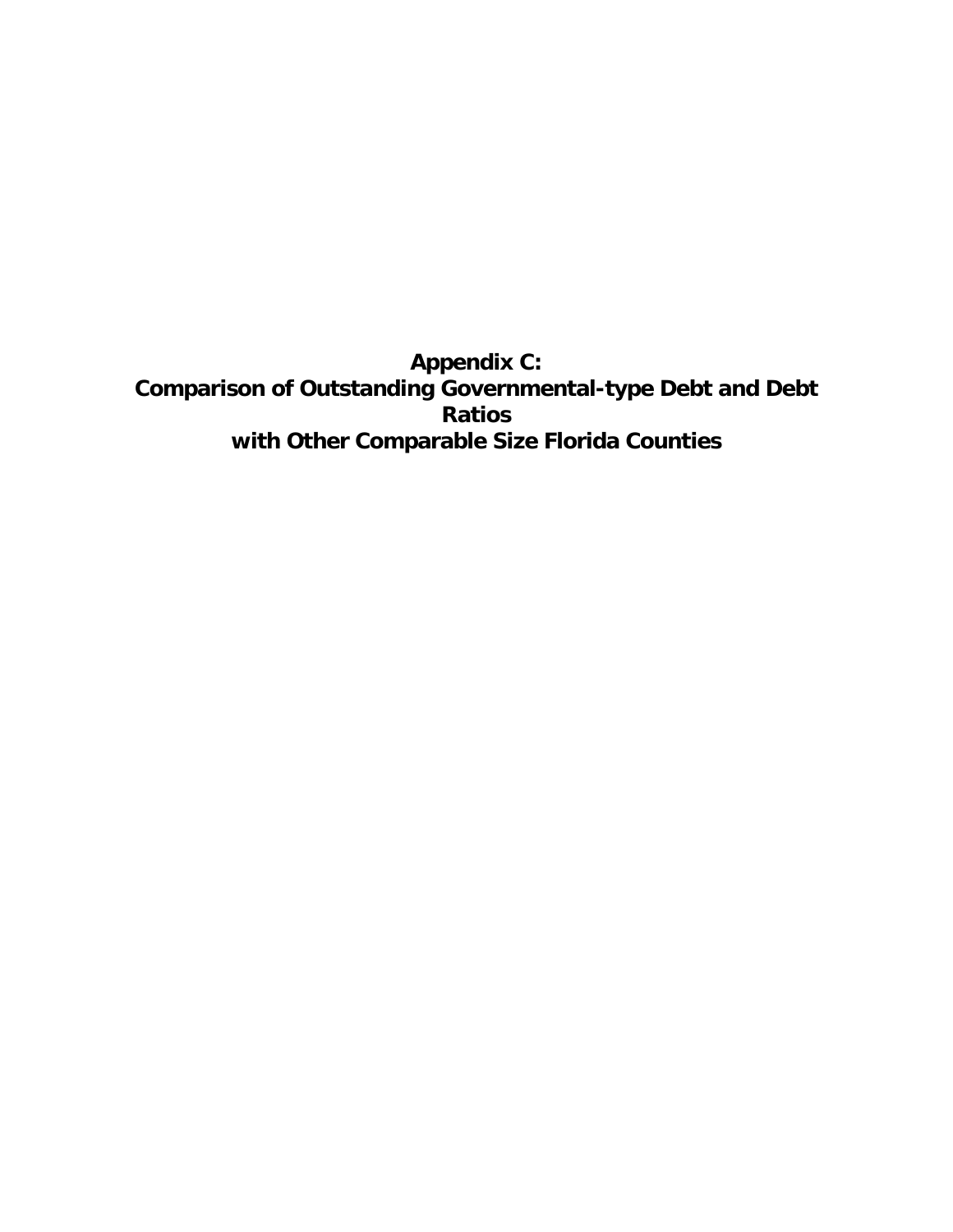## **Governmental Activities Debt Ratio Comparison**

#### **Fiscal Year 2014**

|                                                             | Hillsborough     |     | Hillsborough |     | <b>Broward</b> |    | Miami-Dade    |      | Jacksonville/ |     | Orange                   |     | Palm Beach    |     | <b>Pinellas</b> |
|-------------------------------------------------------------|------------------|-----|--------------|-----|----------------|----|---------------|------|---------------|-----|--------------------------|-----|---------------|-----|-----------------|
|                                                             | w/TSA Debt       |     | County       |     | County         |    | County        |      | Duval         |     | without TDC              |     | County        |     | County          |
| Population (actual)                                         | 1.301.887        |     | 1.301.887    |     | 1,803,903      |    | 2,586,290     |      | 890.066       |     | 1,202,978                |     | 1,364,632     |     | 933,258         |
| Taxable Assessed Property Value<br>(\$000s)                 | 68.364.721       |     | \$68.364.721 |     | \$131,921,960  |    | \$196,304,656 |      | \$43,146,527  |     | \$ 81,060,444            |     | \$130,316,225 |     | \$56,092,698    |
| GO Debt (\$000s)                                            | \$<br>65.957     | \$. | 65.957       | \$  | 301.370        | -S | 1.297.416     | - \$ |               | \$  | $\overline{\phantom{a}}$ | \$. | 187.210 \$    |     |                 |
| GO Debt per Capita                                          | \$<br>50.66 \$   |     | 50.66        | \$  | 167.07 \$      |    | 501.65 \$     |      | $\sim$        | -\$ | $\overline{\phantom{a}}$ | \$. | 137.19 \$     |     |                 |
| GO Debt as a % of Taxable Value                             | 0.10%            |     | 0.10%        |     | 0.23%          |    | 0.66%         |      | 0.00%         |     | 0.00%                    |     | 0.14%         |     | 0.00%           |
| Non-Self Supporting Revenue<br>Debt (\$000s)                | \$<br>657.536 \$ |     | 554,541      | \$  | 348.837        | S  | 2,694,634     | \$   | 2,266,698     | \$  | 344,071 \$               |     | 745.634 \$    |     | 8,714           |
| Non-Self Supporting Revenue<br>Debt per Capita              | \$<br>505.06 \$  |     | 425.95       | \$. | 193.38         | -S | 1.041.89      | \$   | 2.546.66      | \$. | 286.02 \$                |     | 546.40 \$     |     | 9.34            |
| Non-Self Supporting Revenue<br>Debt as a % of Taxable Value | 0.96%            |     | 0.81%        |     | 0.26%          |    | 1.37%         |      | 5.25%         |     | 0.42%                    |     | 0.57%         |     | 0.02%           |
| Direct Debt (\$000s)                                        | \$<br>723.493 \$ |     | 620.498      | \$  | 650.207        | -S | 3.992.050     | \$   | 2.266.698     | \$. | 344.071 \$               |     | 932.844 \$    |     | 8,714           |
| Direct Debt per Capita                                      | \$<br>555.73 \$  |     | 476.61       | \$. | 360.44         | -S | 1,543.54      | \$   | 2,546.66      | -S  | 286.02 \$                |     | 683.59        | -\$ | 9.34            |
| Direct Debt as a % of Taxable<br>Value                      | 1.06%            |     | 0.91%        |     | 0.49%          |    | 2.03%         |      | 5.25%         |     | 0.42%                    |     | 0.72%         |     | 0.02%           |
| <b>Excluding Capital leases</b>                             |                  |     |              |     |                |    |               |      |               |     |                          |     |               |     |                 |

NOTE: Population data is as of April 1, 2014 and is provided by the University of Florida's Bureau of Economic and Business Research. All other comparative data is as of September 30, 2014 and was found in the respective CAFRs for each county.

ǂ Orange County classifies \$768,970 in Tourist Development Tax‐supported debt under business‐type "Self‐Supporting Debt". This relates solely to the Convention Center.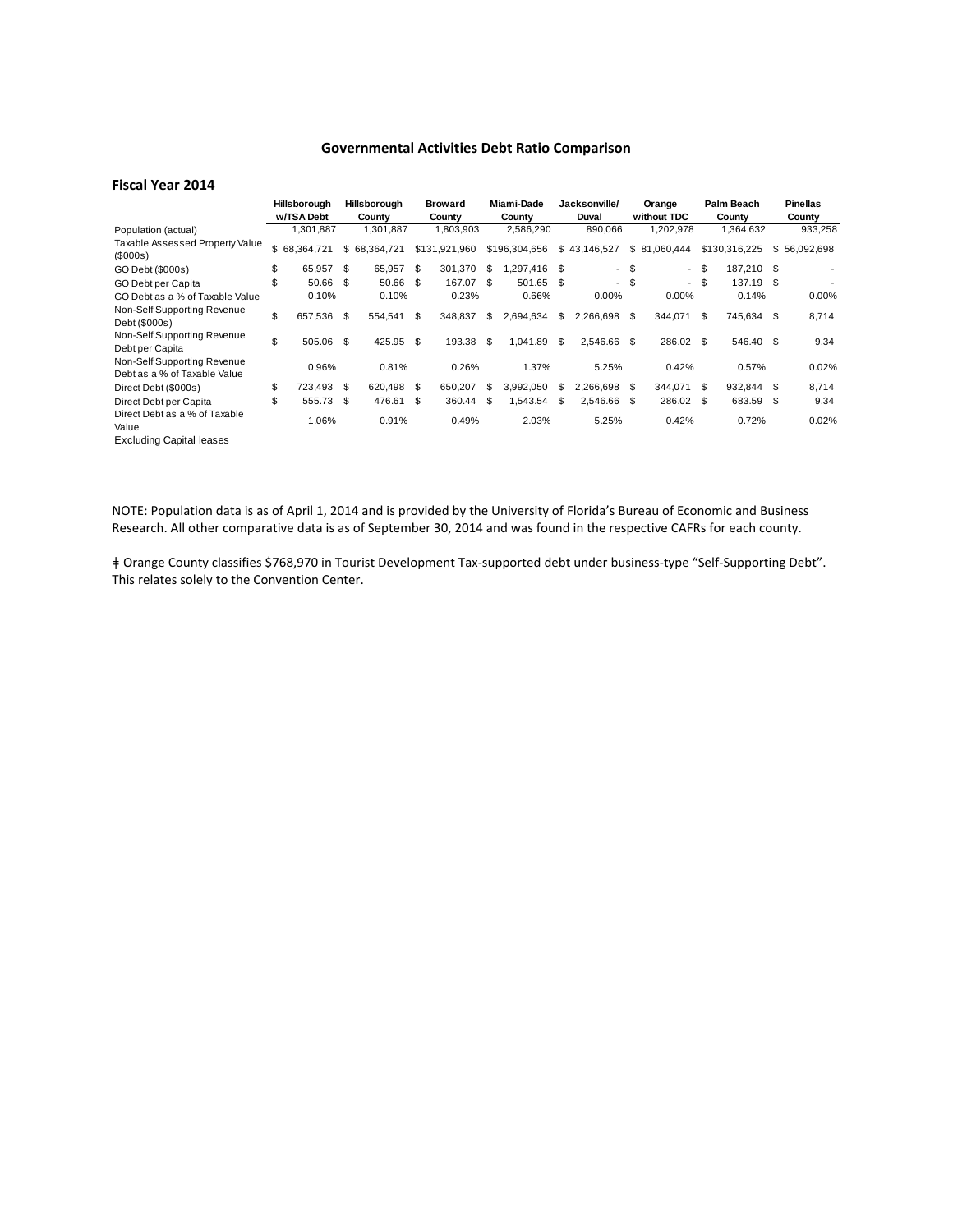**Appendix D: Hillsborough County, Florida Historical Bond Debt Service Coverage of Bonds Secured by a Covenant to Budget and Appropriate Non-Ad Valorem Revenues Fiscal Years Ended September 30, 2009 through September 30, 2014**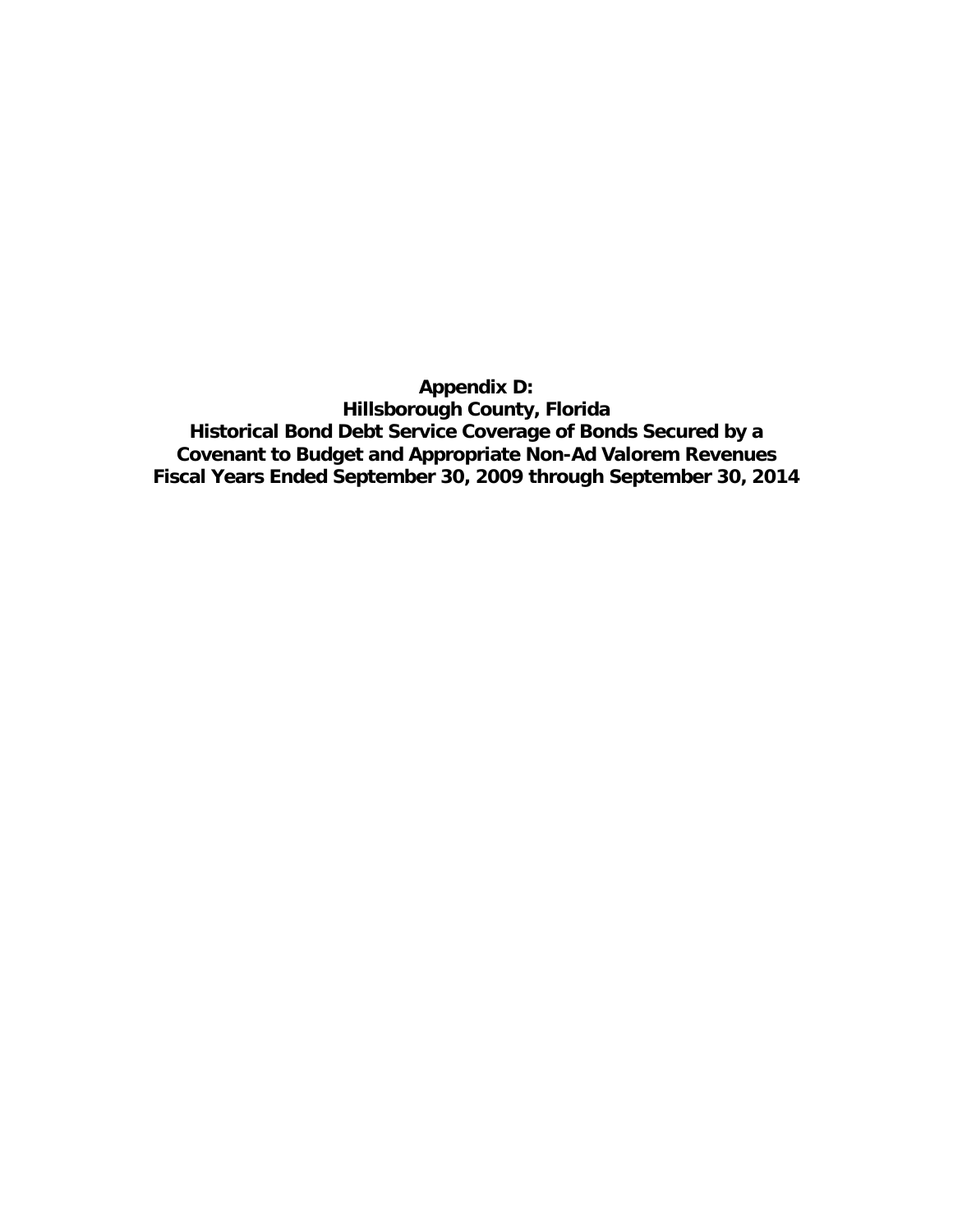#### **HISTORICAL BONDS DEBT SERVICE COVERAGE BONDS SECURED BY COVENANT TO BUDGET AND APPROPRIATE NON‐AD VALOREM REVENUES FISCAL YEARS ENDED SEPTEMBER 30, 2010 THROUGH SEPTEMBER 30, 2014 (Amounts in Thousands)**

| Year Ended September 30 (audited data except where noted)                       | 2010           | 2011                  | 2012     | 2013          | 2014<br>(unaudited) |  |  |  |
|---------------------------------------------------------------------------------|----------------|-----------------------|----------|---------------|---------------------|--|--|--|
| Major Non-Ad Valorem Revenue Sources (1)(2)                                     |                |                       |          |               |                     |  |  |  |
| <b>Guaranteed Entitlement</b>                                                   | \$1,836        | \$1,836               | \$1,836  | Ś.<br>1,836   | Ś<br>1,836          |  |  |  |
| Second Guaranteed Entitlement                                                   | 4,916          | 4,916                 | 4,916    | 4,916         | 4,917               |  |  |  |
| Available Half-Cent Sales Tax                                                   | $73,553^{(3)}$ | 76,523 <sup>(3)</sup> | 70,133   | 74,557        | 79,030              |  |  |  |
| Available Communication Service Tax <sup>(4)</sup>                              | 15,544         | 16,171                | 15,667   | 15,217        | 15,091              |  |  |  |
| Beverage License Fees                                                           | 386            | 406                   | 416      | 417           | 475                 |  |  |  |
| Mobile Home Fees                                                                | 446            | 388                   | 425      | 393           | 432                 |  |  |  |
| Clerk Of Circuit Court Excess Other Fees (5)                                    | 169            | 213                   | 1,988    | 2,336         | 368                 |  |  |  |
| Professional And Occupational License Fees                                      | 1,527          | 1,577                 | 1,747    | 1655          | 1,358               |  |  |  |
| Available 5th Cent Tourist Development Tax <sup>(6)</sup>                       | 1,728          | 41                    | 2,549    | 2,450         | 2,970               |  |  |  |
| Arena Ticket Surcharge Revenues <sup>(7)</sup>                                  | 286            | 404                   | 347      | 269           | 377                 |  |  |  |
| <b>Total</b>                                                                    | \$100,391      | \$104,475             | \$99,935 | 104,046<br>Ś. | \$.<br>106,854      |  |  |  |
| Non-Ad Valorem Maximum Annual Debt Service <sup>(8)</sup>                       |                |                       |          |               |                     |  |  |  |
| 1996/2006 CIP Non-Ad Valorem Refund. Rev. Bonds (MOSI & County<br>Ctr) $^{(9)}$ | Ś.             | \$                    | \$       | \$            | \$                  |  |  |  |
| 1998/2008 CIP Non-Ad Valorem Refund. Rev. Bonds (10)                            |                | 1,442                 |          | 1,442         |                     |  |  |  |
|                                                                                 | 1,442          |                       | 1,442    |               | 1,442               |  |  |  |
| 2000 CIP Commercial Paper Program (11)                                          | 5,546          | 6,933                 | 8,666    | 6,994         | 5,809               |  |  |  |
| 1995/2005 Tampa Bay Arena Refunding Revenue Bonds (12)                          | 1,334          | 1,334                 | 1,334    | 1,309         | 1,309               |  |  |  |
| Total                                                                           | 8,322<br>\$    | Ś.<br>9,709           | \$11,442 | \$9,745       | \$<br>8,560         |  |  |  |
| <b>Debt Service Coverage</b>                                                    | 12,06 x        | 10.76 x               | 8.73x    | 10.68x        | 12.48 x             |  |  |  |

(1) Does not include the Community Investment Tax proceeds which are payable to the County nor any indebtedness pledging the Community Investment Tax proceeds. The County has, by ordinance, limited the use of such funds to projects expressly approved by the Board as specified in the procedure set forth in the enacting ordinance.

(2) The amounts shown are the county's major sources of Non‐Ad Valorem Revenues that are available for the payment of debt service on the outstanding Bonds. In addition, the County has other significant non‐ad valorem revenue sources; however, these revenues are either volatile on an annual basis or limited as to their use.

(3) The amount shown is total Half‐Cent Sales Tax collections.

(4) The amounts shown are 62.5% of total CST collections; the remaining 37.5% of annual collections have been specifically allocated to public safety by the Board of County Commissioners until such time the Board votes otherwise.

(5) The Clerk of the Circuit Court has no expectation that this revenue source will continue in the future.

(6) The amount shown is total Fifth Cent TDT collections less maximum annual debt service on Fifth Cent TDT pledged bonds. This excess may not be used to pay any of the items in the "Non‐Ad Valorem Maximum Annual Debt Service" section of the table except for the 1995/2005 Tampa Bay Arena Refunding Revenue Bonds and is not legally available to pay debt service on the Capital Improvement Non‐Ad Valorem Refunding Revenue Bonds (Warehouse and Sheriff's Facilities Project), Series 2008 (the "Series 2008 Bonds").

(7) Upon the issuance of the 2005 Bonds the surcharges were included as part of the lease payments paid to the County for use of the Arena. Due to a cap on the amount of surcharges that may be collected without impacting the tax exempt status of the 2005 Bonds, the County anticipates cessation of such payments by the TSA in approximately 2011, depending on the rate of receipt of such revenues. The Surcharge has been revenue of the TSA and thus is not shown in the County's audited Financial Statements.

(8) Consists of County debt issues that are secured by a covenant to budget and appropriate legally available County Non‐ad Valorem revenue, which include the County's obligations under certain Interlocal Agreements. Debt service coverage for the year ended September 30, 2009 is not materially affected by debt service on bonds delivered after 9/30/2009 either to refund any of this debt, to refund debt for which debt service has been netted from major non-ad valorem revenue shown above, or to repay debt issued to fund new projects. (9) The Capital Improvement Program Refunding Revenue Bonds, Series 2006 refunded the 1996 Bonds in May 2006 and were defeased in

January 2010.

(10) The 1998 Bonds were refunded in May 2008 by the 2008 Capital Improvement Non‐Ad Valorem Refunding Revenue Bonds (Warehouse and Sheriff's Facilities Projects)

(11) For the purpose of calculating maximum annual debt service, outstanding commercial paper is amortized over 30 years utilizing the Bond Buyer Revenue Bond Index.

(12) The 1995 Bonds were refunded in June 2005 by the 2005 Tampa Bay Arena Refunding Revenue Bonds.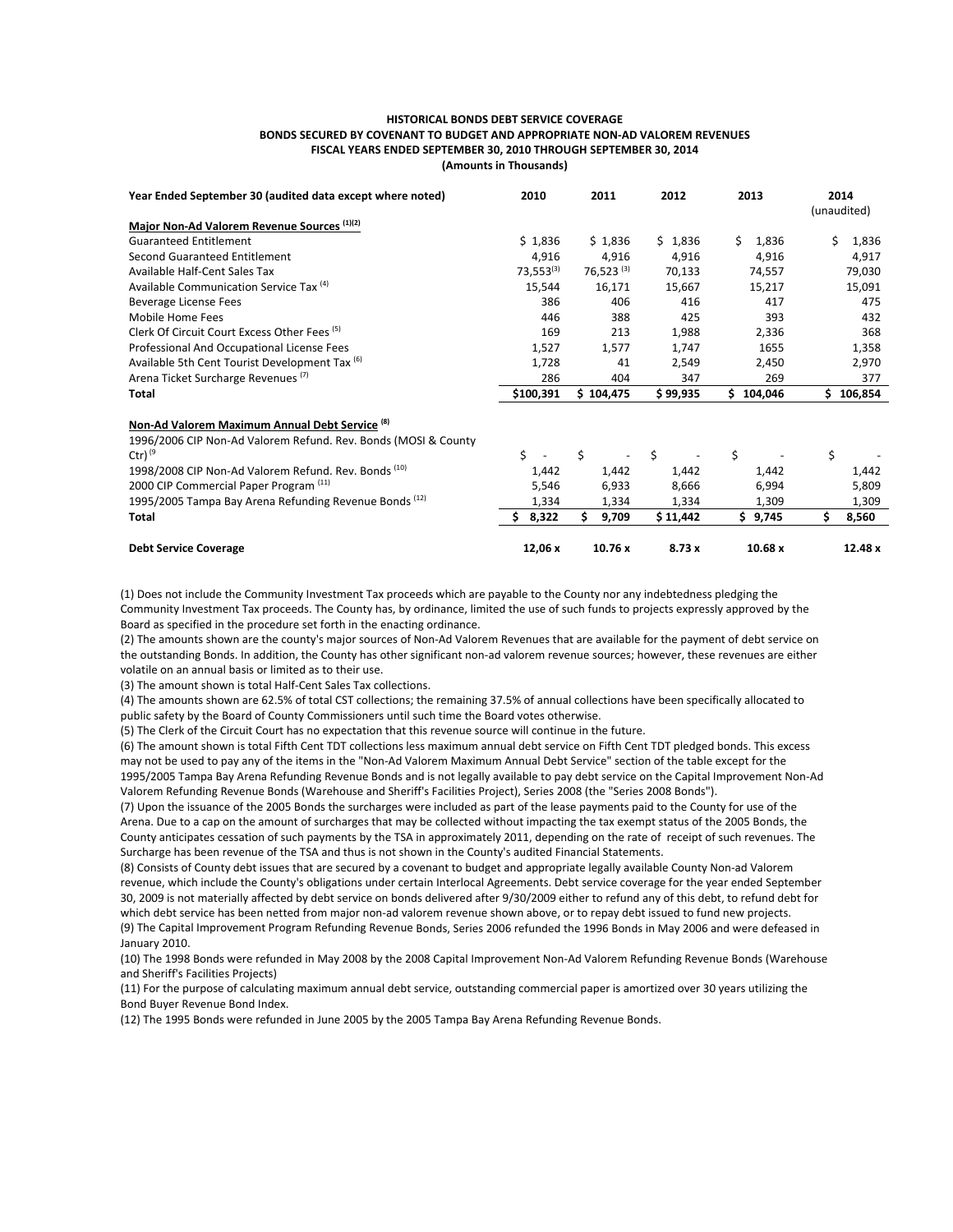**Appendix E Rating Definitions**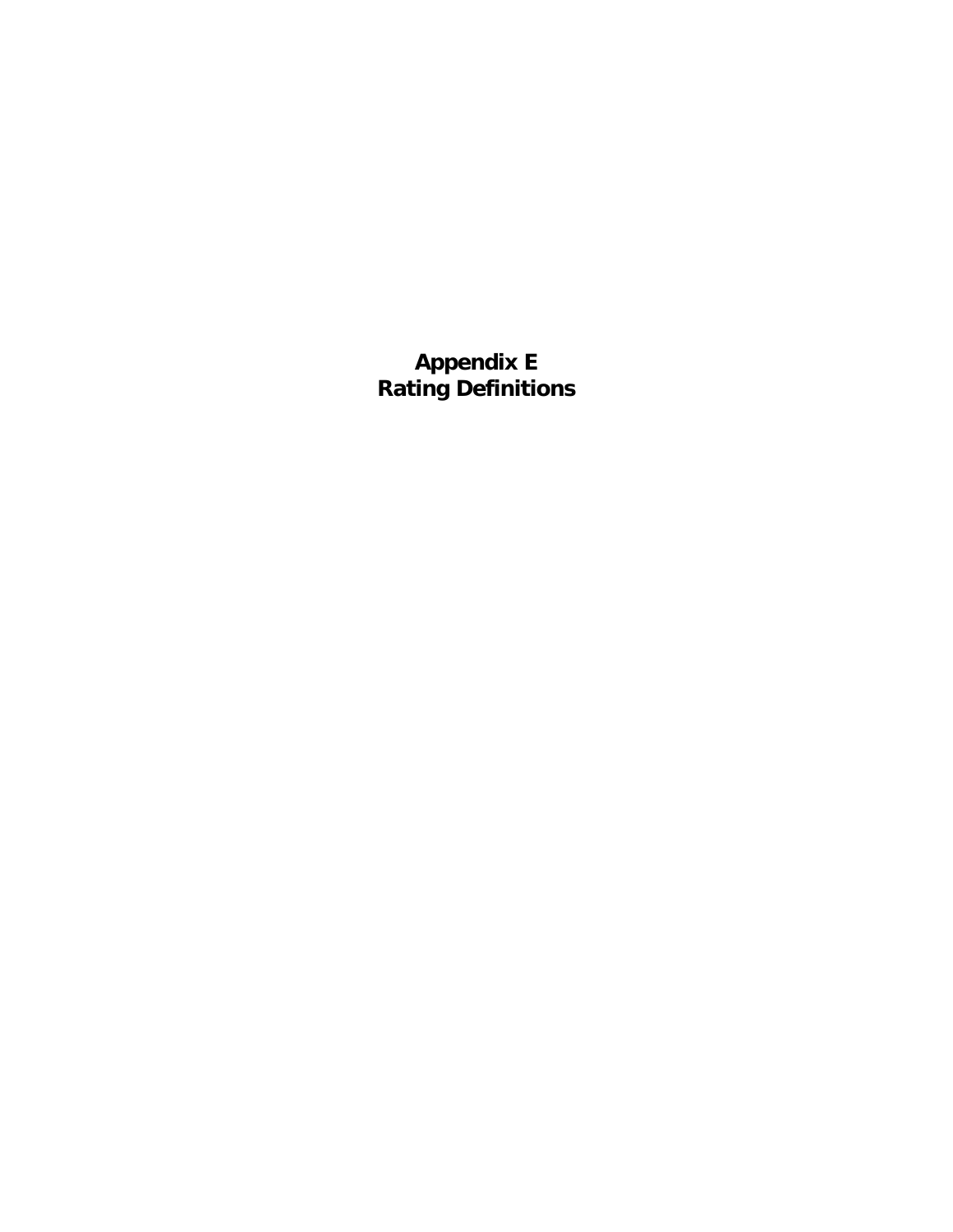### **Fitch Ratings – Rating Definitions**

Fitch investment grade bond ratings provide a guide to investors in determining the credit risk associated with a particular security. The ratings represent Fitch's assessment of the issuer's ability to meet the obligations of a specific debt issue or class of debt in a timely manner.

The rating takes into consideration special features of the issue, its relationship to other obligations of the issuer, the current and prospective financial condition and operating performance of the issuer and and guarantor, as well as the economic and political environments that might affect the issuer's future financial strength and credit quality.

Fitch ratings do not reflect any credit enhancement that may be provided by insurance policies or financial guaranties unless otherwise indicated.

Bonds that have the same rating are of similar but not necessarily identical credit quality since the rating categories do not fully reflect small differences in the degree of credit risk.

Fitch ratings are not recommendations to buy, sell or hold any security. Ratings do not comment on the adequacy of market price, the suitability of any security for a particular investor, or the tax‐exempt nature or taxability of payments made in respect of any security.

Fitch ratings are based on information obtained from issuers, other obligors, underwriters, their experts, and other sources Fitch believes to be reliable. Fitch does not audit or verify the truth or accuracy of such information. Ratings may be changed, suspended or withdrawn as a result of changes in, or the unavailability of, information or for other reasons.

|                   | <b>Fitch Investment Grade Bond Ratings:</b>                                                                        |
|-------------------|--------------------------------------------------------------------------------------------------------------------|
|                   | Bonds considered to be investment grade and of the highest credit quality. The obligor has an exceptionally        |
| AAA               | strong ability to pay interest and repay principal, which is unlikely to be affected by reasonably foreseeable     |
|                   | events.                                                                                                            |
| AA/               | The obligor's ability to pay interest and repay principal is very strong, although not quite as strong as bonds    |
| $F-1+$            | rated 'AAA'. Bonds rated in the 'AAA' and 'AA' categories are not significantly vulnerable to foreseeable future   |
|                   | developments. Short-term debt of this grade is generally rated "F-1+".                                             |
|                   | Bonds considered to be investment grade and of high credit quality. The obligor's ability to pay interest and      |
| Α                 | repay principal is considered to be strong, but may be more vulnerable to adverse changes in economic              |
|                   | conditions and circumstances than bonds with higher ratings.                                                       |
|                   | The obligor's ability to pay interest and repay principal is considered to be adequate. Adverse changes in         |
| <b>BBB</b>        | economic conditions and circumstances, however, are more likely to have adverse impact on these bonds and,         |
|                   | therefore, impair timely payment. The likelihood that the ratings of these bonds will fall below investment        |
|                   | grade is higher than for bonds with higher ratings.                                                                |
| $+/-$             | Plus and minus signs are used with a rating symbol to indicate the relative position of a credit within the rating |
|                   | category. Plus and minus signs, however, are not used in the 'AAA' category.                                       |
| <b>NR</b>         | Indicates that Fitch does not rate the specific issue.                                                             |
| Conditional       | A conditional rating is premised on the successful completion of a project or the occurrence of a specific event.  |
| Suspended         | A rating is suspended when Fitch deems the amount of information available from the issuer to be inadequate        |
|                   | for rating purposes.                                                                                               |
| Withdrawn         | A rating will be withdrawn when an issue matures or is called or refinanced, and, at Fitch's discretion, when an   |
|                   | issuer fails to furnish proper and timely information.                                                             |
| <b>FitchAlert</b> | Ratings are placed on FitchAlert to notify investors of an occurrence that is likely to result in a rating change  |
|                   | and the likely direction of such change. These are designated as Positive, indicating a potential upgrade,         |
|                   | Negative, for potential downgrade, or Evolving, where ratings may be raised or lowered. FitchAlert is relatively   |
|                   | short-term and should be resolved within 12 months.                                                                |
| Ratings           | An outlook is used to describe the most likely direction of any rating change over the intermediate term. It is    |
| Outlook           | described as Positive or Negative. The absence of a designation indicates a stable outlook.                        |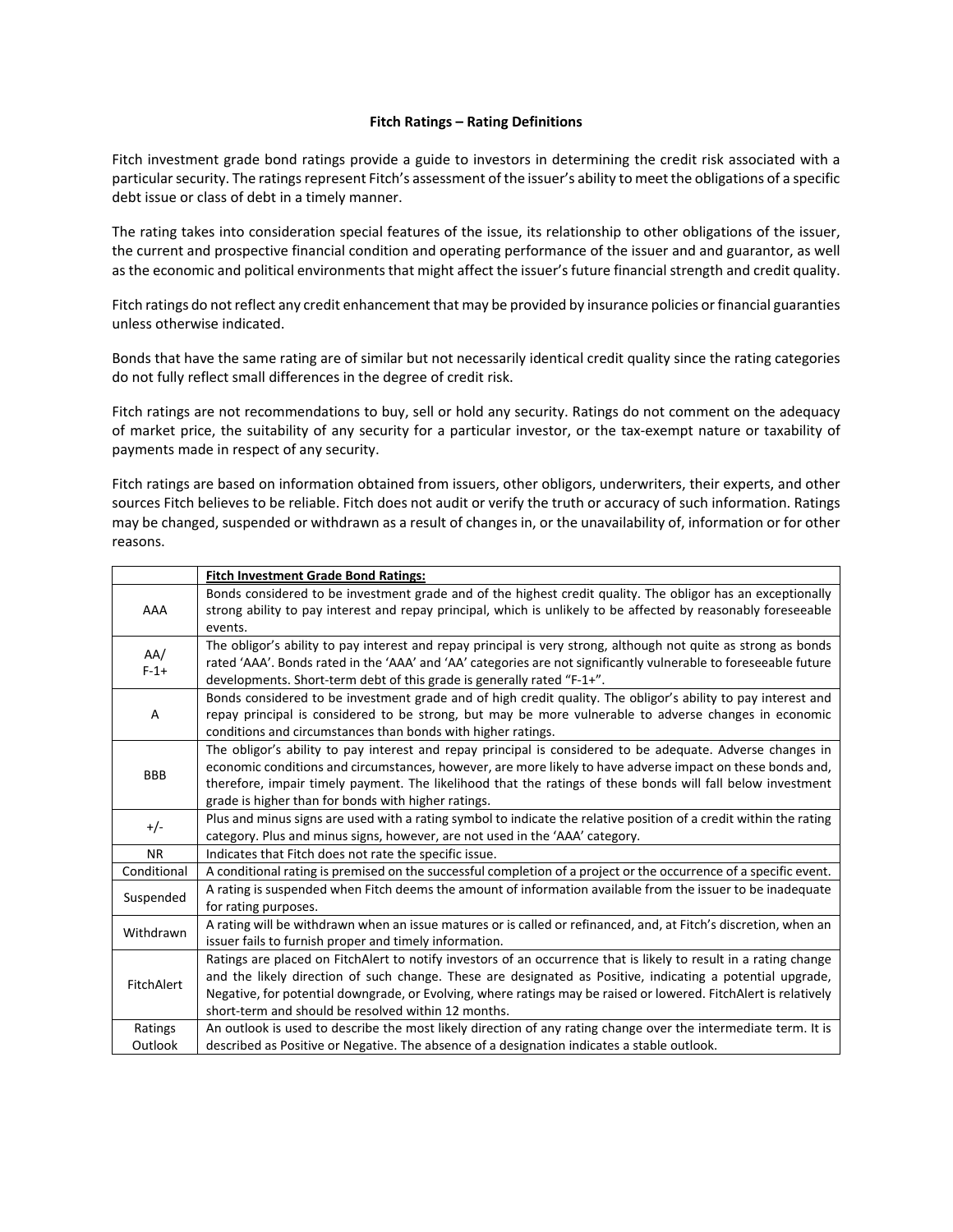#### **Moody's Investors Service – Rating Definitions**

There are nine basic rating categories for long‐term obligations. They range from Aaa (highest quality) to C (lowest quality).

Moody's applies numerical modifiers 1, 2, and 3 in each generic rating classification from Aa to Caa. The Modifier 1 indicates that the issue ranks in the higher end of its generic rating category; the modifier 2 indicates a mid-range ranking; and the modifier 3 indicates that the issue ranks in the lower end of its generic category. Advance refunded issues that are secured by escrowed funds held in cash, held in trust, reinvested in direct non‐callable United States government obligations or non-callable obligations unconditionally guaranteed by the United States government are identified with a # (number) symbol, eg. # Aaa.

**Aaa.** Bonds that are rate Aaa are judged to be of the best quality. They carry the smallest degree of investment risk and are generally referred to as "gilt-edged". Interest payments are protected by a large or exceptionally stable margin, and principal is secure. While the various protective elements are likely to change, such changes as can be visualized are most unlikely to impair the fundamentally strong position of such issues.

**Aa.** Bonds are rated Aa are judged to be of high quality by all standards. Together with the Aaa group, they comprise what are generally known as high grade bonds. They are rated lower than the best bonds because margins of protection may not be as large as in Aaa securities, or fluctuation of protective elements may be of greater amplitude, or there may be other elements present that make the long-term risks appear somewhat larger than in Aaa securities.

**A.** Bonds that are rated A possess many favorable investment attributes and are to be considered as upper medium grade obligations. Factors giving security to principal and interest are considered adequate, but elements may be present that suggest a susceptibility to impairment at some time in the future.

**Baa.** Bonds that are rated Baa are considered to be medium grade debt obligations, i.e., they are neither highly protected nor poorly secured. Interest payments and principal security appear adequate for the present but certain protective elements may be lacking or may be characteristically unreliable over any great length of time. Such bonds lack outstanding investment characteristics and in fact have speculative characteristics as well.

**Ba.** Bonds that are rated Ba are judged to have speculative elements; their future cannot be considered as well‐ assured. Often the protection of interest and principal payments may be very moderate and thereby not wellsafeguarded during both good and bad times over the future. Uncertainty of position characterizes bonds in this class.

**B.** Bonds that are rated B generally lack characteristics of the desirable investment. Assurance of interest and principal payments or maintenance of other terms of the contract over any long period of time may be small.

**Caa.** Bonds that are rated Caa are of poor standing. Such issues may be in default or there may be present elements of danger with respect to principal or interest.

**Ca.** Bonds that are rated Ca represent obligations that are speculative in a high degree. Such issues are often in default or having other marked shortcomings.

**C.** Bonds that are rated C are the lowest-rated class of bonds, and issues so rated can be regarded as having extremely poor prospects of ever attaining any real investment standing.

**Con. (…)** Bondsfor which the security depends upon the completion of some act or the fulfillment of some condition are rated conditionally. These bonds are secured by: (a) earnings of projects under construction, (b) earnings of projects unseasoned in operating experience, (c) rentals that begin when facilities are completed, or (d) payments to which some other limiting condition attaches. Parenthetical rating denotes probably credit stature upon completion of construction or elimination of basis of condition.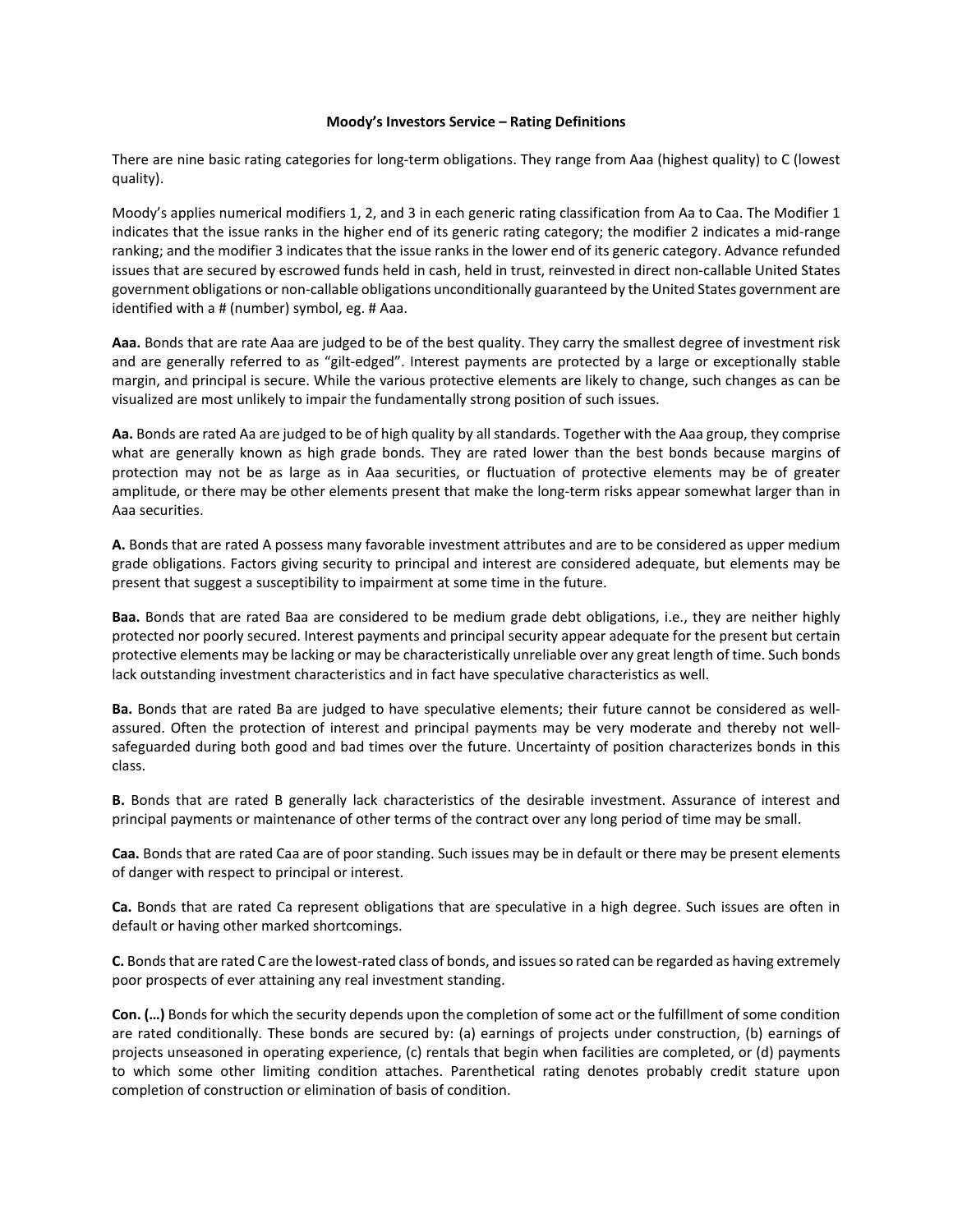### **Standard & Poor's Ratings Service – Issue Credit Ratings**

A Standard & Poor's issue credit rating is a current opinion of the creditworthiness of an obligor with respect to a specific financial obligation, a specific class of financial obligations, or a specific financial program (including ratings on medium‐term note programs and commercial paper programs). It takes into consideration the creditworthiness of guarantors, issuers, or other forms of credit enhancement on the obligation and takes into account the currency in which the obligation is denominated. The issue credit rating is not a recommendation to purchase, sell, or hold a financial obligation, inasmuch as it does not comment as to market price or suitability for a particular investor.

Issue credit ratings are based on current information furnished by the obligors or obtained by Standard & Poor's from other sources it considers reliable. Standard & Poor's does not perform an audit in connection with any credit rating and may, on occasion, rely on unaudited financial information. Credit ratings may be changed, suspended, or withdrawn as a result of changes in, or unavailability of, such information, or based on other circumstances.

Issue credit ratings can be either long‐term or short‐term. Short‐term ratings are generally assigned to those obligations considered short-term in the relevant market. In the U.S., for example, that means obligations with an original maturity of no more than 365 days – including commercial paper. Short‐term ratings are also used to indicate the creditworthiness of an obligor with respect to put features on long-term obligations. The result is a dual rating, in which the short-term rating addresses the put feature, in addition to the usual long-term rating. Medium-term notes are assigned long‐term ratings.

### **Long‐term Issue Credit Ratings**

Issue credit ratings are based, in varying degrees, on the following considerations:

- 1. Likelihood of payment capacity and willingness of the obligor to meet its financial commitment on an obligation in accordance with the terms of the obligation;
- 2. Nature and provisions of the obligation;
- 3. Protection afforded by, and relative position of, the obligation in the event of bankruptcy, reorganization, or other arrangement under the laws of bankruptcy and other laws affecting creditors' rights.

The issue rating definitions are expressed in terms of default risk. As such, they pertain to senior obligations of an entity. Junior obligations are typically rated lower than senior obligations, to reflect the lower priority in bankruptcy, as noted above. (Such differentiation applies when an entity has both senior and subordinated obligations, secured and unsecured obligations, or operating company and holding company obligations.) Accordingly, in the case of junior debt, the rating may not conform exactly to the category definition.

**AAA.** An obligation rated 'AAA' has the highest rating assigned by Standard & Poor's. The obligor's capacity to meet its financial commitment on the obligation is extremely strong.

**AA.** An obligation rated 'AA' differs from the highest rated obligations only in small degree. The obligor's capacity to meet its financial commitment on the obligation is very strong.

**A.** An obligation rated 'A' is somewhat more susceptible to the adverse effects of changes in circumstances and economic conditions than obligations in higher-rated categories. However, the obligor's capacity to meet its financial commitment on the obligation is still strong.

**BBB.** An obligation rated 'BBB' exhibits adequate protection parameters. However, adverse economic conditions or changing circumstances are more likely to lead to a weakened capacity of the obligor to meet its financial commitment on the obligation.

Obligations rated 'BB', 'B', 'CCC', 'CC', and 'C' are regarded as having significant speculative characteristics. 'BB' indicates the least degree of speculation and 'C' the highest. While such obligations will likely have some quality and protective characteristics, these may be outweighed by large uncertainties or major exposures to adverse conditions.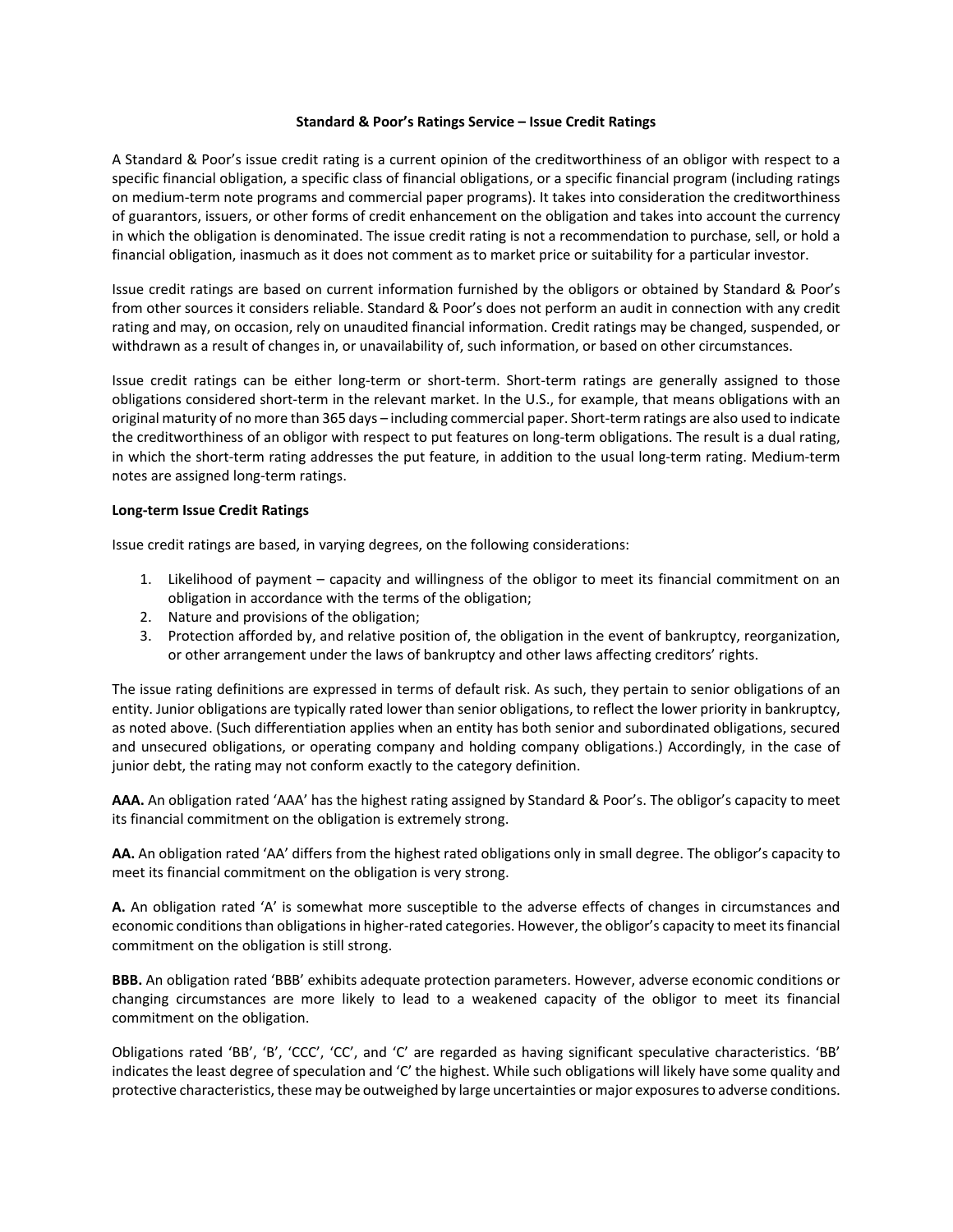**BB.** An obligation rated 'BB' is less vulnerable to nonpayment than other speculative issues. However, it faces major ongoing uncertainties or exposure to adverse business, financial, or economic conditions which could lead to the obligor's inadequate capacity to meet its financial commitment on the obligation.

**B.** An obligation rated 'B' is more vulnerable to nonpayment than obligations rated 'BB', but the obligor currently has the capacity to meet its financial commitment on the obligation. Adverse business, financial, or economic conditions will likely impair the obligor's capacity or willingness to meet its financial commitment on the obligation.

**CCC.** An obligation rated 'CCC' is currently vulnerable to nonpayment, and is dependent upon favorable business, financial, and economic conditions for the obligor to meet its financial commitment on the obligation. In the event of adverse business, financial, or economic conditions, the obligor is not likely to have the capacity to meet its financial commitment on the obligation.

**CC.** An obligation rated 'CC' is currently vulnerable to nonpayment.

**C.** A subordinated debt or preferred stock obligation rated 'C' is CURRENTLY HIGHLY VULERNABLE to nonpayment. The 'C' rating may be used to cover a situation where a bankruptcy petition has been filed or similar action taken, but payments on this obligation are being continued. A 'C' also will be assigned to a preferred stock issue in arrears on dividends or sinking fund payments, but that is currently paying.

**D.** An obligation rated 'D' is in payment default. The 'D' rating category is used when payments on an obligation are not made on the date due even if the applicable grace period has not expired, unless Standard & Poor's believes that such payments will be made during such grace period. The 'D' rating also will be used upon the filing of a bankruptcy petition or the taking of a similar action if on an obligation are jeopardized.

**Plus (+) or minus (‐).** The ratings from 'AA' to 'CCC' may be modified by the addition of a plus or minus sign to show relative standing within the major rating categories.

R. This symbol is attached to the ratings of instruments with significant noncredit risks. It highlights risks to principal or volatility of expected returns which are not addressed in the credit rating. Examples include: obligations linked or indexed to equities, currencies, or commodities; obligations exposed to severe prepayment risk – such as interestonly or principal‐only mortgage securities; and obligations with unusually risky interest terms, such as inverse floaters.

**N.R.** This indicates that no rating has been requested, that there is insufficient information on which to base a rating, or that Standard & Poor's does not rate a particular obligation as a matter of policy.

# **Short‐Term Issue Credit Ratings**

**A‐1.** A short‐term obligation rated 'A‐1' is rated in the highest category by Standard & Poor's. The obligor's capacity to meet its financial commitment on the obligation is strong. Within this category, certain obligations are designated with a plus sign (+). This indicates that the obligor's capacity to meet its financial commitment on these obligations is extremely strong.

**A‐2.** A short‐term obligation rated 'A‐2' is somewhat more susceptible to the adverse effects of changes in circumstances and economic conditions than obligations in higher rating categories. However, the obligor's capacity to meet its financial commitment on the obligation is satisfactory.

**A‐3.** A short‐term obligation rated 'A‐3' exhibits adequate protection parameters. However, adverse economic conditions or changing circumstances are more likely to lead to a weakened capacity of the obligor to meet its financial commitment on the obligation.

**B.** A short‐term obligation rated 'B' is regarded as having significant speculative characteristics. The obligor currently has the capacity to meet its financial commitment on the obligation; however, it faces major ongoing uncertainties which could lead to the obligor's inadequate capacity to meet its financial commitment on the obligation.